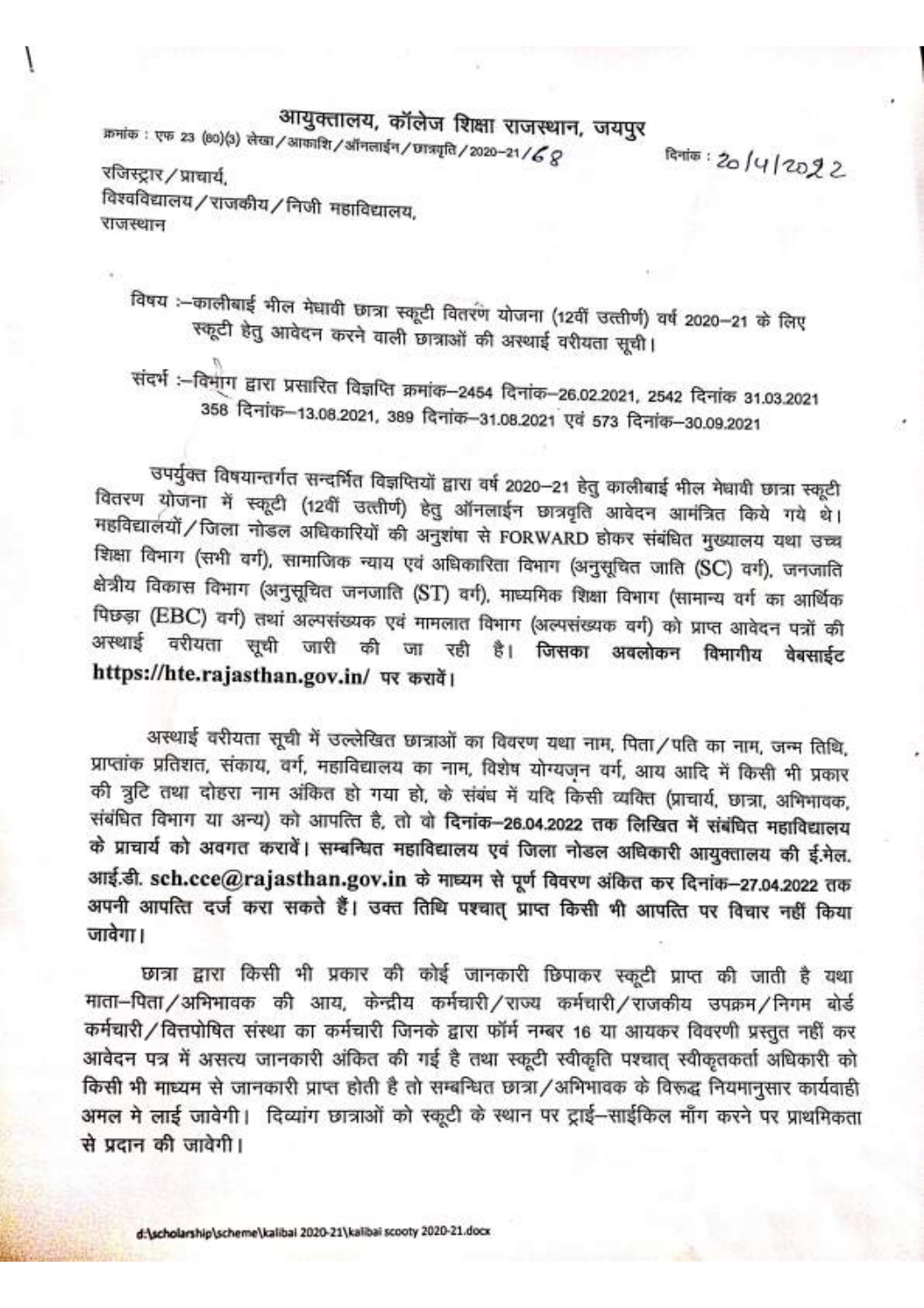यदि अस्थाई वरीयता सूची में उल्लेखित छात्रा द्वारा परीक्षा आवेदन पत्र नहीं भरा गया है/छात्रा की निर्धारित उपस्थिति पूरी नहीं है/किन्हीं कारणों से छात्रा का नाम महाविद्यालय से पृथक कर दिया गया हैं, तो ऐसी छात्राओं की सूची संबंधित प्राचार्य दिनांक-27.04.2022 तक उक्त ईमेल आईडी पर आयुक्तालय को प्रस्तुत करें। उक्त तिथि तक प्राप्त आपत्तियों के निराकरण पश्चात पात्र छात्राओं को स्कूटी स्वीकृति की सूची जारी कर दी जावेगी। निर्धारित तिथि पश्चात् प्राप्त आपत्तियों पर कोई विचार नहीं किया जावेगा।

संलग्न:-

- 1. उच्च शिक्षा विभाग (सभी वर्ग) की छात्राओं की अस्थाई वरीयता सूची। (परिशिष्ट-अ)
- 2. सामाजिक न्याय एवं अधिकारिता विभाग (अनुसूचित जाति (SC) वर्ग) की छात्राओं की अस्थाई वरीयता सूची। (परिशिष्ट-ब)
- 3. जनजाति क्षेत्रीय विकास विभाग (अनुसूचित जनजाति (ST) वर्ग) की छात्राओं की अस्थाई वरीयता सूची। (परिशिष्ट–स)
- 4. माध्यमिक शिक्षा विभाग (सामान्य वर्ग का आर्थिक पिछड़ा (EBC) वर्ग) की छात्राओं की अस्थाई वरीयता सूची। (परिशिष्ट-द)
- 5. अल्पसंख्यक एवं मामलात विभाग (अल्पसंख्यक वर्ग) की छात्राओं की अस्थाई वरीयता सूची की छात्राओं की अस्थाई वरीयता सची। (परिशिष्ट-य)

कॉलेज शिक्षा राजस्थान, जयपुर दिनांक: 20 | 4 | 20 2 2 क्रमांक : एफ 23 (80) (3) लेखा / आकाशि / ऑनलाईन / छात्रवृति / 2020-21 /  $G - 73$ प्रतिलिपि::--निम्नलिखित को सूचनार्थ एवं आवश्यक कार्यवाही हेतु प्रेषित है :--

- 1. आयुक्त, जनजाति क्षेत्रीय विकास विभाग, राजस्थान, उदयपुर।
- 2. निदेशक, सामाजिक न्याय एवं अधिकारिता विभाग, राजस्थान, जयपुर।
- 3. निदेशक, माध्यमिक शिक्षा विभाग, राजस्थान, जयपुर।
- 4. निदेशक, अल्पसंख्यक एवं मामलात विभाग, राजस्थान, जयपुर।

5. प्रभारी, वेबसाइट को विभागीय वेबसाइट पर अपलोड हेत्।

कॉलेज शिक्षा राजस्थ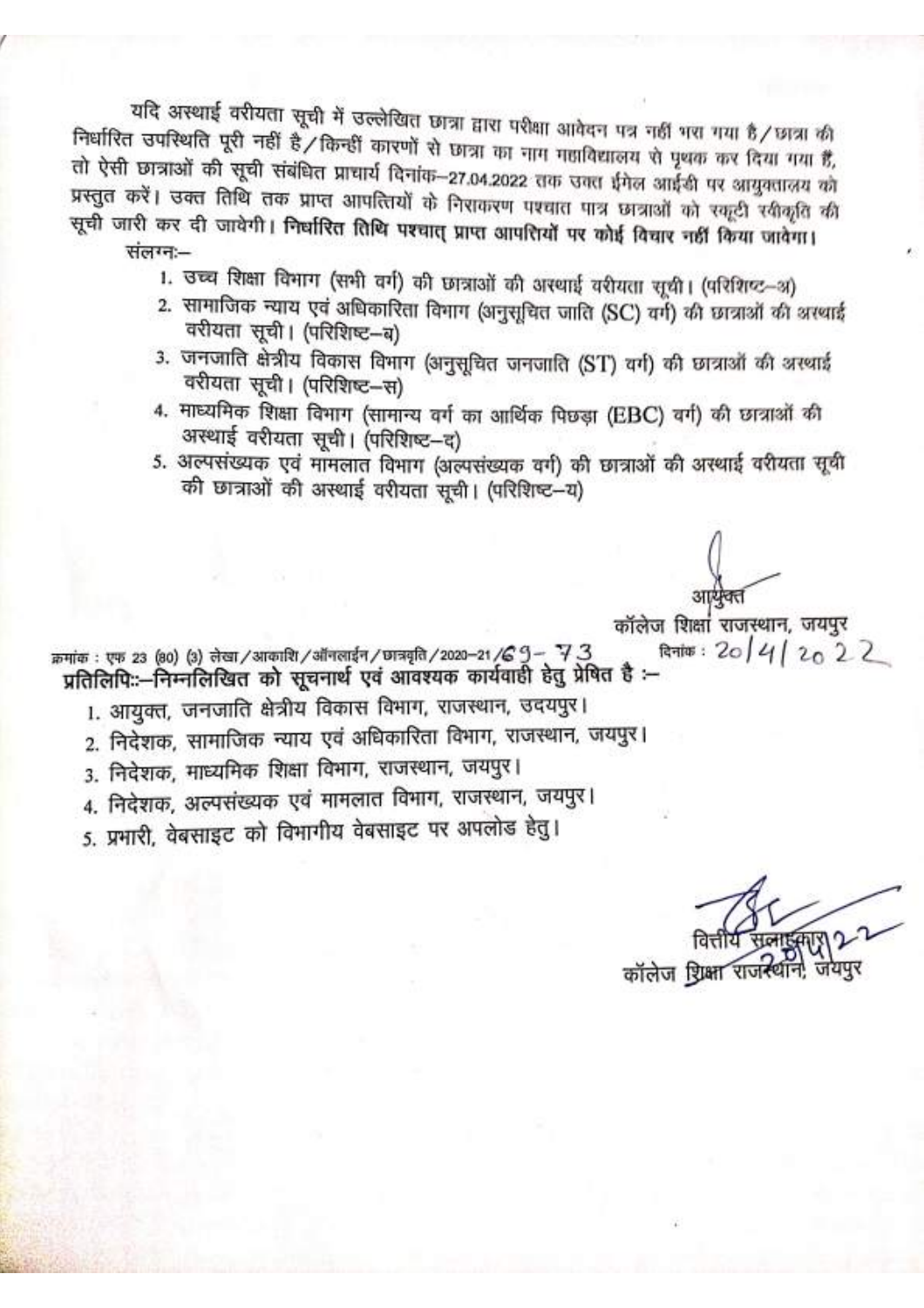आयुक्तालय कॉलेज शिक्षा राजस्थान, जयपुर $\mathbf x \in \mathbb{R}^{d}$  the state  $\mathbf x \in \mathbb{R}^{d}$  if  $\mathbf x \in \mathbb{R}^{d}$ 

## कालीबाई भील मेधावी छात्रा स्कूटी वितरण योजना अस्थाई वरीयता सूची वर्ष 2020—21 (माध्यमिक शिक्षा विभाग) (सामान्य वर्ग का आर्थिक पिछड़ वर्ग (EBC) वर्ग की छात्राओं हेतु)

|                |                   |                         |                                                                                                       |                 |                        |                           |                  | <b>LAST</b>   |                    | <b>LAST</b>     |                        |            |             |
|----------------|-------------------|-------------------------|-------------------------------------------------------------------------------------------------------|-----------------|------------------------|---------------------------|------------------|---------------|--------------------|-----------------|------------------------|------------|-------------|
|                |                   | Merit                   |                                                                                                       |                 |                        |                           |                  |               |                    |                 |                        |            |             |
|                | <b>APPLICATIO</b> | lo.(DISTRICT            |                                                                                                       | <b>DISTRICT</b> |                        |                           | <b>LAST YEAR</b> | <b>YEAR</b>   | <b>IS_SPECILLY</b> | <b>YEAR</b>     |                        |            | <b>LAST</b> |
| S.No.          |                   |                         | FACULTY/S INSTITUTE NAME                                                                              |                 | <b>STUDENT NAME</b>    | Father's/Guardian's Name  | Faculty/STR      | <b>School</b> |                    | <b>SCHOOL</b>   | <b>COURSE</b>          | <b>DOB</b> |             |
|                | <b>NID</b>        | <b>CHOOL TYPE</b>       |                                                                                                       | (INSTITUTE)     |                        |                           | EAM              | <b>Type</b>   | $\_$ ABLED         | <b>RBSE/CBS</b> |                        |            | YEAR%       |
|                |                   | WISE)                   |                                                                                                       |                 |                        |                           |                  | (G/P)         |                    | E)              |                        |            |             |
| 1              | 3475411           | 1                       | <b>GOVT GIRLS COLLEGE AJMER</b>                                                                       | <b>AJMER</b>    | DIMPAL PAREEK          | <b>MUKESH PAREEK</b>      | Arts             | G             | NO.                | R               | <b>B.A.</b>            | 09-05-2003 | 86.80       |
| $\overline{2}$ | 3474618           | 2                       | SHRI RATANLAL KANWARLAL PATNI GIRLS COLLEGE                                                           | AJMER           | TANUPRIYA VYAS         | JAGDISH PRASAD            | Arts             | G             | NO.                | R               | B.A- B.ED.(B.A- B.ED.) | 16-10-2002 | 86.20       |
|                |                   |                         |                                                                                                       |                 | RUCHIKA KANWAR         |                           |                  |               |                    |                 |                        |            |             |
| 3              | 3476129           | $\overline{\mathbf{3}}$ | TAGORE TEACHERS TRAINING COLLEGE KEKRI (AJMER)                                                        | <b>AJMER</b>    |                        | LAXMAN SINGH RATHORE      | Arts             | G             | NO.                | R               | B.A- B.ED.(B.A- B.ED.) | 01-10-2002 | 84.60       |
|                |                   |                         |                                                                                                       |                 | RATHORE                |                           |                  |               |                    |                 |                        |            |             |
| $\overline{a}$ | 3474716           | 4                       | SHRI RATANLAL KANWARLAL PATNI GIRLS COLLEGE                                                           | <b>AJMER</b>    | <b>HIMANSHI PAREEK</b> | PURUSHOTTAM PAREEK        | Arts             | G             | NO.                | R               | B.A- B.ED.(B.A- B.ED.) | 11-07-2004 | 84.00       |
| -5             | 3475258           | 5                       | SAMRAT PRIRHVIRAJ CHAUHAN GOVERNMENT COLLEGE, AJMER                                                   | <b>AJMER</b>    | <b>GUNJAN GUPTA</b>    | VISHNU KANT GUPTA         | Arts             | G             | NO.                | R               | <b>B.A.</b>            | 12-06-2003 | 83.80       |
| 6              | 3475439           | 6                       | SHRI ONKAR SINGH MEMORIAL WOMEN TT COLLEGE                                                            | <b>AJMER</b>    | NIKITA LAKHWANI        | RAJKUMAR LAKHWANI         | Arts             | G             | <b>NO</b>          | $\mathsf{R}$    | B.A- B.ED.(B.A- B.ED.) | 19-04-2003 | 83.60       |
| $\overline{7}$ | 3476473           | $7^{\circ}$             | <b>GOVT GIRLS COLLEGE AJMER</b>                                                                       | <b>AJMER</b>    | DEEPU KANWAR           | <b>MAHENDRA SINGH</b>     | Arts             | G             | <b>NO</b>          | $\mathsf{R}$    | <b>B.A.</b>            | 01-01-2003 | 83.40       |
|                |                   |                         | SHRI RATAN LAL KANWAR LAL PATNI GOVERNMENT P.G.                                                       |                 |                        |                           |                  |               |                    |                 |                        |            |             |
| 8              | 3474917           | 8                       | COLLEGE, KISHANGARH (AJMER)                                                                           | <b>AJMER</b>    | JAYSHIKHA RATHORE      | <b>GAJENDRA SINGH</b>     | Arts             | G             | NO.                | R               | <b>B.A.</b>            | 03-05-2003 | 83.00       |
|                |                   |                         |                                                                                                       |                 | POONAM KANWAR          |                           |                  |               |                    |                 |                        |            |             |
| 9              | 3475542           | 9                       | SHRI PRAGYA MAHAVIDYALAYA, BIJAINAGAR (AJMER)                                                         | <b>AJMER</b>    | RATHORE                | RAJENDRA SINGH RATHORE    | Arts             | G             | NO.                | R               | <b>B.A.</b>            | 24-06-2004 | 82.00       |
|                |                   |                         | SHRI MISHRI LAL DUBEY GIRLS TT COLLEGE KEKRI                                                          |                 |                        |                           |                  |               |                    |                 | B.A- B.ED.(B.A- B.ED.) | 01-07-2002 | 81.80       |
| 10             | 3476536           | 10                      |                                                                                                       | <b>AJMER</b>    | KHUSHI SHARMA          | SANWAR LAL SHARMA         | Arts             | G             | NO.                | R               |                        |            |             |
| 11             | 3476041           | 11                      | GOVERNMENT COLLEGE BHINAY AJMER RAJASTHAN                                                             | AJMER           | KHUSHNUMA              | RSHAD AHAMAD              | Arts             | G             | NO                 | R               | <b>B.A.</b>            | 10-04-2003 | 81.80       |
| 12             | 3476183           | 12                      | SAMRAT PRIRHVIRAJ CHAUHAN GOVERNMENT COLLEGE, AJMER                                                   | <b>AJMER</b>    | <b>NOSIN</b>           | <b>FAKRUDDIN</b>          | Arts             | G             | NO.                | R               | <b>B.A.</b>            | 01-01-2002 | 81.60       |
| 13             | 3475969           | 13                      | <b>GOVT GIRLS COLLEGE AJMER</b>                                                                       | <b>AJMER</b>    | USHA KANWAR            | JAGDISH SINGH             | Arts             | G             | NO.                | R               | <b>B.A.</b>            | 01-01-2003 | 79.40       |
| 14             | 3476149           | 14                      | SAMRAT PRIRHVIRAJ CHAUHAN GOVERNMENT COLLEGE, AJMER                                                   | <b>AJMER</b>    | YASMEEN                | <b>ABDUL SATTAR</b>       | Arts             | G             | NO.                | R               | B.A.                   | 01-01-2000 | 79.00       |
| 15             | 3476251           | 15                      | TAGORE TEACHERS TRAINING COLLEGE KEKRI (AJMER)                                                        | <b>AJMER</b>    | TAMNNA PAREEK          | KAILASH CHAND PAREEK      | Arts             | G             | <b>NO</b>          | R               | B.A- B.ED.(B.A- B.ED.) | 25-07-2003 | 78.60       |
| 16             | 3475551           | 16                      | BRIGHT INDIA MAHILA TEACHER TRAINING COLLEGE AJMER                                                    | <b>AJMER</b>    | NEHA DADHICH           | MOHAN LAL                 | Arts             | G             | NO.                | R               | B.A- B.ED.(B.A- B.ED.) | 01-06-2004 | 78.40       |
|                |                   |                         |                                                                                                       |                 |                        |                           |                  |               |                    |                 |                        |            |             |
| 17             | 3475571           | 17                      | <b>GOVT GIRLS COLLEGE AJMER</b>                                                                       | <b>AJMER</b>    | <b>CHARU LATA</b>      | ANIL KUMAR SHARMA         | Arts             | G             | NO.                | $\mathsf{R}$    | <b>B.A.</b>            | 06-10-2002 | 78.00       |
| 18             | 3474248           | 18                      | SANJEEVANI MAHAVIDYALYA, BIJAINAGAR                                                                   | <b>AJMER</b>    | POOJA TIWRI            | <b>SUNIL KUMAR TIWARI</b> | Arts             | G             | <b>NO</b>          | R               | <b>B.A.</b>            | 08-10-2002 | 75.20       |
| 19             | 3475973           | 19                      | GOVERNMENT COLLEGE BHINAY AJMER RAJASTHAN                                                             | <b>AJMER</b>    | POOJA SHARMA           | <b>DURGA SHANKER</b>      | Arts             | G             | NO.                | R               | <b>B.A.</b>            | 14-05-2003 | 75.20       |
| 20             | 3476170           | 20                      | SAMRAT PRIRHVIRAJ CHAUHAN GOVERNMENT COLLEGE, AJMER                                                   | <b>AJMER</b>    | <b>SHAHIN</b>          | HAKIM                     | Arts             | G             | NO.                | R               | B.A.                   | 01-01-2004 | 74.80       |
| 21             | 3479422           | 21                      | SHRI RATAN LAL KANWAR LAL PATNI GOVERNMENT P.G.<br>COLLEGE, KISHANGARH (AJMER)                        | <b>AJMER</b>    | <b>NEHA KHANGAROT</b>  | <b>BHAGAWAT SINGH</b>     | Arts             | G             | NO.                | R               | <b>B.A.</b>            | 02-07-2004 | 74.60       |
| 22             | 3480614           | 1                       | SHRI ONKAR SINGH MEMORIAL WOMEN TT COLLEGE                                                            | <b>AJMER</b>    | SAROOP KANWAR          | <b>KARAN SINGH</b>        | Arts             | P             | NO.                | R               | BED                    | 09-08-2003 | 93.00       |
| 23             | 3476613           | 2                       | SANATAN DHARAM GOVT. COLLEGE BEAWAR                                                                   | <b>AJMER</b>    | DIPIKA KAWAR           | SANGRAM SINGH             | Arts             | P             | NO.                | R               | <b>B.A.</b>            | 06-08-2004 | 87.40       |
| 24             | 3475563           | $\overline{3}$          | <b>GOVT GIRLS COLLEGE AJMER</b>                                                                       | <b>AJMER</b>    | ARCHANA UPADHYAY       | <b>SUNIL UPADHYAY</b>     | Arts             | P             | NO.                | R               | <b>B.A.</b>            | 06-10-2001 | 80.60       |
|                |                   |                         | SHRI RATAN LAL KANWAR LAL PATNI GOVERNMENT P.G.                                                       |                 |                        |                           |                  |               |                    |                 |                        |            |             |
| 25             | 3476159           | $\overline{4}$          | COLLEGE, KISHANGARH (AJMER)                                                                           | <b>AJMER</b>    | <b>JYOTI RAJAWAT</b>   | <b>DASHARATH SINGH</b>    | Arts             | P             | NO.                | R               | <b>B.A.</b>            | 14-04-2001 | 79.80       |
|                |                   |                         |                                                                                                       |                 |                        |                           |                  |               |                    |                 |                        |            |             |
| 26             | 3475498           |                         | SAMRAT PRIRHVIRAJ CHAUHAN GOVERNMENT COLLEGE, AJMER                                                   | AJMER           | <b>SONIYA RATHORE</b>  | <b>CHANDAN SINGH</b>      | Arts             | G/P           | NO                 |                 | B.A.                   | 27-07-2003 | 89.20       |
|                |                   |                         |                                                                                                       |                 |                        |                           |                  |               |                    |                 |                        |            |             |
| 27             | 3474545           | 1                       | SAMRAT PRIRHVIRAJ CHAUHAN GOVERNMENT COLLEGE. AJMER                                                   | AJMER           | POOJA KHUBHCHANDANI    | <b>DHARMANDRA</b>         | Commerce         | G             | <b>NO</b>          | R               | <b>BCOM</b>            | 18-09-2001 | 89.00       |
| 28             | 3474390           | 1                       | <b>GOVERNMENT COLLEGE, KEKRI</b>                                                                      | AJMER           | AANCHAL MALPANI        | RAJNISH MALPANI           | Commerce         | P             | <b>NO</b>          | R               | <b>BCOM</b>            | 06-07-2002 | 89.00       |
|                |                   |                         |                                                                                                       |                 |                        |                           |                  |               |                    |                 |                        |            |             |
| 29             | 3476483           | 2                       | SOPHIA GIRLS COLLEGE                                                                                  | <b>AJMER</b>    | RIDHIKA KANWAR         | <b>DURJAN SINGH</b>       | Commerce         | P             | NO                 | R               | <b>BCOM</b>            | 26-07-2002 | 87.60       |
|                |                   |                         | D. Calculated in 2020, 24 United Vality Conct., 2020, 24 Decisional list Data VALIDAL, 42th, 2020 Dec |                 |                        |                           |                  |               | $-1$ $-1$          |                 |                        |            | $\sim$      |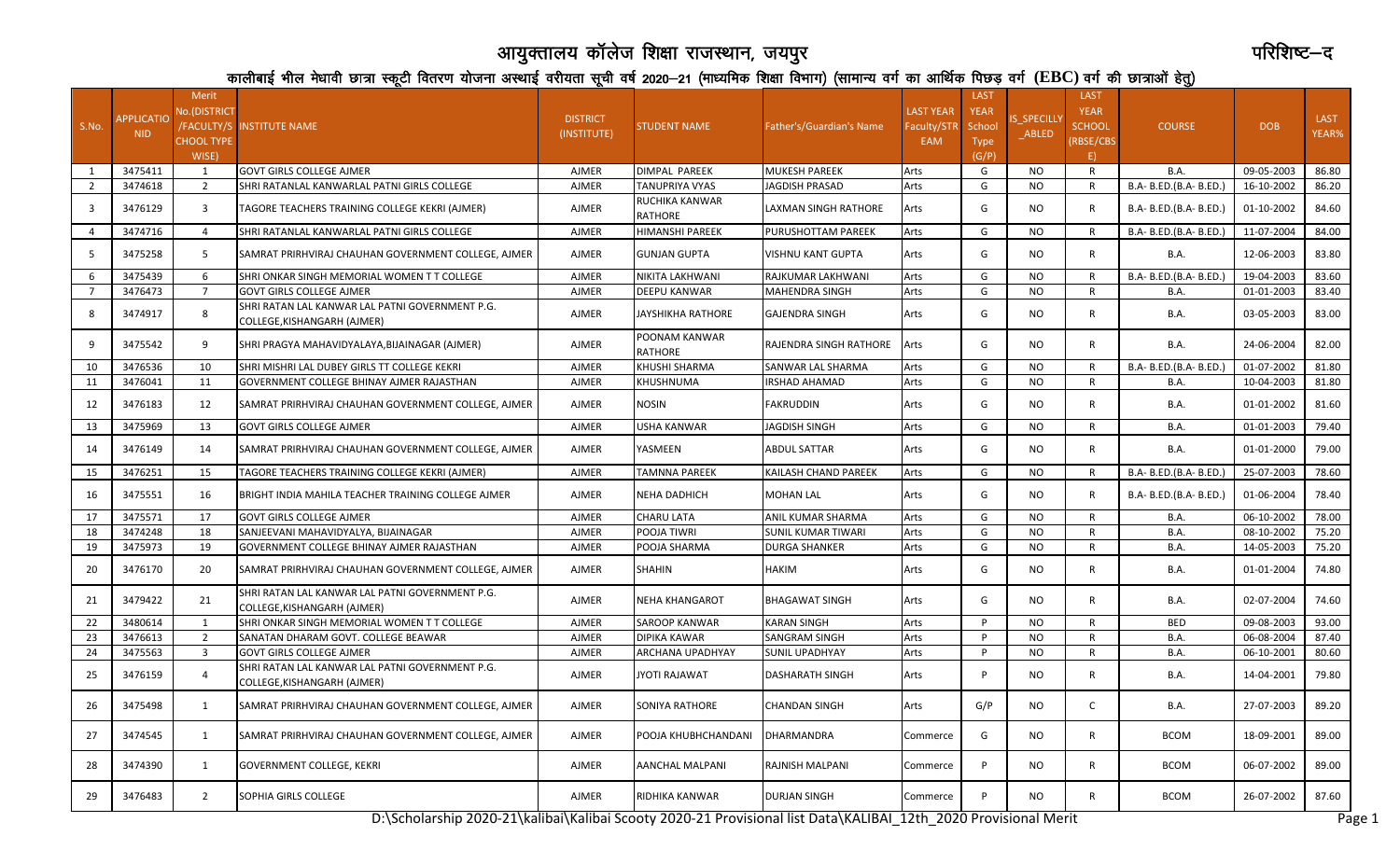| S.No. | <b>APPLICATIO</b><br><b>NID</b> | Merit<br>lo.(DISTRICT<br><b>CHOOL TYPE</b><br>WISE) | <b>/FACULTY/S INSTITUTE NAME</b>                                               | <b>DISTRICT</b><br>(INSTITUTE) | <b>STUDENT NAME</b>  | Father's/Guardian's Name         | <b>LAST YEAR</b><br>Faculty/STR<br>EAM | <b>LAST</b><br><b>YEAR</b><br>School<br><b>Type</b><br>(G/P) | <b>IS_SPECILLY</b><br>$\_$ ABLED | LAST<br><b>YEAR</b><br>SCHOOL<br><b>RBSE/CBS</b><br>E) | <b>COURSE</b>                        | DOB        | <b>LAST</b><br>YEAR% |
|-------|---------------------------------|-----------------------------------------------------|--------------------------------------------------------------------------------|--------------------------------|----------------------|----------------------------------|----------------------------------------|--------------------------------------------------------------|----------------------------------|--------------------------------------------------------|--------------------------------------|------------|----------------------|
| 30    | 3475901                         | $\overline{3}$                                      | SHRI RATAN LAL KANWAR LAL PATNI GOVERNMENT P.G.<br>COLLEGE, KISHANGARH (AJMER) | <b>AJMER</b>                   | KHUSHI CHOUHAN       | MADANMOHAN SINGH<br>CHOUHAN      | Commerce                               | P                                                            | NO.                              | R                                                      | <b>BCOM</b>                          | 05-01-2003 | 73.00                |
| 31    | 3475218                         | 1                                                   | SHRI RATANLAL KANWARLAL PATNI GIRLS COLLEGE                                    | <b>AJMER</b>                   | ANSHU JAIN           | <b>BHAIRU SINGH JAIN</b>         | Science                                | G                                                            | <b>NO</b>                        | $\mathsf{R}$                                           | B.SC.                                | 24-03-2004 | 92.00                |
| 32    | 3476500                         | $\overline{2}$                                      | SAMRAT PRIRHVIRAJ CHAUHAN GOVERNMENT COLLEGE, AJMER                            | <b>AJMER</b>                   | PRINCE MEHTA         | <b>SUDHIR MEHTA</b>              | Science                                | G                                                            | NO                               | R                                                      | B.SC.                                | 04-01-2002 | 86.40                |
| 33    | 3475193                         | $\overline{3}$                                      | GOVERNMENT MAHILA ENGINEERING COLLEGE AJMER                                    | <b>AJMER</b>                   | <b>MANVI BHATT</b>   | MURLI MANOHAR BHATT              | Science                                | G                                                            | <b>NO</b>                        | $\mathsf{R}$                                           | <b>B.TECH</b>                        | 13-04-2003 | 85.80                |
| 34    | 3474658                         | $\overline{4}$                                      | SHRI RATAN LAL KANWAR LAL PATNI GOVERNMENT P.G.<br>COLLEGE, KISHANGARH (AJMER) | <b>AJMER</b>                   | <b>GARIMA KANWAR</b> | <b>NAND SINGH</b>                | Science                                | G                                                            | NO.                              | $\mathsf{R}$                                           | B.SC.                                | 25-07-2004 | 85.60                |
| 35    | 3474429                         | 5 <sup>5</sup>                                      | <b>GOVT GIRLS COLLEGE AJMER</b>                                                | <b>AJMER</b>                   | <b>SUMAN SONI</b>    | RAJESH KUMAR                     | Science                                | G                                                            | <b>NO</b>                        | $\mathsf{R}$                                           | B.SC.                                | 06-03-2003 | 85.00                |
| 36    | 3475036                         | 6                                                   | SAMRAT PRIRHVIRAJ CHAUHAN GOVERNMENT COLLEGE, AJMER                            | <b>AJMER</b>                   | MOLIKA SHARMA        | VISHNU PRAKASH SHARMA            | Science                                | G                                                            | NO.                              | $\mathsf{R}$                                           | B.SC.                                | 04-10-2002 | 78.80                |
| 37    | 3476551                         | 7                                                   | DAYANAND COLLEGE AJMER                                                         | <b>AJMER</b>                   | KHUSHI KANWAR        | JITENDRA SINGH                   | Science                                | G                                                            | NO                               | R                                                      | B.A.                                 | 21-09-2003 | 75.80                |
| 38    | 3476424                         | 8                                                   | <b>GOVT GIRLS COLLEGE AJMER</b>                                                | <b>AJMER</b>                   | SONU                 | SHAKTI SINGH                     | Science                                | G                                                            | NO.                              | $\mathsf{R}$                                           | B.SC.                                | 17-08-2003 | 72.40                |
| 39    | 3474661                         | 9                                                   | SHRI RATANLAL KANWARLAL PATNI GIRLS COLLEGE                                    | <b>AJMER</b>                   | RASHMI SHARMA        | SATYNARAYAN SHARMA               | Science                                | G                                                            | <b>NO</b>                        | $\mathsf{R}$                                           | B.SC.                                | 18-09-2001 | 69.00                |
| 40    | 3475589                         | 1                                                   | SHRI RATANLAL KANWARLAL PATNI GIRLS COLLEGE                                    | AJMER                          | PAYAL KANWAR         | ANAND SINGH                      | Science                                | P                                                            | NO.                              | $\mathsf{R}$                                           | B.SC.- B.ED.(B.SC.-<br>B.ED.)        | 27-06-2003 | 92.40                |
| 41    | 3475835                         | $\overline{2}$                                      | <b>GOVT GIRLS COLLEGE AJMER</b>                                                | AJMER                          | MUMAL MERATIYA       | <b>BHAWANI SINGH</b>             | Science                                | P                                                            | NO                               | R                                                      | B.SC.                                | 21-10-2002 | 83.60                |
| 42    | 3475925                         | $\overline{3}$                                      | SAMRAT PRIRHVIRAJ CHAUHAN GOVERNMENT COLLEGE, AJMER                            | <b>AJMER</b>                   | <b>CHESTA SHARMA</b> | RAMAKANT SHARMA                  | Science                                | P                                                            | NO.                              | $\mathsf{R}$                                           | B.SC.                                | 27-05-2004 | 77.60                |
| 43    | 3476431                         | 4                                                   | SAMRAT PRIRHVIRAJ CHAUHAN GOVERNMENT COLLEGE, AJMER                            | AJMER                          | NEETU                | ARJUN SINGH                      | Science                                | P                                                            | NO                               | R                                                      | B.SC.                                | 01-11-2002 | 76.00                |
| 44    | 3474240                         | 1                                                   | <b>BHARTIYA TT COLLEGE KGB</b>                                                 | ALWAR                          | GUNGUN               | RAJESH                           | Arts                                   | G                                                            | <b>NO</b>                        | $\mathsf{R}$                                           | B.A- B.ED.(B.A- B.ED.)               | 01-03-2003 | 83.20                |
| 45    | 3474646                         | $\overline{2}$                                      | VIDYASTHALI SHIKSHAK PRASHIKSHAN MAHAVIDHYALAYA                                | ALWAR                          | <b>SEEEMA</b>        | RADHARAMAN                       | Arts                                   | G                                                            | NO.                              | R                                                      | B.A- B.ED.(B.A- B.ED.)               | 18-07-2003 | 83.20                |
| 46    | 3475409                         | 3                                                   | GOVERNMENT COLLEGE MUNDAWAR, ALWAR                                             | ALWAR                          | POOJA SHARMA         | HANUMAN PRASAD SHARMA Arts       |                                        | G                                                            | NO                               | R                                                      | <b>B.A.</b>                          | 07-05-2003 | 82.60                |
| 47    | 3475529                         | $\overline{4}$                                      | BANSUR PG COLLEGE BANSUR                                                       | ALWAR                          | RAJANEE SHEKHAWAT    | <b>KARMRAJ SINGH</b>             | Arts                                   | G                                                            | <b>NO</b>                        | $\mathsf{R}$                                           | B.A- B.ED.(B.A- B.ED.)               | 25-06-2003 | 82.00                |
| 48    | 3474786                         | -5                                                  | TAKSHILA COLLEGE, HAMJAPUR                                                     | <b>ALWAR</b>                   | CHHAVI SHARMA        | POORAN CHAND SHARMA              | Arts                                   | G                                                            | <b>NO</b>                        | $\mathsf{R}$                                           | B.A- B.ED.(B.A- B.ED.)               | 10-12-2003 | 81.40                |
| 49    | 3474771                         | 6                                                   | SMT. HEMLATA MEMORIAL GIRLS COLLEGE NARAYANPUR                                 | <b>ALWAR</b>                   | SHIVANI BAI          | <b>RAJESH SINGH</b>              | Arts                                   | G                                                            | <b>NO</b>                        | $\mathsf{R}$                                           | B.A.                                 | 01-01-2006 | 77.40                |
| 50    | 3476205                         | $\overline{7}$                                      | SMT. HEMLATA MEMORIAL GIRLS COLLEGE NARAYANPUR                                 | ALWAR                          | PINKI                | <b>MURARI LAL</b>                | Arts                                   | G                                                            | NO                               | R                                                      | B.A.                                 | 01-10-2004 | 75.20                |
| 51    | 3475186                         | 8                                                   | B.D.M.L COLLEGE OF EDUCATION, DHELAWAS                                         | ALWAR                          | KUMKUM               | KAMLESH KUMAR SHARMA             | Arts                                   | G                                                            | NO                               | R                                                      | B.A- B.ED.(B.A- B.ED.)               | 01-01-2004 | 67.60                |
| 52    | 3474824                         | 1                                                   | VIDYASTHALI SHIKSHAK PRASHIKSHAN MAHAVIDHYALAYA                                | ALWAR                          | POORVI KHANDELWAL    | <b>MANOJ KUMAR</b><br>KHANDELWAL | Arts                                   | P                                                            | NO.                              | R                                                      | B.A- B.ED.(B.A- B.ED.)               | 15-04-2004 | 88.00                |
| 53    | 3475608                         | $\overline{2}$                                      | MATSYA MAHAVIDHAYALAYA BANSUR                                                  | ALWAR                          | ARTI SHEKHAWAT       | JAIPAL SINGH                     | Arts                                   | P                                                            | <b>NO</b>                        | R                                                      | B.A- B.ED.(B.A- B.ED.)               | 26-07-2004 | 81.80                |
| 54    | 3476176                         | 3                                                   | VIDYASTHALI SHIKSHAK PRASHIKSHAN MAHAVIDHYALAYA                                | ALWAR                          | AMRITA SHARMA        | MUKESH KUMAR                     | Arts                                   | P                                                            | NO                               | $\mathsf{R}$                                           | B.A- B.ED.(B.A- B.ED.) 24-07-2004    |            | 80.20                |
| 55    | 3476207                         | $\overline{4}$                                      | KALPANA CHAWLA GIRLS PG COLLEGE RAJGARH ALWAR                                  | ALWAR                          | <b>NILIMA</b>        | SURENDRA KUMAR SHARMA Arts       |                                        | P                                                            | <b>NO</b>                        | $\mathsf{R}$                                           | B.A.                                 | 23-07-2003 | 76.80                |
| 56    | 3475879                         | 5                                                   | ARAWALI COLLEGE OF SCIENCE & ARTS                                              | <b>ALWAR</b>                   | <b>YOGITA</b>        | MOHAN LAL SHARMA                 | Arts                                   | P                                                            | <b>NO</b>                        | $\mathsf{R}$                                           | B.A.                                 | 15-07-2002 | 75.00                |
| 57    | 3476651                         | 1                                                   | VIDYASTHALI SHIKSHAK PRASHIKSHAN MAHAVIDHYALAYA                                | ALWAR                          | SALOUNI              | ANIL                             | Science                                | G                                                            | NO.                              | $\mathsf{R}$                                           | B.SC.- B.ED.(B.SC.-<br>B.ED.)        | 01-07-2005 | 81.60                |
| 58    | 3474976                         | 1                                                   | SMT NARAYANI DEVI MAHILA MAHAVIDLAYA                                           | ALWAR                          | SHREYA SHARMA        | <b>SUNIL SHARMA</b>              | Science                                | P                                                            | NO                               | R                                                      | B.SC.                                | 05-05-2002 | 88.20                |
| 59    | 3474663                         | $\overline{2}$                                      | MAHARAJA MAHILA COLLEGE OF EDUCATION                                           | ALWAR                          | <b>JIYA KUMARI</b>   | <b>MUKUT BIHARI</b>              | Science                                | P                                                            | <b>NO</b>                        | $\mathsf{R}$                                           | B.SC.- B.ED.(B.SC.-<br><b>B.ED.)</b> | 06-07-2004 | 86.00                |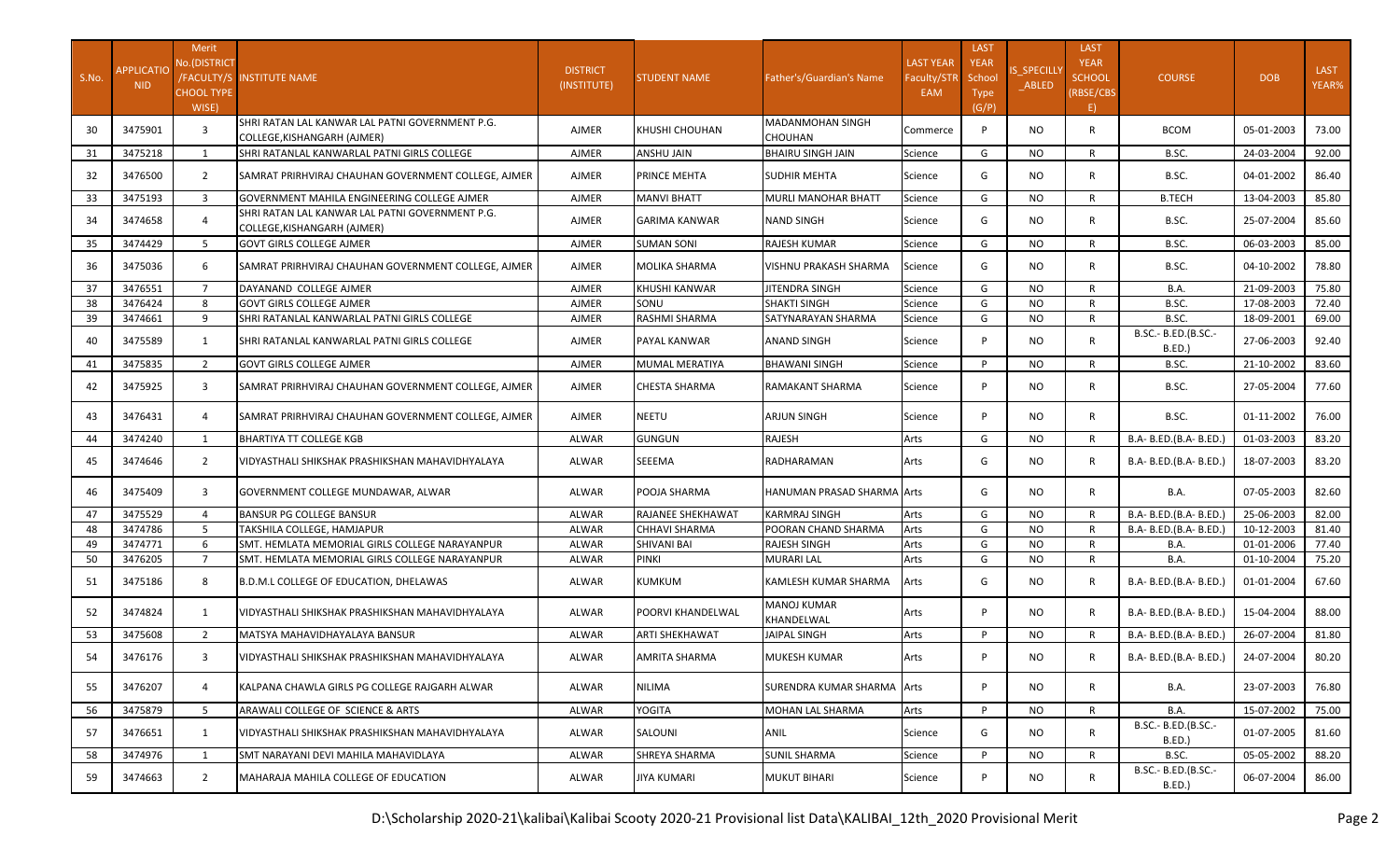| S.NO. | <b>APPLICATIO</b><br><b>NID</b> | Merit<br>lo.(DISTRICT<br><b>CHOOL TYPE</b><br>WISE) | /FACULTY/S INSTITUTE NAME                                    | <b>DISTRICT</b><br>(INSTITUTE) | <b>STUDENT NAME</b>     | ather's/Guardian's Name- | <b>LAST YEAR</b><br><b>Faculty/STR</b><br>EAM | LAST<br><b>YEAR</b><br>School<br><b>Type</b><br>(G/P) | <b>IS_SPECILL\</b><br>ABLED | LAST<br><b>YEAR</b><br><b>SCHOOL</b><br><b>RBSE/CBS</b><br>E) | <b>COURSE</b>                         | DOB        | <b>LAST</b><br>YEAR% |
|-------|---------------------------------|-----------------------------------------------------|--------------------------------------------------------------|--------------------------------|-------------------------|--------------------------|-----------------------------------------------|-------------------------------------------------------|-----------------------------|---------------------------------------------------------------|---------------------------------------|------------|----------------------|
| 60    | 3475328                         | 3                                                   | SHRI ADINATH COMMERCE COLLEGE (EVE.) ALWAR RAJASTHAN         | ALWAR                          | MAHAK JAIN              | JAY PRAKASH              | Science                                       | P                                                     | <b>NO</b>                   | R                                                             | B.SC.                                 | 18-05-2003 | 82.60                |
| 61    | 3475868                         | $\overline{4}$                                      | VIDYASTHALI SHIKSHAK PRASHIKSHAN MAHAVIDHYALAYA              | ALWAR                          | <b>DOLI SHARMA</b>      | HARISH KUMAR SHARMA      | Science                                       | P                                                     | <b>NO</b>                   | R                                                             | B.SC.- B.ED.(B.SC.-<br><b>B.ED.</b> ) | 16-03-2004 | 75.80                |
| 62    | 3476657                         | -5                                                  | GOVERNMENT COLLEGE RAJGARH, ALWAR                            | <b>ALWAR</b>                   | RITIKA MISHRA           | ASHOK KUMAR MISHRA       | Science                                       | P                                                     | NO                          | R                                                             | B.SC.                                 | 04-08-2005 | 75.80                |
| 63    | 3475269                         | 6                                                   | DEV INTERNATIONAL COLLEGE, ALWAR                             | ALWAR                          | SHIKHA RATHORE          | BHAWANI SINGH RATHORE    | Science                                       | P                                                     | NO                          | R                                                             | B.SC.                                 | 06-01-2003 | 70.80                |
| 64    | 3474851                         | $\overline{7}$                                      | SHRI VINAYAK COLLEGE NATHUSAR ROAD THANAGAZI                 | <b>ALWAR</b>                   | <b>KRATIKA SHARMA</b>   | PURANAMAL SHARMA         | Science                                       | P                                                     | NO                          | $\mathsf{R}$                                                  | B.SC.                                 | 05-05-2003 | 68.80                |
| 65    | 3474934                         | 1                                                   | RAVINDRA NATH TAIGOR COLLEGE ARTHUNA (BANSWARA)              | BANSWARA                       | NIKITA KUNVAR RAJPUT    | LAL SINGH RAJPUT         | Arts                                          | G                                                     | NO                          |                                                               | B.A- B.ED.(B.A- B.ED.                 | 04-02-2003 | 82.80                |
| 66    | 3475740                         | 2                                                   | HARIDEV JOSHI GOVT GIRLS COLLEGE BANSWARA                    | BANSWARA                       | <b>KIRAN</b>            | NARAPAT SINGH            | Arts                                          | G                                                     | <b>NO</b>                   | R                                                             | <b>B.A.</b>                           | 01-01-2003 | 76.40                |
| 67    | 3475216                         | $\overline{3}$                                      | LBS T T COLLEGE GANODA                                       | BANSWARA                       | TANISHA                 | <b>BAHADUR SINGH</b>     | Arts                                          | G                                                     | NO                          | R                                                             | B.A- B.ED.(B.A- B.ED.)                | 07-10-2003 | 74.60                |
| 68    | 3475502                         | $\overline{4}$                                      | SARVAPALLI DR.RADHA KRISHNAN COLLEGE BAGIDORA                | <b>BANSWARA</b>                | <b>AKSHI DOSI</b>       | <b>SHRIPAL JI</b>        | Arts                                          | G                                                     | NO                          | $\mathsf{R}$                                                  | B.A.                                  | 09-05-2003 | 74.40                |
| 69    | 3475278                         | 5                                                   | LBS T T COLLEGE GANODA                                       | <b>BANSWARA</b>                | <b>AARATI CHOUHAN</b>   | PARWAT SINGH             | Arts                                          | G                                                     | <b>NO</b>                   | R                                                             | B.A- B.ED.(B.A- B.ED.)                | 16-12-2003 | 71.60                |
| 70    | 3476524                         | 1                                                   | ADARSH COLLEGE OF EDUCATION ANANDPURI                        | <b>BANSWARA</b>                | YASHANSI CHOUBISA       | MANOJ KUMAR CHOUBISA     | Science                                       | G                                                     | <b>NO</b>                   | R                                                             | B.SC.- B.ED.(B.SC.-<br><b>B.ED.</b> ) | 02-01-2003 | 68.00                |
| 71    | 3483223                         | 1                                                   | GOVT. GIRLS COLLEGE BARAN                                    | BARAN                          | SONALI                  | JEETENDRA SINGH          | Arts                                          | G                                                     | NO                          | R                                                             | <b>B.A.</b>                           | 02-05-2004 | 74.00                |
| 72    | 3476744                         | 1                                                   | GOVT. GIRLS COLLEGE BARAN                                    | <b>BARAN</b>                   | SIDDHI SARSWAT          | <b>SUNIL SHARMA</b>      | Arts                                          | P                                                     | NO                          | R                                                             | B.A.                                  | 29-12-2004 | 84.20                |
| 73    | 3476750                         | $\overline{2}$                                      | GOVT. GIRLS COLLEGE BARAN                                    | <b>BARAN</b>                   | <b>RIDDHI SARSWAT</b>   | <b>SUNIL SHARMA</b>      | Arts                                          | P                                                     | NO                          | R                                                             | <b>B.A.</b>                           | 05-09-2003 | 80.00                |
| 74    | 3476722                         | $\overline{3}$                                      | GOVT. GIRLS COLLEGE BARAN                                    | <b>BARAN</b>                   | TWINKLE SINGH           | MAHENDRA SINGH           | Arts                                          | P                                                     | <b>NO</b>                   | R                                                             | <b>B.A.</b>                           | 15-08-2004 | 73.60                |
| 75    | 3475848                         | 1                                                   | DRJ GOVT. GIRLS COLLEGE BALOTRA                              | <b>BARMER</b>                  | <b>DOLLY</b>            | <b>LALIT KUMAR</b>       | Arts                                          | G                                                     | <b>NO</b>                   | R                                                             | B.A.                                  | 19-01-2003 | 91.20                |
| 76    | 3475730                         | $\overline{2}$                                      | <b>GOVERNMENT COLLEGE SIWANA</b>                             | <b>BARMER</b>                  | RAJPUROHITH VIMALA      | <b>DALPAT SINGH</b>      | Arts                                          | G                                                     | NO                          | R                                                             | <b>B.A.</b>                           | 12-06-2002 | 85.60                |
| 77    | 3475744                         | $\overline{\mathbf{3}}$                             | <b>GOVERNMENT COLLEGE SIWANA</b>                             | <b>BARMER</b>                  | <b>NETAL RAJPUROHIT</b> | <b>PUKHRAJ</b>           | Arts                                          | G                                                     | NO                          | $\mathsf{R}$                                                  | <b>B.A.</b>                           | 25-06-2002 | 79.60                |
| 78    | 3474811                         | $\overline{4}$                                      | DRJ GOVT. GIRLS COLLEGE BALOTRA                              | <b>BARMER</b>                  | PADMA                   | <b>SEVA RAM</b>          | Arts                                          | G                                                     | NO                          | R                                                             | <b>B.A.</b>                           | 12-12-2001 | 78.00                |
| 79    | 3475738                         | 5                                                   | <b>GOVERNMENT COLLEGE SIWANA</b>                             | <b>BARMER</b>                  | RAJPUROHITH POOJA       | <b>DALPAT SINGH</b>      | Arts                                          | G                                                     | <b>NO</b>                   | R                                                             | <b>B.A.</b>                           | 10-07-2003 | 77.40                |
| 80    | 3475415                         | 6                                                   | <b>GOVT COLLEGE DHORIMANA</b>                                | <b>BARMER</b>                  | <b>BHAWANA</b>          | <b>KANA RAM</b>          | Arts                                          | G                                                     | NO                          | R                                                             | <b>B.A.</b>                           | 01-01-2000 | 74.40                |
| 81    | 3477113                         | $7^{\circ}$                                         | LUV-KUSH ADARSH MAHAVIDHYALAYA GUDAMALANI (BARMER)           | <b>BARMER</b>                  | <b>MAMTA RAJPUROHIT</b> | <b>BABU RAM</b>          | Arts                                          | G                                                     | NO.                         | R                                                             | <b>B.A.</b>                           | 12-10-2001 | 74.20                |
| 82    | 3474526                         | 8                                                   | <b>GOVERNMENT COLLEGE SIWANA</b>                             | <b>BARMER</b>                  | <b>GAYATRI KANWAR</b>   | <b>DALPAT SINGH</b>      | Arts                                          | G                                                     | <b>NO</b>                   | $\mathsf{R}$                                                  | B.A.                                  | 29-11-2003 | 71.60                |
| 83    | 3474730                         | 9                                                   | <b>GOVT COLLEGE SAMDARI</b>                                  | <b>BARMER</b>                  | KIRTIKANWAR             | ISHAWARSINGH             | Arts                                          | G                                                     | NO                          | R                                                             | <b>B.A.</b>                           | 03-12-2002 | 71.00                |
| 84    | 3475374                         | 10                                                  | MAA VANKAL MALANI MAHAVIDYALAYA CHOHATAN BARMER<br>RAJASTHAN | <b>BARMER</b>                  | MADHU KANWAR            | <b>DHAN SINGH</b>        | Arts                                          | G                                                     | NO.                         |                                                               | B.A- B.ED.(B.A- B.ED.)                | 20-07-2003 | 68.40                |
| 85    | 3475633                         | 11                                                  | MAHATMA GANDHI MAHAVIDYALAYA GIRA-BARMER                     | <b>BARMER</b>                  | <b>JHIMO KUMARI</b>     | SARUPA RAM               | Arts                                          | G                                                     | NO.                         | R                                                             | <b>B.A.</b>                           | 01-07-2001 | 67.20                |
| 86    | 3475857                         | 12                                                  | MBR GOVT PG COLLEGE BALOTRA                                  | <b>BARMER</b>                  | <b>JOYTI RAJPUROHIT</b> | SUJANSINGH               | Arts                                          | G                                                     | <b>NO</b>                   | R                                                             | B.A.                                  | 21-10-2000 | 66.80                |
| 87    | 3476571                         | 13                                                  | SHREE GRAMOTTHAN COLLEGE, SEDWA                              | <b>BARMER</b>                  | RAVINA                  | PHOOL SINGH              | Arts                                          | G                                                     | <b>NO</b>                   | R                                                             | <b>B.A.</b>                           | 14-02-2002 | 66.60                |
| 88    | 3475631                         | 1                                                   | MBC GOVT. GIRLS' COLLEGE BARMER                              | <b>BARMER</b>                  | JUHI                    | RAJENDRA KUMAR JAIN      | Commerce                                      | P                                                     | <b>NO</b>                   |                                                               | <b>BCOM</b>                           | 16-09-2002 | 75.80                |
| 89    | 3476398                         | $\overline{2}$                                      | MBC GOVT. GIRLS' COLLEGE BARMER                              | <b>BARMER</b>                  | YASHIKA KHATRI          | <b>ASHOK KHATRI</b>      | Commerce                                      | P                                                     | NO                          | R                                                             | <b>BCOM</b>                           | 30-01-2003 | 72.80                |
| 90    | 3475550                         | -1                                                  | DRJ GOVT. GIRLS COLLEGE BALOTRA                              | <b>BARMER</b>                  | <b>KAMODA KANWAR</b>    | <b>MADHU SINGH</b>       | Science                                       | G                                                     | NO                          | R                                                             | B.SC.                                 | 12-06-2004 | 67.60                |
| 91    | 3475587                         | 1                                                   | DRJ GOVT. GIRLS COLLEGE BALOTRA                              | BARMER                         | <b>GAYTRI</b>           | <b>NARPAT SINGH</b>      | Science                                       | P                                                     | <b>NO</b>                   | R                                                             | B.SC.                                 | 08-08-2004 | 91.80                |
| 92    | 3474699                         | $\overline{2}$                                      | DRJ GOVT. GIRLS COLLEGE BALOTRA                              | <b>BARMER</b>                  | DIYA DAVE               | PRAMOD DAVE              | Science                                       | P                                                     | NO                          | R                                                             | B.SC.                                 | 25-05-2005 | 79.40                |
| 93    | 3476160                         | 3                                                   | DRJ GOVT. GIRLS COLLEGE BALOTRA                              | <b>BARMER</b>                  | KAJAL                   | <b>MISHRI MAL</b>        | Science                                       | P                                                     | <b>NO</b>                   | $\mathsf{R}$                                                  | B.SC.                                 | 16-02-2002 | 75.60                |
| 94    | 3476663                         | $\overline{4}$                                      | DRJ GOVT. GIRLS COLLEGE BALOTRA                              | <b>BARMER</b>                  | NIKITA TRIVEDI          | <b>RAMESH TRIVEDI</b>    | Science                                       | P                                                     | <b>NO</b>                   | R                                                             | <b>B.A.</b>                           | 22-03-2004 | 75.00                |
| 95    | 3475310                         | -5                                                  | MBC GOVT. GIRLS' COLLEGE BARMER                              | <b>BARMER</b>                  | NIRAJ KANWAR            | <b>DALPAT SINGH</b>      | Science                                       | P                                                     | <b>NO</b>                   | R                                                             | B.SC.                                 | 26-05-2002 | 69.20                |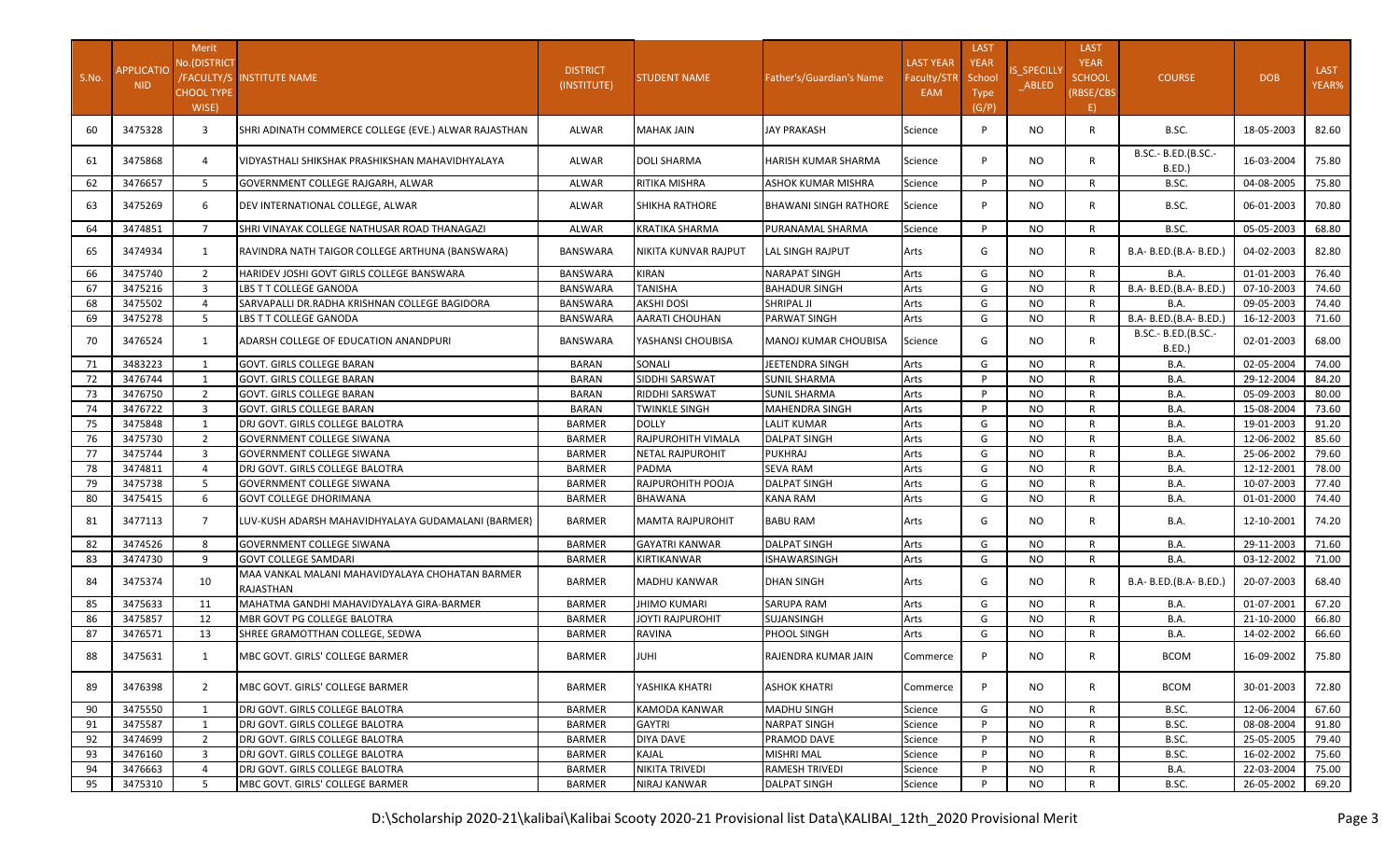| S.No. | <b>APPLICATIO</b><br><b>NID</b> | Merit<br>lo.(DISTRICT<br><b>CHOOL TYPE</b><br>WISE) | /FACULTY/S INSTITUTE NAME                                           | <b>DISTRICT</b><br>(INSTITUTE) | <b>STUDENT NAME</b>     | Father's/Guardian's Name    | <b>LAST YEAR</b><br><b>Faculty/STR</b><br><b>EAM</b> | <b>LAST</b><br><b>YEAR</b><br>School<br><b>Type</b><br>(G/P) | S_SPECILLY<br><b>ABLED</b> | LAST<br><b>YEAR</b><br>SCHOOL<br><b>RBSE/CBS</b><br>E) | <b>COURSE</b>                        | DOB        | <b>LAST</b><br>YEAR% |
|-------|---------------------------------|-----------------------------------------------------|---------------------------------------------------------------------|--------------------------------|-------------------------|-----------------------------|------------------------------------------------------|--------------------------------------------------------------|----------------------------|--------------------------------------------------------|--------------------------------------|------------|----------------------|
| 96    | 3474707                         | 1                                                   | SHRI GANDHI JYOTI MAHILA MAHAVIDYALAY, BHUSAWAR                     | <b>BHARATPUR</b>               | PRATIKSHA SHARMA        | NAGENDRA KUMAR SHARMA Arts  |                                                      | G                                                            | NO.                        | R                                                      | B.A.                                 | 01-03-2004 | 80.80                |
| 97    | 3475797                         | $\overline{2}$                                      | <b>SANSKAR COLLEGE</b>                                              | <b>BHARATPUR</b>               | <b>BHUMIKA SHARMA</b>   | SATISH CHAND SHARMA         | Arts                                                 | G                                                            | <b>NO</b>                  | R                                                      | B.A- B.ED.(B.A- B.ED.)               | 02-08-2002 | 75.80                |
| 98    | 3475183                         | 3                                                   | VIJAY BHARTI COLLEGE BALLABHGARH BHUSAWER BHARTPUR<br>RAJ           | <b>BHARATPUR</b>               | MUSKAN KUMARI           | <b>VISHNU KUMAR</b>         | Arts                                                 | G                                                            | NO.                        | R                                                      | <b>B.A.</b>                          | 10-05-2003 | 75.40                |
| 99    | 3475035                         | $\overline{4}$                                      | <b>GOVT COLLEGE BAYANA</b>                                          | <b>BHARATPUR</b>               | CHANCHAL KUMARI         | <b>SATYA PRKESH</b>         | Arts                                                 | G                                                            | <b>NO</b>                  | $\mathsf{R}$                                           | <b>B.A.</b>                          | 01-01-2002 | 73.20                |
| 100   | 3474810                         | -5                                                  | ARYA VIDHYAPEETH P.G. GIRLS COLLEGE, BHUSAWAR                       | <b>BHARATPUR</b>               | ANJALI SHARMA           | ASHOK KUMAR SHARMA          | Arts                                                 | G                                                            | <b>NO</b>                  | R                                                      | B.A.                                 | 31-05-2004 | 70.40                |
| 101   | 3474507                         | 1                                                   | SHREE AGRASEN MAHILA TT COLLEGE. BHARATPUR                          | <b>BHARATPUR</b>               | <b>ASTHA SHARMA</b>     | <b>JAYPRAKASH</b>           | Arts                                                 | P                                                            | <b>NO</b>                  | $\mathsf{R}$                                           | <b>BED</b>                           | 13-10-2005 | 93.40                |
| 102   | 3474722                         | $\overline{2}$                                      | SHRI RANGEY RAGHAV P.G.COLLEGE WEIR                                 | BHARATPUR                      | <b>RITU KUMARI</b>      | CHETRAM SHARMA              | Arts                                                 | P                                                            | <b>NO</b>                  | $\mathsf{R}$                                           | B.A- B.ED.(B.A- B.ED.)               | 25-06-2004 | 89.20                |
| 103   | 3475588                         | $\overline{3}$                                      | SANSKAR COLLEGE                                                     | <b>BHARATPUR</b>               | POORNIMA SHARMA         | SUBHASH CHAND SHARMA        | Arts                                                 | P                                                            | NO.                        | $\mathsf{R}$                                           | B.A- B.ED.(B.A- B.ED.)               | 16-05-2002 | 84.00                |
| 104   | 3476182                         | $\overline{4}$                                      | SHREE AGRASEN MAHILA PG COLLEGE, BHARATPUR                          | <b>BHARATPUR</b>               | PARUL SHARMA            | RAJESH KUMAR SHARMA         | Arts                                                 | P                                                            | <b>NO</b>                  | $\mathsf{R}$                                           | <b>B.A.</b>                          | 13-01-2004 | 82.40                |
| 105   | 3475984                         | 5                                                   | PANDIT PARSADI LAL SHARMA COLLEGE DEEG                              | <b>BHARATPUR</b>               | <b>BHAVANA SHARMA</b>   | PADAM CHAND SHARMA          | Arts                                                 | P                                                            | NO.                        | $\mathsf{R}$                                           | <b>B.A.</b>                          | 15-07-2003 | 80.20                |
| 106   | 3474806                         | 6                                                   | <b>GOVT COLLEGE NADBAI</b>                                          | <b>BHARATPUR</b>               | PREETI                  | RAMBABU                     | Arts                                                 | P                                                            | <b>NO</b>                  | $\mathsf{R}$                                           | <b>B.A.</b>                          | 12-05-2004 | 80.20                |
| 107   | 3474759                         | $\overline{7}$                                      | SHREE RATAN SINGH PG BOYS COLLEGE                                   | <b>BHARATPUR</b>               | SONIYA                  | <b>MANGTU RAM</b>           | Arts                                                 | P                                                            | <b>NO</b>                  | $\mathsf{R}$                                           | B.A- B.ED.(B.A- B.ED.)               | 10-07-2004 | 80.00                |
| 108   | 3475475                         | 8                                                   | <b>GOVT COLLEGE BAYANA</b>                                          | <b>BHARATPUR</b>               | PRAGYA SHARMA           | PARASHRAM                   | Arts                                                 | P                                                            | <b>NO</b>                  | $\mathsf{R}$                                           | B.A.                                 | 19-02-2003 | 78.20                |
| 109   | 3475497                         | 9                                                   | SANSKAR COLLEGE                                                     | <b>BHARATPUR</b>               | NEHA MUDGAL             | SHASHIKANT MUDGAL           | Arts                                                 | P                                                            | <b>NO</b>                  | $\mathsf{R}$                                           | B.A- B.ED.(B.A- B.ED.)               | 03-09-2002 | 75.40                |
| 110   | 3475086                         | 10                                                  | MAHARAJA SHREE SURAJMAL T T COLLEGE RAHIMPUR                        | <b>BHARATPUR</b>               | YASHIKA GUPTA           | <b>GHANSHYAM GOYAL</b>      | Arts                                                 | P                                                            | <b>NO</b>                  | $\mathsf{R}$                                           | B.A- B.ED.(B.A- B.ED.)               | 07-05-2004 | 72.00                |
| 111   | 3476443                         | 1                                                   | SHREE RADHEY P.G. COLLEGE NADBAI                                    | <b>BHARATPUR</b>               | ANUSHKA SHARMA          | TEJPRAKASH SHARMA           | Science                                              | P                                                            | <b>NO</b>                  | $\mathsf{R}$                                           | B.SC.                                | 18-02-2004 | 94.40                |
| 112   | 3474815                         | $\overline{2}$                                      | KALA BHARTI GIRLS PG COLLEGE                                        | <b>BHARATPUR</b>               | NAYANSI SHARMA          | GIRDHARI LALSHARMA          | Science                                              | P                                                            | <b>NO</b>                  | $\mathsf{R}$                                           | B.SC.                                | 20-09-2003 | 88.80                |
| 113   | 3475342                         | $\overline{3}$                                      | PARSHURAM MAHILA MAHAVIDHALAYA                                      | <b>BHARATPUR</b>               | RUCHIKA AGRAWAL         | PRAMOD KUMAR MANGAL         | Science                                              | P                                                            | NO                         | $\mathsf{R}$                                           | B.SC.                                | 14-05-2003 | 83.20                |
| 114   | 3474439                         | $\overline{4}$                                      | MAHARAJA SHREE SURAJMAL T T COLLEGE RAHIMPUR                        | BHARATPUR                      | JYOTI KATARA            | VINOD                       | Science                                              | P                                                            | NO.                        | $\mathsf{R}$                                           | B.SC.- B.ED.(B.SC.-<br><b>B.ED.)</b> | 02-11-2002 | 81.00                |
| 115   | 3476428                         | -5                                                  | SHREE RATAN SINGH PG BOYS COLLEGE                                   | <b>BHARATPUR</b>               | ASHI KHANDELWAL         | <b>GOVIND PRASAD</b>        | Science                                              | P                                                            | <b>NO</b>                  | $\mathsf{R}$                                           | B.SC.                                | 09-02-2003 | 79.60                |
| 116   | 3475292                         | 1                                                   | RUPI DEVI GIRLS COLLEGE OF EDUCATION (B.A.B.ED.)                    | <b>BHILWARA</b>                | SAKSI SHARMA            | VINOD KUMAR                 | Arts                                                 | G                                                            | <b>NO</b>                  | $\mathsf{R}$                                           | B.A- B.ED.(B.A- B.ED.)               | 09-01-2004 | 83.60                |
| 117   | 3475369                         | $\overline{2}$                                      | SHRI MANIKYA LAL VERMA GOVT. COLLEGE BHILWARA                       | BHILWARA                       | <b>NEHA</b>             | SURESH CHANDRA              | Arts                                                 | G                                                            | <b>NO</b>                  | $\mathsf{R}$                                           | <b>B.A.</b>                          | 29-04-2001 | 82.60                |
| 118   | 3474295                         | $\overline{3}$                                      | SHRI PRATAP SINGH BARAHAT GOVERNMENT COLLEGE<br>SHAHPURA (BHILWARA) | <b>BHILWARA</b>                | JAI SHREE SHARMA        | <b>GOVIND SHARMA</b>        | Arts                                                 | G                                                            | NO.                        | $\mathsf{R}$                                           | <b>B.A.</b>                          | 11-08-2004 | 81.20                |
| 119   | 3476609                         | 4                                                   | SETH MURLIDHAR MANSINGHKA GOVT. GIRLS COLLEGE<br><b>BHILWARA</b>    | <b>BHILWARA</b>                | SANGEETA SHARMA         | <b>KRISHAN GOPAL SHARMA</b> | Arts                                                 | G                                                            | NO.                        | $\mathsf{R}$                                           | B.A.                                 | 09-02-2000 | 81.00                |
| 120   | 3474252                         | 5                                                   | SHRI PRATAP SINGH BARAHAT GOVERNMENT COLLEGE<br>SHAHPURA (BHILWARA) | <b>BHILWARA</b>                | ANJANI SHARMA           | ANIL KUMAR SHARMA           | Arts                                                 | G                                                            | NO.                        | R                                                      | B.A.                                 | 23-11-2002 | 80.80                |
| 121   | 3475546                         | 6                                                   | SHRI MANIKYA LAL VERMA GOVT. COLLEGE BHILWARA                       | BHILWARA                       | PAWAN KANWAR<br>RATHORE | <b>MEJAR SINGH RATHORE</b>  | Arts                                                 | G                                                            | NO.                        | R                                                      | B.A.                                 | 19-12-2002 | 77.40                |
| 122   | 3475024                         |                                                     | <b>GOVERNMENT COLLEGE BANERA</b>                                    | <b>BHILWARA</b>                | DILKHUSH SHARMA         | JEETMAL SHARMA              | Arts                                                 | G                                                            | <b>NO</b>                  | R                                                      | <b>B.A.</b>                          | 14-06-2003 | 77.20                |
| 123   | 3474696                         | ୪                                                   | GOVERNMENT COLLEGE BIJOLIYAN                                        | BHILWARA                       | <b>ANCHAL</b>           | MITTU SINGH                 | Arts                                                 | G                                                            | NO.                        | R                                                      | B.A.                                 | 04-01-2001 | 76.80                |
| 124   | 3474503                         | 9                                                   | SMT. NARAYANI DEVI VERMA WOMEN TEACHERS TRAINING<br>COLLEGE         | BHILWARA                       | <b>ASTHA SHARMA</b>     | <b>DEVAKISHAN SHARMA</b>    | Arts                                                 | G                                                            | NO.                        | R                                                      | B.A- B.ED.(B.A- B.ED.)               | 05-09-2000 | 76.40                |
| 125   | 3474320                         | 10                                                  | SHRI PRATAP SINGH BARAHAT GOVERNMENT COLLEGE<br>SHAHPURA (BHILWARA) | BHILWARA                       | <b>BABITA SOLANKI</b>   | <b>RATAN SINGH</b>          | Arts                                                 | G                                                            | NO.                        | R                                                      | B.A.                                 | 01-01-2004 | 75.80                |
| 126   | 3475687                         | 11                                                  | SETH MURLIDHAR MANSINGHKA GOVT. GIRLS COLLEGE<br><b>BHILWARA</b>    | <b>BHILWARA</b>                | KIRAN DADHICH           | <b>DEBI LAL DADHICH</b>     | Arts                                                 | G                                                            | NO.                        | R                                                      | <b>B.A.</b>                          | 01-01-2004 | 75.00                |
| 127   | 3474803                         | 12                                                  | SETH MURLIDHAR MANSINGHKA GOVT. GIRLS COLLEGE<br>BHILWARA           | BHILWARA                       | <b>ANITA SHARMA</b>     | RADHESHYAM SHARMA           | Arts                                                 | G                                                            | NO                         | R                                                      | <b>B.A.</b>                          | 02-02-2003 | 73.20                |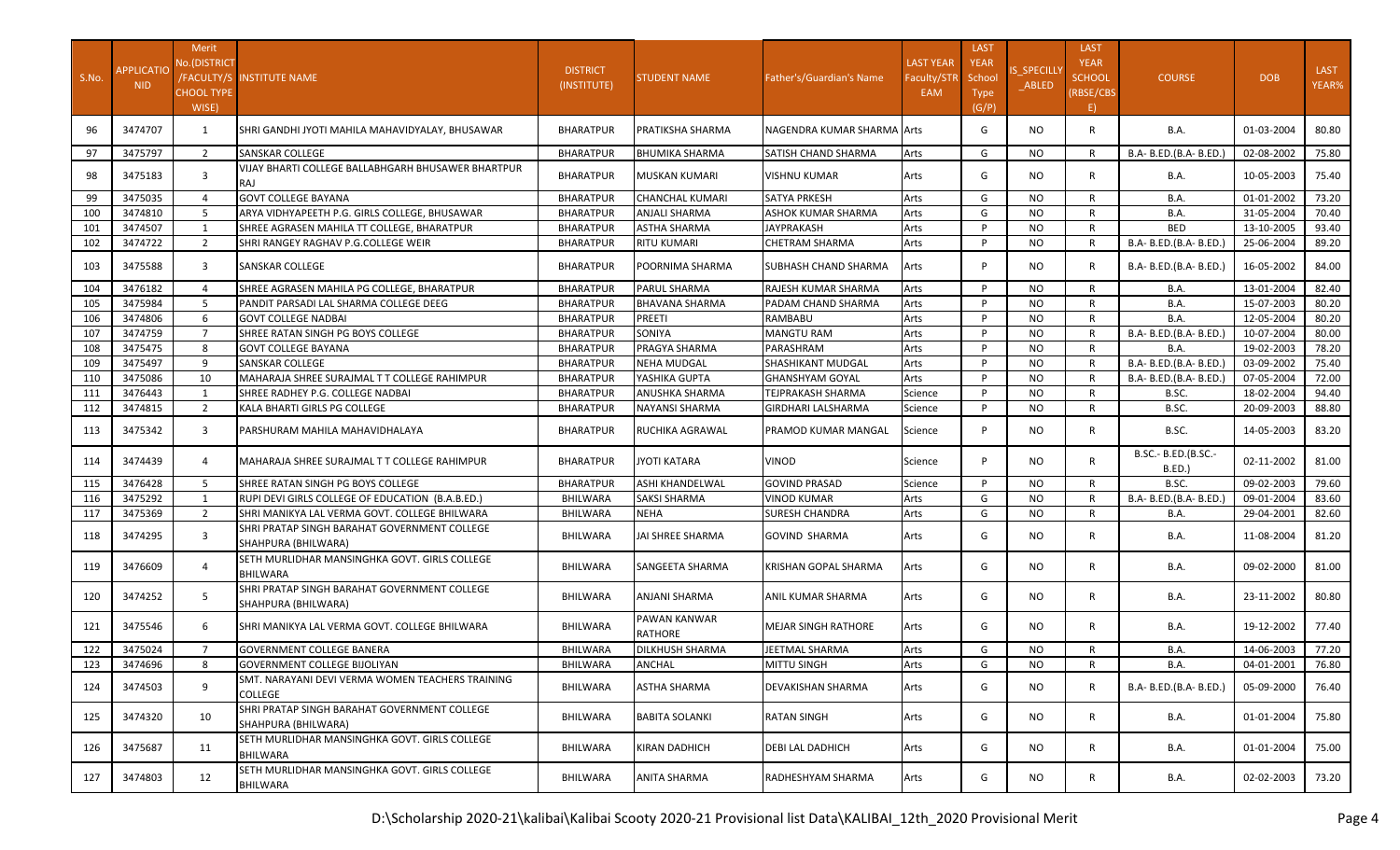| S.No.      | <b>APPLICATIO</b><br><b>NID</b> | Merit<br>o.(DISTRICT<br><b>CHOOL TYPE</b><br>WISE) | /FACULTY/S  INSTITUTE NAME                                          | <b>DISTRICT</b><br>(INSTITUTE)   | <b>STUDENT NAME</b>                       | Father's/Guardian's Name              | <b>LAST YEAR</b><br>Faculty/STR<br>EAM | <b>LAST</b><br><b>YEAR</b><br><b>School</b><br><b>Type</b><br>(G/P) | <b>S_SPECILLY</b><br>ABLED | LAST<br><b>YEAR</b><br><b>SCHOOL</b><br>(RBSE/CBS<br>E) | <b>COURSE</b>                         | DOB                      | <b>LAST</b><br>YEAR% |
|------------|---------------------------------|----------------------------------------------------|---------------------------------------------------------------------|----------------------------------|-------------------------------------------|---------------------------------------|----------------------------------------|---------------------------------------------------------------------|----------------------------|---------------------------------------------------------|---------------------------------------|--------------------------|----------------------|
| 128        | 3475416                         | 13                                                 | SETH MURLIDHAR MANSINGHKA GOVT. GIRLS COLLEGE<br>BHILWARA           | BHILWARA                         | KOMAL SHARMA                              | KAILASH CHAND SHARMA                  | Arts                                   | G                                                                   | <b>NO</b>                  | R                                                       | <b>B.A.</b>                           | 12-08-2000               | 72.80                |
| 129        | 3475751                         | 14                                                 | GOVERMENT COLLEGE ASIND BHILWARA                                    | BHILWARA                         | PRIYANSHI KANWAR<br>RATHORE               | <b>BHANWAR SINGH RATHORE</b>          | Arts                                   | G                                                                   | NO.                        | R                                                       | <b>B.A.</b>                           | 19-04-2003               | 71.80                |
| 130        | 3474587                         | $\mathbf{1}$                                       | SETH MURLIDHAR MANSINGHKA GOVT. GIRLS COLLEGE<br><b>BHILWARA</b>    | <b>BHILWARA</b>                  | KUMKUM VIJAYVARGIYA                       | RAMESH KUMAR<br>VIJAYVARGIYA          | Commerce                               | G                                                                   | NO.                        | R                                                       | <b>BCOM</b>                           | 07-01-2003               | 81.20                |
| 131        | 3475749                         | 1                                                  | ACHARYA SHRI MAHAPRAGYA INSTITUTE OF EXCELLENCE                     | BHILWARA                         | <b>AKSHITA PAREEK</b>                     | <b>GAUTAM PAREEK</b>                  | Science                                | G                                                                   | <b>NO</b>                  | $\mathsf{R}$                                            | B.SC.- B.ED.(B.SC.-<br>B.ED.)         | 18-05-2003               | 82.00                |
| 132        | 3474667                         | $\overline{2}$                                     | SHRI PRATAP SINGH BARAHAT GOVERNMENT COLLEGE<br>SHAHPURA (BHILWARA) | BHILWARA                         | <b>GARIMA KANWAR</b><br><b>RATHORE</b>    | GHANSHYAM                             | Science                                | G                                                                   | NO.                        | R                                                       | B.SC.                                 | 26-02-2004               | 82.00                |
| 133        | 3475649                         | 3                                                  | SHRI MANIKYA LAL VERMA GOVT. COLLEGE BHILWARA                       | <b>BHILWARA</b>                  | <b>GUNGUN PAREEK</b>                      | <b>BHUVNESH PAREEK</b>                | Science                                | G                                                                   | NO.                        | R                                                       | B.SC.                                 | 05-12-2003               | 80.60                |
| 134        | 3475298                         | 1                                                  | DEV KANYA SHIKSHAK PRASHIKSHAN MAHAVIDYALAYA,<br>JAHAJPUR, BHILWARA | BHILWARA                         | VARSHA SHARMA                             | OM PRAKSAH SHARMA                     | Science                                | P                                                                   | <b>NO</b>                  | $\mathsf{R}$                                            | B.SC.- B.ED.(B.SC.-<br><b>B.ED.</b> ) | 18-06-2004               | 78.80                |
| 135        | 3475263                         | <sup>1</sup>                                       | GOVT. M.S. GIRLS COLLEGE BIKANER                                    | <b>BIKANER</b>                   | <b>MAYA SARASWAT</b>                      | <b>JAGADISH PRASAD</b>                | Arts                                   | G                                                                   | <b>NO</b>                  | R                                                       | <b>B.A.</b>                           | 26-07-2003               | 91.40                |
| 136        | 3475838                         | 2                                                  | GOVT. M.S. GIRLS COLLEGE BIKANER                                    | <b>BIKANER</b>                   | <b>MONIKA UPADHYAY</b>                    | KISHAN DEV UPADHYAY                   | Arts                                   | G                                                                   | <b>NO</b>                  | $\mathsf{R}$                                            | <b>B.A.</b>                           | 13-09-2004               | 90.80                |
| 137        | 3474738                         | $\overline{3}$                                     | S.D. (P.G.) COLLEGE, KHAJUWALA                                      | <b>BIKANER</b>                   | URMEELA BHATI                             | <b>BALWANT SINGH</b>                  | Arts                                   | G                                                                   | <b>NO</b>                  | $\mathsf{R}$                                            | B.A- B.ED.(B.A- B.ED.)                | 09-06-2002               | 89.60                |
| 138        | 3474902                         | $\overline{4}$                                     | <b>GOVERNMENT DUNGAR COLLEGE</b>                                    | <b>BIKANER</b>                   | SHURBHI BISSA                             | KEDARNATH BISSA                       | Arts                                   | G                                                                   | <b>NO</b>                  | R                                                       | <b>B.A.</b>                           | 07-04-2003               | 89.20                |
| 139        | 3477995                         | -5                                                 | GOVT. M.S. GIRLS COLLEGE BIKANER                                    | <b>BIKANER</b>                   | <b>VINITA KANWAR</b>                      | <b>HEMENDRA SINGH</b>                 | Arts                                   | G                                                                   | <b>NO</b>                  | R                                                       | B.A.                                  | 08-12-2003               | 89.20                |
| 140        | 3474842                         | 6                                                  | <b>GOVERNMENT COLLEGE DESHNOK</b>                                   | <b>BIKANER</b>                   | <b>SONU SHARMA</b>                        | NIRMAL SHARMA                         | Arts                                   | G                                                                   | <b>NO</b>                  | R                                                       | <b>B.A.</b>                           | 03-07-2002               | 89.00                |
| 141        | 3475174                         | $\overline{7}$                                     | GOVERNMENT COLLEGE, DUNGARGARH, BIKANER                             | <b>BIKANER</b>                   | PRABHA SHARMA                             | RAM GOPAL SHARMA                      | Arts                                   | G                                                                   | <b>NO</b>                  | R                                                       | B.A.                                  | 10-11-2004               | 88.60                |
| 142        | 3475504                         | 8                                                  | <b>GOVERNMENT DUNGAR COLLEGE</b>                                    | <b>BIKANER</b>                   | CHANDAR KALA JOSHI                        | PAPPU LAL JOSHI                       | Arts                                   | G                                                                   | <b>NO</b>                  | R                                                       | B.A.                                  | 11-12-2003               | 87.80                |
| 143        | 3475713                         | 9                                                  | <b>GOVERNMENT DUNGAR COLLEGE</b>                                    | <b>BIKANER</b>                   | <b>AANCHAL PANDEY</b>                     | SHESHNATH PANDEY                      | Arts                                   | G                                                                   | <b>NO</b>                  | R                                                       | B.A.                                  | 17-08-2004               | 87.60                |
| 144        | 3475723                         | 10                                                 | GOVT. M.S. GIRLS COLLEGE BIKANER                                    | <b>BIKANER</b>                   | <b>NANDINI VYAS</b>                       | YOGESH KUMAR VYAS                     | Arts                                   | G                                                                   | <b>NO</b>                  | R                                                       | B.A.                                  | 15-10-2003               | 85.20                |
| 145        | 3476031                         | 11                                                 | BINANI KANYA MAHAVIDYALAYA                                          | <b>BIKANER</b>                   | <b>MEGHA VYAS</b>                         | DEVKINANDAN                           | Arts                                   | G                                                                   | <b>NO</b>                  | R                                                       | B.A.                                  | 14-07-2002               | 83.20                |
| 146        | 3475009                         | 12                                                 | GOVT. M.S. GIRLS COLLEGE BIKANER                                    | <b>BIKANER</b>                   | <b>KOMAL KANWAR</b>                       | MAHAVEER SINGH                        | Arts                                   | G                                                                   | <b>NO</b>                  | R                                                       | B.A.                                  | 01-03-2004               | 83.20                |
| 147<br>148 | 3475125<br>3474715              | 13<br>14                                           | AADESH COLLEGE KOLAYAT<br>GOVT. M.S. GIRLS COLLEGE BIKANER          | <b>BIKANER</b><br><b>BIKANER</b> | VIJAYA SHREE PUROHIT                      | <b>MAHAVEER PRASAD</b>                | Arts                                   | G<br>G                                                              | <b>NO</b><br><b>NO</b>     | R<br>R                                                  | B.A.<br><b>B.A.</b>                   | 15-04-2003               | 82.40<br>82.40       |
| 149        | 3475607                         | 15                                                 | SWAMI VIVEKANAND COLLEGE FOR PROFESSONAL STUDIES<br>SINTHAL         | <b>BIKANER</b>                   | <b>SUMAN KANWAR</b><br>DHANU SHREE TANWAR | SURENDRA SINGH<br><b>GOVIND SINGH</b> | Arts<br>Arts                           | G                                                                   | NO.                        | - R                                                     | B.A- B.ED.(B.A- B.ED.)                | 15-05-2003<br>23-07-2002 | 82.20                |
| 150        | 3476121                         | 16                                                 | GOVERNMENT DUNGAR COLLEGE                                           | <b>BIKANER</b>                   | <b>DROPATI</b>                            | <b>BRIJLAL</b>                        | Arts                                   | G                                                                   | <b>NO</b>                  | R                                                       | <b>B.A.</b>                           | 06-02-2003               | 82.20                |
| 151        | 3474843                         | 17                                                 | GOVT. M.S. GIRLS COLLEGE BIKANER                                    | <b>BIKANER</b>                   | <b>KAVITA JOSHI</b>                       | PADAM CHAND                           | Arts                                   | G                                                                   | <b>NO</b>                  | -R                                                      | B.A.                                  | 05-07-2005               | 82.20                |
| 152        | 3474415                         | 18                                                 | GOVT. M.S. GIRLS COLLEGE BIKANER                                    | <b>BIKANER</b>                   | HEMSHRI ACHARYA                           | SUKHDEV ACHARYA                       | Arts                                   | G                                                                   | NO.                        | R                                                       | B.A.                                  | 27-05-2001               | 81.40                |
| 153        | 3476234                         | 19                                                 | GOVT. M.S. GIRLS COLLEGE BIKANER                                    | <b>BIKANER</b>                   | ANJANA SARSWAT                            | HANUMANARAM                           | Arts                                   | G                                                                   | <b>NO</b>                  | $\mathsf{R}$                                            | B.A.                                  | 11-09-2003               | 80.40                |
| 154        | 3476174                         | 20                                                 | SHRI ADARSH B.ED. COLLEGE                                           | <b>BIKANER</b>                   | <b>BHAGWATI SARSWAT</b>                   | OMPRAKASH                             | Arts                                   | G                                                                   | <b>NO</b>                  | R                                                       | B.A- B.ED.(B.A- B.ED.)                | 25-05-2003               | 80.20                |
| 155        | 3474819                         | 21                                                 | BINANI KANYA MAHAVIDYALAYA                                          | <b>BIKANER</b>                   | YOGYATA BISSA                             | VIJAY KUMAR                           | Arts                                   | G                                                                   | <b>NO</b>                  | R                                                       | B.A.                                  | 09-08-2003               | 80.20                |
| 156        | 3475533                         | 22                                                 | GOVT. M.L.B. (P.G.) COLLEGE, NOKHA (BIKANER)                        | <b>BIKANER</b>                   | PUNAM KANWAR                              | <b>CHIMAN SINGH</b>                   | Arts                                   | G                                                                   | <b>NO</b>                  | R                                                       | <b>B.A.</b>                           | 08-02-2003               | 80.00                |
| 157        | 3474588                         | 23                                                 | GOVT. M.S. GIRLS COLLEGE BIKANER                                    | <b>BIKANER</b>                   | SALONI CHHANGANI                          | KISHAN KUMAR CHHANGANI Arts           |                                        | G                                                                   | <b>NO</b>                  | R                                                       | <b>B.A.</b>                           | 31-12-2001               | 79.80                |
| 158        | 3476134                         | 24                                                 | <b>GOVERNMENT DUNGAR COLLEGE</b>                                    | <b>BIKANER</b>                   | <b>ANJALI PANDEY</b>                      | SHESHNATH PANDEY                      | Arts                                   | G                                                                   | <b>NO</b>                  | $\mathsf{R}$                                            | <b>B.A.</b>                           | 17-06-2003               | 79.80                |
| 159        | 3474942                         | 25                                                 | SHRI ADARSH B.ED. COLLEGE                                           | <b>BIKANER</b>                   | JASHODA TAWNIYA                           | SHYAM SUNDAR TAWNIYA                  | Arts                                   | G                                                                   | <b>NO</b>                  |                                                         | B.A- B.ED.(B.A- B.ED.)                | 10-08-2002               | 79.60                |
| 160        | 3476486                         | 26                                                 | BINANI KANYA MAHAVIDYALAYA                                          | <b>BIKANER</b>                   | SHEETAL PUROHIT                           | KISHAN KUMAR PUROHIT                  | Arts                                   | G                                                                   | <b>NO</b>                  | R                                                       | <b>B.A.</b>                           | 03-07-2004               | 79.60                |
| 161        | 3474446                         | 27                                                 | GOVT. M.L.B. (P.G.) COLLEGE, NOKHA (BIKANER)                        | <b>BIKANER</b>                   | POOJA KANWAR                              | <b>BHOJRAJ SINGH</b>                  | Arts                                   | G                                                                   | <b>NO</b>                  | $\mathsf{R}$                                            | <b>B.A.</b>                           | 10-07-2005               | 79.00                |
| 162        | 3476256                         | 28                                                 | AADESH COLLEGE KOLAYAT                                              | <b>BIKANER</b>                   | VASUNDRA JOSHI                            | RAVINDRA KUMAR                        | Arts                                   | G                                                                   | <b>NO</b>                  | R                                                       | B.A- B.ED.(B.A- B.ED.)                | 27-04-2004               | 78.40                |
| 163        | 3476743                         | 29                                                 | <b>GOVERNMENT COLLEGE DESHNOK</b>                                   | <b>BIKANER</b>                   | <b>GUNJAN JAJRA</b>                       | RAJKUMAR JAJRA                        | Arts                                   | G                                                                   | <b>NO</b>                  | R                                                       | B.A.                                  | 11-06-2002               | 77.60                |
| 164        | 3475682                         | 30                                                 | GOVT. M.L.B. (P.G.) COLLEGE, NOKHA (BIKANER)                        | <b>BIKANER</b>                   | <b>MONIKA SHARMA</b>                      | NEMI CHAND SHARMA                     | Arts                                   | G                                                                   | <b>NO</b>                  | R                                                       | <b>B.A.</b>                           | 27-07-2002               | 77.20                |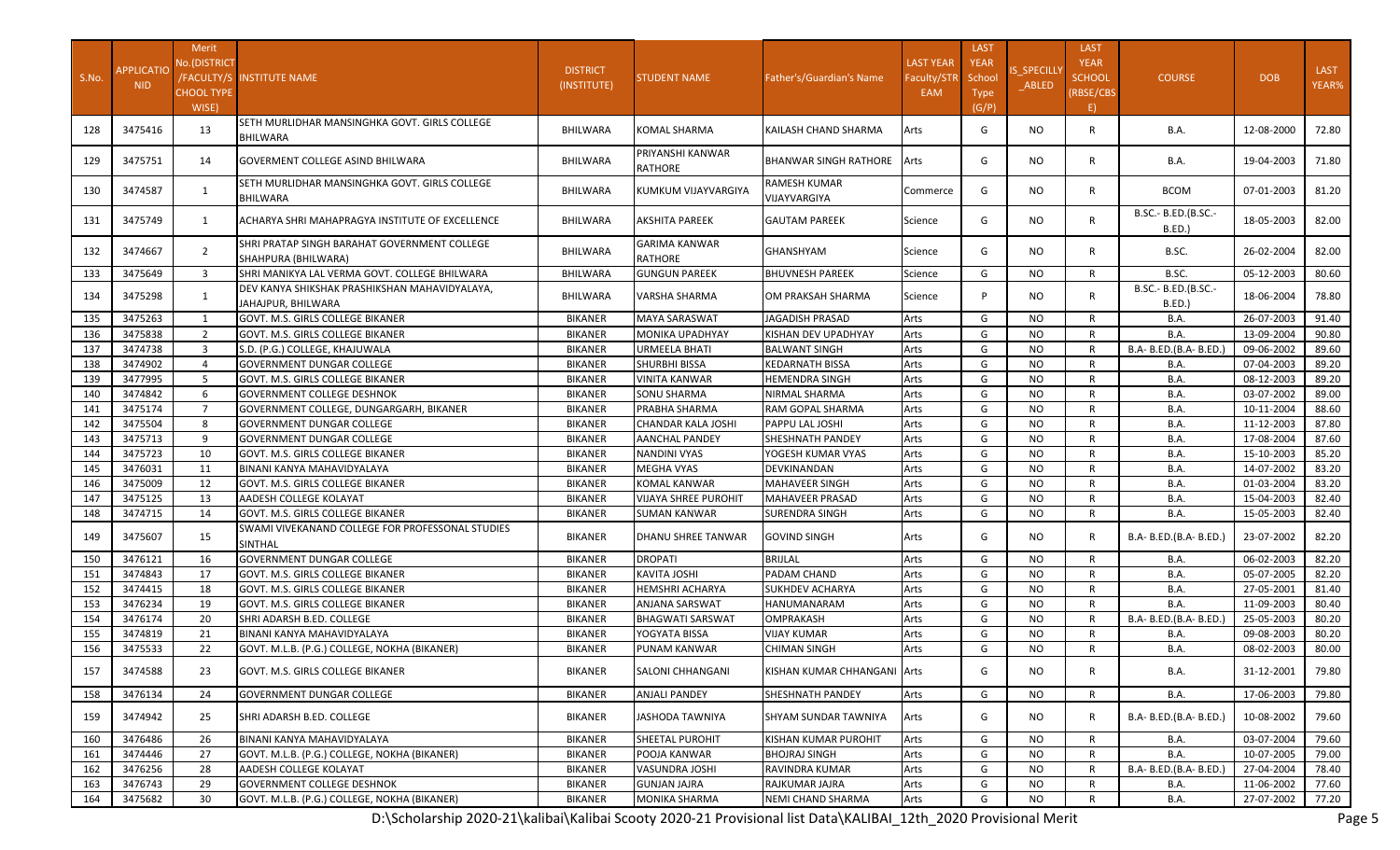| S.No. | <b>APPLICATIO</b><br>NID. | Merit<br>lo.(DISTRICT<br><b>CHOOL TYPE</b><br>WISE) | <b>/FACULTY/S INSTITUTE NAME</b>                                          | <b>DISTRICT</b><br>(INSTITUTE) | <b>STUDENT NAME</b>       | Father's/Guardian's Name     | <b>LAST YEAR</b><br>Faculty/STR<br><b>EAM</b> | LAST<br><b>YEAR</b><br>School<br><b>Type</b><br>(G/P) | IS_SPECILL\<br>ABLED | LAST<br><b>YEAR</b><br><b>SCHOOL</b><br>(RBSE/CBS<br>E) | <b>COURSE</b>          | DOB        | <b>LAST</b><br>YEAR% |
|-------|---------------------------|-----------------------------------------------------|---------------------------------------------------------------------------|--------------------------------|---------------------------|------------------------------|-----------------------------------------------|-------------------------------------------------------|----------------------|---------------------------------------------------------|------------------------|------------|----------------------|
| 165   | 3475840                   | 31                                                  | GOVERNMENT COLLEGE, DUNGARGARH, BIKANER                                   | <b>BIKANER</b>                 | PRIYANKA KANWAR           | TEJ SINGH                    | Arts                                          | G                                                     | NO.                  | R                                                       | <b>B.A.</b>            | 07-06-2004 | 77.20                |
| 166   | 3476093                   | 32                                                  | GOVT. M.S. GIRLS COLLEGE BIKANER                                          | <b>BIKANER</b>                 | YUGITA                    | <b>MANGILAL</b>              | Arts                                          | G                                                     | <b>NO</b>            | $\mathsf{R}$                                            | B.A.                   | 25-06-2006 | 77.00                |
| 167   | 3475518                   | 33                                                  | GOVT. M.L.B. (P.G.) COLLEGE, NOKHA (BIKANER)                              | <b>BIKANER</b>                 | INDRA KANWAR              | <b>BANNE SINGH</b>           | Arts                                          | G                                                     | <b>NO</b>            | $\mathsf{R}$                                            | <b>B.A.</b>            | 11-09-2003 | 76.80                |
| 168   | 3476211                   | 34                                                  | GOVERNMENT DUNGAR COLLEGE                                                 | <b>BIKANER</b>                 | AMBIKA                    | MAHAVEER PRASAD              | Arts                                          | G                                                     | <b>NO</b>            | R                                                       | <b>B.A.</b>            | 06-02-2002 | 76.20                |
| 169   | 3475646                   | 35                                                  | GOVERNMENT DUNGAR COLLEGE                                                 | <b>BIKANER</b>                 | AAINA                     | SATAYNARAYAN                 | Arts                                          | G                                                     | <b>NO</b>            | $\mathsf{R}$                                            | <b>B.A.</b>            | 17-12-2004 | 76.00                |
| 170   | 3475912                   | 36                                                  | GOVT. M.S. GIRLS COLLEGE BIKANER                                          | <b>BIKANER</b>                 | CHANDNI RAJPOOT           | TIKAM SINGH                  | Arts                                          | G                                                     | <b>NO</b>            | $\mathsf{R}$                                            | B.A.                   | 27-10-2004 | 75.60                |
| 171   | 3475290                   | 37                                                  | GOVT. M.L.B. (P.G.) COLLEGE, NOKHA (BIKANER)                              | <b>BIKANER</b>                 | RADHIKA KANWAR            | PRATAP SINGH                 | Arts                                          | G                                                     | <b>NO</b>            | $\mathsf{R}$                                            | B.A.                   | 05-05-2001 | 75.20                |
| 172   | 3475830                   | 38                                                  | GOVERNMENT COLLEGE, DUNGARGARH, BIKANER                                   | <b>BIKANER</b>                 | <b>MUMAL SHEKHAWAT</b>    | <b>NARAYAN SINGH</b>         | Arts                                          | G                                                     | <b>NO</b>            | $\mathsf{R}$                                            | <b>B.A.</b>            | 16-05-2004 | 75.00                |
| 173   | 3483474                   | 39                                                  | BINANI KANYA MAHAVIDYALAYA                                                | <b>BIKANER</b>                 | <b>DOLLY VYAS</b>         | NARSINGH DAS                 | Arts                                          | G                                                     | <b>NO</b>            | $\mathsf{R}$                                            | <b>B.A.</b>            | 23-12-2004 | 74.80                |
| 174   | 3475472                   | 40                                                  | GOVT. M.S. GIRLS COLLEGE BIKANER                                          | <b>BIKANER</b>                 | LALITA SHARMA             | KALU RAAM                    | Arts                                          | G                                                     | <b>NO</b>            | $\mathsf{R}$                                            | <b>B.A.</b>            | 01-03-2002 | 74.60                |
| 175   | 3475467                   | 41                                                  | GOVT. M.S. GIRLS COLLEGE BIKANER                                          | <b>BIKANER</b>                 | POOJA RAJPUROHIT          | VIJAY SINGH RAJPUROHIT       | Arts                                          | G                                                     | NO.                  | $\mathsf{R}$                                            | <b>B.A.</b>            | 02-10-2003 | 73.80                |
| 176   | 3475483                   | 42                                                  | GOVT. M.S. GIRLS COLLEGE BIKANER                                          | <b>BIKANER</b>                 | KARISHMA RAJPUROHIT       | <b>KARNI SINGH</b>           | Arts                                          | G                                                     | <b>NO</b>            | $\mathsf{R}$                                            | B.A.                   | 17-07-2003 | 73.00                |
| 177   | 3475635                   | 43                                                  | GOVT. M.S. GIRLS COLLEGE BIKANER                                          | <b>BIKANER</b>                 | <b>JAYA PAREEK</b>        | <b>BHUVNESH PAREEK</b>       | Arts                                          | G                                                     | <b>NO</b>            | $\mathsf{R}$                                            | <b>B.A.</b>            | 01-01-2002 | 72.80                |
| 178   | 3475959                   | 44                                                  | GOVT. M.S. GIRLS COLLEGE BIKANER                                          | <b>BIKANER</b>                 | MONIKA KANWAR             | <b>MANOHAR SINGH</b>         | Arts                                          | G                                                     | <b>NO</b>            | R                                                       | <b>B.A.</b>            | 28-11-2002 | 71.40                |
| 179   | 3478361                   | 45                                                  | GOVT. M.S. GIRLS COLLEGE BIKANER                                          | <b>BIKANER</b>                 | NIKITA KANWAR             | <b>MANOHAR SINGH PARIHAR</b> | Arts                                          | G                                                     | NO.                  | R                                                       | <b>B.A.</b>            | 10-07-2003 | 67.20                |
| 180   | 3476258                   | 46                                                  | SHREE GANGA SHARDUL GOVERNMENT ACHARYA SANSKRIT<br><b>COLLEGE BIKANER</b> | <b>BIKANER</b>                 | <b>SHAINA BANO</b>        | <b>NIYAJ ALI</b>             | Arts                                          | G                                                     | NO.                  | R                                                       | <b>B SANSKRIT</b>      | 04-07-2002 | 65.60                |
| 181   | 3475131                   | 1                                                   | GOVERNMENT COLLEGE LUNKARANSAR                                            | <b>BIKANER</b>                 | POOJA KANWAR              | <b>KISHN SINGH</b>           | Arts                                          | P                                                     | NO.                  | R                                                       | <b>B.A.</b>            | 05-04-2003 | 92.20                |
| 182   | 3475357                   | $\overline{2}$                                      | GOVERNMENT DUNGAR COLLEGE                                                 | <b>BIKANER</b>                 | ANKITA KANWAR             | <b>RANVEER SINGH</b>         | Arts                                          | P                                                     | <b>NO</b>            | $\mathsf{R}$                                            | <b>B.A.</b>            | 14-05-2005 | 91.60                |
| 183   | 3475097                   | $\overline{\mathbf{3}}$                             | GOVERNMENT COLLEGE, DUNGARGARH, BIKANER                                   | <b>BIKANER</b>                 | <b>KAVITA BHATI</b>       | GULAB SINGH BHATI            | Arts                                          | P                                                     | <b>NO</b>            | $\mathsf{R}$                                            | B.A.                   | 01-09-2002 | 90.60                |
| 184   | 3475358                   | $\overline{4}$                                      | SESOMU GIRLS COLLEGE                                                      | <b>BIKANER</b>                 | AARTI SHARMA              | INDER PAL SHARMA             | Arts                                          | P                                                     | <b>NO</b>            | $\mathsf{R}$                                            | <b>B.A.</b>            | 13-08-2004 | 89.60                |
| 185   | 3475152                   | - 5                                                 | <b>BHARTI NIKETAN COLLEGE</b>                                             | <b>BIKANER</b>                 | <b>MANISHA</b>            | DEVKI NANDAN                 | Arts                                          | P                                                     | <b>NO</b>            | $\mathsf{R}$                                            | <b>B.A.</b>            | 08-08-2001 | 87.80                |
| 186   | 3476109                   | 6                                                   | GOVERNMENT DUNGAR COLLEGE                                                 | <b>BIKANER</b>                 | NISHA RAJPUROHIT          | <b>BALWANT SINGH</b>         | Arts                                          | P                                                     | <b>NO</b>            | R                                                       | <b>B.A.</b>            | 31-12-2002 | 87.40                |
| 187   | 3476587                   | $\overline{7}$                                      | JAGDAMBA PG COLLEGE KHAJUWALA BIKANER                                     | <b>BIKANER</b>                 | <b>AARTI SARSWAT</b>      | <b>BABU LAL</b>              | Arts                                          | P                                                     | <b>NO</b>            | $\mathsf{R}$                                            | <b>B.A.</b>            | 18-11-2003 | 87.40                |
| 188   | 3474534                   | 8                                                   | <b>BHARTI NIKETAN COLLEGE</b>                                             | <b>BIKANER</b>                 | KARUNA JOSHI              | <b>HARI PRASAD</b>           | Arts                                          | P                                                     | <b>NO</b>            | $\mathsf{R}$                                            | B.A.                   | 08-07-2002 | 85.20                |
| 189   | 3474542                   | 9                                                   | <b>BHARTI NIKETAN COLLEGE</b>                                             | <b>BIKANER</b>                 | SHIWANI                   | VASUDEV JOSHI                | Arts                                          | P                                                     | <b>NO</b>            | $\mathsf{R}$                                            | <b>B.A.</b>            | 01-01-2004 | 85.20                |
| 190   | 3475011                   | 10                                                  | GOVT. M.S. GIRLS COLLEGE BIKANER                                          | <b>BIKANER</b>                 | <b>BHAWNA RAJPUROHIT</b>  | INDRA SINGH RAJPUROHIT       | Arts                                          | P                                                     | NO.                  | R                                                       | <b>B.A.</b>            | 02-08-2003 | 83.60                |
| 191   | 3476707                   | 11                                                  | MURLI SINGH YADAV MEMORIAL PRASHIKSHAN SANSTHAN                           | <b>BIKANER</b>                 | TAMANNA                   | <b>JUGAL KISHOR</b>          | Arts                                          | P                                                     | NO.                  | - R                                                     | B.A- B.ED.(B.A- B.ED.) | 01-06-2004 | 80.80                |
| 192   | 3475266                   | 12                                                  | <b>BHARTI NIKETAN COLLEGE</b>                                             | <b>BIKANER</b>                 | NIKITA PAREEK             | PRAMOD PARIK                 | Arts                                          | P                                                     | NO.                  | R                                                       | <b>B.A.</b>            | 07-02-2004 | 79.00                |
| 193   | 3475736                   | 13                                                  | <b>BHARTI NIKETAN COLLEGE</b>                                             | <b>BIKANER</b>                 | VIDYA KANWAR              | TEJPAL SINGH                 | Arts                                          | P                                                     | <b>NO</b>            | $\mathsf{R}$                                            | <b>B.A.</b>            | 15-07-2003 | 75.80                |
| 194   | 3474773                   | 14                                                  | <b>BHARTI NIKETAN COLLEGE</b>                                             | <b>BIKANER</b>                 | ARUNA JOSHI               | DEVAKISHAN JOSHI             | Arts                                          | P                                                     | NO.                  | R                                                       | <b>B.A.</b>            | 16-08-2002 | 71.80                |
| 195   | 3475349                   | 15                                                  | SHREE R N T MAHAVIDYALAY MUKAM NOKHA                                      | <b>BIKANER</b>                 | <b>KANAK KANWAR</b>       | NARAYAN SINGH                | Arts                                          | P                                                     | <b>NO</b>            | $\mathsf{R}$                                            | B.A.                   | 05-06-2004 | 71.80                |
| 196   | 3474345                   | 1                                                   | GOVT. M.S. GIRLS COLLEGE BIKANER                                          | <b>BIKANER</b>                 | <b>PRENA CHHANGANI</b>    | VIJAY KUMAR CHHANGANI        | Commerce                                      | G                                                     | NO.                  | R                                                       | <b>B.A.</b>            | 21-11-2004 | 91.20                |
| 197   | 3475827                   | $\overline{2}$                                      | SHREE JAIN KANYA P.G. MAHAVIDHYALAY, BIKANER                              | <b>BIKANER</b>                 | <b>PURVIKA PANDEY</b>     | <b>BHAWANI SHANKAR</b>       | Commerce                                      | G                                                     | <b>NO</b>            | $\mathsf{R}$                                            | <b>BCA</b>             | 12-08-2003 | 88.60                |
| 198   | 3476147                   | 3                                                   | GOVT. M.S. GIRLS COLLEGE BIKANER                                          | <b>BIKANER</b>                 | <b>VIPASHA SINGH GOUR</b> | <b>LAKHAN LAL</b>            | Commerce                                      | G                                                     | <b>NO</b>            | $\mathsf{R}$                                            | <b>B.A.</b>            | 07-07-2004 | 86.80                |
| 199   | 3476097                   | $\overline{4}$                                      | GOVT. M.S. GIRLS COLLEGE BIKANER                                          | <b>BIKANER</b>                 | ANKITA JAJDA              | SHIV KUMAR JAJDA             | Commerce                                      | G                                                     | <b>NO</b>            | $\mathsf{R}$                                            | BCOM                   | 21-03-2004 | 85.20                |
| 200   | 3475889                   | 5                                                   | GOVT. M.S. GIRLS COLLEGE BIKANER                                          | <b>BIKANER</b>                 | <b>PRIYA MODI</b>         | <b>SURENDER KUMAR MODI</b>   | Commerce                                      | G                                                     | <b>NO</b>            | R                                                       | <b>BCOM</b>            | 22-09-2002 | 83.60                |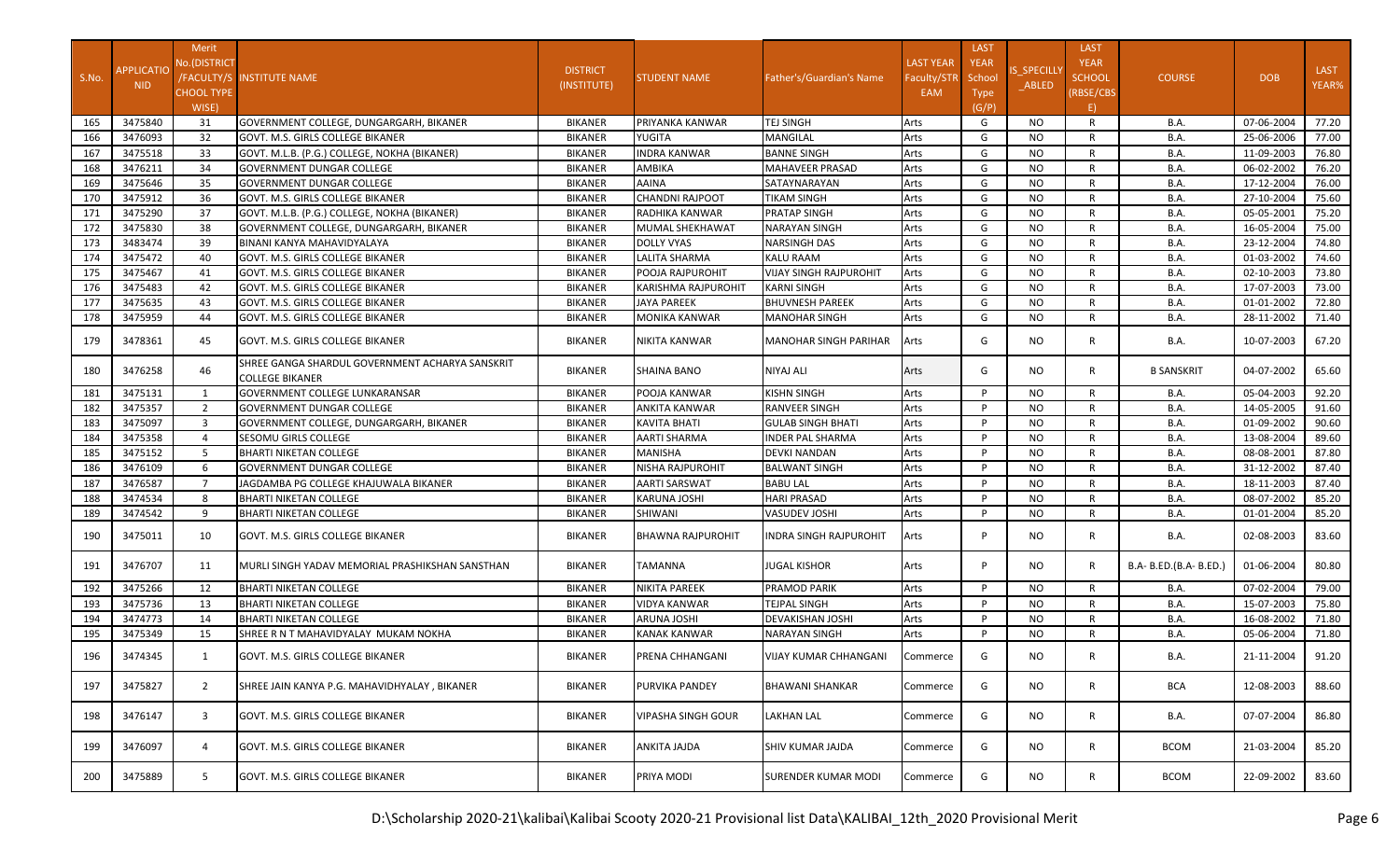| S.No. | <b>APPLICATIO</b><br><b>NID</b> | Merit<br>Io.(DISTRICT<br><b>CHOOL TYPE</b><br>WISE) | /FACULTY/S INSTITUTE NAME                       | <b>DISTRICT</b><br>(INSTITUTE) | STUDENT NAME              | ather's/Guardian's Name     | <b>LAST YEAR</b><br>Faculty/STR<br><b>EAM</b> | LAST<br><b>YEAR</b><br>School<br><b>Type</b><br>(G/P) | <b>IS_SPECILLY</b><br>$\_$ ABLED | <b>LAST</b><br><b>YEAR</b><br><b>SCHOOL</b><br><b>RBSE/CBS</b><br>E) | <b>COURSE</b>                        | <b>DOB</b> | LAST<br>YEAR% |
|-------|---------------------------------|-----------------------------------------------------|-------------------------------------------------|--------------------------------|---------------------------|-----------------------------|-----------------------------------------------|-------------------------------------------------------|----------------------------------|----------------------------------------------------------------------|--------------------------------------|------------|---------------|
| 201   | 3474891                         | 6                                                   | SHREE JAIN KANYA P.G. MAHAVIDHYALAY, BIKANER    | <b>BIKANER</b>                 | <b>CHARU SHRIMALI</b>     | MANOJ KUMAR SHRIMALI        | Commerce                                      | G                                                     | NO.                              | R                                                                    | <b>BCA</b>                           | 15-12-2005 | 82.80         |
| 202   | 3474758                         | $7\overline{ }$                                     | <b>GOVERNMENT DUNGAR COLLEGE</b>                | <b>BIKANER</b>                 | KRITIKA VYAS              | SHYAM SUNDER VYAS           | Commerce                                      | G                                                     | NO.                              | R                                                                    | <b>BCOM</b>                          | 01-06-2003 | 82.00         |
| 203   | 3474370                         | 8                                                   | <b>GOVT. M.S. GIRLS COLLEGE BIKANER</b>         | <b>BIKANER</b>                 | PRAGATI CHANDAK           | MAHAVEER PRASAD<br>CHANDAK  | Commerce                                      | G                                                     | NO.                              | R                                                                    | <b>BCOM</b>                          | 30-11-2002 | 80.20         |
| 204   | 3476692                         | 9                                                   | SRI DUNGARGARH MAHAVIDYALAYA                    | <b>BIKANER</b>                 | <b>JANHAVI RAJPUROHIT</b> | KAILASH SINGH RAJPUROHIT    | Commerce                                      | G                                                     | NO.                              | R                                                                    | <b>BCOM</b>                          | 10-10-2003 | 78.60         |
| 205   | 3474673                         | 10                                                  | GOVT. M.L.B. (P.G.) COLLEGE, NOKHA (BIKANER)    | <b>BIKANER</b>                 | KANTA PANCHARIYA          | SAMPAT LAL PANCHARIYA       | Commerce                                      | G                                                     | NO.                              | R                                                                    | <b>BCOM</b>                          | 05-01-2005 | 77.40         |
| 206   | 3475818                         | 11                                                  | GOVT. M.S. GIRLS COLLEGE BIKANER                | BIKANER                        | HARSHITA HARSH            | MUKESH HARSH                | Commerce                                      | G                                                     | NO                               | R                                                                    | <b>BCOM</b>                          | 07-05-2003 | 74.80         |
| 207   | 3475656                         | 12                                                  | GOVT. M.S. GIRLS COLLEGE BIKANER                | <b>BIKANER</b>                 | <b>SWATI SHARMA</b>       | PRMOD KUMAR SHARMA          | Commerce                                      | G                                                     | <b>NO</b>                        | R                                                                    | <b>B.A.</b>                          | 18-07-2003 | 74.80         |
| 208   | 3476761                         | 13                                                  | GOVT. M.S. GIRLS COLLEGE BIKANER                | <b>BIKANER</b>                 | PRIYANKA MOHATA           | <b>MANOJ KUMAR</b>          | Commerce                                      | G                                                     | NO.                              | R                                                                    | <b>BCOM</b>                          | 09-04-2002 | 71.60         |
| 209   | 3474822                         | 14                                                  | BINANI KANYA MAHAVIDYALAYA                      | <b>BIKANER</b>                 | SAKSHI BISSA              | VISHNU KUMAR                | Commerce                                      | G                                                     | NO.                              | R                                                                    | <b>BCOM</b>                          | 11-12-2002 | 70.80         |
| 210   | 3475804                         | 15                                                  | <b>COLLEGE OF HOME SCIENCE</b>                  | <b>BIKANER</b>                 | VAISHALI PAREEK           | ASHOK KUMAR TIWARI          | Commerce                                      | G                                                     | NO.                              | R                                                                    | B.SC.                                | 21-02-2002 | 67.80         |
| 211   | 3475625                         | 16                                                  | GOVT. M.S. GIRLS COLLEGE BIKANER                | <b>BIKANER</b>                 | POOJA PAREEK              | VIJAY SHANKAR PAREEK        | Commerce                                      | G                                                     | NO.                              | R                                                                    | <b>BCOM</b>                          | 06-01-2002 | 66.00         |
| 212   | 3474643                         | 1                                                   | <b>BHARTI NIKETAN COLLEGE</b>                   | <b>BIKANER</b>                 | MUSKAN DAGA               | ANJANI KUMAR DAGA           | Commerce                                      | P                                                     | NO.                              | R.                                                                   | <b>BCOM</b>                          | 22-07-2003 | 92.60         |
| 213   | 3474888                         | $\overline{2}$                                      | <b>BHARTI NIKETAN COLLEGE</b>                   | <b>BIKANER</b>                 | VIMLA MAL                 | <b>GOKUL CHAND MAL</b>      | Commerce                                      | P                                                     | NO.                              | R                                                                    | <b>BCOM</b>                          | 01-02-1997 | 86.60         |
| 214   | 3476729                         | $\overline{3}$                                      | <b>BASIC P.G. COLLEGE</b>                       | <b>BIKANER</b>                 | CHARUVI DAGA              | ANIL DAGA                   | Commerce                                      | P                                                     | NO.                              | R                                                                    | <b>BCOM</b>                          | 10-05-2002 | 85.20         |
| 215   | 3474538                         | $\overline{4}$                                      | <b>BHARTI NIKETAN COLLEGE</b>                   | <b>BIKANER</b>                 | RAJAL JOSHI               | DAMODAR JOSHI               | Commerce                                      | P                                                     | NO.                              | R                                                                    | <b>BCOM</b>                          | 27-02-2002 | 85.00         |
| 216   | 3474774                         | 5                                                   | <b>BHARTI NIKETAN COLLEGE</b>                   | <b>BIKANER</b>                 | RONAK JOSHI               | PAWAN KUMAR                 | Commerce                                      | P                                                     | NO                               | R                                                                    | <b>BCOM</b>                          | 24-03-2003 | 75.80         |
| 217   | 3475520                         | 6                                                   | <b>BHARTI NIKETAN COLLEGE</b>                   | <b>BIKANER</b>                 | RADHA                     | POONAM CHAND                | Commerce                                      | P                                                     | NO.                              | R                                                                    | <b>BCOM</b>                          | 11-09-2002 | 71.80         |
| 218   | 3474558                         | 1                                                   | <b>GOVERNMENT DUNGAR COLLEGE</b>                | <b>BIKANER</b>                 | PURNIMA RAJVI             | RAJENDRA PAL SINGH          | Commerce                                      | G/P                                                   | NO.                              | C                                                                    | <b>BCOM</b>                          | 04-08-2004 | 91.20         |
| 219   | 3475807                         |                                                     | <b>GOVERNMENT DUNGAR COLLEGE</b>                | <b>BIKANER</b>                 | SARITA SHARMA             | KISHANLAL                   | Science                                       | G                                                     | <b>NO</b>                        |                                                                      | B.SC.                                | 12-05-2003 | 90.40         |
| 220   | 3474682                         | 2                                                   | MURLI SINGH YADAV MEMORIAL PRASHIKSHAN SANSTHAN | <b>BIKANER</b>                 | <b>KIRAN KHATRI</b>       | <b>BHARAT</b>               | Science                                       | G                                                     | NO.                              | R                                                                    | B.SC.- B.ED.(B.SC.-<br>B.ED.)        | 05-05-2003 | 89.40         |
| 221   | 3475206                         | $\overline{3}$                                      | GOVT. M.S. GIRLS COLLEGE BIKANER                | <b>BIKANER</b>                 | <b>MAYA PUROHIT</b>       | <b>GIRIRAJ PUROHIT</b>      | Science                                       | G                                                     | <b>NO</b>                        | R                                                                    | B.SC.                                | 31-07-2004 | 89.20         |
| 222   | 3475121                         | 4                                                   | SHREE JAIN KANYA P.G. MAHAVIDHYALAY, BIKANER    | BIKANER                        | <b>CHITRA JAIN</b>        | PRASAN KUMAR SAND           | Science                                       | G                                                     | NO.                              | R                                                                    | <b>B.A.</b>                          | 26-02-2004 | 85.80         |
| 223   | 3476611                         | 5                                                   | S.D. (P.G.) COLLEGE, KHAJUWALA                  | BIKANER                        | SAVITA KANWAR             | <b>MAHENDER SINGH</b>       | Science                                       | G                                                     | NO.                              | R                                                                    | B.SC.- B.ED.(B.SC.-<br><b>B.ED.)</b> | 19-08-2002 | 84.60         |
| 224   | 3474317                         | 6                                                   | GOVERNMENT DUNGAR COLLEGE                       | <b>BIKANER</b>                 | ROUNAK KHATRI             | YOGESH KHATRI               | Science                                       | G                                                     | NO.                              | R                                                                    | B.SC.                                | 25-01-2003 | 82.40         |
| 225   | 3475684                         | 7                                                   | GOVT. M.S. GIRLS COLLEGE BIKANER                | BIKANER                        | YOGITA RAJAPUROHIT        | NARAPAT SINGH<br>RAJPUROHIT | Science                                       | G                                                     | <b>NO</b>                        | R                                                                    | B.SC.                                | 03-01-2003 | 80.00         |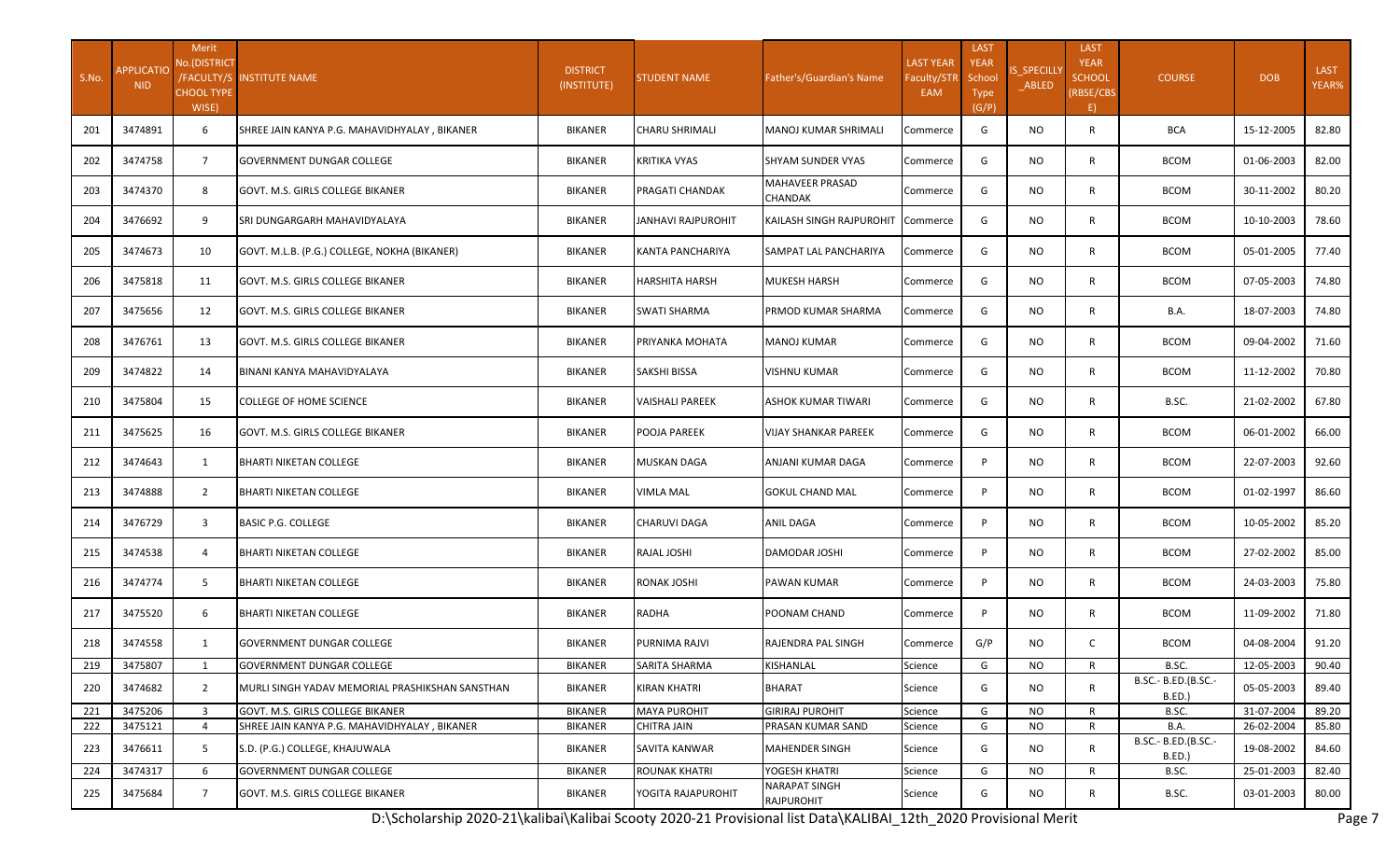| S.No. | <b>APPLICATIO</b><br>NID. | Merit<br>Io.(DISTRICT<br><b>CHOOL TYPE</b><br>WISE) | /FACULTY/S INSTITUTE NAME                                    | <b>DISTRICT</b><br>(INSTITUTE) | <b>STUDENT NAME</b>               | Father's/Guardian's Name                         | <b>LAST YEAR</b><br>Faculty/STR<br><b>EAM</b> | <b>LAST</b><br><b>YEAR</b><br>School<br><b>Type</b><br>(G/P) | S_SPECILLY<br>ABLED | <b>LAST</b><br><b>YEAR</b><br><b>SCHOOL</b><br>(RBSE/CBS<br>E) | <b>COURSE</b>                        | DOB        | <b>LAST</b><br>YEAR% |
|-------|---------------------------|-----------------------------------------------------|--------------------------------------------------------------|--------------------------------|-----------------------------------|--------------------------------------------------|-----------------------------------------------|--------------------------------------------------------------|---------------------|----------------------------------------------------------------|--------------------------------------|------------|----------------------|
| 226   | 3474813                   | 8                                                   | GOVT. M.S. GIRLS COLLEGE BIKANER                             | <b>BIKANER</b>                 | <b>BHAWNA SHARMA</b>              | RADHESHYAM                                       | Science                                       | G                                                            | NO.                 | R                                                              | B.SC.                                | 06-06-2004 | 78.80                |
| 227   | 3475572                   | 9                                                   | GOVT. M.S. GIRLS COLLEGE BIKANER                             | <b>BIKANER</b>                 | <b>JAGRATI SHEKHAWAT</b>          | OM SINGH SHEKHAWAT                               | Science                                       | G                                                            | NO.                 | R                                                              | B.SC.                                | 06-12-2003 | 78.60                |
| 228   | 3475821                   | 10                                                  | SWAMI VIVEKANAND COLLEGE FOR PROFESSONAL STUDIES<br>SINTHAL  | <b>BIKANER</b>                 | LALITA THANVI                     | <b>HARI SHANKAR</b>                              | Science                                       | G                                                            | NO.                 | R                                                              | B.SC.- B.ED.(B.SC.-<br><b>B.ED.)</b> | 25-06-2004 | 76.60                |
| 229   | 3475525                   | 11                                                  | <b>GOVERNMENT DUNGAR COLLEGE</b>                             | <b>BIKANER</b>                 | LAXMI OJHA                        | SEETA RAM OJHA                                   | Science                                       | G                                                            | <b>NO</b>           | R                                                              | B.SC.                                | 02-07-2005 | 76.00                |
| 230   | 3476342                   | 12                                                  | SHRI ADARSH B.ED. COLLEGE                                    | <b>BIKANER</b>                 | KARSHANA KANWAR                   | SAMUNDRA SINGH                                   | Science                                       | G                                                            | NO.                 | $\mathsf{R}$                                                   | B.SC.- B.ED.(B.SC.-<br>B.ED.)        | 17-07-2005 | 72.80                |
| 231   | 3474844                   | 1                                                   | <b>BHARTI NIKETAN COLLEGE</b>                                | <b>BIKANER</b>                 | AARTI TAWANIYA                    | KODARAM TAWANIYA                                 | Science                                       | P                                                            | <b>NO</b>           | R                                                              | B.SC.                                | 02-01-2003 | 93.60                |
| 232   | 3475566                   | $\overline{2}$                                      | GOVERNMENT COLLEGE LUNKARANSAR                               | <b>BIKANER</b>                 | KOMAL SHARMA                      | <b>MANOJ</b>                                     | Science                                       | P                                                            | <b>NO</b>           | R                                                              | B.SC.                                | 03-08-2003 | 85.20                |
| 233   | 3475075                   | 3                                                   | SWAMI VIVEKANAND COLLEGE FOR PROFESSONAL STUDIES<br>SINTHAL  | <b>BIKANER</b>                 | VEDANSHI JHA                      | YOGESH KUMAR JHA                                 | Science                                       | P                                                            | <b>NO</b>           | $\mathsf{R}$                                                   | B.SC.- B.ED.(B.SC.-<br>B.ED.)        | 21-03-2002 | 80.00                |
| 234   | 3474409                   | 4                                                   | GOVT. M.L.B. (P.G.) COLLEGE, NOKHA (BIKANER)                 | <b>BIKANER</b>                 | SANJU SARSWAT                     | <b>HEERA LAL</b>                                 | Science                                       | P                                                            | <b>NO</b>           | $\mathsf{R}$                                                   | B.SC.                                | 20-04-2003 | 69.40                |
| 235   | 3474725                   | 1                                                   | BHAGWAN ADI NATH JAI-RAJ MARWARA COLLEGE NAINWAN             | BUNDI                          | LAXITA GOUTTAM                    | VINOD KUMAR SHARMA                               | Arts                                          | G                                                            | NO.                 | R                                                              | B.A.                                 | 01-08-2004 | 84.20                |
| 236   | 3475093                   | 2                                                   | <b>GOVT.COLLEGE .BUNDI</b>                                   | <b>BUNDI</b>                   | MEGHA SHARMA                      | MAHAVEER SHARMA                                  | Arts                                          | G                                                            | <b>NO</b>           | R                                                              | <b>B.A.</b>                          | 04-10-2002 | 80.20                |
| 237   | 3476347                   | 3                                                   | <b>GOVT.COLLEGE .BUNDI</b>                                   | <b>BUNDI</b>                   | YUKTA BHATNAGAR                   | AJAY SINGH BHATNAGAR                             | Arts                                          | G                                                            | <b>NO</b>           | $\mathsf{R}$                                                   | <b>B.A.</b>                          | 01-01-2004 | 77.00                |
| 238   | 3476537                   | 4                                                   | GOVERNMENT COLLEGE, HINDOLI DIST. BUNDI                      | <b>BUNDI</b>                   | PRITI KANWAR                      | KALYAN SINGH SOLANKI                             | Arts                                          | G                                                            | <b>NO</b>           | R                                                              | B.A.                                 | 01-01-2004 | 71.20                |
| 239   | 3475819                   | $\overline{1}$                                      | SARVODAYA TEACHER TRAINING COLLEGE                           | <b>BUNDI</b>                   | <b>NEHAL JAIN</b>                 | <b>PARAS JAIN</b>                                | Arts                                          | P                                                            | <b>NO</b>           | $\mathsf{R}$                                                   | B.A- B.ED.(B.A- B.ED.)               | 05-07-2003 | 90.00                |
| 240   | 3475632                   | $\overline{2}$                                      | RAGHUKUL T.T. COLLEGE RAGHUVEERPURA, BUNDI                   | <b>BUNDI</b>                   | SIYA JAIN                         | MAHAVEER KUMAR JAIN                              | Arts                                          | P                                                            | <b>NO</b>           | $\mathsf{R}$                                                   | B.A- B.ED.(B.A- B.ED.)               | 27-03-2002 | 87.00                |
| 241   | 3475834                   | $\overline{\mathbf{3}}$                             | RAGHUKUL T.T. COLLEGE RAGHUVEERPURA, BUNDI                   | <b>BUNDI</b>                   | SHIVANI SAXENA                    | RAJENDRA SAXENA                                  | Arts                                          | P                                                            | <b>NO</b>           | R                                                              | B.A- B.ED.(B.A- B.ED.)               | 29-05-2003 | 86.40                |
| 242   | 3475716                   | 4                                                   | <b>GOVT.COLLEGE .BUNDI</b>                                   | <b>BUNDI</b>                   | ASH BHARDWAJ                      | NARESH BHARDWAJ                                  | Arts                                          | P                                                            | <b>NO</b>           | $\mathsf{R}$                                                   | <b>B.A.</b>                          | 07-10-2003 | 79.80                |
| 243   | 3475990                   | 1                                                   | GOVT.COLLEGE .BUNDI                                          | <b>BUNDI</b>                   | SOUMYA JAIN                       | RAKESH KUMAR JAIN                                | Commerce                                      | G                                                            | NO.                 | R                                                              | <b>BCOM</b>                          | 14-11-2002 | 91.00                |
| 244   | 3475887                   | $\mathbf{2}$                                        | <b>GOVT GIRLS COLLEGE BUNDI</b>                              | <b>BUNDI</b>                   | <b>VANSHIKA CHITTORA</b>          | <b>GULAB CHAND</b>                               | Commerce                                      | G                                                            | <b>NO</b>           | R                                                              | <b>BCOM</b>                          | 24-07-2003 | 76.00                |
| 245   | 3475443                   | 1                                                   | <b>GOVT.COLLEGE .BUNDI</b>                                   | <b>BUNDI</b>                   | SONAKSHI GOYAL                    | <b>DEEPAK GOYAL</b>                              | Science                                       | P                                                            | <b>NO</b>           | $\mathsf{R}$                                                   | B.SC.                                | 18-02-2003 | 66.20                |
| 246   | 3461760                   | 1                                                   | RAGHUKUL T.T. COLLEGE RAGHUVEERPURA, BUNDI                   | BUNDI                          | VISHAKHA SHARMA                   | SURENDRA KUMAR                                   | Science                                       | G/P                                                          | NO.                 | C                                                              | B.SC.- B.ED.(B.SC.-<br>B.ED.)        | 05-07-2003 | 90.60                |
| 247   | 3474674                   | 1                                                   | BHAGWATI MAHILA SHIKSHAK PRASHIKSHAN<br>MAHAVIDHYALAYA BASSI | CHITTORGARH                    | PRIYANSHI CHOUHAN                 | <b>AMAR SINGH</b>                                | Arts                                          | G                                                            | <b>NO</b>           | R                                                              | <b>BED</b>                           | 09-04-2004 | 92.00                |
| 248   | 3475645                   | 2                                                   | R.N.T. COLLEGE OF TEACHER EDUCATION, KAPASAN                 | CHITTORGARH                    | HEMALATA                          | <b>SAGAR MAL</b>                                 | Arts                                          | G                                                            | <b>NO</b>           | R                                                              | <b>BED</b>                           | 15-06-2002 | 84.80                |
| 249   | 3475408                   | 3                                                   | MAHARANA PRATAP P.G. COLLEGE, CHITTORGARH                    | CHITTORGARH                    | VARSHA KANWAR                     | RAGHAVENDRA SINGH                                | Arts                                          | G                                                            | <b>NO</b>           | $\mathsf{R}$                                                   | <b>B.A.</b>                          | 12-12-2003 | 84.00                |
| 250   | 3475650                   | 4                                                   | SUYASH COLLEGE                                               | CHITTORGARH                    | <b>HANSHA</b>                     | <b>LADU LAL</b>                                  | Arts                                          | G                                                            | <b>NO</b>           | R                                                              | B.A- B.ED.(B.A- B.ED.)               | 30-04-2005 | 82.40                |
| 251   | 3476719                   | - 5                                                 | GOVERNMENT COLLEGE, BADISADRI                                | CHITTORGARH                    | KALPANA MENARIYA                  | RAMESH CHANDRA                                   | Arts                                          | G                                                            | <b>NO</b>           | $\mathsf{R}$                                                   | B.A.                                 | 25-11-2003 | 82.00                |
| 252   | 3474198                   | 6                                                   | MAHARANA PRATAP P.G. COLLEGE, CHITTORGARH                    | CHITTORGARH                    | SHREE RAJKANWAR<br><b>CHOUHAN</b> | <b>RUP SINGH</b>                                 | Arts                                          | G                                                            | NO.                 | R                                                              | B.A.                                 | 14-02-2003 | 81.60                |
| 253   | 3474753                   |                                                     | SUYASH COLLEGE                                               | CHITTORGARH                    | SUMAN SUKHWAL                     | MANGI LAL                                        | Arts                                          | G                                                            | NO.                 | R                                                              | B.A- B.ED.(B.A- B.ED.) 08-03-2003    |            | 81.20                |
| 254   | 3475207                   | 8                                                   | MAHARANA PRATAP P.G. COLLEGE, CHITTORGARH                    | CHITTORGARH                    | <b>KISMAT KANWAR</b><br>CHOUHAN   | JAWAN SINGH CHOUHAN                              | Arts                                          | G                                                            | NO.                 | $\mathsf{R}$                                                   | <b>B.A.</b>                          | 28-07-2001 | 79.60                |
| 255   | 3475627                   | 9                                                   | MEWAR INSTITUTE & ENGINEERING                                | CHITTORGARH                    | <b>SHREYA PAREEK</b>              | BALKISHAN                                        | Arts                                          | G                                                            | NO                  | R                                                              | B.A & LLB                            | 01-01-2003 | 79.20                |
| 256   | 3475215                   | 10                                                  | U. S. OSTWAL SCIENCE, ART & COMMERCE COLLEGE                 | CHITTORGARH                    | JYOTI MENARIA                     | <b>BADRI LAL MENARIA</b>                         | Arts                                          | G                                                            | <b>NO</b>           | $\mathsf{R}$                                                   | B.A.                                 | 28-06-2003 | 74.80                |
| 257   | 3474234                   | 11                                                  | MAHARANA PRATAP P.G. COLLEGE, CHITTORGARH                    | CHITTORGARH                    |                                   | SALONI KUMARI SUKHWAL RAMESHWAR LAL SUKHWAL Arts |                                               | G                                                            | <b>NO</b>           | R.                                                             | <b>B.A.</b>                          | 12-08-2002 | 74.00                |
| 258   | 3475282                   | 12                                                  | MAHARANA PRATAP P.G. COLLEGE, CHITTORGARH                    | CHITTORGARH                    | <b>SANJU KUNWAR</b><br>SHAKTAWAT  | RAAM SINH                                        | Arts                                          | G                                                            | <b>NO</b>           | R                                                              | <b>B.A.</b>                          | 10-12-2001 | 73.80                |
| 259   | 3474606                   | 13                                                  | MAHARANA PRATAP P.G. COLLEGE, CHITTORGARH                    | CHITTORGARH                    | PRIYANKA KUNWAR                   | <b>RATAN SINGH</b>                               | Arts                                          | G                                                            | <b>NO</b>           | R                                                              | <b>B.A.</b>                          | 19-04-2001 | 71.80                |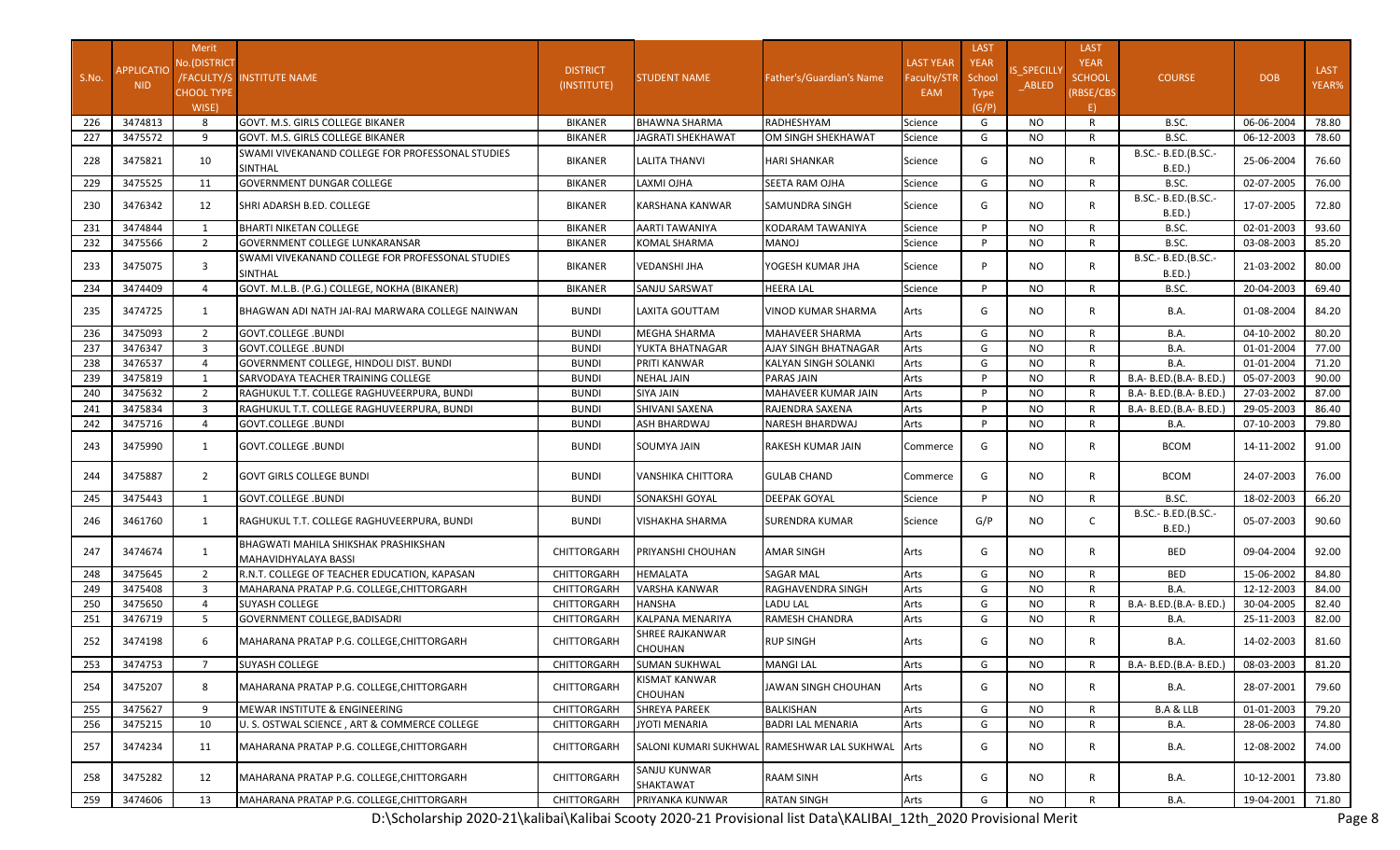| S.No. | <b>APPLICATIO</b><br><b>NID</b> | Merit<br>lo.(DISTRICT<br><b>CHOOL TYPE</b><br>WISE) | /FACULTY/S INSTITUTE NAME                                    | <b>DISTRICT</b><br>(INSTITUTE) | <b>STUDENT NAME</b>                   | Father's/Guardian's Name                | <b>LAST YEAR</b><br>Faculty/STR<br><b>EAM</b> | <b>LAST</b><br><b>YEAR</b><br>School<br><b>Type</b><br>(G/P) | S_SPECILLY<br>ABLED | LAST<br><b>YEAR</b><br><b>SCHOOL</b><br><b>RBSE/CBS</b><br>E) | <b>COURSE</b>          | <b>DOB</b> | <b>LAST</b><br>YEAR% |
|-------|---------------------------------|-----------------------------------------------------|--------------------------------------------------------------|--------------------------------|---------------------------------------|-----------------------------------------|-----------------------------------------------|--------------------------------------------------------------|---------------------|---------------------------------------------------------------|------------------------|------------|----------------------|
| 260   | 3476555                         | 14                                                  | <b>SUYASH COLLEGE</b>                                        | CHITTORGARH                    | ALVEENA BANU                          | <b>JAKIR HUSSAIN</b>                    | Arts                                          | G                                                            | NO.                 | $\mathsf{R}$                                                  | <b>B.A.</b>            | 01-09-2004 | 68.20                |
| 261   | 3475445                         | $\overline{1}$                                      | GOVERNMENT COLLEGE, BADISADRI                                | CHITTORGARH                    | PARVATI JOSHI                         | NIRMAL KUMAR JOSHI                      | Arts                                          | P                                                            | NO                  | $\mathsf{R}$                                                  | B.A.                   | 19-07-2002 | 82.20                |
| 262   | 3476753                         | $\overline{2}$                                      | OM SHIV SANSTHAN COLLEGE MANGALWAD                           | <b>CHITTORGARH</b>             | <b>PAYAL MENARIA</b>                  | KAILASH CHANDRA<br>MENARIYA             | Arts                                          | P                                                            | NO                  | R                                                             | B.A.                   | 27-06-2003 | 79.40                |
| 263   | 3476683                         | $\overline{3}$                                      | R.N.T. COLLEGE OF TEACHER EDUCATION, KAPASAN                 | CHITTORGARH                    | <b>SUMAN KUNWAR</b><br><b>DULAWAT</b> | <b>MAHENDAR SINGH</b><br><b>DULAWAT</b> | Arts                                          | P                                                            | NO                  | R                                                             | BED                    | 14-08-2003 | 76.60                |
| 264   | 3476563                         | $\overline{4}$                                      | MAHARANA PRATAP P.G. COLLEGE, CHITTORGARH                    | CHITTORGARH                    | KHUSHBU RATHORE                       | <b>GOPAL SINGH RATHORE</b>              | Arts                                          | P                                                            | NO.                 | R                                                             | B.A.                   | 01-12-2001 | 71.80                |
| 265   | 3476124                         | 1                                                   | GOVT. GIRLS COLLEGE CHITTORGARH                              | CHITTORGARH                    | PRIYA JOSHI                           | <b>SUNIL JOSHI</b>                      | Commerce                                      | G                                                            | NO.                 | R                                                             | <b>BCOM</b>            | 10-06-2003 | 71.40                |
| 266   | 3475441                         | -1                                                  | RNT PG COLLEGE KAPASAN                                       | CHITTORGARH                    | SAKSHI CHASTA                         | LOKESH KUMAR                            | Science                                       | G                                                            | NO                  | $\mathsf{R}$                                                  | B.SC.                  | 16-01-2002 | 74.60                |
| 267   | 3476061                         | $\overline{2}$                                      | MEWAR GIRLS COLLEGE                                          | CHITTORGARH                    | KHUSHI TIWARI                         | KAMLESH TIWARI                          | Science                                       | G                                                            | <b>NO</b>           | $\mathsf{R}$                                                  | B.SC.                  | 23-11-2003 | 72.40                |
| 268   | 3474950                         | $\overline{3}$                                      | GOVT. GIRLS COLLEGE CHITTORGARH                              | CHITTORGARH                    | <b>JANHVI CHOUHAN</b>                 | JAGMOHAN CHOUHAN                        | Science                                       | G                                                            | <b>NO</b>           | $\mathsf{R}$                                                  | B.SC.                  | 16-09-2004 | 68.20                |
| 269   | 3476496                         | $\overline{4}$                                      | SHAHEED ROOPA JI KRIPA JI GOVT. COLLEGE BEGUN                | CHITTORGARH                    | PUJA KUMARI SHARMA                    | <b>SHANJAI KUMAR</b>                    | Science                                       | G                                                            | NO.                 | $\mathsf{R}$                                                  | B.A.                   | 09-11-2000 | 66.60                |
| 270   | 3475555                         | 5                                                   | MAHARANA PRATAP P.G. COLLEGE, CHITTORGARH                    | CHITTORGARH                    | <b>RAVINA</b>                         | <b>SURESH CHANDR</b>                    | Science                                       | G                                                            | <b>NO</b>           | $\mathsf{R}$                                                  | B.SC.                  | 21-12-2002 | 65.20                |
| 271   | 3475198                         | 1                                                   | MODERN TEACHER TRAINING GIRLS COLLEGE CHURU                  | <b>CHURU</b>                   | PRIYANKA RATHORE                      | <b>MAHENDRA SINGH RATHORE Arts</b>      |                                               | G                                                            | NO.                 | $\mathsf{R}$                                                  | <b>BED</b>             | 03-03-2003 | 94.00                |
| 272   | 3474523                         | $\overline{2}$                                      | INTEGRATED B.A B.ED./B.SC. B.ED                              | CHURU                          | PRABHA SHARMA                         | LAKSHMINARAYAN SHARMA Arts              |                                               | G                                                            | NO.                 | R                                                             | B.A- B.ED.(B.A- B.ED.) | 04-07-2003 | 91.40                |
| 273   | 3474895                         | $\overline{3}$                                      | SMT. KAMLADEVI GAURIDUTT MITTAL MAHILA (PG)<br>MAHAVIDYALAYA | CHURU                          | <b>SONU SHARMA</b>                    | VINOD KUMAR SHARMA                      | Arts                                          | G                                                            | NO.                 | R                                                             | <b>B.A.</b>            | 01-01-2003 | 86.40                |
| 274   | 3476102                         | $\overline{4}$                                      | GOVT. LOHIA COLLEGE, CHURU                                   | <b>CHURU</b>                   | PRIYANKA KANWAR                       | PURAN SINGH RATHORE                     | Arts                                          | G                                                            | <b>NO</b>           | $\mathsf{R}$                                                  | <b>B.A.</b>            | 02-10-2003 | 81.40                |
| 275   | 3474767                         | 5                                                   | <b>ADARSH COLLEGE</b>                                        | <b>CHURU</b>                   | KANCHAN SHARMA                        | KAIALSH CHAND                           | Arts                                          | G                                                            | NO                  | R                                                             | B.A.                   | 15-10-2002 | 78.00                |
| 276   | 3476358                         | 6                                                   | <b>TILAK COLLEGE RAMPURA</b>                                 | CHURU                          | <b>KAVITA</b>                         | <b>KANVARAPAL SINGH</b>                 | Arts                                          | G                                                            | <b>NO</b>           | $\mathsf{R}$                                                  | <b>B.A.</b>            | 24-02-2003 | 77.80                |
| 277   | 3476769                         | $\overline{7}$                                      | G.H.S. GOVT. COLLEGE, SUJANGARH (CHURU)                      | <b>CHURU</b>                   | LOKESH SHARMA                         | <b>VINOD KUMAR</b>                      | Arts                                          | G                                                            | <b>NO</b>           | $\mathsf{R}$                                                  | <b>B.A.</b>            | 22-10-2002 | 77.20                |
| 278   | 3474700                         | 8                                                   | GOVT. LOHIA COLLEGE, CHURU                                   | <b>CHURU</b>                   | PUSHPA KANWAR                         | SIKENDRA SINGH                          | Arts                                          | G                                                            | <b>NO</b>           | R                                                             | <b>B.A.</b>            | 17-05-2003 | 77.20                |
| 279   | 3476005                         | 9                                                   | GOVT. LOHIA COLLEGE, CHURU                                   | <b>CHURU</b>                   | <b>KIRAN SHARMA</b>                   | <b>OM PRAKAS</b>                        | Arts                                          | G                                                            | <b>NO</b>           | $\mathsf{R}$                                                  | B.A.                   | 02-02-2004 | 76.00                |
| 280   | 3476254                         | 10                                                  | CHOUDHARY M.S. MEMORIAL COLLEGE TARANAGAR                    | CHURU                          | <b>BHAWANA</b>                        | RAMKUMAR SHARMA                         | Arts                                          | G                                                            | <b>NO</b>           | $\mathsf{R}$                                                  | B.A- B.ED.(B.A- B.ED.) | 15-04-2003 | 71.20                |
| 281   | 3475080                         | 11                                                  | GOVT. GIRLS COLLEGE, CHURU                                   | CHURU                          | <b>MINAKSHI</b>                       | DUNGARMAL                               | Arts                                          | G                                                            | <b>NO</b>           | $\mathsf{R}$                                                  | B.A.                   | 10-06-2002 | 70.40                |
| 282   | 3475432                         | 12                                                  | S.K.D.L GOVT. GIRLS COLLEGE, RATANGARH                       | <b>CHURU</b>                   | <b>KUSUM RATHORE</b>                  | <b>KISHAN SINGH</b>                     | Arts                                          | G                                                            | <b>NO</b>           | $\mathsf{R}$                                                  | <b>B.A.</b>            | 07-07-2003 | 67.60                |
| 283   | 3474780                         | 1                                                   | GOVERNMENT GIRLS COLLEGE RAJGARH (CHURU)                     | <b>CHURU</b>                   | <b>ITOYL</b>                          | SAWAI SINGH                             | Arts                                          | P                                                            | <b>NO</b>           | R                                                             | <b>B.A.</b>            | 31-07-2003 | 93.60                |
| 284   | 3475993                         | $\overline{2}$                                      | SBD GOVT PG COLLEGE SARDARSHAHAR                             | <b>CHURU</b>                   | POOJA SHARMA                          | OMPRAKASH                               | Arts                                          | P                                                            | <b>NO</b>           | $\mathsf{R}$                                                  | <b>B.A.</b>            | 15-07-2002 | 90.40                |
| 285   | 3475458                         | 3                                                   | SBD GOVT PG COLLEGE SARDARSHAHAR                             | CHURU                          | SARITA PAREEK                         | BHANWAR LAL                             | Arts                                          | P                                                            | NO                  | R                                                             | <b>B.A.</b>            | 01-01-2004 | 90.00                |
| 286   | 3475549                         | $\overline{4}$                                      | <b>GOVERNMENT COLLEGE RATANGARH</b>                          | CHURU                          | KAUSHALYA KANWAR                      | RAM SINGH RAJPUROHIT                    | Arts                                          | P                                                            | <b>NO</b>           | $\mathsf{R}$                                                  | B.A.                   | 07-07-2000 | 88.00                |
| 287   | 3474973                         | 5                                                   | INTEGRATED B.A B.ED./B.SC. B.ED                              | <b>CHURU</b>                   | YOGITA SHARMA                         | SHYAM SUNDAR SHARMA                     | Arts                                          | P                                                            | <b>NO</b>           | $\mathsf{R}$                                                  | B.A- B.ED.(B.A- B.ED.) | 24-06-2002 | 85.20                |
| 288   | 3474474                         | 6                                                   | <b>RSMGC RAMPURABERI</b>                                     | <b>CHURU</b>                   | ANNU KUMARI                           | <b>BRIJPAL SINGH</b>                    | Arts                                          | P                                                            | <b>NO</b>           | R                                                             | <b>B.A.</b>            | 04-04-2003 | 85.20                |
| 289   | 3476768                         | $\overline{7}$                                      | G.H.S. GOVT. COLLEGE, SUJANGARH (CHURU)                      | CHURU                          | <b>NISHA KANWAR</b>                   | <b>GOVIND SINGH</b>                     | Arts                                          | P                                                            | <b>NO</b>           | $\mathsf{R}$                                                  | <b>B.A.</b>            | 12-01-2004 | 85.00                |
| 290   | 3476521                         |                                                     | <b>GOVT COLLEGE RAJALDESAR</b>                               | <b>CHURU</b>                   | <b>JYOTI KANWAR</b>                   | DEEPENDAR SINGH                         | Arts                                          |                                                              | NO                  | R                                                             | B.A.                   | 30-10-2003 | 84.00                |
| 291   | 3475462                         | 9                                                   | SBD GOVT PG COLLEGE SARDARSHAHAR                             | CHURU                          | <b>SHAKSHI PAREEK</b>                 | PAWAN KUMAR                             | Arts                                          | P                                                            | <b>NO</b>           | $\mathsf{R}$                                                  | <b>B.A.</b>            | 30-08-2003 | 83.20                |
| 292   | 3476237                         | 10                                                  | SSM DEGREE COLLEGE TARANAGAR                                 | CHURU                          | PRIYA PAREEK                          | <b>SURESH KUMAR</b>                     | Arts                                          | P                                                            | <b>NO</b>           | $\mathsf{R}$                                                  | B.A- B.ED.(B.A- B.ED.) | 25-11-2004 | 80.60                |
| 293   | 3475196                         | 11                                                  | B.D.S. MEMORIAL BALIKA COLLEGE RAJPURA {CHURU}               | CHURU                          | YOGITA SHARMA                         | PAWAN KUMAR SHARMA                      | Arts                                          | P                                                            | <b>NO</b>           | $\mathsf{R}$                                                  | B.A.                   | 11-01-2004 | 80.00                |
| 294   | 3475945                         | 12                                                  | GOVT. LOHIA COLLEGE, CHURU                                   | CHURU                          | <b>DEEPA KANWAR</b>                   | PRATAP SINGH                            | Arts                                          | P                                                            | <b>NO</b>           | R                                                             | <b>B.A.</b>            | 01-01-2004 | 79.40                |
| 295   | 3474979                         | 13                                                  | <b>RSMGC RAMPURABERI</b>                                     | CHURU                          | KIRTI SHEKHAWAT                       | AMARDEEP SINGH<br>SHEKHAWAT             | Arts                                          | P                                                            | NO.                 | R                                                             | B.A- B.ED.(B.A- B.ED.) | 05-11-2001 | 77.40                |
| 296   | 3476260                         | 14                                                  | G.H.S. GOVT. COLLEGE, SUJANGARH (CHURU)                      | CHURU                          | POOJA KANWAR                          | PRATAP SINGH                            | Arts                                          | P                                                            | NO                  | R                                                             | <b>B.A.</b>            | 01-07-2002 | 77.20                |
| 297   | 3475616                         | 15                                                  | SMT. KAMLADEVI GAURIDUTT MITTAL MAHILA (PG)<br>MAHAVIDYALAYA | CHURU                          | <b>BABITA PAREEK</b>                  | <b>MANGI LAL PAREEK</b>                 | Arts                                          | P                                                            | <b>NO</b>           | R                                                             | B.A- B.ED.(B.A- B.ED.) | 07-10-2003 | 77.20                |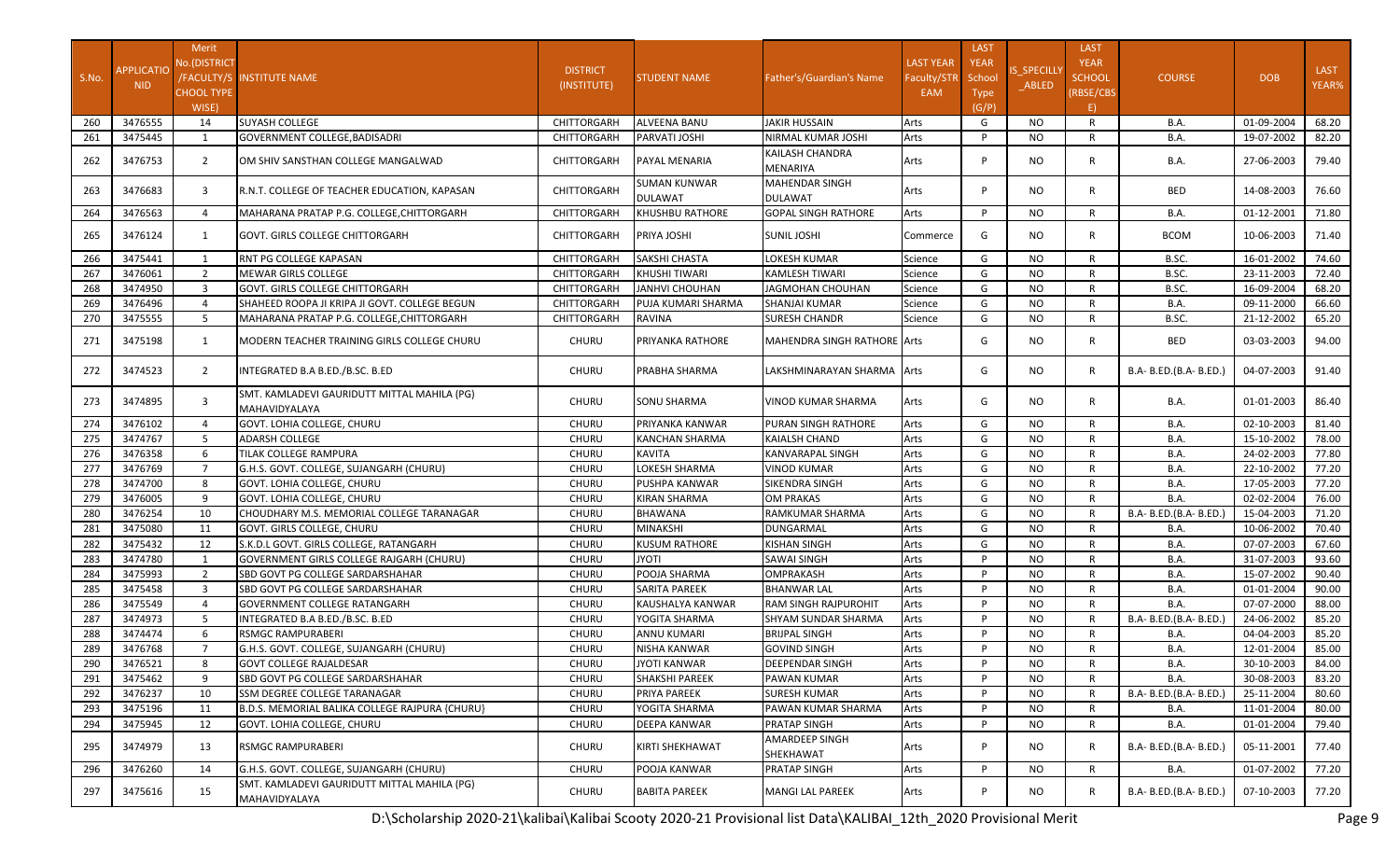| S.No. | APPLICATIO<br><b>NID</b> | Merit<br>o.(DISTRICT<br><b>HOOL TYPE</b><br>WISE) | <b>/FACULTY/S INSTITUTE NAME</b>                                     | <b>DISTRICT</b><br>(INSTITUTE) | <b>STUDENT NAME</b>              | Father's/Guardian's Name                  | LAST YEAR<br>Faculty/STR<br>EAM | <b>LAST</b><br><b>YEAR</b><br>School<br><b>Type</b><br>(G/P) | S_SPECILLY<br>ABLED | LAST<br><b>YEAR</b><br>SCHOOL<br><b>RBSE/CBS</b><br>E) | <b>COURSE</b>          | <b>DOB</b> | <b>LAST</b><br>YEAR% |
|-------|--------------------------|---------------------------------------------------|----------------------------------------------------------------------|--------------------------------|----------------------------------|-------------------------------------------|---------------------------------|--------------------------------------------------------------|---------------------|--------------------------------------------------------|------------------------|------------|----------------------|
| 298   | 3475689                  | 16                                                | CHANDGIRAM COLLEGE BAIRASAR CHHOTA                                   | CHURU                          | PRIYA SHARMA                     | MAHENDRA                                  | Arts                            | P                                                            | NO                  | R                                                      | B.A- B.ED.(B.A- B.ED.) | 14-08-2003 | 76.60                |
| 299   | 3475404                  | 17                                                | S.K.D.L GOVT. GIRLS COLLEGE, RATANGARH                               | <b>CHURU</b>                   | <b>GARIMA RINWA</b>              | RAMAVATAR RINWA                           | Arts                            | P                                                            | NO                  | $\mathsf{R}$                                           | <b>B.A.</b>            | 04-03-2003 | 73.80                |
| 300   | 3476148                  | 1                                                 | G.H.S. GOVT. COLLEGE, SUJANGARH (CHURU)                              | <b>CHURU</b>                   | PRIYA AGRAWAL                    | SHIV KUMAR AGRAWAL                        | Commerce                        | P                                                            | NO.                 | R                                                      | BCOM                   | 03-07-2003 | 79.80                |
| 301   | 3475628                  | $\overline{2}$                                    | <b>GOVT. LOHIA COLLEGE, CHURU</b>                                    | CHURU                          | PRIYANKA                         | <b>BANSHIDHAR</b>                         | Commerce                        | P                                                            | NO.                 | R                                                      | <b>BCOM</b>            | 15-10-2002 | 70.60                |
| 302   | 3476162                  | 1                                                 | TAGORE COLLEGE TARANAGAR                                             | CHURU                          | <b>DIVYA</b>                     | <b>MANOJ KUMAR</b>                        | Science                         | P                                                            | NO                  | R                                                      | B.SC.                  | 28-12-2003 | 96.60                |
| 303   | 3476548                  | $\overline{2}$                                    | GOVT. LOHIA COLLEGE, CHURU                                           | CHURU                          | NISHA SARAWAGI                   | KISHAN LAL SARAWAGI                       | Science                         | P                                                            | NO.                 | $\mathsf{R}$                                           | B.SC.                  | 28-09-2002 | 92.40                |
| 304   | 3475630                  | $\overline{3}$                                    | GOVT. LOHIA COLLEGE, CHURU                                           | CHURU                          | MONIKA SHARMA                    | ANNA RAM SHARMA                           | Science                         | P                                                            | <b>NO</b>           | $\mathsf{R}$                                           | B.SC.                  | 15-07-2003 | 85.00                |
| 305   | 3476281                  | $\overline{4}$                                    | M.J.D. GOVT. COLLEGE, TARANAGAR                                      | CHURU                          | NEHA SHARMA                      | <b>KISHAN LAL</b>                         | Science                         | P                                                            | <b>NO</b>           | $\mathsf{R}$                                           | B.SC.                  | 01-01-2003 | 83.00                |
| 306   | 3475778                  | 1                                                 | IMPULSE COLLEGE OF EDUCATION, DAUSA                                  | <b>DAUSA</b>                   | <b>GYANU SHARMA</b>              | SANTOSH KUMAR SHARMA                      | Arts                            | G                                                            | NO                  | R                                                      | B.A- B.ED.(B.A- B.ED.) | 10-07-2003 | 93.00                |
| 307   | 3474230                  | $\overline{2}$                                    | P.N.K.S. GOVT. PG COLLEGE DAUSA                                      | <b>DAUSA</b>                   | ROOPAL SHARMA                    | MAHESH KUMAR SHARMA                       | Arts                            | G                                                            | NO                  | R                                                      | <b>B.A.</b>            | 01-07-2002 | 84.00                |
| 308   | 3474544                  | 3                                                 | P.N.K.S. GOVT. PG COLLEGE DAUSA                                      | <b>DAUSA</b>                   | RACHANA SHARMA                   | RAJENDRA SHARMA                           | Arts                            | G                                                            | NO                  | R                                                      | <b>B.A.</b>            | 24-01-2001 | 81.60                |
| 309   | 3476105                  | $\overline{a}$                                    | KAUSHALAYA DEVI BALIKA P.G. MAHAVIDHALAYA, MANDAWAR,<br><b>DAUSA</b> | <b>DAUSA</b>                   | POOJA RATHOD                     | <b>NARESH SINGH</b>                       | Arts                            | G                                                            | NO.                 | R                                                      | B.A.                   | 25-06-2001 | 78.20                |
| 310   | 3475846                  | 5                                                 | <b>BALHANS MAHAVIDYALYA BIWAI</b>                                    | <b>DAUSA</b>                   | <b>SHIVRAJ KANWAR</b>            | PUSHPENDRA SINGH<br>NARUKA                | Arts                            | G                                                            | NO                  | $\mathsf{R}$                                           | B.A.                   | 28-11-2002 | 77.80                |
| 311   | 3476014                  | -6                                                | LATE MOOLCHAND MEENA TEACHER TRAINING COLLEGE                        | <b>DAUSA</b>                   | KHUSHI LATA                      | MUKESH KUMAR LATA                         | Arts                            | G                                                            | NO                  | R                                                      | B.A- B.ED.(B.A- B.ED.  | 10-08-2002 | 73.80                |
| 312   | 3475777                  | $\overline{7}$                                    | LATE MOOLCHAND MEENA TEACHER TRAINING COLLEGE                        | <b>DAUSA</b>                   | KHUSHI KHANDELAWAL               | <b>BANWARI LAL GUPTA</b>                  | Arts                            | G                                                            | <b>NO</b>           | $\mathsf{R}$                                           | B.A- B.ED.(B.A- B.ED.) | 08-07-2004 | 73.60                |
| 313   | 3475039                  | 8                                                 | ASHOK MAHAN COLLEGE LALSOT                                           | <b>DAUSA</b>                   | ANKITA SHARMA                    | VINOD KUMAR SHARMA                        | Arts                            | G                                                            | NO                  | $\mathsf{R}$                                           | <b>B.A.</b>            | 11-10-2002 | 71.60                |
| 314   | 3474831                  | 9                                                 | ASHOK MAHAN COLLEGE LALSOT                                           | <b>DAUSA</b>                   | NISHA SHARMA                     | MAHESH KUMAR SHARMA                       | Arts                            | G                                                            | <b>NO</b>           | $\mathsf{R}$                                           | B.A.                   | 20-03-2005 | 71.00                |
| 315   | 3475413                  | 10                                                | RAMSWAROOP AGRAWAL TEACHER TRAINING COLLEGE,<br>SARAWALI (MANDAWAR)  | DAUSA                          | VANDANA                          | <b>SURESH CHAND</b>                       | Arts                            | G                                                            | NO.                 | R                                                      | B.A- B.ED.(B.A- B.ED.) | 20-03-2004 | 70.40                |
| 316   | 3475484                  | 11                                                | ASHOK MAHAN COLLEGE LALSOT                                           | <b>DAUSA</b>                   | LAXMI RAJAWAT                    | RAJENDRA SINGH RAJPUT                     | Arts                            | G                                                            | NO.                 | $\mathsf{R}$                                           | B.A.                   | 01-07-2003 | 68.40                |
| 317   | 3475188                  | 12                                                | SRP GOVT.COLLEGE, BANDIKUI                                           | <b>DAUSA</b>                   | PUNAM JOSHI                      | <b>GANGA LAHARI SHARMA</b>                | Arts                            | G                                                            | NO.                 | $\mathsf{R}$                                           | B.A.                   | 20-07-2004 | 67.00                |
| 318   | 3474516                  | 1                                                 | GOVT. GIRLS COLLEGE, SIKANDRA (DAUSA)                                | <b>DAUSA</b>                   | KHUSHI AGRAWAL                   | SATISH AGRAWAL                            | Arts                            | P                                                            | NO                  | $\mathsf{R}$                                           | B.A.                   | 06-09-2003 | 90.00                |
| 319   | 3475396                  | 2                                                 | AVP MAHILA MAHAVIDYALAYA LALSOT DAUSA RAJASTHAN                      | DAUSA                          | SHIVANI SHARMA                   | RAJENDR SHARMA                            | Arts                            | P                                                            | NO.                 | R                                                      | <b>B.A.</b>            | 20-05-2002 | 89.60                |
| 320   | 3475580                  | 3                                                 | ASHOK MAHAN COLLEGE LALSOT                                           | <b>DAUSA</b>                   | MANISHA SHARMA                   | DINESH KUMAR SHARMA                       | Arts                            | P                                                            | <b>NO</b>           | $\mathsf{R}$                                           | B.A.                   | 19-12-2004 | 89.60                |
| 321   | 3475678                  | $\overline{4}$                                    | SRI SANT SUNDARDAS GOVT P.G. GIRLS COLLEGE, DAUSA                    | <b>DAUSA</b>                   | <b>HARSHITA GUPTA</b>            | GIRRAJ PRASAD GUPTA                       | Arts                            | P                                                            | NO                  | R                                                      | B.A.                   | 10-11-2002 | 87.40                |
| 322   | 3474665                  | 5                                                 | P.N.K.S. GOVT. PG COLLEGE DAUSA                                      | <b>DAUSA</b>                   |                                  | KUMARI GUNJAN SHARMA KAMLESH KUMAR SHARMA | Arts                            | P                                                            | NO                  | R                                                      | <b>B.A.</b>            | 15-07-2002 | 86.40                |
| 323   | 3476055                  |                                                   | ASHOK MAHAN COLLEGE LALSOT                                           | <b>DAUSA</b>                   | SAPANA SHARMA                    | <b>SURESH CHAND SHARMA</b>                | Arts                            | D                                                            | <b>NO</b>           | $\mathsf{R}$                                           | B.A.                   | 14-02-2003 | 86.40                |
| 324   | 3476291                  | $\overline{7}$                                    | MAHATMA GANDHI P. G. COLLEGE, MANDAWAR ROAD, MAHWA                   | <b>DAUSA</b>                   | <b>ARCHANA AVSTHI</b>            | SHIVDAYAL                                 | Arts                            | P                                                            | <b>NO</b>           | R                                                      | <b>B.A.</b>            | 23-07-2003 | 86.40                |
| 325   | 3474910                  | 8                                                 | SHRI KRISHNA MAHAVIDALAY SIKANDRA                                    | <b>DAUSA</b>                   | TANISHA KUMARI GUPTA             | NARESH KUMAR AGRAWAL                      | Arts                            | P                                                            | <b>NO</b>           | R                                                      | <b>B.A.</b>            | 26-01-2003 | 85.40                |
| 326   | 3476155                  | q                                                 | AAKASH MAHAVIDHALAYA, MANDAWAR                                       | <b>DAUSA</b>                   | SONIKA SHARMA                    | <b>MANMOHAN SHARMA</b>                    | Arts                            | P                                                            | <b>NO</b>           | $\mathsf{R}$                                           | <b>B.A.</b>            | 10-09-2003 | 84.80                |
| 327   | 3476064                  | 10                                                | M.D MAHAVIDYALAYA, LALSOT                                            | <b>DAUSA</b>                   | <b>ADITI SHARMA</b>              | <b>BRAJMOHAN SHARMA</b>                   | Arts                            | P                                                            | NO                  | $\mathsf{R}$                                           | B.A.                   | 29-05-2002 | 83.20                |
| 328   | 3483603                  | 11                                                | GOVT. GIRLS COLLEGE, SIKANDRA (DAUSA)                                | DAUSA                          | DEVANSHI KUMARI<br><b>SHARMA</b> | NARESH KUMAR SHARMA                       | Arts                            | P                                                            | NO.                 | R                                                      | <b>B.A.</b>            | 15-11-2004 | 83.00                |
| 329   | 3476401                  | 12                                                | P.N.K.S. GOVT. PG COLLEGE DAUSA                                      | <b>DAUSA</b>                   | <b>DEEPSHIKHA SHARMA</b>         | <b>BANWARI LAL SHARMA</b>                 | Arts                            | P                                                            | <b>NO</b>           | $\mathsf{R}$                                           | <b>B.A.</b>            | 02-06-2003 | 82.00                |
| 330   | 3476163                  | 13                                                | AAKASH MAHAVIDHALAYA, MANDAWAR                                       | <b>DAUSA</b>                   | <b>MONIKA SHARMA</b>             | <b>MANMOHAN SHARMA</b>                    | Arts                            | P                                                            | <b>NO</b>           | $\mathsf{R}$                                           | <b>B.A.</b>            | 31-08-2002 | 81.00                |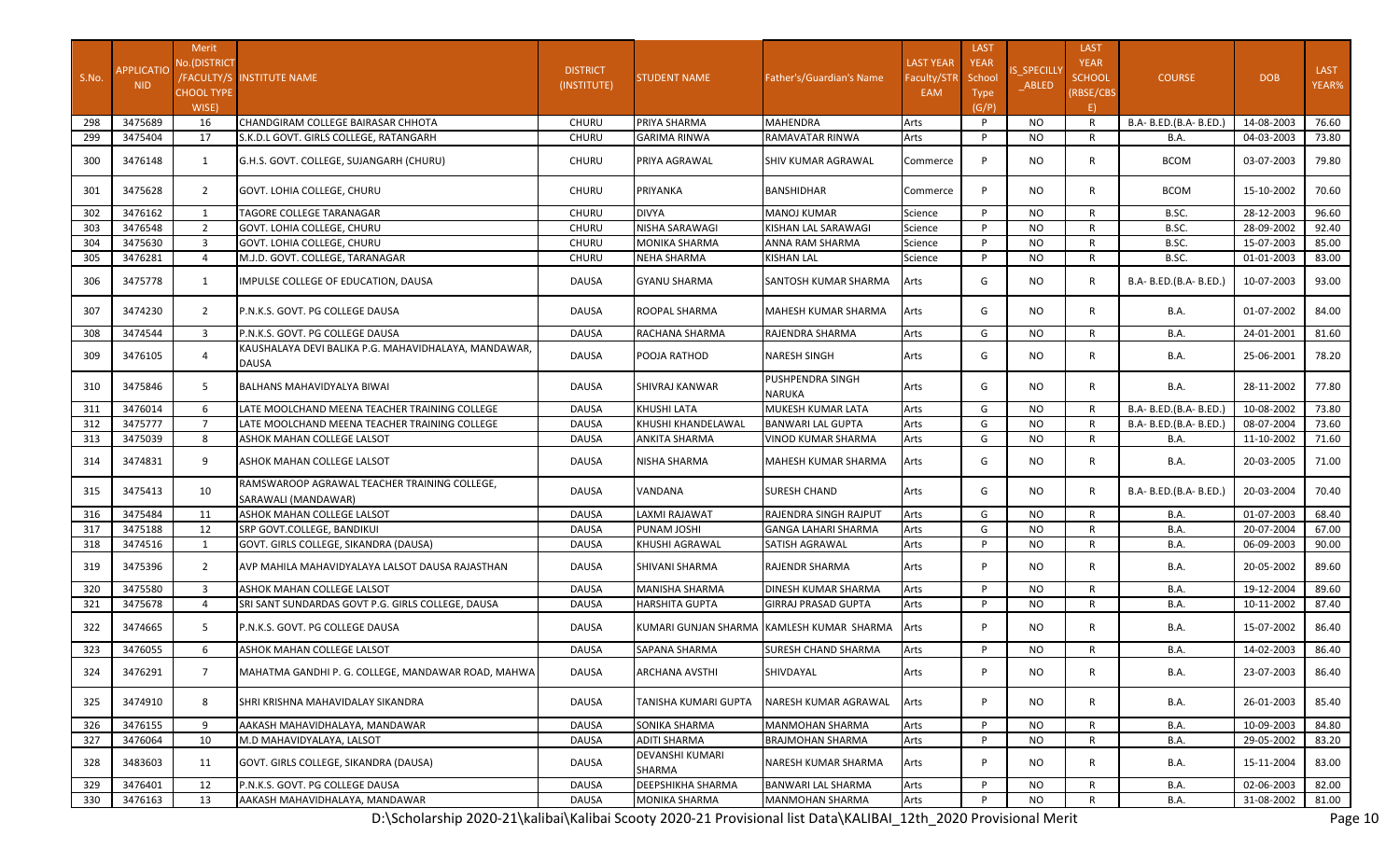| S.No. | <b>APPLICATIO</b><br><b>NID</b> | Merit<br>lo.(DISTRICT<br><b>CHOOL TYPE</b><br>WISE) | /FACULTY/S INSTITUTE NAME                                                                 | <b>DISTRICT</b><br>(INSTITUTE) | <b>STUDENT NAME</b>  | Father's/Guardian's Name     | <b>LAST YEAR</b><br>Faculty/STR<br>EAM | <b>LAST</b><br><b>YEAR</b><br>School<br><b>Type</b><br>(G/P) | <b>IS_SPECILLY</b><br>ABLED | LAST<br><b>YEAR</b><br>SCHOOL<br>(RBSE/CBS<br>E) | <b>COURSE</b>                        | DOB        | LAST<br>YEAR% |
|-------|---------------------------------|-----------------------------------------------------|-------------------------------------------------------------------------------------------|--------------------------------|----------------------|------------------------------|----------------------------------------|--------------------------------------------------------------|-----------------------------|--------------------------------------------------|--------------------------------------|------------|---------------|
| 331   | 3476690                         | 14                                                  | PANDIT DEEN DAYAL UPADHYAY SMIRITI MAHILA SHIKSHAK<br>PRASHIKSHAN MAHAVIDHYALAYA BANDIKUI | <b>DAUSA</b>                   | DIVYA SHARMA         | GOVIND NARAYAN SHARMA        | Arts                                   | P                                                            | NO.                         | R                                                | <b>BED</b>                           | 10-11-2002 | 80.00         |
| 332   | 3475913                         | 15                                                  | P.N.K.S. GOVT. PG COLLEGE DAUSA                                                           | <b>DAUSA</b>                   | <b>DIPALI GUPTA</b>  | <b>MAHESH GUPTA</b>          | Arts                                   | P                                                            | <b>NO</b>                   | $\mathsf{R}$                                     | <b>B.A.</b>                          | 14-09-2002 | 77.60         |
| 333   | 3476315                         | 16                                                  | <b>JYOTIBA PHULE COLLEGE</b>                                                              | DAUSA                          | DIPIKA KUMARI SHARMA | YOGENDA KUMAR SHARMA         | Arts                                   | P                                                            | NO.                         | R                                                | <b>B.A.</b>                          | 02-02-2005 | 77.60         |
| 334   | 3475951                         | 17                                                  | P.N.K.S. GOVT. PG COLLEGE DAUSA                                                           | <b>DAUSA</b>                   | ARTI KUMARI SHARMA   | GHANSHYAM SHARMA             | Arts                                   | P                                                            | <b>NO</b>                   | $\mathsf{R}$                                     | <b>B.A.</b>                          | 30-06-2003 | 76.60         |
| 335   | 3483422                         | 18                                                  | P.N.K.S. GOVT. PG COLLEGE DAUSA                                                           | <b>DAUSA</b>                   | RIYA SHARMA          | KULDEEP SHARMA               | Arts                                   | P                                                            | <b>NO</b>                   | $\mathsf{R}$                                     | B.A.                                 | 01-07-2003 | 76.00         |
| 336   | 3474796                         | 19                                                  | P.N.K.S. GOVT. PG COLLEGE DAUSA                                                           | <b>DAUSA</b>                   | SANGEETA SHARMA      | <b>NAVAL</b>                 | Arts                                   | P                                                            | <b>NO</b>                   | $\mathsf{R}$                                     | B.A.                                 | 10-07-2004 | 73.60         |
| 337   | 3476259                         | 20                                                  | P.N.K.S. GOVT. PG COLLEGE DAUSA                                                           | DAUSA                          | NIKITA SHARMA        | JAGDISH PRASAD SHARMA        | Arts                                   | P                                                            | NO.                         | R                                                | <b>B.A.</b>                          | 08-03-2003 | 71.80         |
| 338   | 3474935                         | 21                                                  | SMT. MOTADEVI COLLEGE MAHWA                                                               | <b>DAUSA</b>                   | DIPIKA KATARA        | BANWARI LAL SHARMA           | Arts                                   | P                                                            | <b>NO</b>                   | $\mathsf{R}$                                     | <b>B.A.</b>                          | 22-05-2004 | 71.00         |
| 339   | 3475599                         | 22                                                  | M.D MAHAVIDYALAYA, LALSOT                                                                 | <b>DAUSA</b>                   | SALONI SHARMA        | HANSRAJ SHARMA               | Arts                                   | P                                                            | NO                          | $\mathsf{R}$                                     | B.A.                                 | 15-06-2003 | 70.20         |
| 340   | 3476733                         | 23                                                  | ADITYA MAHAVIDHALAYA RAMGARH PACHWARA DAUSA                                               | <b>DAUSA</b>                   | ANTIMA SHARMA        | GIRRAJ PRASAD SHARMA         | Arts                                   | P                                                            | <b>NO</b>                   | $\mathsf{R}$                                     | B.A.                                 | 01-01-2004 | 69.00         |
| 341   | 3474816                         | 1                                                   | SRI SANT SUNDARDAS GOVT P.G. GIRLS COLLEGE, DAUSA                                         | DAUSA                          | SHREYA KHANDELWAL    | HANUMAN PRASAD               | Commerce                               | G                                                            | NO.                         | R                                                | <b>BCOM</b>                          | 30-03-2003 | 81.40         |
| 342   | 3476223                         | 2                                                   | P.N.K.S. GOVT. PG COLLEGE DAUSA                                                           | <b>DAUSA</b>                   | PRIYA KHANDELWAL     | KAILSAH CHAND GUPTA          | Commerce                               | G                                                            | NO.                         | $\mathsf{R}$                                     | <b>BCOM</b>                          | 01-12-2004 | 77.60         |
| 343   | 3474854                         | 1                                                   | SRI SANT SUNDARDAS GOVT P.G. GIRLS COLLEGE, DAUSA                                         | <b>DAUSA</b>                   | <b>ARATI SHARMA</b>  | RAMULAL                      | Science                                | G                                                            | <b>NO</b>                   | R                                                | B.SC.                                | 26-12-2003 | 72.40         |
| 344   | 3475194                         | $\overline{2}$                                      | MAHATMA GANDHI P. G. COLLEGE, MANDAWAR ROAD, MAHWA                                        | <b>DAUSA</b>                   | ANKITA BAI RAJPUT    | <b>BALJEET SINGH</b>         | Science                                | G                                                            | NO.                         | R                                                | B.A.                                 | 10-12-2002 | 67.20         |
| 345   | 3475240                         | 1                                                   | AAKASH MAHAVIDHALAYA, MANDAWAR                                                            | <b>DAUSA</b>                   | SUHASI NARUKA        | MANASINH NARUKA              | Science                                | P                                                            | <b>NO</b>                   | $\mathsf{R}$                                     | B.SC.                                | 07-01-2003 | 91.40         |
| 346   | 3474885                         | $\overline{2}$                                      | <b>ASHOK MAHAN COLLEGE LALSOT</b>                                                         | <b>DAUSA</b>                   | KAVITA SHARMA        | SHAMBHU LAL SHARMA           | Science                                | P                                                            | <b>NO</b>                   | R                                                | B.SC.                                | 17-02-2005 | 89.20         |
| 347   | 3472059                         | $\overline{3}$                                      | P.N.K.S. GOVT. PG COLLEGE DAUSA                                                           | <b>DAUSA</b>                   | <b>MONIKA SHARMA</b> | <b>OMDATT SHARMA</b>         | Science                                | P                                                            | NO.                         | $\mathsf{R}$                                     | B.SC.                                | 02-09-2003 | 88.00         |
| 348   | 3481571                         | 4                                                   | AKASH TEACHERS TRAINING COLLEGE UKROOND, MANDAWAR<br>TEH- MAHWA                           | DAUSA                          | SHIVANI SHARMA       | <b>SUNIL DATT</b>            | Science                                | P                                                            | NO.                         | $\mathsf{R}$                                     | B.SC.- B.ED.(B.SC.-<br><b>B.ED.)</b> | 10-07-2005 | 86.80         |
| 349   | 3474879                         | -5                                                  | SMT. MOTADEVI COLLEGE MAHWA                                                               | <b>DAUSA</b>                   | MONIKA KATARA        | RAMAVTAR KATARA              | Science                                | P                                                            | <b>NO</b>                   | $\mathsf{R}$                                     | B.SC.                                | 20-12-2003 | 83.40         |
| 350   | 3476094                         | 6                                                   | P.N.K.S. GOVT. PG COLLEGE DAUSA                                                           | <b>DAUSA</b>                   | PADMAXI SHARMA       | GOPAL KANT BOHARA            | Science                                | P                                                            | <b>NO</b>                   | R                                                | B.SC.                                | 15-02-2003 | 82.40         |
| 351   | 3474360                         | $\overline{7}$                                      | SRI SANT SUNDARDAS GOVT P.G. GIRLS COLLEGE, DAUSA                                         | <b>DAUSA</b>                   | YATIKA SHARMA        | ASHOK KUMAR SHARMA           | Science                                | P                                                            | <b>NO</b>                   | $\mathsf{R}$                                     | B.SC.                                | 21-09-2004 | 82.20         |
| 352   | 3476103                         | 8                                                   | AKASH TEACHERS TRAINING COLLEGE UKROOND, MANDAWAR<br>TEH- MAHWA                           | <b>DAUSA</b>                   | <b>SHANU SHARMA</b>  | <b>GOPAL KUMAR SHARMA</b>    | Science                                | P                                                            | <b>NO</b>                   | $\mathsf{R}$                                     | B.SC.- B.ED.(B.SC.-<br><b>B.ED.)</b> | 04-03-2005 | 80.40         |
| 353   | 3476647                         | 9                                                   | P.N.K.S. GOVT. PG COLLEGE DAUSA                                                           | <b>DAUSA</b>                   | MEGHA SHARMA         | ANAND BIHARI                 | Science                                | P                                                            | <b>NO</b>                   | R                                                | B.SC.                                | 08-04-2004 | 80.20         |
| 354   | 3474794                         | 10                                                  | RAJESH PILOT GOVT. P.G. COLLEGE, LALSOT                                                   | <b>DAUSA</b>                   | RANU KUMARI SHARMA   | SURESH CHAND SHARMA          | Science                                | P                                                            | NO.                         | $\mathsf{R}$                                     | B.SC.                                | 11-03-2003 | 80.00         |
| 355   | 3475893                         | 11                                                  | SRI SANT SUNDARDAS GOVT P.G. GIRLS COLLEGE, DAUSA                                         | DAUSA                          | PRIYANSHI KHANDELWAL | VINOD KUMAR DHAMANI          | Science                                | P                                                            | NO.                         | R                                                | B.SC.                                | 28-06-2004 | 79.20         |
| 356   | 3475981                         | 12                                                  | SRI SANT SUNDARDAS GOVT P.G. GIRLS COLLEGE, DAUSA                                         | <b>DAUSA</b>                   | <b>DIVYA GUPTA</b>   | SANTOSH KUMAR GUPTA          | Science                                | P                                                            | NO                          | R                                                | B.SC.                                | 27-04-2002 | 79.00         |
| 357   | 3476622                         | 13                                                  | ADITYA COLLEGE BA BED BSC BED                                                             | <b>DAUSA</b>                   | SALONI NATHAWAT      | SHATRUGHAN SINGH<br>NATHAWAT | Science                                | P                                                            | NO.                         | $\mathsf{R}$                                     | B.SC.- B.ED.(B.SC.-<br><b>B.ED.)</b> | 14-08-2004 | 77.60         |
| 358   | 3474908                         | 14                                                  | SHREE KRISHNA COLLEGE SIKANDRA , TEH-SIKRAI DAUSA                                         | <b>DAUSA</b>                   | <b>SALONI SHARMA</b> | <b>DINESH CHAND UPADHYAY</b> | Science                                | P                                                            | <b>NO</b>                   | $\mathsf{R}$                                     | B.SC.- B.ED.(B.SC.-<br><b>B.ED.)</b> | 29-04-2002 | 74.00         |
| 359   | 3476631                         | 15                                                  | LATE MOOLCHAND MEENA TEACHER TRAINING COLLEGE                                             | <b>DAUSA</b>                   | NIKITA KANWAR        | <b>BHAWANI SINGH</b>         | Science                                | P                                                            | NO                          | $\mathsf{R}$                                     | B.SC.- B.ED.(B.SC.-<br><b>B.ED.)</b> | 01-07-2003 | 71.60         |
| 360   | 3476071                         | 16                                                  | RAMSWAROOP AGRAWAL TEACHER TRAINING COLLEGE,<br>SARAWALI (MANDAWAR)                       | <b>DAUSA</b>                   | <b>SHWETA BANSAL</b> | NEERAJ KUMAR BANSAL          | Science                                | P                                                            | <b>NO</b>                   | $\mathsf{R}$                                     | B.SC.- B.ED.(B.SC.-<br>B.ED.)        | 01-01-2002 | 70.00         |
| 361   | 3475115                         | 17                                                  | SAINI ADARSH P.G. COLLEGE BANDIKUI                                                        | <b>DAUSA</b>                   | AYUSHI SHARMA        | YOGESH SHARMA                | Science                                | P                                                            | NO                          | R                                                | <b>B.A.</b>                          | 16-03-2003 | 66.00         |
| 362   | 3474982                         | 18                                                  | GOVERNMENT COLLEGE NANGAL RAJAWATAN (DAUSA)                                               | DAUSA                          | <b>SUMAN SHARMA</b>  | KAILASH PRASAD SHARMA        | Science                                | P                                                            | <b>NO</b>                   | $\mathsf{R}$                                     | <b>B.A.</b>                          | 08-02-2002 | 65.40         |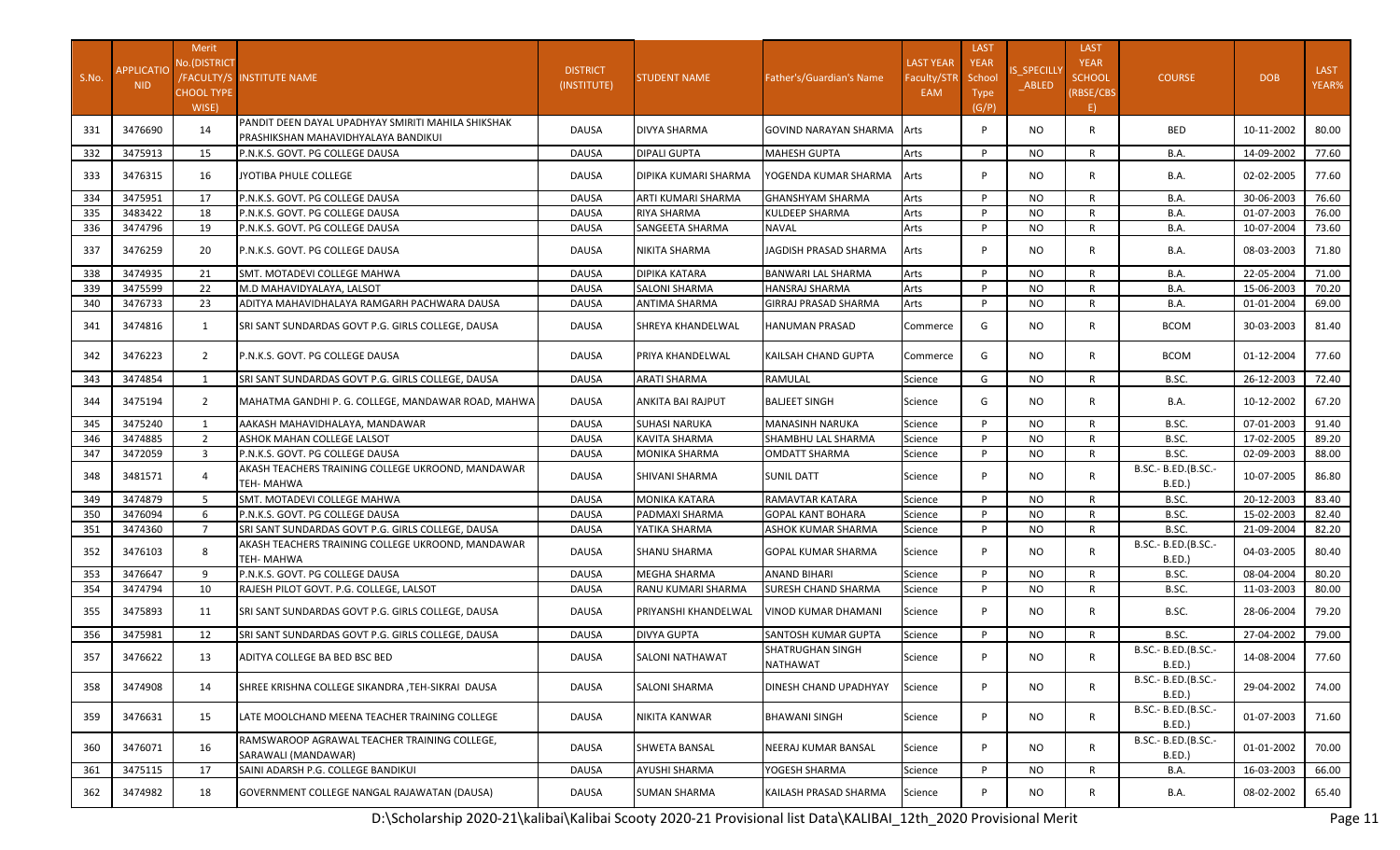| S.No. | <b>APPLICATIO</b><br><b>NID</b> | Merit<br>lo.(DISTRICT      | <b>/FACULTY/S INSTITUTE NAME</b>                                         | <b>DISTRICT</b><br>(INSTITUTE) | <b>STUDENT NAME</b>    | Father's/Guardian's Name    | <b>LAST YEAR</b><br>Faculty/STR | <b>LAST</b><br><b>YEAR</b><br>School | S_SPECILLY<br>ABLED | LAST<br><b>YEAR</b><br>SCHOOL | <b>COURSE</b>          | <b>DOB</b> | LAST<br>YEAR% |
|-------|---------------------------------|----------------------------|--------------------------------------------------------------------------|--------------------------------|------------------------|-----------------------------|---------------------------------|--------------------------------------|---------------------|-------------------------------|------------------------|------------|---------------|
|       |                                 | <b>CHOOL TYPE</b><br>WISE) |                                                                          |                                |                        |                             | EAM                             | <b>Type</b><br>(G/P)                 |                     | <b>RBSE/CBS</b><br>E)         |                        |            |               |
| 363   | 3475395                         | 1                          | S.N. COLLEGE OF EDUCATION, DHOLPUR                                       | <b>DHOLPUR</b>                 | RITIKA TYAGI           | RAKESH KUMAR                | Arts                            | G                                    | NO                  | R                             | B.A- B.ED.(B.A- B.ED.) | 08-05-2003 | 92.20         |
| 364   | 3474703                         | $\overline{2}$             | SHRI KANHAIYALAL COLLEGE OF TEACHERS EDUCATION,<br>MANIYYA (DHOLPUR)     | <b>DHOLPUR</b>                 | <b>JAHNAVI</b>         | <b>DIVYASWAROOP</b>         | Arts                            | G                                    | NO                  | R                             | B.A- B.ED.(B.A- B.ED.) | 27-09-2003 | 90.20         |
| 365   | 3475317                         | 3                          | S.N. COLLEGE OF EDUCATION, DHOLPUR                                       | <b>DHOLPUR</b>                 | <b>ANJANA TYAGI</b>    | <b>BHAGIRATH TYAGI</b>      | Arts                            | G                                    | NO                  | R                             | B.A- B.ED.(B.A- B.ED.) | 05-08-2003 | 86.60         |
| 366   | 3474648                         | $\overline{4}$             | <b>GOVT COLLEGE BARI</b>                                                 | <b>DHOLPUR</b>                 | PRABHA SHARMA          | <b>MUKESH SHARMA</b>        | Arts                            | G                                    | NO                  | $\mathsf{R}$                  | <b>B.A.</b>            | 03-10-2003 | 86.40         |
| 367   | 3474405                         | -5                         | <b>GOVT COLLEGE BARI</b>                                                 | <b>DHOLPUR</b>                 | <b>RUCHI</b>           | RAJKUMAR                    | Arts                            | G                                    | <b>NO</b>           | R                             | B.A.                   | 01-01-2001 | 84.60         |
| 368   | 3475334                         | 6                          | VARDHMAN TEACHER TRAINING COLLEGE                                        | <b>DHOLPUR</b>                 | <b>SHIVA</b>           | VASUDEV                     | Arts                            | G                                    | NO                  | $\mathsf{R}$                  | B.A- B.ED.(B.A- B.ED.) | 14-03-2002 | 83.80         |
| 369   | 3474705                         | $\overline{7}$             | <b>GOVT COLLEGE BARI</b>                                                 | <b>DHOLPUR</b>                 | ANKITA SHARMA          | <b>BRIJESH KUMAR SHARMA</b> | Arts                            | G                                    | NO                  | $\mathsf{R}$                  | B.A.                   | 08-08-2004 | 82.40         |
| 370   | 3475312                         | 8                          | <b>GOVT COLLEGE BARI</b>                                                 | <b>DHOLPUR</b>                 | SHALINEE SHARMA        | MAHESH CHANDRA SHARMA       | Arts                            | G                                    | NO.                 | R                             | <b>B.A.</b>            | 01-01-2004 | 81.40         |
| 371   | 3476346                         | 9                          | S.N.COLLEGE OF SCIENCE DHAULPUR                                          | <b>DHOLPUR</b>                 | <b>NISHA</b>           | <b>MUNNA LAL</b>            | Arts                            | G                                    | <b>NO</b>           | $\mathsf{R}$                  | B.A.                   | 01-01-2002 | 79.20         |
| 372   | 3475732                         | 10                         | GOVERNMENT GIRLS COLLEGE DHOLPUR                                         | <b>DHOLPUR</b>                 | RANJANA PARMAR         | <b>BHUDEV SINGH</b>         | Arts                            | G                                    | NO                  | R                             | B.A.                   | 12-12-2003 | 77.60         |
| 373   | 3474770                         | 11                         | <b>GOVT COLLEGE BARI</b>                                                 | <b>DHOLPUR</b>                 | MUSKAAN MANGAL         | <b>SUNEEL KUMAR MANGAL</b>  | Arts                            | G                                    | NO                  | $\mathsf{R}$                  | B.A.                   | 16-08-2003 | 71.40         |
| 374   | 3475020                         | 12                         | S.N. COLLEGE OF EDUCATION, DHOLPUR                                       | <b>DHOLPUR</b>                 | ANSHU SHARMA           | <b>SURENDRA SHARMA</b>      | Arts                            | G                                    | NO                  | R                             | B.A- B.ED.(B.A- B.ED.) | 07-10-2002 | 68.20         |
| 375   | 3474905                         | 13                         | <b>GOVT COLLEGE BARI</b>                                                 | <b>DHOLPUR</b>                 | KSHAMA SHARMA          | <b>GOPAL DAS SHARMA</b>     | Arts                            | G                                    | NO                  | $\mathsf{R}$                  | B.A.                   | 16-03-2000 | 67.80         |
| 376   | 3474988                         | 1                          | <b>GOVERNMENT GIRLS COLLEGE DHOLPUR</b>                                  | <b>DHOLPUR</b>                 | <b>SHIVANI SHARMA</b>  | <b>ASHOK SHARMA</b>         | Arts                            | P                                    | <b>NO</b>           | $\mathsf{R}$                  | <b>B.A.</b>            | 15-08-2004 | 87.20         |
| 377   | 3475146                         | 2                          | JLN COLLEGE BASERI                                                       | <b>DHOLPUR</b>                 | <b>KANCHI CHAUHAN</b>  | <b>JITENDRA</b>             | Arts                            | P                                    | NO                  | R                             | B.A- B.ED.(B.A- B.ED.) | 27-08-2003 | 84.20         |
| 378   | 3475511                         | $\overline{\mathbf{3}}$    | <b>GOVT.COLLEGE DHOLPUR</b>                                              | <b>DHOLPUR</b>                 | SALONI                 | <b>MAHENDRA KUMAR</b>       | Arts                            | P                                    | NO                  | $\mathsf{R}$                  | B.A.                   | 11-08-2005 | 77.40         |
| 379   | 3474925                         | 1                          | <b>GOVT COLLEGE BARI</b>                                                 | <b>DHOLPUR</b>                 | ARCHI BANSAL           | <b>RAM SEVAK</b>            | Arts                            | G/P                                  | NO                  | C                             | B.A.                   | 07-10-2003 | 88.60         |
| 380   | 3475582                         | 1                          | <b>GOVT.COLLEGE DHOLPUR</b>                                              | <b>DHOLPUR</b>                 | <b>JYOTI SINGHAL</b>   | RAKESH KUMAR SINGHAL        | Commerce                        | G                                    | NO                  | R                             | B.A.                   | 19-05-2004 | 78.80         |
| 381   | 3474741                         | 1                          | <b>GOVT COLLEGE BARI</b>                                                 | <b>DHOLPUR</b>                 | DIVYA KUMARI SINGHAL   | <b>GOPAL</b>                | Science                         | G                                    | <b>NO</b>           | R                             | B.SC.                  | 28-11-2003 | 87.00         |
| 382   | 3478151                         | 2                          | <b>GOVT COLLEGE BARI</b>                                                 | <b>DHOLPUR</b>                 | PRACHI MANGAL          | RAKESH KUMAR MANGAL         | Science                         | G                                    | NO                  | R                             | B.SC.                  | 01-05-2003 | 83.80         |
| 383   | 3476615                         | 3                          | MASTER VIDYARAM COLLEGE TASIMO DHOLPUR                                   | <b>DHOLPUR</b>                 | <b>DIPIKA</b>          | <b>JOGESH SHARMA</b>        | Science                         | G                                    | <b>NO</b>           | $\mathsf{R}$                  | B.A.                   | 06-03-2003 | 79.20         |
| 384   | 3474739                         | $\overline{4}$             | <b>GOVT COLLEGE BARI</b>                                                 | <b>DHOLPUR</b>                 | KANISHKA AGRAWAL       | <b>HARIOM MITTAL</b>        | Science                         | G                                    | NO                  | R                             | B.SC.                  | 13-11-2004 | 79.00         |
| 385   | 3475238                         | .5                         | <b>GOVT COLLEGE BARI</b>                                                 | <b>DHOLPUR</b>                 | SAKHSHI GARG           | RAJIV GARG                  | Science                         | G                                    | NO                  | R                             | B.SC.                  | 01-01-2002 | 78.20         |
| 386   | 3476505                         | 6                          | <b>GOVT.COLLEGE DHOLPUR</b>                                              | <b>DHOLPUR</b>                 | <b>SONAM SHARMA</b>    | <b>CHANDRAKANT SHARMA</b>   | Science                         | G                                    | NO                  | $\mathsf{R}$                  | B.SC.                  | 21-04-2004 | 74.60         |
| 387   | 3476583                         | 1                          | SHRI AGRASEN MAHILA MAHAVIDHYALAYA , BARI                                | <b>DHOLPUR</b>                 | <b>TANU</b>            | <b>BANVARI</b>              | Science                         | P                                    | NO                  | R                             | B.SC.                  | 01-01-2002 | 86.00         |
| 388   | 3475307                         | $\overline{2}$             | SHRI AGRASEN MAHILA MAHAVIDHYALAYA , BARI                                | <b>DHOLPUR</b>                 | <b>KRATI AGRAWAL</b>   | <b>MANISH KUMAR MITTAL</b>  | Science                         | P                                    | <b>NO</b>           | $\mathsf{R}$                  | B.SC.                  | 22-12-2003 | 85.20         |
| 389   | 3475393                         | 1                          | SUNRISE COLLEGE ASPUR                                                    | <b>DUNGARPUR</b>               | <b>MEGHA CHOUHAN</b>   | AMAR SINGH                  | Arts                            | G                                    | NO                  | $\mathsf{R}$                  | B.A- B.ED.(B.A- B.ED.) | 18-03-2003 | 89.60         |
| 390   | 3466117                         | $\overline{2}$             | MAHENT SHRI RAGHUNANDAN DAS TEACHERS TRANING<br><b>COLLEGE DUNGARPUR</b> | <b>DUNGARPUR</b>               | SONAL PANWAR           | <b>BHOPAL SINGH PANWAR</b>  | Arts                            | G                                    | <b>NO</b>           | R                             | <b>BED</b>             | 03-06-2002 | 89.40         |
| 391   | 3475686                         | 3                          | SUNRISE COLLEGE ASPUR                                                    | <b>DUNGARPUR</b>               | NAYNA KUMARI RATHORE   | <b>KARAN SINGH</b>          | Arts                            | G                                    | NO.                 | R                             | B.A- B.ED.(B.A- B.ED.) | 12-08-2005 | 88.60         |
| 392   | 3476233                         |                            | VAGAD MAHAVIDYALAYA BADGI                                                | <b>DUNGARPUR</b>               | <b>SHITAL RATHORE</b>  | <b>DALPAT SINGH</b>         | Arts                            | G                                    | NO                  | R                             | B.A- B.ED.(B.A- B.ED.) | 18-04-2002 | 88.20         |
| 393   | 3475540                         | -5                         | SUNRISE COLLEGE ASPUR                                                    | <b>DUNGARPUR</b>               | DIMPAL SISODIYA        | MAAN SINGH SISODIYA         | Arts                            | G                                    | NO.                 | К                             | B.A.                   | 08-09-2003 | 84.80         |
| 394   | 3475561                         | 6                          | <b>SUNRISE COLLEGE ASPUR</b>                                             | <b>DUNGARPUR</b>               | RAVINA CHUNDAWAT       | VIJAY SINGH CHUNDAWAT       | Arts                            | G                                    | NO.                 | R                             | <b>B.A.</b>            | 01-01-2002 | 82.80         |
| 395   | 3475903                         | $\overline{7}$             | MAHILA MAHAVIDHYALAYA SAGWARA                                            | <b>DUNGARPUR</b>               | <b>BHUMIKA CHOUHAN</b> | RANJEET SINGH               | Arts                            | G                                    | <b>NO</b>           | R                             | <b>B.A.</b>            | 18-08-2002 | 81.40         |
| 396   | 3475719                         | 8                          | <b>SUNRISE COLLEGE ASPUR</b>                                             | <b>DUNGARPUR</b>               | MONIKA                 | PAHAD SINGH                 | Arts                            | G                                    | NO.                 | $\mathsf{R}$                  | B.A.                   | 12-04-2003 | 79.80         |
| 397   | 3476451                         | 9                          | SWAMI VIVEKANAND COLLEGE                                                 | <b>DUNGARPUR</b>               | <b>FALGUNI CHOUHAN</b> | <b>NEPAL SINGH</b>          | Arts                            | G                                    | <b>NO</b>           | R                             | B.A- B.ED.(B.A- B.ED.) | 18-05-2003 | 77.60         |
| 398   | 3476502                         | 10                         | MANAS MAHAVIDHYALAYA OBRI                                                | <b>DUNGARPUR</b>               | <b>GUNJJAN KUNWAR</b>  | JAY SINGH CHOUHAN           | Arts                            | G                                    | <b>NO</b>           | $\mathsf{R}$                  | B.A.                   | 24-04-2003 | 74.80         |
| 399   | 3476494                         | 11                         | MANAS MAHAVIDHYALAYA OBRI                                                | <b>DUNGARPUR</b>               | NIKITA KUNWAR          | MAHENDRA SINGH              | Arts                            | G                                    | <b>NO</b>           | $\mathsf{R}$                  | <b>B.A.</b>            | 08-12-2003 | 72.20         |
| 400   | 3474791                         | 1                          | <b>GURUKUL DEGREE COLLEGE ASPUR</b>                                      | <b>DUNGARPUR</b>               | RUCHIKA JOSHI          | NARENDRA                    | Commerce                        | P                                    | <b>NO</b>           | $\mathsf{R}$                  | <b>BCOM</b>            | 19-07-2002 | 77.40         |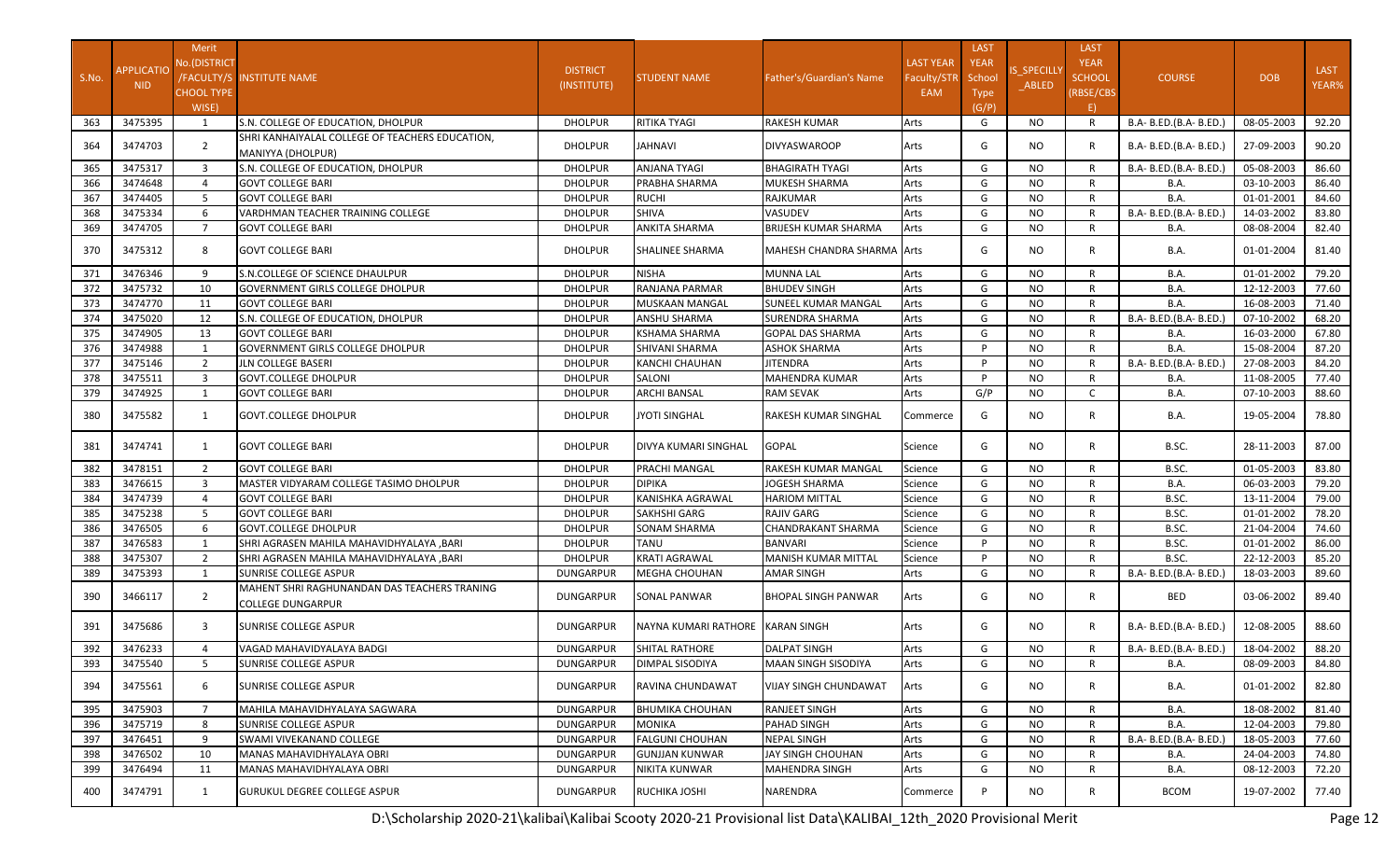| S.No. | <b>APPLICATIO</b><br><b>NID</b> | Merit<br>o.(DISTRICT<br><b>CHOOL TYPE</b><br>WISE) | /FACULTY/S  INSTITUTE NAME                                                      | <b>DISTRICT</b><br>(INSTITUTE) | STUDENT NAME            | Father's/Guardian's Name     | <b>LAST YEAR</b><br>Faculty/STR<br>EAM | <b>LAST</b><br><b>YEAR</b><br>School<br><b>Type</b><br>(G/P) | S_SPECILLY<br>ABLED | LAST<br><b>YEAR</b><br>SCHOOL<br><b>RBSE/CBS</b><br>E) | <b>COURSE</b>          | <b>DOB</b> | LAST<br>YEAR% |
|-------|---------------------------------|----------------------------------------------------|---------------------------------------------------------------------------------|--------------------------------|-------------------------|------------------------------|----------------------------------------|--------------------------------------------------------------|---------------------|--------------------------------------------------------|------------------------|------------|---------------|
| 401   | 3474384                         | $\mathbf{1}$                                       | MAHILA MAHAVIDHYALAYA SAGWARA                                                   | <b>DUNGARPUR</b>               | RAVINA PANDYA           | <b>HARISH</b>                | Science                                | G                                                            | NO                  | R                                                      | B.SC.                  | 15-05-2003 | 79.00         |
| 402   | 3475706                         | $\overline{2}$                                     | MAHILA MAHAVIDHYALAYA SAGWARA                                                   | <b>DUNGARPUR</b>               | <b>KARISHMA PANDIYA</b> | <b>DHNESHVAR PANDIYA</b>     | Science                                | G                                                            | <b>NO</b>           | $\mathsf{R}$                                           | B.A.                   | 08-03-2003 | 68.20         |
| 403   | 3474717                         | $\overline{3}$                                     | SBP GOVERNMENT COLLEGE DUNGARPUR                                                | <b>DUNGARPUR</b>               | CHANCHAL                | <b>DILIP</b>                 | Science                                | G                                                            | NO                  | $\mathsf{R}$                                           | B.SC.                  | 24-04-2001 | 66.40         |
| 404   | 3475944                         | 1                                                  | GOVERNMENT COLLEGE, BHADRA                                                      | HANUMANGARH                    | SHUBHAM                 | <b>JAYAVIR</b>               | Arts                                   | G                                                            | NO                  | R                                                      | B.A.                   | 20-06-2003 | 82.80         |
| 405   | 3475921                         | 2                                                  | S. D. CO-EDUCATION COLLEGE TIBBI                                                | HANUMANGARH                    | <b>MAYA KUMARI</b>      | PURN CHAND                   | Arts                                   | G                                                            | NO.                 | R                                                      | <b>B.A.</b>            | 25-02-2001 | 82.40         |
| 406   | 3475493                         | $\overline{3}$                                     | AMBIKA COLLEGE, PALLU                                                           | HANUMANGARH                    | <b>SUNITA</b>           | PRAHLAD                      | Arts                                   | G                                                            | <b>NO</b>           | R                                                      | B.A.                   | 01-07-2002 | 80.20         |
| 407   | 3476366                         | $\overline{4}$                                     | <b>BHAWANI NIKETAN GIRLS COLLEGE</b>                                            | HANUMANGARH                    | RAMMURATI               | RADHAKRISHAN                 | Arts                                   | G                                                            | <b>NO</b>           | $\mathsf{R}$                                           | <b>B.A.</b>            | 02-10-2004 | 76.60         |
| 408   | 3475261                         | .5                                                 | SHRIMATI NARBADA DEVI BIHANI GOVERNMENT POST-<br><b>GRADUATE COLLEGE, NOHAR</b> | HANUMANGARH                    | DEEPIKA                 | <b>CHANDAR PAL</b>           | Arts                                   | G                                                            | NO                  | $\mathsf{R}$                                           | B.A.                   | 06-03-2003 | 75.60         |
| 409   | 3475379                         | 6                                                  | AMBIKA COLLEGE, PALLU                                                           | HANUMANGARH                    | PRIYANKA                | LILADHAR                     | Arts                                   | G                                                            | NO                  | R                                                      | <b>B.A.</b>            | 09-02-2002 | 72.20         |
| 410   | 3475221                         | $\overline{7}$                                     | GARGI KANYA MAHAVIDYALAYA, NOHAR                                                | HANUMANGARH                    | MONIKA                  | <b>LAL CHAND</b>             | Arts                                   | G                                                            | <b>NO</b>           | R                                                      | <b>B.A.</b>            | 10-02-2003 | 69.60         |
| 411   | 3475248                         | 8                                                  | SHRI RADHA KRISHAN GIRLS COLLEGE, NOHAR                                         | HANUMANGARH                    | RUPANSHI                | RAKESH MITRUKA               | Arts                                   | G                                                            | NO                  | R                                                      | <b>B.A.</b>            | 15-02-2002 | 66.60         |
| 412   | 3476440                         | 1                                                  | SHRI KANIRAM GIRLS COLLEGE RAWATSAR                                             | HANUMANGARH                    | <b>TANISHA SHARMA</b>   | <b>MANGILAL SHARMA</b>       | Arts                                   | P                                                            | NO                  | $\mathsf{R}$                                           | <b>B.A.</b>            | 03-12-2003 | 89.00         |
| 413   | 3475187                         | 2                                                  | M D COLLEGE PALLU                                                               | HANUMANGARH                    | RITU SHARMA             | <b>MULA RAM</b>              | Arts                                   | P                                                            | NO                  | R                                                      | <b>B.A.</b>            | 05-06-2003 | 85.40         |
| 414   | 3475118                         | 3                                                  | SARASWATI VIDYA NIKETAN GIRLS COLLEGE, RAWATSAR                                 | HANUMANGARH                    | KOMAL                   | <b>RAJKUMAR</b>              | Arts                                   | P                                                            | NO.                 | R                                                      | <b>B.A.</b>            | 02-02-2004 | 85.20         |
| 415   | 3475295                         | $\overline{a}$                                     | GRAMOTTHAN VIDYAPEETH HOME SCIENCE WOMEN COLLEGE<br>,SANGARIA                   | HANUMANGARH                    | SONU                    | <b>PAWAN KUMAR</b>           | Arts                                   | P                                                            | NO                  | R                                                      | B.A.                   | 14-08-2002 | 83.60         |
| 416   | 3475122                         | 5                                                  | MARUDHAR MAHILA VIDYAPEETH COLLEGE PALLU,<br><b>HANUMANGARH</b>                 | <b>HANUMANGARH</b>             | <b>BHAWANA KANWAR</b>   | <b>BACHAN SINGH</b>          | Arts                                   | P                                                            | NO                  | R                                                      | B.A.                   | 05-08-2004 | 82.00         |
| 417   | 3475181                         | 6                                                  | B.R. CHOUDHARY COLLEGE, GOLUWALA                                                | HANUMANGARH                    | <b>NEHA SHARMA</b>      | <b>MOHAN LAL</b>             | Arts                                   | P                                                            | NO                  | R                                                      | B.A- B.ED.(B.A- B.ED.) | 08-08-2004 | 81.00         |
| 418   | 3476117                         | $\overline{7}$                                     | SARASWATI VIDYA NIKETAN GIRLS COLLEGE, RAWATSAR                                 | HANUMANGARH                    | <b>KHUSHBU</b>          | <b>BABU LAL</b>              | Arts                                   | P                                                            | NO                  | $\mathsf{R}$                                           | <b>B.A.</b>            | 09-02-2004 | 80.40         |
| 419   | 3474444                         | 8                                                  | GARGI KANYA MAHAVIDYALAYA, NOHAR                                                | HANUMANGARH                    | ANJU KUMARI             | TULSI RAM                    | Arts                                   | P                                                            | NO                  | R                                                      | <b>B.A.</b>            | 29-02-2004 | 78.80         |
| 420   | 3475190                         | q                                                  | MARUDHAR MAHILA VIDYAPEETH COLLEGE PALLU,<br><b>HANUMANGARH</b>                 | HANUMANGARH                    | RACHANA                 | <b>SHRAWAN SINGH</b>         | Arts                                   | P                                                            | NO                  | R                                                      | B.A.                   | 08-05-2004 | 77.00         |
| 421   | 3475663                         | 10                                                 | M D COLLEGE PALLU                                                               | HANUMANGARH                    | SARSWATI                | <b>JAGMAL</b>                | Arts                                   | P                                                            | <b>NO</b>           | $\mathsf{R}$                                           | <b>B.A.</b>            | 02-02-2003 | 76.60         |
| 422   | 3475915                         | 11                                                 | RAJASTHAN COLLEGE PALLU                                                         | HANUMANGARH                    | <b>BALA KANWAR</b>      | <b>BHANWAR SINGH</b>         | Arts                                   | P                                                            | NO                  | R                                                      | <b>B.A.</b>            | 18-04-2003 | 76.40         |
| 423   | 3475577                         | 12                                                 | SHRI KANIRAM GIRLS COLLEGE RAWATSAR                                             | HANUMANGARH                    | PRIYA JOSHI             | <b>SHYAM SUNDER</b>          | Arts                                   | P                                                            | NO                  | R                                                      | <b>B.A.</b>            | 30-08-2003 | 75.20         |
| 424   | 3475842                         | 13                                                 | <b>GOVERNMENT COLLEGE, BHADRA</b>                                               | HANUMANGARH                    | NEHA DADHICH            | SUBHASH CHANDRA<br>SHARMA    | Arts                                   | P                                                            | NO                  | $\mathsf{R}$                                           | <b>B.A.</b>            | 10-07-2003 | 71.20         |
| 425   | 3476771                         | 14                                                 | MARUDHAR MAHILA VIDYAPEETH COLLEGE PALLU,<br><b>HANUMANGARH</b>                 | HANUMANGARH                    | <b>NITU NKANWAR</b>     | <b>SHYOPAL SINGH</b>         | Arts                                   | P                                                            | NO                  | R                                                      | <b>B.A.</b>            | 17-03-2004 | 68.20         |
| 426   | 3475158                         | 15                                                 | GOVERNMENT COLLEGE, BHADRA                                                      | HANUMANGARH                    | <b>BINDU</b>            | RAJENDRA                     | Arts                                   | P                                                            | NO                  | R                                                      | <b>B.A.</b>            | 27-09-2013 | 66.00         |
| 427   | 3476298                         | 1                                                  | M.R.S. SHRIKRISHAN PRANAMI KANYA PG MAHAVIDHALAY<br><b>BHADRA</b>               | HANUMANGARH                    | POOJA                   | <b>MUNSHIRAM</b>             | Science                                | G                                                            | NO                  | R                                                      | B.SC.                  | 18-09-2002 | 70.20         |
| 428   | 3475153                         | 2                                                  | GOVT. N.M. COLLEGE HANUMANGARH                                                  | HANUMANGARH                    | ANURADHA                | PAWAN JOSHI                  | Science                                | G                                                            | NO                  | R                                                      | <b>B.A.</b>            | 19-11-2003 | 69.20         |
| 429   | 3474594                         | 1                                                  | DR .B R AMBEDKAR COLLEGE NOHAR                                                  | HANUMANGARH                    | <b>VEDIKA PAREEK</b>    | RAMESH KUMAR PAREEK          | Science                                | P                                                            | NO                  | $\mathsf{R}$                                           | B.SC.                  | 18-09-2003 | 95.00         |
| 430   | 3474756                         | $\overline{2}$                                     | GRAMIN KANYA MAHAVIDYALAYA BHADRA                                               | HANUMANGARH                    | <b>REETU SHARMA</b>     | NAROTTAM                     | Science                                |                                                              | <b>NO</b>           | К                                                      | B.SC.                  | 29-12-2002 | 90.80         |
| 431   | 3476067                         | 3                                                  | GRAMIN KANYA MAHAVIDYALAYA BHADRA                                               | HANUMANGARH                    | JAYA SHARMA             | ROHTASH KUMAR                | Science                                | P                                                            | <b>NO</b>           | $\mathsf{R}$                                           | B.SC.                  | 18-02-2005 | 81.00         |
| 432   | 3475865                         | 4                                                  | SHRI GURU NANAK KHALSA SHIKSHAK PRASHIKSHAN<br>MAHAVIDYALAYA, HANUMANGARH       | HANUMANGARH                    | PRITIKA                 | <b>SURENDER KUMAR</b>        | Science                                | P                                                            | NO.                 | $\mathsf{R}$                                           | <b>BED</b>             | 09-08-2003 | 77.40         |
| 433   | 3475855                         | 1                                                  | ALANKAR MAHILA B.ED. COLLEGE                                                    | <b>JAIPUR</b>                  | NIKITA SHARMA           | <b>OMPRAKASH SHARMA</b>      | Arts                                   | G                                                            | <b>NO</b>           | R                                                      | B.A- B.ED.(B.A- B.ED.) | 16-04-2001 | 91.40         |
| 434   | 3474687                         | $\overline{2}$                                     | GOVERNMENT GIRLS COLLEGE CHOMU, JAIPUR                                          | <b>JAIPUR</b>                  | <b>SUNITA SHARMA</b>    | SHANKAR LAL SHARMA           | Arts                                   | G                                                            | NO.                 | $\mathsf{R}$                                           | <b>B.A.</b>            | 15-08-2003 | 87.00         |
| 435   | 3475870                         | 3                                                  | VIVEKANAND COLLEGE KALUKABAS TIGARIYA CHOMU JAIPUR                              | <b>JAIPUR</b>                  | POOJA SHARMA            | <b>IKAMLESH KUMAR SHARMA</b> | Arts                                   | G                                                            | NO.                 | R                                                      | B.A- B.ED.(B.A- B.ED.) | 01-10-2003 | 86.60         |
| 436   | 3475995                         |                                                    | SHRI KRISHAN MAHILA MAHAVIDHYALAY MANPURA MACHERI                               | <b>JAIPUR</b>                  | NISHA SHARMA            | PURAN MAL SHARMA             | Arts                                   | G                                                            | <b>NO</b>           | $\mathsf{R}$                                           | <b>B.A.</b>            | 01-05-2004 | 86.20         |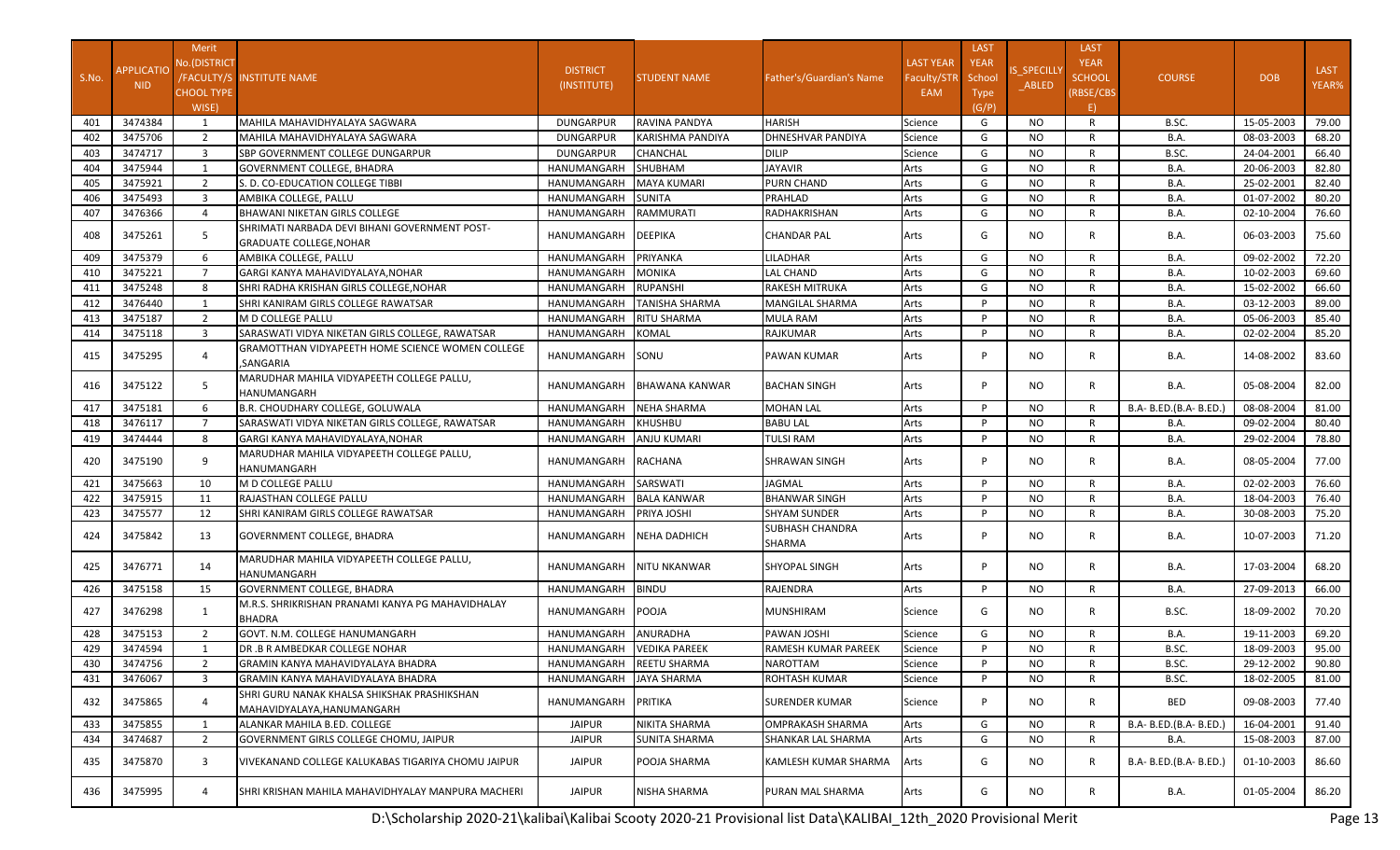| S.No. | <b>APPLICATIO</b><br><b>NID</b> | Merit<br>lo.(DISTRICT<br><b>CHOOL TYPE</b><br>WISE) | /FACULTY/S INSTITUTE NAME                                                 | <b>DISTRICT</b><br>(INSTITUTE) | <b>STUDENT NAME</b>                   | Father's/Guardian's Name    | <b>LAST YEAR</b><br>Faculty/STR<br>EAM | LAST<br><b>YEAR</b><br>School<br><b>Type</b><br>(G/P) | S_SPECILLY<br>ABLED | LAST<br><b>YEAR</b><br>SCHOOL<br><b>RBSE/CBS</b><br>E) | <b>COURSE</b>          | DOB        | LAST<br>YEAR% |
|-------|---------------------------------|-----------------------------------------------------|---------------------------------------------------------------------------|--------------------------------|---------------------------------------|-----------------------------|----------------------------------------|-------------------------------------------------------|---------------------|--------------------------------------------------------|------------------------|------------|---------------|
| 437   | 3475647                         | -5                                                  | UNIVERSITY MAHARANI COLLEGE                                               | <b>JAIPUR</b>                  | PARUL JADAUN                          | GAJRAJ SINGH                | Arts                                   | G                                                     | NO                  | R                                                      | <b>B.A.</b>            | 30-06-2004 | 84.80         |
| 438   | 3475735                         | 6                                                   | <b>GOVERNMENT COLLEGE SANGANER (JAIPUR)</b>                               | <b>JAIPUR</b>                  | PRIYA SHARMA                          | <b>BAL CHAND</b>            | Arts                                   | G                                                     | <b>NO</b>           | $\mathsf{R}$                                           | B.A.                   | 28-07-2003 | 83.80         |
| 439   | 3475591                         | $7^{\circ}$                                         | UNIVERSITY MAHARANI COLLEGE                                               | <b>JAIPUR</b>                  | <b>NEHA SHARMA</b>                    | PRABHU NARAYAN SHARMA       | Arts                                   | G                                                     | NO                  | R                                                      | <b>B.A.</b>            | 15-04-2002 | 83.60         |
| 440   | 3475391                         | 8                                                   | SANSKAR MAHILA MAHAVIDYALAYA TUNGA                                        | <b>JAIPUR</b>                  | PAYAL SHARMA                          | BHEEM SHANKAR SHARMA        | Arts                                   | G                                                     | NO                  | $\mathsf{R}$                                           | B.A.                   | 07-03-2004 | 83.00         |
| 441   | 3476104                         | 9                                                   | MAHATMA GANDHI INTERNATIONAL GIRLS COLLEGE<br>ANDHI, JAMWARAMGARH, JAIPUR | <b>JAIPUR</b>                  | SANJANA SHARMA                        | <b>VIKAS SHARMA</b>         | Arts                                   | G                                                     | NO.                 | $\mathsf{R}$                                           | B.A.                   | 22-09-2003 | 81.80         |
| 442   | 3475679                         | 10                                                  | S.S.S. P.G. COLLEGE, JAMWA RAMGARH                                        | <b>JAIPUR</b>                  | <b>JAYA SHARMA</b>                    | RAMCHARN                    | Arts                                   | G                                                     | NO.                 | R                                                      | <b>B.A.</b>            | 24-09-2003 | 81.60         |
| 443   | 3474808                         | 11                                                  | MANAV PG MAHAVIDHYALAYA CHAKSU                                            | <b>JAIPUR</b>                  | <b>UMA SHARMA</b>                     | NATHU LAL SHARMA            | Arts                                   | G                                                     | <b>NO</b>           | $\mathsf{R}$                                           | B.A.                   | 23-12-2002 | 81.20         |
| 444   | 3475297                         | 12                                                  | L.B.S. GOVT. P.G. COLLEGE KOTPUTLI                                        | <b>JAIPUR</b>                  | <b>JYOTI MITTAL</b>                   | KAMLESH MITTAL              | Arts                                   | G                                                     | <b>NO</b>           | $\mathsf{R}$                                           | B.A.                   | 03-08-2003 | 81.20         |
| 445   | 3476406                         | 13                                                  | SMT HEMLATA MEMORIAL COLLEGE PAOTA                                        | <b>JAIPUR</b>                  | MANISHA KANWAR                        | <b>MANOHAR SINGH</b>        | Arts                                   | G                                                     | NO.                 | $\mathsf{R}$                                           | B.A.                   | 03-07-2004 | 81.20         |
| 446   | 3476049                         | 14                                                  | UNIVERSITY MAHARANI COLLEGE                                               | <b>JAIPUR</b>                  | POOJA                                 | <b>GOURI SHANKAR</b>        | Arts                                   | G                                                     | <b>NO</b>           | $\mathsf{R}$                                           | B.A.                   | 12-03-2003 | 81.00         |
| 447   | 3475067                         | 15                                                  | GOVERNMENT GIRLS COLLEGE CHOMU, JAIPUR                                    | <b>JAIPUR</b>                  | DIYA SHARMA                           | SOHAN LAL SHARMA            | Arts                                   | G                                                     | NO.                 | R                                                      | <b>B.A.</b>            | 27-04-2002 | 80.80         |
| 448   | 3475775                         | 16                                                  | L.B.S. GOVT. P.G. COLLEGE KOTPUTLI                                        | <b>JAIPUR</b>                  | <b>SUNITA</b>                         | <b>DHARM PAL</b>            | Arts                                   | G                                                     | <b>NO</b>           | $\mathsf{R}$                                           | B.A.                   | 01-01-2003 | 80.20         |
| 449   | 3476047                         | 17                                                  | MAHATMA GANDHI INTERNATIONAL GIRLS COLLEGE<br>ANDHI,JAMWARAMGARH,JAIPUR   | <b>JAIPUR</b>                  | NISHA SHARMA                          | DWARKA PRASAD SHARMA        | Arts                                   | G                                                     | NO.                 | $\mathsf{R}$                                           | <b>B.A.</b>            | 30-03-2002 | 79.40         |
| 450   | 3475569                         | 18                                                  | BAGRU MAHILA MAHAVIDHLAY BAGRU                                            | <b>JAIPUR</b>                  | <b>RESHAM KANWAR</b>                  | <b>BHIMASINGH</b>           | Arts                                   | G                                                     | <b>NO</b>           | $\mathsf{R}$                                           | B.A- B.ED.(B.A- B.ED.) | 26-03-2003 | 79.40         |
| 451   | 3475228                         | 19                                                  | GOVERNMENT COLLEGE JAMWARAMGARH, JAIPUR                                   | <b>JAIPUR</b>                  | RIYA SHARMA                           | GAJANAND SHARMA             | Arts                                   | G                                                     | NO                  | R                                                      | <b>B.A.</b>            | 23-03-2003 | 79.20         |
| 452   | 3476143                         | 20                                                  | GOVERNMENT COLLEGE JAMWARAMGARH, JAIPUR                                   | <b>JAIPUR</b>                  | <b>NEETU SHARMA</b>                   | RAJENDRA PRASAD SHARMA Arts |                                        | G                                                     | NO                  | $\mathsf{R}$                                           | B.A.                   | 13-04-2003 | 79.20         |
| 453   | 3475567                         | 21                                                  | GOVERNMENT COLLEGE JAMWARAMGARH, JAIPUR                                   | <b>JAIPUR</b>                  | RADHA SHARMA                          | RAMESHWAR PRSAD<br>SHARMA   | Arts                                   | G                                                     | NO.                 | R                                                      | B.A.                   | 16-08-2004 | 79.20         |
| 454   | 3475917                         | 22                                                  | ARYAN T.T. MAHAVIDHYALAYA GATHWARI {B.A.B.ED}                             | <b>JAIPUR</b>                  | SHIWANI BHARDWAJ                      | DHARMRAJ BHARDWAJ           | Arts                                   | G                                                     | <b>NO</b>           | $\mathsf{R}$                                           | B.A- B.ED.(B.A- B.ED.) | 10-02-2004 | 78.80         |
| 455   | 3474926                         | 23                                                  | S.S.G. PAREEK P.G. GIRLS COLLEGE, CHOMU                                   | <b>JAIPUR</b>                  | <b>EKTA SHARMA</b>                    | <b>OMPRAKASH SHARMA</b>     | Arts                                   | G                                                     | NO                  | R                                                      | <b>B.A.</b>            | 15-07-2004 | 78.60         |
| 456   | 3476560                         | 24                                                  | SHRI VEER TEJAJI MAHAVIDHALAY RADAWAS SHAHPURA JAIPUR                     | <b>JAIPUR</b>                  | NEHA PAREEK                           | GOPAL PAREEK                | Arts                                   | G                                                     | NO                  | R                                                      | <b>B.A.</b>            | 08-09-2004 | 76.80         |
| 457   | 3474886                         | 25                                                  | VIVEKANAND COLLEGE KALUKABAS TIGARIYA CHOMU JAIPUR                        | JAIPUR                         | <b>CHANCHAL TRIPATHI</b>              | LAXMIKANT TRIPATHI          | Arts                                   | G                                                     | NO.                 | R                                                      | B.A- B.ED.(B.A- B.ED.) | 14-12-2002 | 76.00         |
| 458   | 3476767                         | 26                                                  | GANPATI MAHILA MAHAVIDHYALAYA, KHEJROLI                                   | <b>JAIPUR</b>                  | POOJA SHARMA                          | ANIL KUMAR                  | Arts                                   | G                                                     | NO                  | $\mathsf{R}$                                           | <b>B.A.</b>            | 18-01-2003 | 75.80         |
| 459   | 3475881                         | 27                                                  | VIDHYA SAGAR PG GIRLS COLLEGE BASSI                                       | <b>JAIPUR</b>                  | MANISHA SHARMA                        | MAHESH SHARMA               | Arts                                   | G                                                     | <b>NO</b>           | $\mathsf{R}$                                           | B.A.                   | 28-06-2003 | 75.60         |
| 460   | 3474193                         | 28                                                  | ALANKAR MAHILA B.ED. COLLEGE                                              | <b>JAIPUR</b>                  | SNEHLATA SHARMA                       | SURESH CHANDRA SHARMA       | Arts                                   | G                                                     | NO.                 | R                                                      | B.A- B.ED.(B.A- B.ED.) | 23-08-2003 | 75.60         |
| 461   | 3476179                         | 29                                                  | KANORIA PG MAHILA MAHAVIDYALAYA                                           | <b>JAIPUR</b>                  | <b>DIVYANI CHAUHAN</b>                | SATYENDRA SINGH             | Arts                                   | G                                                     | NO.                 | R                                                      | B.A.                   | 04-04-2004 | 75.60         |
| 462   | 3476545                         | 30                                                  | SHREE RAM COLLEGE                                                         | <b>JAIPUR</b>                  | POOJA SHARMA                          | RAJU SHARMA                 | Arts                                   | G                                                     | NO                  | R                                                      | <b>B.A.</b>            | 13-10-2005 | 75.40         |
| 463   | 3475363                         | 31                                                  | BRIGHT MOON GIRLS P.G. COLLEGE GOVINDGARH (JAIPUR)                        | <b>JAIPUR</b>                  | MINAKSHI KANWAR                       | UTTAM SINGH                 | Arts                                   | G                                                     | NO.                 | R                                                      | B.A.                   | 01-03-2003 | 75.20         |
| 464   | 3475755                         | 32                                                  | BAGRU MAHILA MAHAVIDHLAY BAGRU                                            | <b>JAIPUR</b>                  | OM KANWAR                             | MAHAVEER SINGH              | Arts                                   | G                                                     | <b>NO</b>           | $\mathsf{R}$                                           | B.A- B.ED.(B.A- B.ED.) | 08-05-2003 | 74.40         |
| 465   | 3475028                         | 33                                                  | L.B.S. GOVT. P.G. COLLEGE KOTPUTLI                                        | <b>JAIPUR</b>                  | SHIVANI KANWAR                        | <b>HARISINGH</b>            | Arts                                   | G                                                     | <b>NO</b>           | $\mathsf{R}$                                           | B.A.                   | 21-08-2003 | 74.20         |
| 466   | 3475606                         | 34                                                  | GOVERNMENT COLLEGE JAMWARAMGARH, JAIPUR                                   | <b>JAIPUR</b>                  | <b>SWATI SHARMA</b>                   | <b>OMPRAKASH SHARMA</b>     | Arts                                   | G                                                     | <b>NO</b>           | R                                                      | <b>B.A.</b>            | 27-02-2003 | 73.80         |
| 467   | 3476209                         | 35                                                  | GOVERNMENT COLLEGE JAMWARAMGARH, JAIPUR                                   | <b>JAIPUR</b>                  | <b>KOMAL SHARMA</b>                   | RAJENDRA SHARMA             | Arts                                   | G                                                     | NO                  | $\mathsf{R}$                                           | B.A.                   | 06-03-2002 | 73.60         |
| 468   | 3476407                         | 36                                                  | SHRI KALYAN COLLEGE                                                       | <b>JAIPUR</b>                  | POOJA SHARMA                          | KAMLESH SHARMA              | Arts                                   | G                                                     | <b>NO</b>           | $\mathsf{R}$                                           | B.A.                   | 02-03-2003 | 72.60         |
| 469   | 3480060                         | 37                                                  | GOVERNMENT COLLEGE JAMWARAMGARH, JAIPUR                                   | <b>JAIPUR</b>                  | SIYA SHARMA                           | RAJKUMAR SHARMA             | Arts                                   | G                                                     | NO                  | $\mathsf{R}$                                           | <b>B.A.</b>            | 01-02-2002 | 72.40         |
| 470   | 3475431                         | 38                                                  | VIDHYA SAGAR PG GIRLS COLLEGE BASSI                                       | <b>JAIPUR</b>                  | SHWETA SHARMA                         | RAMVATAR SHARMA             | Arts                                   | G                                                     | <b>NO</b>           | $\mathsf{R}$                                           | B.A.                   | 01-01-2004 | 72.00         |
| 471   | 3476225                         | 39                                                  | GOVERNMENT COLLEGE, BASSI (JAIPUR)                                        | <b>JAIPUR</b>                  | SANGITA KUMARI SHARMA MANMOHAN SHARMA |                             | Arts                                   | G                                                     | NO                  | R                                                      | B.A.                   | 13-08-2001 | 71.20         |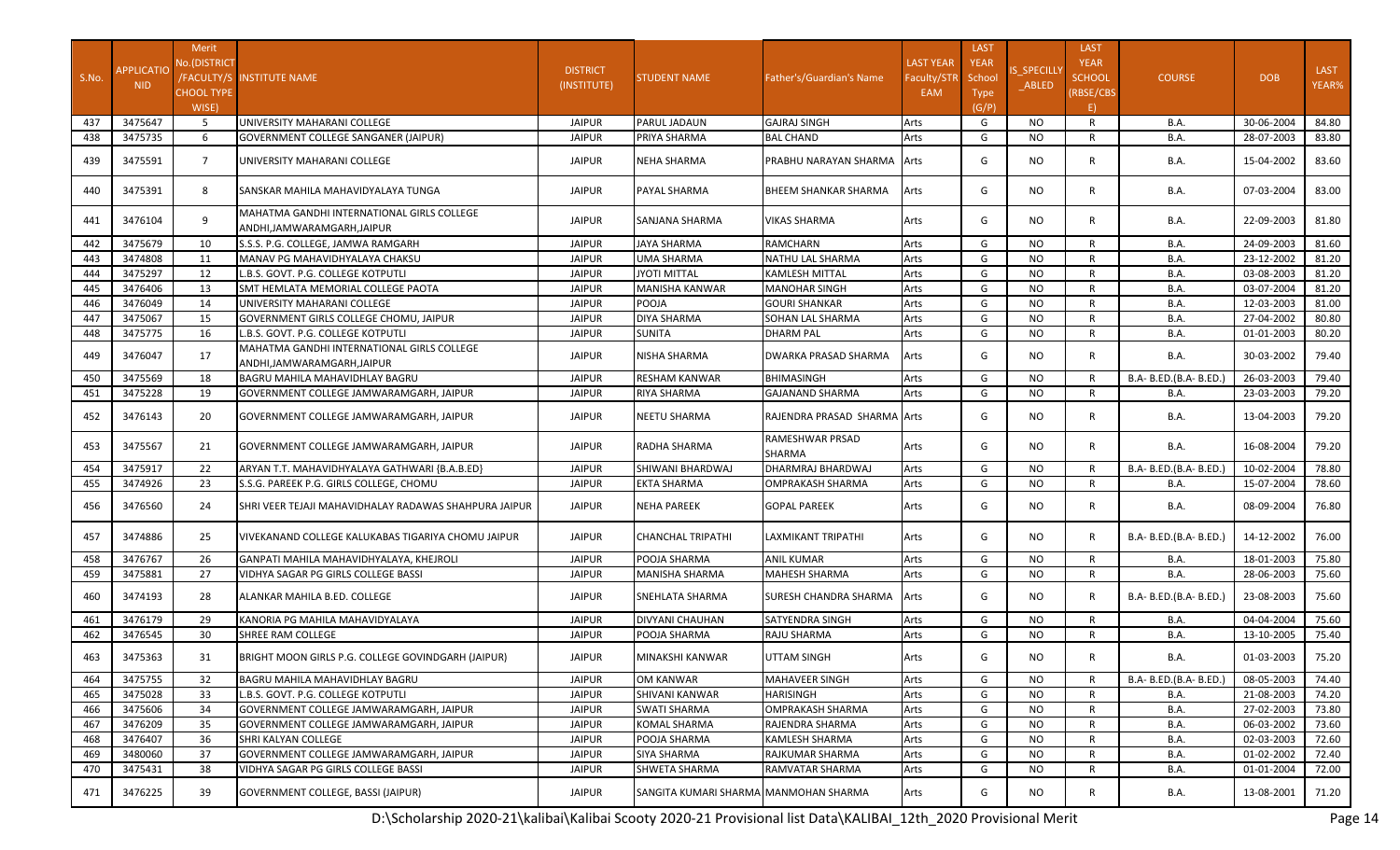| S.No. | APPLICATIO<br><b>NID</b> | Merit<br>o.(DISTRICT<br><b>HOOL TYPE</b><br>WISE) | <b>/FACULTY/S INSTITUTE NAME</b>                              | <b>DISTRICT</b><br>(INSTITUTE) | <b>STUDENT NAME</b>                 | Father's/Guardian's Name          | <b>LAST YEAR</b><br>Faculty/STR<br>EAM | <b>LAST</b><br><b>YEAR</b><br>School<br><b>Type</b><br>(G/P) | <b>IS_SPECILLY</b><br>ABLED | LAST<br><b>YEAR</b><br>SCHOOL<br><b>RBSE/CBS</b><br>E) | <b>COURSE</b>          | <b>DOB</b> | <b>LAST</b><br>YEAR% |
|-------|--------------------------|---------------------------------------------------|---------------------------------------------------------------|--------------------------------|-------------------------------------|-----------------------------------|----------------------------------------|--------------------------------------------------------------|-----------------------------|--------------------------------------------------------|------------------------|------------|----------------------|
| 472   | 3476044                  | 40                                                | SHRI KRISHAN MAHAVIDHYALAYA GOVINDGARH (JAIPUR)               | <b>JAIPUR</b>                  | MAYA SHARMA                         | JAGDISH                           | Arts                                   | G                                                            | NO                          | R                                                      | B.A- B.ED.(B.A- B.ED.) | 26-11-2003 | 71.20                |
| 473   | 3476301                  | 41                                                | GOVERNMENT COLLEGE JAMWARAMGARH, JAIPUR                       | <b>JAIPUR</b>                  | JYOTI SHARMA                        | <b>SURESH CHAND SHARMA</b>        | Arts                                   | G                                                            | NO                          | R                                                      | <b>B.A.</b>            | 03-07-2003 | 70.60                |
| 474   | 3475934                  | 42                                                | SHREE RAM COLLEGE                                             | <b>JAIPUR</b>                  | <b>SUNITA SHARMA</b>                | RAMCHARAN SHARMA                  | Arts                                   | G                                                            | NO                          | $\mathsf{R}$                                           | B.A.                   | 10-07-2003 | 69.00                |
| 475   | 3476321                  | 43                                                | GOVERNMENT COLLEGE JAMWARAMGARH, JAIPUR                       | <b>JAIPUR</b>                  | RAVINA SHARMA                       | PAPPU LAL SHARMA                  | Arts                                   | G                                                            | <b>NO</b>                   | R                                                      | B.A.                   | 19-07-2003 | 68.20                |
| 476   | 3476654                  | $\mathbf{1}$                                      | UNIVERSITY MAHARANI COLLEGE                                   | <b>JAIPUR</b>                  | <b>BHAWANA SHARMA</b>               | OM PRAKASH SHARMA                 | Arts                                   | P                                                            | <b>NO</b>                   | R                                                      | B.A.                   | 10-06-2004 | 94.20                |
| 477   | 3475773                  | $\overline{2}$                                    | MEHTA COLLEGE & INSTITUTE OF TECHNOLOGY                       | <b>JAIPUR</b>                  | RIYANSI SHARMA                      | JITENDRA SHARMA                   | Arts                                   | P                                                            | NO                          | R                                                      | <b>B.A.</b>            | 13-08-2004 | 93.80                |
| 478   | 3475145                  | 3                                                 | UNIVERSITY MAHARANI COLLEGE                                   | <b>JAIPUR</b>                  | ARNIKA BHARDWAJ                     | RAJENDRA SHARMA                   | Arts                                   | P                                                            | NO                          | R                                                      | <b>B.A.</b>            | 26-12-2003 | 92.00                |
| 479   | 3475765                  | $\overline{4}$                                    | UNIVERSITY MAHARANI COLLEGE                                   | <b>JAIPUR</b>                  | <b>SALONI SHARMA</b>                | RAM PRAKASH SHARMA                | Arts                                   | P                                                            | NO                          | $\mathsf{R}$                                           | B.A.                   | 26-06-2002 | 91.40                |
| 480   | 3475659                  | -5                                                | FIVE YEAR LAW COLLEGE, UNIVERSITY OF RAJASTHAN                | <b>JAIPUR</b>                  | NIKITA KANWAR                       | RAJPAL SINGH                      | Arts                                   | P                                                            | <b>NO</b>                   | R                                                      | B.A & LLB              | 22-10-2003 | 91.40                |
| 481   | 3474938                  | 6                                                 | UNIVERSITY MAHARANI COLLEGE                                   | <b>JAIPUR</b>                  | LAXMI SHARMA                        | <b>SURAJ MAL SHARMA</b>           | Arts                                   | P                                                            | <b>NO</b>                   | $\mathsf{R}$                                           | B.A.                   | 25-02-2003 | 91.00                |
| 482   | 3464697                  | $7^{\circ}$                                       | GOVERNMENT GIRLS COLLEGE CHOMU, JAIPUR                        | <b>JAIPUR</b>                  | AAYUSHI SHARMA                      | RAVINDRA KUMAR SHARMA             | Arts                                   | P                                                            | NO                          | R                                                      | B.A.                   | 25-04-2004 | 90.60                |
| 483   | 3474939                  | 8                                                 | UNIVERSITY MAHARANI COLLEGE                                   | <b>JAIPUR</b>                  | PAYAL SHARMA                        | <b>MANOJ SHARMA</b>               | Arts                                   | P                                                            | NO.                         | $\mathsf{R}$                                           | <b>B.A.</b>            | 13-03-2004 | 89.20                |
| 484   | 3475246                  | 9                                                 | LAL BAHADUR SHASTRI MAHILA PG MAHAVIDHYALAYA, BADHAL          | <b>JAIPUR</b>                  | <b>JAYA SHARMA</b>                  | <b>DINESH KUMAR SHARMA</b>        | Arts                                   | P                                                            | NO.                         | R                                                      | B.A.                   | 24-09-2005 | 89.00                |
| 485   | 3474836                  | 10                                                | AKASHDEEP PG GIRLS COLLEGE                                    | <b>JAIPUR</b>                  | EKTA SHARMA                         | BHUVNESHWAR SHARMA                | Arts                                   | P                                                            | NO.                         | $\mathsf{R}$                                           | B.A- B.ED.(B.A- B.ED.  | 03-11-2001 | 88.20                |
| 486   | 3475314                  | 11                                                | RAGHUKUL COLLEGE OF EDUCATION                                 | <b>JAIPUR</b>                  | SALONI SHARMA                       | <b>DULARAM SHARMA</b>             | Arts                                   | P                                                            | NO                          | R                                                      | B.A- B.ED.(B.A- B.ED.) | 01-11-2002 | 88.20                |
| 487   | 3476534                  | 12                                                | RAGHUKUL COLLEGE OF EDUCATION                                 | <b>JAIPUR</b>                  | NISHA SHARMA                        | RAMESH CHANDRA SHARMA Arts        |                                        | P                                                            | NO.                         | R                                                      | B.A- B.ED.(B.A- B.ED.) | 05-03-2003 | 88.20                |
| 488   | 3476308                  | 13                                                | VINAYAK COLLEGE BAGRU                                         | <b>JAIPUR</b>                  | MEGHA SHARMA                        | <b>MAHAVIR PRASHAAD</b><br>SHARMA | Arts                                   | P                                                            | <b>NO</b>                   | $\mathsf{R}$                                           | B.A.                   | 24-02-2003 | 87.60                |
| 489   | 3474391                  | 14                                                | UNIVERSITY MAHARANI COLLEGE                                   | <b>JAIPUR</b>                  | ALIYA KOUSAR                        | ABDUL ATIK                        | Arts                                   | P                                                            | NO.                         | R                                                      | B.A.                   | 01-01-2005 | 87.00                |
| 490   | 3476742                  | 15                                                | S.S. JAIN SUBODH MAHILA SHIKSHAK PRASHIKSHAN<br>MAHAVIDYALAYA | <b>JAIPUR</b>                  | AAYUSHI JAIN                        | VIMAL KUMAR JAIN                  | Arts                                   | P                                                            | NO                          | R                                                      | B.A- B.ED.(B.A- B.ED.) | 05-06-2003 | 86.00                |
| 491   | 3475974                  | 16                                                | JAIPUR NATIONAL UNIVERSITY                                    | <b>JAIPUR</b>                  | MEGHA SHARMA                        | RAMPAL SHARMA                     | Arts                                   | P                                                            | NO                          | R                                                      | B.A- B.ED.(B.A- B.ED.) | 31-10-2003 | 85.60                |
| 492   | 3475873                  | 17                                                | UNIVERSITY MAHARANI COLLEGE                                   | <b>JAIPUR</b>                  | POOJA SHARMA                        | RAMJI LAL SHARMA                  | Arts                                   | P                                                            | NO                          | R                                                      | <b>B.A.</b>            | 02-03-2004 | 83.80                |
| 493   | 3476309                  | 18                                                | GOVT. ARTS COLLEGE CHIMANPURA                                 | <b>JAIPUR</b>                  | PRIYANSHI SHARMA                    | DEEPAK KUMAR SHARMA               | Arts                                   | P                                                            | NO                          | R                                                      | B.A.                   | 18-02-2003 | 83.40                |
| 494   | 3476270                  | 19                                                | SUPREME MAHAVIDAYALAYA HINGONIYA DOONGARI JAIPUR              | <b>JAIPUR</b>                  | <b>VISAKHA SHARMA</b>               | <b>BANSIDHAR SHARMA</b>           | Arts                                   | P                                                            | NO                          | R                                                      | B.A.                   | 19-05-2003 | 83.40                |
| 495   | 3476123                  | 20                                                | VIDHYA SAGAR PG GIRLS COLLEGE BASSI                           | <b>JAIPUR</b>                  | <b>VINITA SHARMA</b>                | PAPPU LAL SHARMA                  | Arts                                   | P                                                            | NO                          | R                                                      | <b>B.A.</b>            | 06-10-2004 | 83.40                |
| 496   | 3474864                  | 21                                                | SIDDHARTH COLLEGE OF EDUCATION                                | <b>JAIPUR</b>                  | ANITA SHARMA                        | SATYANARAYAN SHARMA               | Arts                                   | P                                                            | NO                          | $\mathsf{R}$                                           | B.A- B.ED.(B.A- B.ED.) | 02-04-2001 | 83.20                |
| 497   | 3474337                  | 22                                                | KASTURI DEVI COLLEGE                                          | <b>JAIPUR</b>                  | POOJA BINDAL                        | LAXMI NARAYAN BINDAL              | Arts                                   | P                                                            | <b>NO</b>                   | $\mathsf{R}$                                           | <b>B.A.</b>            | 03-12-2003 | 83.20                |
| 498   | 3475370                  | 23                                                | J.B.GIRLS COLLEGE TOONGA                                      | <b>JAIPUR</b>                  | <b>ANJALI SHARMA</b>                | JAGDISH PRASAD SHARMA             | Arts                                   | P                                                            | <b>NO</b>                   | R                                                      | B.A.                   | 11-04-2003 | 81.60                |
| 499   | 3480059                  | 24                                                | BIYANI GIRLS B.ED. COLLEGE                                    | <b>JAIPUR</b>                  | <b>NEHA SHARMA</b>                  | SHITAL PRASAD SHARMA              | Arts                                   | P                                                            | <b>NO</b>                   | R                                                      | <b>BED</b>             | 18-01-2004 | 81.40                |
| 500   | 3474792                  | 25                                                | UNIVERSITY MAHARANI COLLEGE                                   | <b>JAIPUR</b>                  | CHANDARKANTA SHARMA RAMAVTAR SHARMA |                                   | Arts                                   | P                                                            | NO.                         |                                                        | <b>B.A.</b>            | 05-08-2002 | 81.20                |
| 501   | 3476190                  | 26                                                | SHRI BHAWANI NIKETAN SNATKOTTAR MAHAVIDYALAYA                 | <b>JAIPUR</b>                  | ANKITA MITTAL                       | KOUSHAL KISHORE MITTAL            | Arts                                   | P                                                            | <b>NO</b>                   | $\mathsf{R}$                                           | B.A.                   | 23-10-2002 | 81.20                |
| 502   | 3475919                  | 27                                                | UNIVERSITY MAHARANI COLLEGE                                   | <b>JAIPUR</b>                  | PINKI SHARMA                        | RAMKISHAN SHARMA                  | Arts                                   | P                                                            | <b>NO</b>                   | $\mathsf{R}$                                           | B.A.                   | 30-07-2003 | 81.20                |
| 503   | 3475867                  | 28                                                | SHREE RAM COLLEGE                                             | <b>JAIPUR</b>                  | POOJA SHARMA                        | SHANKAR LAL SHARMA                | Arts                                   | P                                                            | NO                          | $\mathsf{R}$                                           | <b>B.A.</b>            | 15-10-2002 | 80.80                |
| 504   | 3476675                  | 29                                                | SIDDHARTH COLLEGE OF EDUCATION                                | <b>JAIPUR</b>                  | KHUSHBOO SHARMA                     | LALLU                             | Arts                                   | P                                                            | <b>NO</b>                   | $\mathsf{R}$                                           | B.A- B.ED.(B.A- B.ED.) | 10-07-2003 | 80.80                |
| 505   | 3475688                  | 30                                                | BAGRU MAHILA MAHAVIDHLAY BAGRU                                | <b>JAIPUR</b>                  | TANNU KUMARI SHARMA                 | <b>BANWARI LAL SHARMA</b>         | Arts                                   | P                                                            | NO.                         | $\mathsf{R}$                                           | <b>B.A.</b>            | 09-12-2002 | 80.60                |
| 506   | 3474216                  | 31                                                | UNIVERSITY MAHARANI COLLEGE                                   | <b>JAIPUR</b>                  | PRIYA KANWAR RATHORE                | <b>RAJU SINGH</b>                 | Arts                                   | P                                                            | <b>NO</b>                   | $\mathsf{R}$                                           | <b>B.A.</b>            | 26-07-2003 | 80.40                |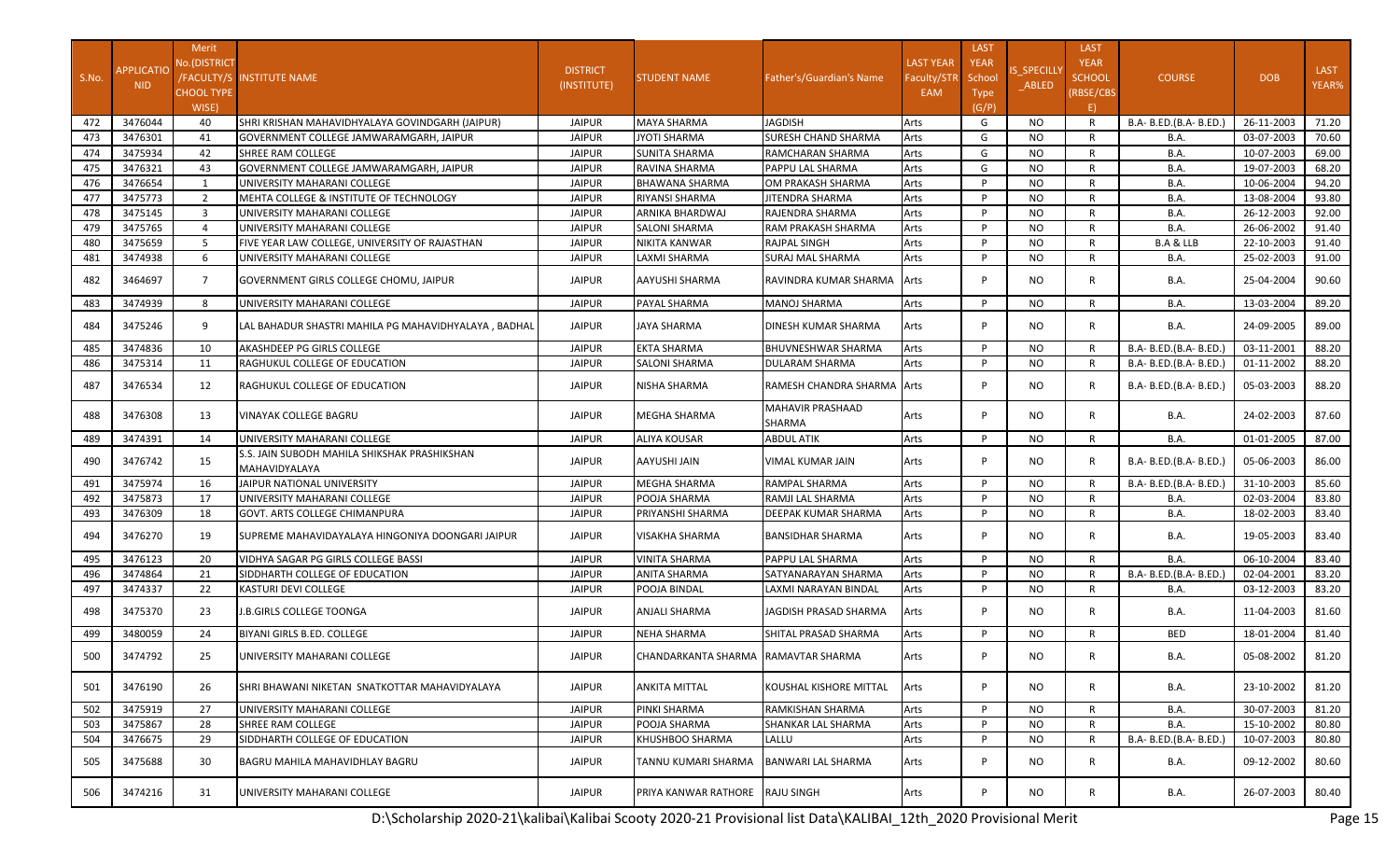| S.No. | APPLICATIO | Merit<br>o.(DISTRICT      | /FACULTY/S INSTITUTE NAME                                                             | <b>DISTRICT</b> | <b>STUDENT NAME</b>                     | Father's/Guardian's Name                | LAST YEAR<br>Faculty/STR | <b>LAST</b><br><b>YEAR</b><br>School | <b>IS_SPECILLY</b> | LAST<br><b>YEAR</b><br>SCHOOL | <b>COURSE</b>          | DOB        | <b>LAST</b> |
|-------|------------|---------------------------|---------------------------------------------------------------------------------------|-----------------|-----------------------------------------|-----------------------------------------|--------------------------|--------------------------------------|--------------------|-------------------------------|------------------------|------------|-------------|
|       | <b>NID</b> | <b>HOOL TYPE</b><br>WISE) |                                                                                       | (INSTITUTE)     |                                         |                                         | EAM                      | <b>Type</b><br>(G/P)                 | ABLED              | <b>RBSE/CBS</b><br>E)         |                        |            | YEAR%       |
| 507   | 3476379    | 32                        | ATMARAM PG COLLEGE BASSI                                                              | <b>JAIPUR</b>   | KHUSHI SHARMA                           | <b>KAMLESH SHARMA</b>                   | Arts                     | P                                    | NO.                | $\mathsf{R}$                  | <b>B.A.</b>            | 15-05-2004 | 80.40       |
| 508   | 3475930    | 33                        | MAHATMA GANDHI INTERNATIONAL GIRLS COLLEGE<br>ANDHI, JAMWARAMGARH, JAIPUR             | <b>JAIPUR</b>   | PAYAL SHARMA                            | VINOD KUMAR SHARMA                      | Arts                     | P                                    | NO.                | R                             | B.A.                   | 01-06-2004 | 80.20       |
| 509   | 3476359    | 34                        | LATE KUMARI LAXMI BADHALA MAHILA B ED COLLEGE                                         | <b>JAIPUR</b>   | SIMARAN SHARMA                          | PAWAN KUMAR SHARMA                      | Arts                     | P                                    | <b>NO</b>          | R                             | <b>BED</b>             | 24-10-2003 | 79.80       |
| 510   | 3475741    | 35                        | SETH R L SAHARIA GOVT COLLEGE KALADERA, JAIPUR                                        | <b>JAIPUR</b>   | PRIYA PAREEK                            | <b>AJAY PAREEK</b>                      | Arts                     | P                                    | <b>NO</b>          | $\mathsf{R}$                  | B.A.                   | 14-01-2004 | 79.60       |
| 511   | 3475761    | 36                        | G.D. COLLEGE JAMWARAMGARH                                                             | <b>JAIPUR</b>   | SIDDHI GOUTAM                           | MANOJ KUMAR SHARMA                      | Arts                     | P                                    | NO                 | $\mathsf{R}$                  | <b>B.A.</b>            | 31-08-2004 | 79.60       |
| 512   | 3476257    | 37                        | RAGHUKUL COLLEGE OF EDUCATION                                                         | <b>JAIPUR</b>   | SUMAN KANWAR                            | <b>NDRA SINGH</b>                       | Arts                     | P                                    | NO                 | R                             | B.A- B.ED.(B.A- B.ED.) | 10-06-2001 | 79.40       |
| 513   | 3475025    | 38                        | <b>GOVERNMENT COLLEGE, BASSI (JAIPUR)</b>                                             | <b>JAIPUR</b>   | ANJALI SHARMA                           | RAMJAS SHARMA                           | Arts                     | P                                    | <b>NO</b>          | $\mathsf{R}$                  | B.A.                   | 01-01-2002 | 79.40       |
| 514   | 3475503    | 39                        | SHRI KRISHNA TEACHER TRAINING COLLEGE                                                 | <b>JAIPUR</b>   | SHAKSHI AGARWAL                         | <b>TEJMAL GOYAL</b>                     | Arts                     | P                                    | <b>NO</b>          | R                             | B.A- B.ED.(B.A- B.ED.) | 23-05-2004 | 79.40       |
| 515   | 3475265    | 40                        | MAHATMA GANDHI INTERNATIONAL GIRLS COLLEGE, ANDHI                                     | <b>JAIPUR</b>   | <b>NIKITA SHARMA</b>                    | <b>OMPRAKASH SHARMA</b>                 | Arts                     | P                                    | <b>NO</b>          | $\mathsf{R}$                  | B.A- B.ED.(B.A- B.ED.) | 06-09-2004 | 79.00       |
| 516   | 3475335    | 41                        | SHRIMATI PANADEVI MORIJAWALA RAJKIYA KANYA<br>MAHAVIDHYALAYA KOTPUTLI                 | <b>JAIPUR</b>   | <b>SONU KANWAR</b>                      | <b>MATU SINGH BHATI</b>                 | Arts                     | P                                    | NO.                | R                             | <b>B.A.</b>            | 10-10-2003 | 78.60       |
| 517   | 3475074    | 42                        | RAJASTHAN SHIKSHAK PRASHIKSHAN VIDYAPEETH, SHAHPURA<br><b>BAAG AAMER ROAD, JAIPUR</b> | <b>JAIPUR</b>   | <b>BHAWNA SHARMA</b>                    | <b>BHAWANI SHANKAR</b><br><b>SHARMA</b> | Arts                     | P                                    | <b>NO</b>          | R                             | B.A- B.ED.(B.A- B.ED.) | 09-03-2002 | 78.40       |
| 518   | 3476429    | 43                        | VIDHYA SAGAR PG GIRLS COLLEGE BASSI                                                   | <b>JAIPUR</b>   | SAPANA SHARMA                           | RAKESH KUMAR SHARMA                     | Arts                     | P                                    | NO.                | $\mathsf{R}$                  | B.A.                   | 17-05-2003 | 78.40       |
| 519   | 3476528    | 44                        | GOVERNMENT COLLEGE, BASSI (JAIPUR)                                                    | <b>JAIPUR</b>   | KIRAN SHARMA                            | KEDAR PRASAD SHARMA                     | Arts                     | P                                    | NO                 | R                             | B.A.                   | 15-04-2004 | 78.20       |
| 520   | 3476266    | 45                        | SHRI GANGA SINGH COLLEGE                                                              | <b>JAIPUR</b>   | KIRAN SHARMA                            | <b>JAI NARAYAN</b>                      | Arts                     | P                                    | <b>NO</b>          | R                             | B.A.                   | 08-05-2004 | 77.60       |
| 521   | 3476169    | 46                        | GOVERNMENT COLLEGE, BASSI (JAIPUR)                                                    | <b>JAIPUR</b>   | SONU KANWAR RAJAWAT                     | <b>BHANWAR SINGH</b>                    | Arts                     | P                                    | NO.                | $\mathsf{R}$                  | <b>B.A.</b>            | 02-08-2003 | 77.00       |
| 522   | 3476304    | 47                        | J.B.GIRLS COLLEGE TOONGA                                                              | <b>JAIPUR</b>   | KOMAL SHARMA                            | RAMJI LAL SHARMA                        | Arts                     | P                                    | <b>NO</b>          | $\mathsf{R}$                  | B.A.                   | 03-12-2003 | 76.80       |
| 523   | 3475157    | 48                        | VIDYASTHALI MAHILA SHIKSHAK PRASHIKSHAN<br>MAHAVIDYALAYA, JAIPUR                      | <b>JAIPUR</b>   | SWATI SHARMA                            | <b>SUDHAKAR SHARMA</b>                  | Arts                     | P                                    | <b>YES</b>         | R                             | <b>BED</b>             | 24-03-2002 | 76.40       |
| 524   | 3476053    | 49                        | AKASHDEEP PG GIRLS COLLEGE                                                            | <b>JAIPUR</b>   | PALAK KANWAR RAJAWAT AJAY SINGH RAJAWAT |                                         | Arts                     | P                                    | <b>NO</b>          | R                             | B.A- B.ED.(B.A- B.ED.) | 09-03-2004 | 76.20       |
| 525   | 3476540    | 50                        | SHRI GANGA SINGH COLLEGE                                                              | <b>JAIPUR</b>   | POOJA SHARMA                            | <b>JAI NARAYAN</b>                      | Arts                     | P                                    | <b>NO</b>          | R                             | B.A.                   | 02-07-2005 | 75.80       |
| 526   | 3474853    | 51                        | J.B.GIRLS COLLEGE TOONGA                                                              | <b>JAIPUR</b>   | JYOTI SHARMA                            | NATHULAL SHARMA                         | Arts                     | P                                    | <b>NO</b>          | R                             | B.A.                   | 03-04-2002 | 75.20       |
| 527   | 3475576    | 52                        | CHOUDHARY T. T. COLLEGE N.H.-8, SANGTEDA, KOTPUTLI<br>(JAIPUR)                        | <b>JAIPUR</b>   | <b>ANSHITA TRIVEDI</b>                  | <b>SANDEEP TRIVEDI</b>                  | Arts                     | P                                    | NO                 | R                             | B.A- B.ED.(B.A- B.ED.) | 04-11-2002 | 75.20       |
| 528   | 3476227    | 53                        | VIDHYA SAGAR PG GIRLS COLLEGE BASSI                                                   | <b>JAIPUR</b>   | PRIYNAKA                                | <b>RATAN LAL</b>                        | Arts                     | P                                    | <b>NO</b>          | $\mathsf{R}$                  | B.A.                   | 26-07-2002 | 72.80       |
| 529   | 3475609    | 54                        | MAHATMA GANDHI INTERNATIONAL GIRLS COLLEGE, ANDHI                                     | <b>JAIPUR</b>   | KOMAL SHRMA                             | <b>MAHESH CHAND</b>                     | Arts                     | P                                    | NO                 | R                             | B.A- B.ED.(B.A- B.ED.) | 12-08-2004 | 72.60       |
| 530   | 3476748    | 55                        | S.S.G. PAREEK P.G. GIRLS COLLEGE, CHOMU                                               | <b>JAIPUR</b>   | MANJU SHARMA                            | RAJESH CHAND SHARMA                     | Arts                     | P                                    | NO.                | R                             | B.A.                   | 03-04-2002 | 72.40       |
| 531   | 3476673    | 56                        | RAGHUKUL COLLEGE OF EDUCATION                                                         | <b>JAIPUR</b>   | PRIYANKA SHARMA                         | RAMAVATAR SHARMA                        | Arts                     | P                                    | NO                 | R                             | B.A- B.ED.(B.A- B.ED.) | 06-12-2003 | 71.80       |
| 532   | 3475012    | 57                        | GOVERNMENT GIRLS COLLEGE CHOMU, JAIPUR                                                | <b>JAIPUR</b>   | SAROJ KUMARI SHARMA                     | <b>SITA RAM SHARMA</b>                  | Arts                     | P                                    | NO.                | R                             | <b>B.A.</b>            | 08-06-2003 | 71.20       |
| 533   | 3481617    | 58                        | <b>J.B.GIRLS COLLEGE TOONGA</b>                                                       | JAIPUR          | KAJAL SHARMA                            | SIYARAM SHARMA                          | Arts                     |                                      | ΝO                 | R                             | <b>B.A.</b>            | 07-05-2003 | 70.40       |
| 534   | 3475425    | 59                        | GOVERNMENT COLLEGE, BASSI (JAIPUR)                                                    | <b>JAIPUR</b>   | KAVYA SHARMA                            | RAMAJI LAL SHARMA                       | Arts                     | P                                    | NO                 | R                             | B.A.                   | 10-10-2003 | 69.20       |
| 535   | 3475768    | 60                        | <b>KASTURI DEVI COLLEGE</b>                                                           | <b>JAIPUR</b>   | <b>MONIKA SHARMA</b>                    | RAMJI LAL SHARMA                        | Arts                     | P                                    | <b>NO</b>          | $\mathsf{R}$                  | B.A.                   | 25-08-2001 | 67.80       |
| 536   | 3482448    | 61                        | BABA NARAYAN DAS P G COLLEGE VIRATNAGAR                                               | <b>JAIPUR</b>   | SHIVANI                                 | LAXMI NARAYAN                           | Arts                     | P                                    | <b>NO</b>          | R                             | B.A- B.ED.(B.A- B.ED.) | 01-01-2006 | 67.60       |
| 537   | 3475309    | 62                        | SONI DEVI KANARAM (S.K) COLLEGE BANSKHO PHATAK BASSI                                  | <b>JAIPUR</b>   | <b>DIMPLE KANWAR</b><br>RAJAWAT         | <b>CHATAR SINGH RAJAWAT</b>             | Arts                     | P                                    | NO.                | R                             | <b>B.A.</b>            | 20-04-2004 | 67.00       |
| 538   | 3475815    | 63                        | SANSKAR MAHILA MAHAVIDYALAYA TUNGA                                                    | <b>JAIPUR</b>   | PRAYANKA SHARMA                         | <b>KAMALESH SHARMA</b>                  | Arts                     | P                                    | <b>NO</b>          | R                             | <b>B.A.</b>            | 20-05-2004 | 67.00       |
| 539   | 3476634    | 1                         | UNIVERSITY MAHARANI COLLEGE                                                           | <b>JAIPUR</b>   | KANIKA AGARWAL                          | RAJENDRA PRASAD<br>AGARWAL              | Arts                     | G/P                                  | NO.                | C                             | <b>B.A.</b>            | 11-06-2002 | 91.60       |
| 540   | 3476168    | 2                         | GOVERNMENT COLLEGE, CHAKSU                                                            | <b>JAIPUR</b>   | JYOTI SHARMA                            | LALCHAND                                | Arts                     | G/P                                  | <b>NO</b>          | $\mathsf{C}$                  | <b>B.A.</b>            | 08-10-2004 | 88.00       |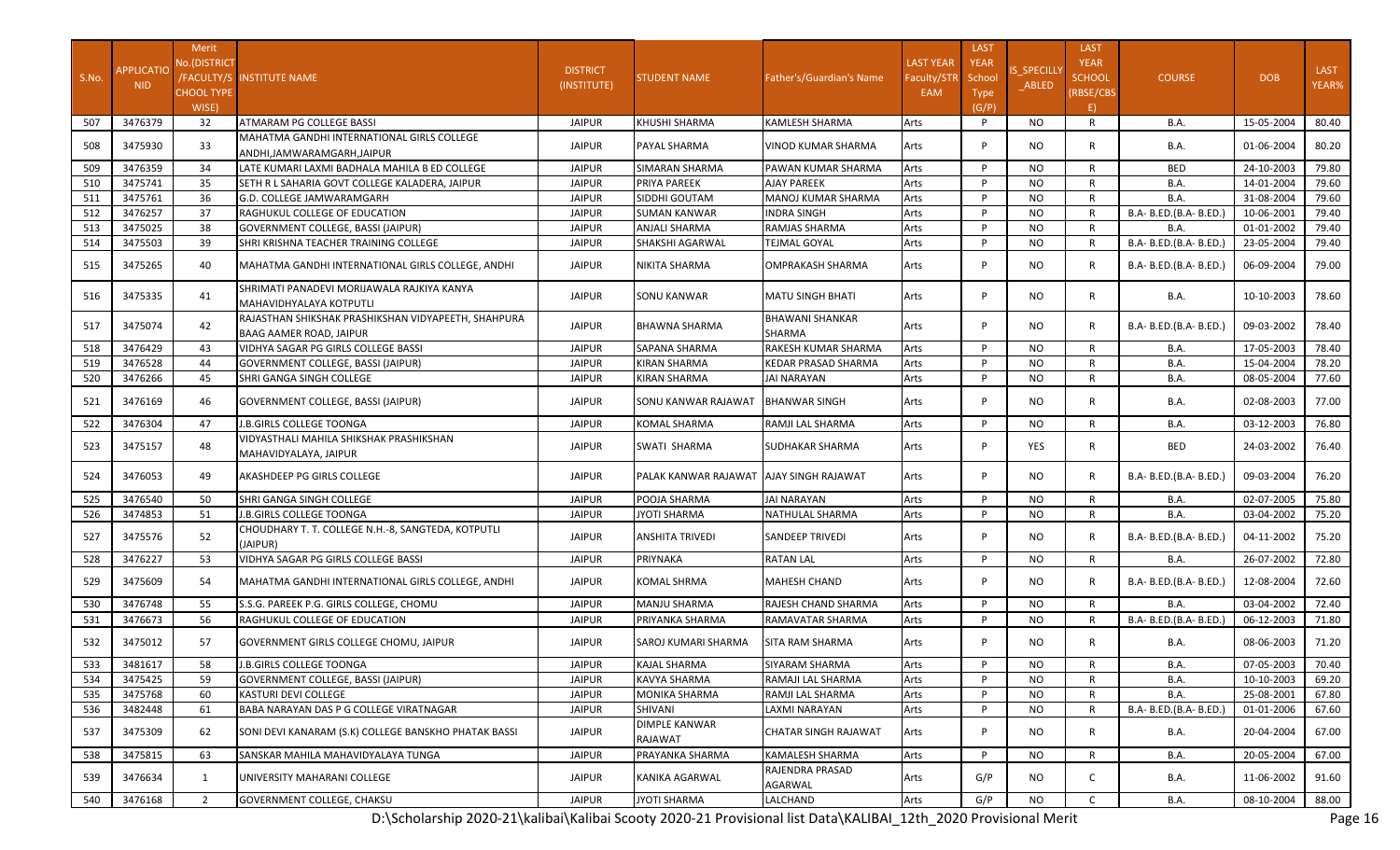| S.No. | <b>APPLICATIO</b><br><b>NID</b> | Merit<br>Io.(DISTRICT<br><b>HOOL TYPE</b><br>WISE) | FACULTY/S INSTITUTE NAME                                                   | <b>DISTRICT</b><br>(INSTITUTE) | STUDENT NAME            | ather's/Guardian's Name-          | <b>LAST YEAR</b><br><b>Faculty/STR</b><br>EAM | <b>LAST</b><br><b>YEAR</b><br>School<br><b>Type</b><br>(G/P) | <b>IS_SPECILLY</b><br>ABLED | LAST<br><b>YEAR</b><br><b>SCHOOL</b><br>(RBSE/CBS<br>E) | <b>COURSE</b>                        | <b>DOB</b> | LAST<br>YEAR% |
|-------|---------------------------------|----------------------------------------------------|----------------------------------------------------------------------------|--------------------------------|-------------------------|-----------------------------------|-----------------------------------------------|--------------------------------------------------------------|-----------------------------|---------------------------------------------------------|--------------------------------------|------------|---------------|
| 541   | 3474461                         | 1                                                  | UNIVERSITY MAHARANI COLLEGE                                                | <b>JAIPUR</b>                  | NISHITA SHARMA          | RAKESH KUMAR SHARMA               | Commerce                                      | G                                                            | NO                          | $\mathsf{R}$                                            | <b>BCOM</b>                          | 22-12-2005 | 82.60         |
| 542   | 3476606                         | $\overline{2}$                                     | VIDHYA SAGAR PG GIRLS COLLEGE BASSI                                        | JAIPUR                         | JYOTSNA TIWARI          | HARI NARAYAN SHARMA               | Commerce                                      | G                                                            | NO                          | R                                                       | <b>B.A.</b>                          | 04-12-2001 | 71.80         |
| 543   | 3475665                         | 1                                                  | BABA GANGADAS GOVT, GIRLS COLLEGE SHAHPURA, JAIPUR                         | <b>JAIPUR</b>                  | <b>ISHIKA GUPTA</b>     | VINOD                             | Commerce                                      | P                                                            | NO                          | R                                                       | <b>BCOM</b>                          | 04-04-2002 | 86.60         |
| 544   | 3474678                         | $\overline{2}$                                     | MAHESHWARI COLLEGE OF COMMERCE & ARTS                                      | JAIPUR                         | KHUSHI TAMBI            | MUKESH TAAMBI                     | Commerce                                      | P                                                            | NO                          | R                                                       | <b>BCOM</b>                          | 31-12-2001 | 84.80         |
| 545   | 3475123                         | 3                                                  | UNIVERSITY MAHARANI COLLEGE                                                | <b>JAIPUR</b>                  | <b>NEHA SHARMA</b>      | <b>BALRAM SHARMA</b>              | Commerce                                      | P                                                            | NO.                         | R                                                       | BBA                                  | 20-10-2002 | 82.80         |
| 546   | 3475165                         | $\overline{4}$                                     | S.S. JAIN SUBODH P G MAHILA MAHAVIDYALAYA                                  | <b>JAIPUR</b>                  | RONAK TRIPATHI          | <b>ALOK TRIPATHI</b>              | Commerce                                      | P                                                            | NO                          | R                                                       | <b>BCOM</b>                          | 01-12-2001 | 81.80         |
| 547   | 3474866                         | 5                                                  | <b>ICFAI COLLEGE</b>                                                       | <b>JAIPUR</b>                  | KAJAL VASHISHTHA        | TRILOK CHAND VASHISHTHA           | Commerce                                      | P                                                            | NO                          | R                                                       | <b>BCA</b>                           | 28-11-2004 | 69.60         |
| 548   | 3474708                         | 1                                                  | UNIVERSITY MAHARANI COLLEGE                                                | <b>JAIPUR</b>                  | KHUSHI MAHESHWARI       | <b>GOVIND MAHESHWARI</b>          | Commerce                                      | G/P                                                          | <b>NO</b>                   | C                                                       | BBA                                  | 25-07-2003 | 92.00         |
| 549   | 3476367                         | 1                                                  | AKASHDEEP PG GIRLS COLLEGE                                                 | <b>JAIPUR</b>                  | DEEYA MISHRA            | SHYAM BABU MISHRA                 | Science                                       | G                                                            | NO                          | $\mathsf{R}$                                            | B.SC.- B.ED.(B.SC.-<br><b>B.ED.)</b> | 01-06-2004 | 80.20         |
| 550   | 3474413                         | $\overline{2}$                                     | AKASHDEEP PG GIRLS COLLEGE                                                 | <b>JAIPUR</b>                  | ADITI SHARMA            | DEENDAYAL SHARMA                  | Science                                       | G                                                            | NO.                         | R                                                       | B.SC.- B.ED.(B.SC.-<br>B.ED.)        | 26-02-2005 | 79.00         |
| 551   | 3475817                         | 3                                                  | BIYANI GIRLS B.ED. COLLEGE (B.SC.-B.ED.)                                   | JAIPUR                         | SIYA SISODIYA           | RAMAVTAR SINGH SISODIYA           | Science                                       | G                                                            | NO                          | $\mathsf{R}$                                            | B.SC.- B.ED.(B.SC.-<br>B.ED.)        | 13-08-2004 | 78.80         |
| 552   | 3474713                         | $\overline{4}$                                     | PARISHKAR COLLEGE OF GLOBAL EXCELLENCE                                     | <b>JAIPUR</b>                  | KASHISH GUPTA           | SANTOSH KUMAR GUPTA               | Science                                       | G                                                            | <b>NO</b>                   | R                                                       | B.SC.- B.ED.(B.SC.-<br>B.ED.)        | 18-04-2003 | 77.20         |
| 553   | 3475759                         | 5                                                  | SETH RAMVILASH JOSHI COLLEGE TOONGA                                        | <b>JAIPUR</b>                  | ANKITA SHARMA           | RAVINDRA SHARMA                   | Science                                       | G                                                            | NO                          | R                                                       | B.SC.                                | 15-08-2002 | 76.40         |
| 554   | 3476323                         | 6                                                  | SETH RAMVILASH JOSHI COLLEGE TOONGA                                        | <b>JAIPUR</b>                  | KHUSHI KHANDELWAL       | <b>SANJAY KUMAR</b><br>KHANDELWAL | Science                                       | G                                                            | NO                          | R                                                       | B.SC.                                | 11-05-2004 | 74.80         |
| 555   | 3476271                         | $\overline{7}$                                     | SETH RAMVILASH JOSHI COLLEGE TOONGA                                        | <b>JAIPUR</b>                  | KOMAL SHARMA            | DINESH KUMAR SHARMA               | Science                                       | G                                                            | NO                          | $\mathsf{R}$                                            | B.SC.                                | 17-10-2004 | 74.80         |
| 556   | 3475727                         | 8                                                  | TILAK P.G COLLEGE BASSI                                                    | <b>JAIPUR</b>                  | VANSHIKA SHARMA         | HANSRAJ SHARMA                    | Science                                       | G                                                            | NO                          | R                                                       | B.A.                                 | 14-07-2004 | 74.00         |
| 557   | 3474793                         | 9                                                  | SHRI KRISHAN SHIKSHAN SANSTHAN B.ED. COLLEGE<br><b>GOVINDGARH (JAIPUR)</b> | <b>JAIPUR</b>                  | <b>KOMAL SHARMA</b>     | DHARMENDRA SHARMA                 | Science                                       | G                                                            | NO                          | R                                                       | <b>BED</b>                           | 10-12-2003 | 71.40         |
| 558   | 3475365                         | 10                                                 | <b>KASTURI DEVI COLLEGE</b>                                                | <b>JAIPUR</b>                  | AKSHITA SHARMA          | RAGHUNANDAN SHARMA                | Science                                       | G                                                            | <b>NO</b>                   | R                                                       | B.SC.                                | 07-01-2003 | 69.00         |
| 559   | 3477307                         | 11                                                 | JAI BABA AMARNATH MAHAVIDAYALAYA BHAINSAWA JAIPUR                          | <b>JAIPUR</b>                  | SANTOSH SHARMA          | RAMAWATAR SHARMA                  | Science                                       | G                                                            | <b>NO</b>                   | R                                                       | B.SC.                                | 15-06-2005 | 66.80         |
| 560   | 3476712                         | 1                                                  | UNIVERSITY MAHARANI COLLEGE                                                | JAIPUR                         | PRAGYA KHANDELWAL       | SUBHASH CHAND<br>KHANDELWAL       | Science                                       | P                                                            | NO.                         | R                                                       | B.SC.                                | 07-08-2003 | 96.20         |
| 561   | 3461418                         |                                                    | UNIVERSITY MAHARANI COLLEGE                                                | <b>JAIPUR</b>                  | <b>JAYA DADHICH</b>     | RADHESHYAM SHARMA                 | Science                                       |                                                              | <b>NO</b>                   |                                                         | B.SC.                                | 30-05-2002 | 94.40         |
| 562   | 3476639                         | $\overline{3}$                                     | UNIVERSITY MAHARANI COLLEGE                                                | <b>JAIPUR</b>                  | DIKSHA SHARMA           | RAVIKANT SHARMA                   | Science                                       | P                                                            | <b>NO</b>                   | R                                                       | B.SC.                                | 25-08-2002 | 93.80         |
| 563   | 3476593                         |                                                    | SHRI KRISHAN MAHAVIDHYALAYA GOVINDGARH (JAIPUR)                            | <b>JAIPUR</b>                  | RANU BAJAJ              | SHIMBHU DAYAL BAJAJ               | Science                                       | P                                                            | <b>NO</b>                   | R                                                       | B.SC.                                | 23-12-2003 | 93.60         |
| 564   | 3475799                         | 5                                                  | UNIVERSITY MAHARANI COLLEGE                                                | <b>JAIPUR</b>                  | <b>KARISHMA RATHORE</b> | <b>MADHURAJ SINGH</b>             | Science                                       | P                                                            | <b>NO</b>                   | $\mathsf{R}$                                            | B.SC.                                | 12-12-2004 | 93.40         |
| 565   | 3474481                         | 6                                                  | INDIA OVERSEAS COLLEGE FOR EDUCATION                                       | <b>JAIPUR</b>                  | PRIYANKA SHARMA         | RAM KISHOR SHARMA                 | Science                                       | P                                                            | NO.                         | R                                                       | B.SC.- B.ED.(B.SC.-<br>B.ED.)        | 01-06-2003 | 90.20         |
| 566   | 3475652                         |                                                    | SETH RAMVILASH JOSHI COLLEGE TOONGA                                        | <b>JAIPUR</b>                  | SHIVANI SHARMA          | RAMVILASH SHARMA                  | Science                                       | P                                                            | <b>NO</b>                   | R                                                       | B.SC.                                | 01-07-2003 | 90.20         |
| 567   | 3475499                         | 8                                                  | S.S.JAIN SUBODH P.G. (AUTONOMOUS)COLLEGE, JAIPUR                           | <b>JAIPUR</b>                  | ANJALI JAIN             | SANJAY JAIN                       | Science                                       | P                                                            | <b>NO</b>                   | $\mathsf{R}$                                            | B.SC.                                | 08-02-2003 | 89.20         |
| 568   | 3476062                         | 9                                                  | S.S.JAIN SUBODH P.G. (AUTONOMOUS)COLLEGE, JAIPUR                           | <b>JAIPUR</b>                  | <b>AKSHIKA GUPTA</b>    | SATISH GUTA                       | Science                                       | P                                                            | <b>NO</b>                   | R                                                       | B.SC.                                | 15-06-2003 | 87.80         |
| 569   | 3475275                         | 10                                                 | KHANDELWAL VAISH GIRLS INSTITUTE OF TECHNOLOGY                             | <b>JAIPUR</b>                  | <b>NEHA SHARMA</b>      | RAJENDRA KUMAR                    | Science                                       | P                                                            | <b>NO</b>                   | R                                                       | B.SC.                                | 22-04-2004 | 85.40         |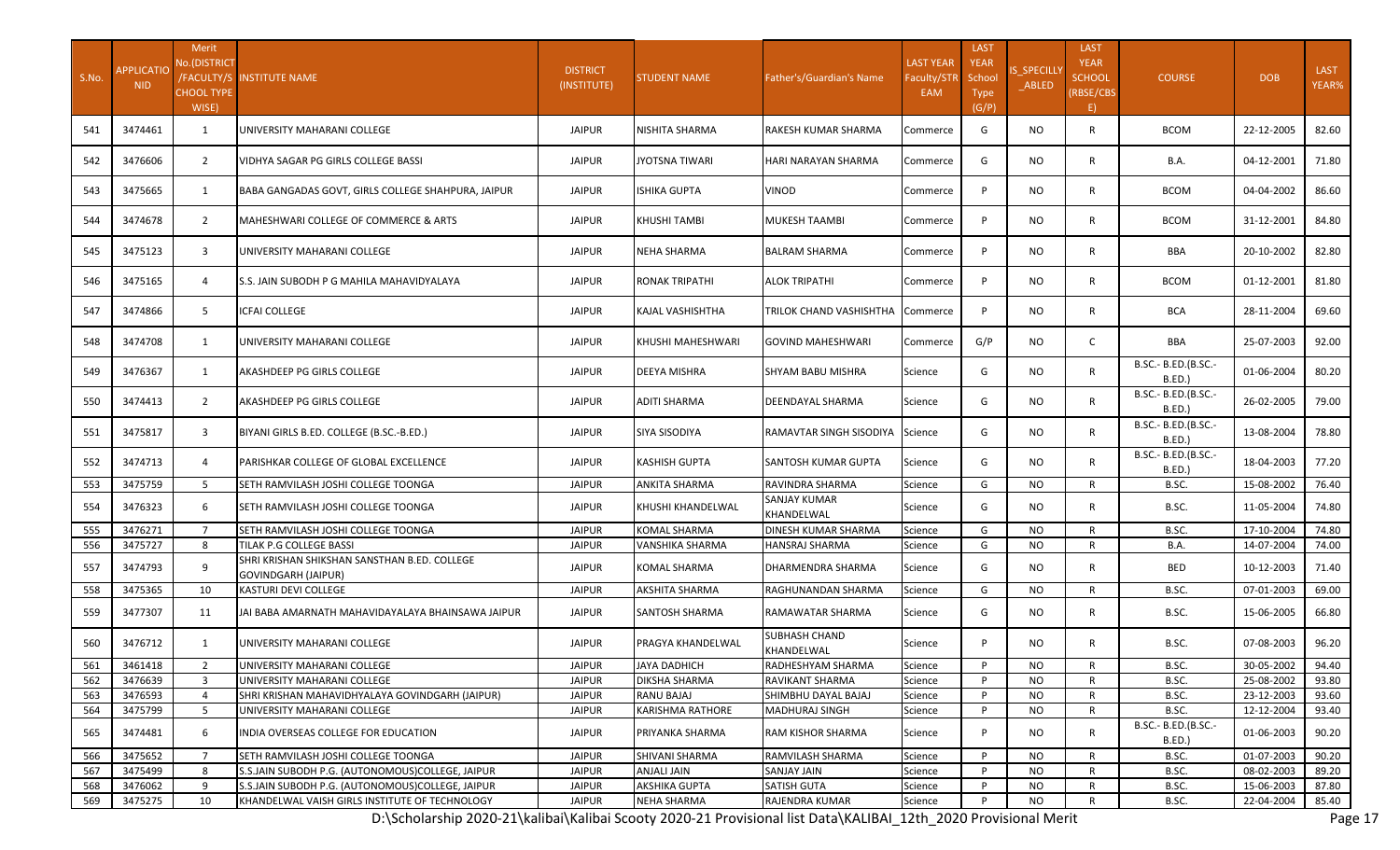| S.No. | <b>APPLICATIO</b><br><b>NID</b> | Merit<br>lo.(DISTRICT<br><b>CHOOL TYPE</b><br>WISE) | /FACULTY/S INSTITUTE NAME                                             | <b>DISTRICT</b><br>(INSTITUTE) | <b>STUDENT NAME</b>               | Father's/Guardian's Name              | <b>LAST YEAR</b><br>Faculty/STR<br>EAM | <b>LAST</b><br><b>YEAR</b><br>School<br><b>Type</b><br>(G/P) | S_SPECILLY<br>ABLED | LAST<br><b>YEAR</b><br>SCHOOL<br>(RBSE/CBS<br>E) | <b>COURSE</b>                        | DOB        | LAST<br>YEAR% |
|-------|---------------------------------|-----------------------------------------------------|-----------------------------------------------------------------------|--------------------------------|-----------------------------------|---------------------------------------|----------------------------------------|--------------------------------------------------------------|---------------------|--------------------------------------------------|--------------------------------------|------------|---------------|
| 570   | 3474966                         | 11                                                  | R.K. VIGYAN P.G. MAHAVIDHYALAYA                                       | <b>JAIPUR</b>                  | NISHA SHARMA                      | RADHESHYAM SHARMA                     | Science                                | P                                                            | NO                  | $\mathsf{R}$                                     | B.SC.                                | 01-12-2003 | 85.00         |
| 571   | 3475760                         | 12                                                  | MOTHER TERESA COLLEGE FOR GIRLS                                       | <b>JAIPUR</b>                  | <b>MONIKA KANWAR</b>              | <b>OM SINGH</b>                       | Science                                | P                                                            | <b>NO</b>           | $\mathsf{R}$                                     | B.SC.                                | 14-07-2002 | 84.80         |
| 572   | 3476565                         | 13                                                  | MEHTA COLLEGE & INSTITUTE OF TECHNOLOGY                               | <b>JAIPUR</b>                  | <b>NEHA SHARMA</b>                | BHAGWAN SAHAY SHARMA                  | Science                                | P                                                            | NO                  | $\mathsf{R}$                                     | B.SC.                                | 08-12-2003 | 84.40         |
| 573   | 3475899                         | 14                                                  | GANPATI MAHILA MAHAVIDHYALAYA                                         | <b>JAIPUR</b>                  | <b>BHAVNA SHARMA</b>              | VED PRAKASH SHARMA                    | Science                                | P                                                            | NO                  | $\mathsf{R}$                                     | B.SC.- B.ED.(B.SC.-<br>B.ED.)        | 19-10-2005 | 84.00         |
| 574   | 3475021                         | 15                                                  | R.K. VIGYAN P.G. MAHAVIDHYALAYA                                       | <b>JAIPUR</b>                  | SHIVANI SHARMA                    | MANNA LAL SHARMA                      | Science                                | P                                                            | NO.                 | R                                                | B.A.                                 | 24-07-2003 | 82.00         |
| 575   | 3475485                         | 16                                                  | BRIGHT MOON GIRLS P.G. COLLEGE GOVINDGARH (JAIPUR)                    | <b>JAIPUR</b>                  | PINKY SHARMA                      | HANSRAJ SHARMA                        | Science                                | P                                                            | NO                  | $\mathsf{R}$                                     | B.SC.                                | 11-02-2003 | 81.80         |
| 576   | 3476452                         | 17                                                  | <b>MAHARANI GIRLS COLLEGE</b>                                         | <b>JAIPUR</b>                  | ANJALI VIJAY                      | DINESH VIJAY WARGIYA                  | Science                                | P                                                            | NO                  | $\mathsf{R}$                                     | B.SC.- B.ED.(B.SC.-<br>B.ED.)        | 28-06-2002 | 81.60         |
| 577   | 3475756                         | 18                                                  | VIVEKANANDA GLOBAL UNIVERSITY, JAIPUR                                 | <b>JAIPUR</b>                  | <b>SNEHA</b>                      | VISHNU TRIPATHI                       | Science                                | P                                                            | <b>NO</b>           | $\mathsf{R}$                                     | B.SC.                                | 10-10-2001 | 80.80         |
| 578   | 3475752                         | 19                                                  | GANPATI MAHILA MAHAVIDHYALAYA                                         | <b>JAIPUR</b>                  | <b>OJASVI KANWAR</b><br>SHEKHAWAT | RAJENDRA SINGH                        | Science                                | P                                                            | NO.                 | $\mathsf{R}$                                     | B.SC.- B.ED.(B.SC.-<br><b>B.ED.)</b> | 05-07-2004 | 80.40         |
| 579   | 3476236                         | 20                                                  | MEHTA COLLEGE & INSTITUTE OF TECHNOLOGY                               | <b>JAIPUR</b>                  | DIVYA AGARWAL                     | <b>MAHENDER KUMAR</b>                 | Science                                | P                                                            | <b>NO</b>           | $\mathsf{R}$                                     | B.SC.                                | 26-03-2004 | 79.80         |
| 580   | 3476361                         | 21                                                  | GOVERNMENT GIRLS COLLEGE CHOMU, JAIPUR                                | <b>JAIPUR</b>                  | <b>KRITIKA PAREEK</b>             | SURYAPRAKASH PAREEK                   | Science                                | P                                                            | <b>NO</b>           | $\mathsf{R}$                                     | B.SC.                                | 17-07-2004 | 79.60         |
| 581   | 3475970                         | 22                                                  | <b>GOVERNMENT COLLEGE JAIPUR</b>                                      | <b>JAIPUR</b>                  | SONALI SHARMA                     | SHANKAR LAL SHARMA                    | Science                                | P                                                            | <b>NO</b>           | $\mathsf{R}$                                     | B.SC.                                | 18-07-2003 | 79.20         |
| 582   | 3476544                         | 23                                                  | <b>BIYANI GIRLS COLLEGE</b>                                           | <b>JAIPUR</b>                  | <b>KASHISH SHARMA</b>             | <b>KAMAL SHARMA</b>                   | Science                                | P                                                            | <b>NO</b>           | $\mathsf{R}$                                     | B.SC.                                | 30-07-2003 | 78.40         |
| 583   | 3475721                         | 24                                                  | MEHTA COLLEGE & INSTITUTE OF TECHNOLOGY                               | <b>JAIPUR</b>                  | <b>BHUNESHVARY SHARMA</b>         | <b>CHANDRA PRAKASH SHARMA Science</b> |                                        | P                                                            | NO                  | $\mathsf{R}$                                     | B.SC.                                | 19-05-2003 | 77.40         |
| 584   | 3475592                         | 25                                                  | BRIGHT MOON GIRLS P.G. COLLEGE GOVINDGARH (JAIPUR)                    | <b>JAIPUR</b>                  | PRIYA SHARMA                      | <b>HEMRAJ SHARMA</b>                  | Science                                | P                                                            | NO                  | $\mathsf{R}$                                     | B.SC.                                | 21-04-2003 | 76.60         |
| 585   | 3476727                         | 26                                                  | TILAK P.G COLLEGE BASSI                                               | <b>JAIPUR</b>                  | TANUJA SHARMA                     | GOPAL LAL SHARMA                      | Science                                | P                                                            | NO                  | $\mathsf{R}$                                     | B.SC.                                | 07-09-2001 | 76.40         |
| 586   | 3476626                         | 27                                                  | SETH RAMVILASH JOSHI COLLEGE TOONGA                                   | <b>JAIPUR</b>                  | <b>MAYA SHARMA</b>                | <b>HANUMAN SAHAY</b>                  | Science                                | P                                                            | <b>NO</b>           | $\mathsf{R}$                                     | B.SC.                                | 24-04-2003 | 76.20         |
| 587   | 3475007                         | 28                                                  | AKASHDEEP PG GIRLS COLLEGE                                            | <b>JAIPUR</b>                  | <b>GUNJAN SHARMA</b>              | SANJAY SHARMA                         | Science                                | P                                                            | NO.                 | $\mathsf{R}$                                     | B.SC.- B.ED.(B.SC.-<br>B.ED.)        | 28-05-2005 | 76.20         |
| 588   | 3476382                         | 29                                                  | MEHTA COLLEGE & INSTITUTE OF TECHNOLOGY                               | <b>JAIPUR</b>                  | DIPIKA SHARMA                     | MAHESH KUMAR SHARMA                   | Science                                | P                                                            | NO.                 | R                                                | B.SC.                                | 01-01-2002 | 75.20         |
| 589   | 3475869                         | 30                                                  | MAHESHWARI COLLEGE OF COMMERCE & ARTS                                 | <b>JAIPUR</b>                  | <b>GARIMA AGRAWAL</b>             | SUSHIL KUMAR SINGHAL                  | Science                                | P                                                            | <b>NO</b>           | $\mathsf{R}$                                     | B.SC.                                | 20-12-2003 | 75.20         |
| 590   | 3475952                         | 31                                                  | S.S. JAIN SUBODH MAHILA SHIKSHAK PRASHIKSHAN<br>MAHAVIDYALAYA         | <b>JAIPUR</b>                  | SANIYA NAQVI                      | MARGOOB AHMED                         | Science                                | P                                                            | NO.                 | $\mathsf{R}$                                     | B.SC.- B.ED.(B.SC.-<br><b>B.ED.)</b> | 23-10-2002 | 74.40         |
| 591   | 3476314                         | 32                                                  | GOVERNMENT GIRLS COLLEGE CHOMU, JAIPUR                                | <b>JAIPUR</b>                  | KU SNEHA SHARMA                   | RAMJI LAL SHARMA                      | Science                                | P                                                            | NO                  | $\mathsf{R}$                                     | B.SC.                                | 08-09-2004 | 74.00         |
| 592   | 3476158                         | 33                                                  | R.K. VIGYAN P.G. MAHAVIDHYALAYA                                       | <b>JAIPUR</b>                  | NISHA                             | LALCHAND                              | Science                                | P                                                            | <b>NO</b>           | $\mathsf{R}$                                     | B.SC.                                | 01-01-2003 | 72.40         |
| 593   | 3475345                         | 34                                                  | SHRI BHAWANI NIKETAN MAHILA PG GIRLS COLLEGE                          | <b>JAIPUR</b>                  | KHUSHBU KANWAR                    | <b>MOHAN SINGH</b>                    | Science                                | P                                                            | <b>NO</b>           | $\mathsf{R}$                                     | B.SC.                                | 15-06-2004 | 72.20         |
| 594   | 3475789                         | 35                                                  | SHRI KRISHNA TEACHER TRAINING COLLEGE                                 | <b>JAIPUR</b>                  | NIKITA SHARMA                     | RAMESH CHANDRA KOSHIK                 | Science                                | P                                                            | NO                  | R                                                | B.SC.- B.ED.(B.SC.-<br><b>B.ED.)</b> | 05-08-2005 | 71.40         |
| 595   | 3475256                         | 36                                                  | MAHATMA GANDHI MEDICAL COLLEGE & HOSPITAL                             | <b>JAIPUR</b>                  | AYUSHI KANSAL                     | NARENDRA KUMAR                        | Science                                |                                                              | NO                  | R                                                | B.SC.                                | 02-07-2003 | 71.20         |
| 596   | 3474355                         | 37                                                  | S.S. JAIN SUBODH P G MAHILA MAHAVIDYALAYA                             | <b>JAIPUR</b>                  | ANCHAL                            | <b>VIJAY KUMAR</b>                    | Science                                | P                                                            | NO.                 | $\mathsf{R}$                                     | B.SC.                                | 09-03-2003 | 71.00         |
| 597   | 3476000                         | 38                                                  | ALANKAR MAHILA B.ED. COLLEGE                                          | <b>JAIPUR</b>                  | <b>NEHA SHARMA</b>                | GIRRAJ PRASAD SHARMA                  | Science                                | P                                                            | NO                  | $\mathsf{R}$                                     | B.SC.- B.ED.(B.SC.-<br>B.ED.)        | 21-06-2003 | 71.00         |
| 598   | 3476470                         | 39                                                  | NEW ADARSH PG COLLEGE                                                 | <b>JAIPUR</b>                  | VARSHA SHARMA                     | RAJENDRA PRASAD SHARMA Science        |                                        | P                                                            | NO.                 | $\mathsf{R}$                                     | B.SC.                                | 10-02-2002 | 69.80         |
| 599   | 3475043                         | 40                                                  | UNIVERSITY MAHARANI COLLEGE                                           | <b>JAIPUR</b>                  | <b>VANSHIKA SHARMA</b>            | MAHESH KUMAR SHARMA                   | Science                                | P                                                            | NO.                 | $\mathsf{R}$                                     | <b>BCA</b>                           | 28-12-2003 | 69.40         |
| 600   | 3476319                         | 41                                                  | SHRIMATI PANADEVI MORIJAWALA RAJKIYA KANYA<br>MAHAVIDHYALAYA KOTPUTLI | JAIPUR                         | NIKITA TANWAR                     | <b>KRISHAN SINGH TANWAR</b>           | Science                                | P                                                            | <b>NO</b>           | R                                                | B.SC.                                | 11-11-2003 | 67.00         |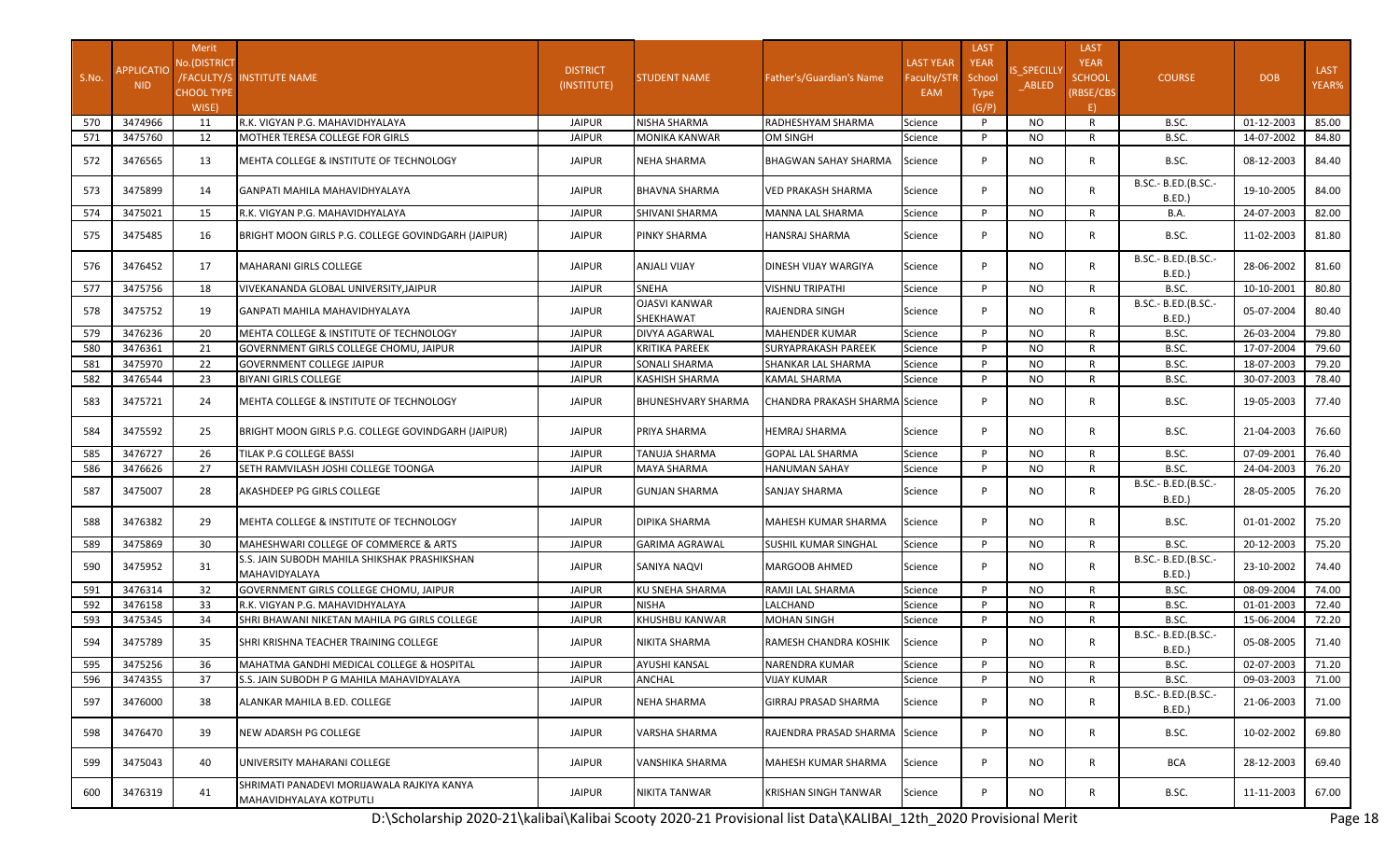| S.No. | <b>APPLICATIO</b><br>NID. | Merit<br>o.(DISTRICT<br>CHOOL TYPE<br>WISE) | <b>FACULTY/S INSTITUTE NAME</b>                                               | <b>DISTRICT</b><br>(INSTITUTE) | <b>STUDENT NAME</b>                    | Father's/Guardian's Name    | <b>LAST YEAR</b><br>Faculty/STR<br>EAM | <b>LAST</b><br><b>YEAR</b><br>School<br><b>Type</b><br>(G/P) | S_SPECILLY<br>ABLED | LAST<br><b>YEAR</b><br>SCHOOL<br>RBSE/CBS<br>E) | <b>COURSE</b>                        | DOB        | LAST<br>YEAR% |
|-------|---------------------------|---------------------------------------------|-------------------------------------------------------------------------------|--------------------------------|----------------------------------------|-----------------------------|----------------------------------------|--------------------------------------------------------------|---------------------|-------------------------------------------------|--------------------------------------|------------|---------------|
| 601   | 3475164                   | 42                                          | MAHARISHI ARVIND INSTITUTE OF PHARMACY                                        | <b>JAIPUR</b>                  | PRIYANKA SHARMA                        | DWARAKA PRASAD SHARMA       | Science                                | P                                                            | NO                  | R                                               | <b>B.PHARMA</b>                      | 10-10-2003 | 66.60         |
| 602   | 3474714                   | 1                                           | UNIVERSITY MAHARANI COLLEGE                                                   | <b>JAIPUR</b>                  | SIMRAN KANWAR                          | PRADEEP SINGH               | Science                                | G/P                                                          | NO                  | C                                               | B.SC.                                | 06-12-2003 | 94.60         |
| 603   | 3474197                   | $\overline{2}$                              | S.S. JAIN SUBODH GIRLS COLLEGE                                                | <b>JAIPUR</b>                  | SRISHTI GUPTA                          | JAGDISH PRASAD GARG         | Science                                | G/P                                                          | NO                  | C                                               | B.SC.                                | 13-06-2002 | 90.20         |
| 604   | 3475091                   | 3                                           | UNIVERSITY MAHARANI COLLEGE                                                   | <b>JAIPUR</b>                  | AARUSHI PAREEK                         | DINESH KUMAR PAREEK         | Science                                | G/P                                                          | NO                  | C                                               | B.SC.                                | 05-02-2003 | 89.00         |
| 605   | 3476054                   | 4                                           | KASTURI DEVI COLLEGE                                                          | <b>JAIPUR</b>                  | KRITIKA SHARMA                         | KAMAL KUMAR SHARMA          | Science                                | G/P                                                          | <b>NO</b>           | C                                               | B.SC.                                | 09-03-2003 | 82.80         |
| 606   | 3474989                   | 5                                           | THE IIS UNIVERSITY                                                            | <b>JAIPUR</b>                  | KHUSHBOO RAWAT                         | <b>GAJENDRA SINGH RAWAT</b> | Science                                | G/P                                                          | NO                  | C                                               | B.SC.- B.ED.(B.SC.-<br>B.ED.)        | 11-11-2002 | 81.60         |
| 607   | 3476218                   | 6                                           | JECRC UNIVERSITY, JAIPUR                                                      | <b>JAIPUR</b>                  | KHUSHBOO BBHABHRA                      | PAWAN KUMAR                 | Science                                | G/P                                                          | NO                  | C                                               | B.SC.                                | 22-06-2002 | 80.00         |
| 608   | 3475828                   | 1                                           | GOVT.GIRLS COLLEGE POKARAN                                                    | JAISALMER                      | <b>UGAM RATHORE</b>                    | KIRAT SINGH                 | Arts                                   | P                                                            | NO                  | R                                               | B.A.                                 | 26-06-2004 | 79.00         |
| 609   | 3474736                   | 1                                           | POKARAN TEACHERS TRAINING COLLEGE POKARAN                                     | JAISALMER                      | APARNA SOLANKI                         | <b>NDRA SINGH</b>           | Arts                                   | G/P                                                          | NO                  | C                                               | B.A- B.ED.(B.A- B.ED.)               | 29-03-2002 | 86.08         |
| 610   | 3474215                   | 1                                           | SHRI RAJENDRA SURI KUNDAN JAIN RAJKIYA MAHILA<br>MAHAVIDHALAYA                | <b>JALORE</b>                  | KHUSHBU KANWAR                         | <b>SHAITAN SINGH</b>        | Arts                                   | G                                                            | NO                  | R                                               | B.A.                                 | 05-09-2001 | 82.80         |
| 611   | 3477593                   | 2                                           | GOVERNMENT COLLEGE SANCHORE                                                   | <b>JALORE</b>                  | KHUSHI KUMARI                          | <b>BHARAT KUMAR</b>         | Arts                                   | G                                                            | NO                  | R                                               | <b>B.A.</b>                          | 20-10-2002 | 81.80         |
| 612   | 3476066                   | 3                                           | SHRI NARAYAN MEMORIAL COLLEGE CHITALWANA                                      | <b>JALORE</b>                  | <b>JAYA SHREE</b>                      | <b>DHANA RAM</b>            | Arts                                   | G                                                            | <b>NO</b>           | R                                               | B.A.                                 | 20-10-2000 | 79.40         |
| 613   | 3475791                   | $\overline{4}$                              | SHRI BHAGWAN MAHAVEER P.G. COLLEGE                                            | <b>JALORE</b>                  | PUJA KUMARI                            | <b>LAL SINGH</b>            | Arts                                   | G                                                            | NO                  | R                                               | B.A.                                 | 22-03-2004 | 78.60         |
| 614   | 3475937                   | 5                                           | <b>GOVERNMENT P G COLLEGE</b>                                                 | <b>JALORE</b>                  | KAJAL KUMARI                           | GOPAL SINGH                 | Arts                                   | G                                                            | NO                  | R                                               | B.A.                                 | 11-07-2002 | 76.80         |
| 615   | 3474865                   | 6                                           | SHRI RAJENDRA SURI KUNDAN JAIN RAJKIYA MAHILA<br>MAHAVIDHALAYA                | <b>JALORE</b>                  | <b>SUSHMITA BHATI</b>                  | <b>MUL SINGH</b>            | Arts                                   | G                                                            | NO                  | R                                               | <b>B.A.</b>                          | 13-10-2002 | 75.60         |
| 616   | 3475772                   | $\overline{7}$                              | <b>GOVERNMENT COLLEGE AHORE</b>                                               | <b>JALORE</b>                  | <b>MAYA KUMARI</b>                     | <b>RAN SINGH</b>            | Arts                                   | G                                                            | <b>NO</b>           | $\mathsf{R}$                                    | B.A.                                 | 20-09-2001 | 75.40         |
| 617   | 3474727                   | 8                                           | SHRI RAJENDRA SURI KUNDAN JAIN RAJKIYA MAHILA<br>MAHAVIDHALAYA                | <b>JALORE</b>                  | KANKAR KUMARI                          | <b>CHHOG SINGH</b>          | Arts                                   | G                                                            | NO.                 | R                                               | B.A.                                 | 10-01-2002 | 75.40         |
| 618   | 3474954                   | 9                                           | SAYALA COLLEGE                                                                | <b>JALORE</b>                  | KAJAL KUMARI                           | <b>JABAR SINGH</b>          | Arts                                   | G                                                            | NO.                 | R                                               | B.A.                                 | 09-09-2002 | 75.00         |
| 619   | 3476340                   | 10                                          | SAYALA COLLEGE                                                                | JALORE                         | JITU KANWAR                            | <b>ISHWAR SINGH</b>         | Arts                                   | G                                                            | NO                  | R                                               | <b>B.A.</b>                          | 01-08-2001 | 74.60         |
| 620   | 3475709                   | 11                                          | SAYALA COLLEGE                                                                | <b>JALORE</b>                  | NEERU KANWAR                           | PREM SINGH                  | Arts                                   | G                                                            | NO                  | R                                               | B.A.                                 | 01-01-2002 | 73.20         |
| 621   | 3476278                   | 12                                          | SHRI RAGHUNATH BISHNOI MEMORIAL COLLEGE, RANIWARA                             | <b>JALORE</b>                  | RAVINA KANWAR                          | ANAND SINGH                 | Arts                                   | G                                                            | NO                  | R                                               | <b>B.A.</b>                          | 10-08-2001 | 71.80         |
| 622   | 3476541                   | 13                                          | OXFORD INTERNATION COLLEGE, PARAWA, CHITALWANA<br>(JALORE)                    | <b>JALORE</b>                  | SEEMA KUMARI                           | <b>JAYANTI LAL</b>          | Arts                                   | G                                                            | NO                  | R                                               | B.A.                                 | 27-08-2002 | 69.00         |
| 623   | 3475532                   | 14                                          | SUNDHAMATA INSTITUTE FOR HIGHER STUDIES, RAJPURA TEH-<br>JASWANTPURA (JALORE) | <b>JALORE</b>                  | JYOTI KUMARI                           | <b>DEVA RAM</b>             | Arts                                   | G                                                            | NO.                 | R                                               | B.A.                                 | 01-01-2003 | 69.00         |
| 624   | 3474746                   | 1                                           | SHRI RANJEET SINGH SHIKSHAN SANSTHAN JHAB                                     | <b>JALORE</b>                  | HIMANSHI RATHI                         | <b>OM PRAKASH</b>           | Arts                                   | P                                                            | NO                  | R                                               | B.A- B.ED.(B.A- B.ED.)               | 13-12-2003 | 86.60         |
| 625   | 3476090                   | 2                                           | AMAR JYOTI COLLEGE DAWAL                                                      | <b>JALORE</b>                  | RENUKA KANWAR                          | <b>DUNGAR SINGH</b>         | Arts                                   | P                                                            | NO                  | $\mathsf{R}$                                    | B.A.                                 | 01-01-2006 | 85.60         |
| 626   | 3475788                   | $\overline{3}$                              | SUDARSHAN MAHAVIDHYALAYA BHINMAL                                              | <b>JALORE</b>                  | JITENDRA KANWAR                        | RATAN SINGH                 | Arts                                   | P                                                            | NO                  | R                                               | <b>B.A.</b>                          | 13-05-2002 | 81.00         |
| 627   | 3475547                   | 4                                           | SAYALA COLLEGE                                                                | <b>JALORE</b>                  | RAUNAK KANWAR                          | VIKRAM SINGH                | Arts                                   | P                                                            | NO                  | R                                               | <b>B.A.</b>                          | 20-06-2002 | 76.40         |
| 628   | 3475783                   | 5                                           | SUDARSHAN MAHAVIDHYALAYA BHINMAL                                              | <b>JALORE</b>                  | KHUSHBU KANWAAR                        | UTTAM SINGH                 | Arts                                   | P                                                            | NO                  | $\mathsf{R}$                                    | <b>B.A.</b>                          | 12-07-2003 | 74.00         |
| 629   | 3476676                   | 6                                           | AMAR JYOTI COLLEGE DAWAL                                                      | <b>JALORE</b>                  | <b>RITU KUMARI</b>                     | PURA RAM                    | Arts                                   |                                                              | NO                  | К                                               | B.A.                                 | 26-10-2003 | 72.80         |
| 630   | 3476600                   | $\overline{7}$                              | AARADHANA DEGREE COLLEGE AHORE                                                | JALORE                         | <b>CHANCHAL KANWAR</b><br><b>DEORA</b> | <b>VIKRAM SINGH</b>         | Arts                                   | P                                                            | NO                  | $\mathsf{R}$                                    | <b>B.A.</b>                          | 21-09-2003 | 72.00         |
| 631   | 3475229                   | 8                                           | ROYAL RAJASTHAN COLLEGE, BHINMAL                                              | <b>JALORE</b>                  | VAIDEHI                                | MUKESH KUMAR                | Arts                                   | P                                                            | <b>NO</b>           | R                                               | B.A- B.ED.(B.A- B.ED.)               | 25-10-2002 | 71.80         |
| 632   | 3476081                   | 9                                           | BAGODA COLLEGE, BAGODA                                                        | <b>JALORE</b>                  | <b>NIRMA</b>                           | <b>TAN SINGH</b>            | Arts                                   | P                                                            | <b>NO</b>           | $\mathsf{R}$                                    | <b>B.A.</b>                          | 03-05-2003 | 66.60         |
| 633   | 3475643                   | 1                                           | SHRI RAGHUNATH BISHNOI MEMORIAL COLLEGE, RANIWARA                             | <b>JALORE</b>                  | PRIYANSHEE KUMARI                      | ASHOK KUMAR                 | Science                                | G                                                            | NO                  | $\mathsf{R}$                                    | B.SC.                                | 29-08-2003 | 80.20         |
| 634   | 3476022                   | $\overline{2}$                              | RAMSEEN COLLEGE, RAMSEEN                                                      | JALORE                         | <b>SONALI KUMARI</b>                   | <b>MADAN LAL</b>            | Science                                | G                                                            | <b>NO</b>           | $\mathsf{R}$                                    | B.SC.                                | 24-08-2001 | 79.00         |
| 635   | 3474549                   | 3                                           | BAGODA COLLEGE, BAGODA                                                        | JALORE                         | NEETU KUMARI                           | RAM LAL                     | Science                                | G                                                            | NO                  | R                                               | B.SC.- B.ED.(B.SC.-<br><b>B.ED.)</b> | 27-01-2002 | 74.00         |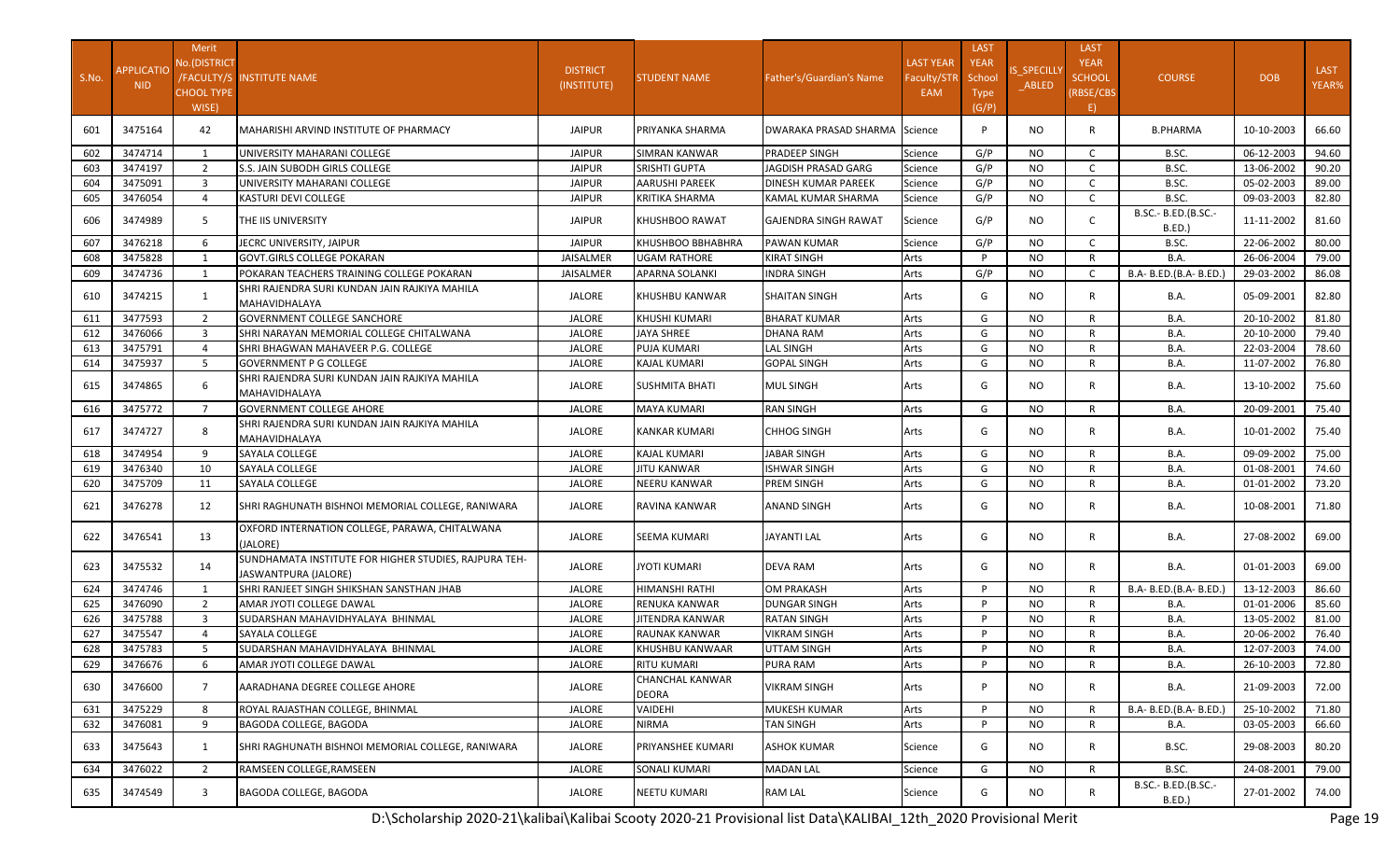| S.No. | <b>APPLICATIO</b><br><b>NID</b> | Merit<br>Io.(DISTRICT<br><b>CHOOL TYPE</b><br>WISE) | FACULTY/S INSTITUTE NAME                                        | <b>DISTRICT</b><br>(INSTITUTE) | STUDENT NAME              | ather's/Guardian's Name            | <b>LAST YEAR</b><br><b>Faculty/STR</b><br>EAM | <b>LAST</b><br><b>YEAR</b><br>School<br><b>Type</b><br>(G/P) | <b>IS_SPECILL\</b><br>ABLED | LAST<br><b>YEAR</b><br>SCHOOL<br><b>RBSE/CBS</b><br>E) | <b>COURSE</b>                         | <b>DOB</b> | LAST<br>YEAR% |
|-------|---------------------------------|-----------------------------------------------------|-----------------------------------------------------------------|--------------------------------|---------------------------|------------------------------------|-----------------------------------------------|--------------------------------------------------------------|-----------------------------|--------------------------------------------------------|---------------------------------------|------------|---------------|
| 636   | 3475891                         | 4                                                   | <b>GOVERNMENT P G COLLEGE</b>                                   | JALORE                         | KALPANA KANWAR            | <b>MANOHAR SINGH</b>               | Science                                       | G                                                            | <b>NO</b>                   | R                                                      | B.SC.                                 | 01-01-2002 | 73.80         |
| 637   | 3476253                         | 1                                                   | MAHADEV COLLEGE OF EDUACATION SANKAD SANCHORE                   | <b>JALORE</b>                  | <b>NIRMA KUMARI</b>       | <b>DEVA RAM</b>                    | Science                                       | P                                                            | <b>NO</b>                   | $\mathsf{R}$                                           | B.SC.                                 | 28-02-2004 | 90.60         |
| 638   | 3476734                         | $\overline{2}$                                      | OXFORD INTERNATION COLLEGE, PARAWA, CHITALWANA<br>(JALORE)      | <b>JALORE</b>                  | REKHA                     | DEVI LAL                           | Science                                       | P                                                            | NO.                         | R                                                      | B.SC.- B.ED.(B.SC.-<br>B.ED.)         | 03-03-2002 | 89.20         |
| 639   | 3474297                         | 1                                                   | <b>GREAT INDIA TEACHER TRAINING COLLEGE KHANPUR</b>             | <b>JHALAWAR</b>                | VIJAYLAKSHMI GOUTAM       | RAVI PRAKASH SHARMA                | Arts                                          | G                                                            | <b>NO</b>                   |                                                        | B.A- B.ED.(B.A- B.ED.)                | 31-03-2004 | 91.60         |
| 640   | 3476146                         | $\overline{2}$                                      | GOVT.GIRLS P.G.COLLEGE JHALAWAR                                 | <b>JHALAWAR</b>                | YOGITA SHARMA             | NILESH KUMAR SHARMA                | Arts                                          | G                                                            | <b>NO</b>                   | R                                                      | <b>B.A.</b>                           | 01-10-2003 | 77.80         |
| 641   | 3476539                         | $\overline{\mathbf{3}}$                             | GOVERNMENT BIRLA COLLEGE BHAWANI MANDI JHALAWAR                 | JHALAWAR                       | <b>SEFIYA</b>             | MOHAMMAD ANWAR                     | Arts                                          | G                                                            | NO.                         | R                                                      | <b>B.A.</b>                           | 16-04-2003 | 72.00         |
| 642   | 3476240                         | 1                                                   | GOVERNMENT BIRLA COLLEGE BHAWANI MANDI JHALAWAR                 | JHALAWAR                       | SHAILBALA                 | SHYAM LAL                          | Commerce                                      | G                                                            | <b>NO</b>                   | R                                                      | <b>BCOM</b>                           | 18-03-2004 | 86.00         |
| 643   | 3476354                         | 1                                                   | GOVT.GIRLS P.G.COLLEGE JHALAWAR                                 | <b>JHALAWAR</b>                | ISHA JAIN                 | RAMESH CHAND                       | Science                                       | G                                                            | <b>NO</b>                   | R                                                      | B.SC.                                 | 05-03-2003 | 77.40         |
| 644   | 3461180                         | $\overline{2}$                                      | GOVERNMENT BIRLA COLLEGE BHAWANI MANDI JHALAWAR                 | JHALAWAR                       | ANGURBALA SHARMA          | KISHAN LAL                         | Science                                       | G                                                            | <b>NO</b>                   | R                                                      | B.SC.                                 | 04-06-2001 | 77.00         |
| 645   | 3476310                         | $\overline{\mathbf{3}}$                             | <b>GREAT INDIA TEACHER TRAINING COLLEGE KHANPUR</b>             | <b>JHALAWAR</b>                | MONIKA JODHAWAT           | <b>MAHAVEER PRASAD</b><br>JODHAWAT | Science                                       | G                                                            | NO.                         | R                                                      | B.SC.- B.ED.(B.SC.-<br><b>B.ED.</b> ) | 17-02-2002 | 67.80         |
| 646   | 3475968                         | 1                                                   | <b>GREAT INDIA TEACHER TRAINING COLLEGE KHANPUR</b>             | JHALAWAR                       | JYOTI RAJAWAT             | DHARMVEER SINGH<br>RAJAWAT         | Science                                       | P                                                            | <b>NO</b>                   | R                                                      | B.SC.- B.ED.(B.SC.-<br>B.ED.)         | 28-08-2002 | 67.40         |
| 647   | 3474659                         | 1                                                   | <b>GOVT COLLEGE NAWALGARH</b>                                   | JHUNJHUNU                      | <b>MONIKA RAWAT</b>       | <b>DEVKI DEVI</b>                  | Arts                                          | G                                                            | <b>NO</b>                   | $\mathsf{R}$                                           | <b>B.A.</b>                           | 28-08-2000 | 86.20         |
| 648   | 3475496                         | 2                                                   | GOVERNMENT COLLEGE, GUDHA GORJI                                 | <b>JHUNJHUNU</b>               | <b>GANGA KUMARI</b>       | <b>SUBHASH GUPTA</b>               | Arts                                          | G                                                            | <b>NO</b>                   | R                                                      | <b>B.A.</b>                           | 15-08-2002 | 85.40         |
| 649   | 3475698                         | $\overline{\mathbf{3}}$                             | <b>GOVT COLLEGE NAWALGARH</b>                                   | <b>JHUNJHUNU</b>               | MUMAL KANWAR<br>SHEKHAWAT | SHREE MAL SINGH                    | Arts                                          | G                                                            | <b>NO</b>                   | R                                                      | <b>B.A.</b>                           | 20-03-2003 | 85.40         |
| 650   | 3476052                         | $\overline{4}$                                      | SWAMI VIVEKANAND GOVERNMENT COLLEGE KHETRI                      | <b>JHUNJHUNU</b>               | SHIWANI SHARMA            | DEVENDRA KUMAR SHARMA              | Arts                                          | G                                                            | <b>NO</b>                   | R                                                      | B.A.                                  | 15-08-2005 | 82.80         |
| 651   | 3450621                         | -5                                                  | BHOM SINGH TEACHERS TRAINING COLLEGE                            | <b>JHUNJHUNU</b>               | DEEKSHA KANWAR            | <b>BHAWANI SINGH</b>               | Arts                                          | G                                                            | NO                          | R                                                      | B.A- B.ED.(B.A- B.ED.                 | 09-01-2003 | 82.40         |
| 652   | 3475286                         | 6                                                   | NARAYANI DEVI GIRLS COLLEGE SULTANA                             | <b>UNUHLINUHL</b>              | SONU KANWAR               | SATPAL SINGH                       | Arts                                          | G                                                            | <b>NO</b>                   | $\mathsf{R}$                                           | B.A.                                  | 30-10-2005 | 80.80         |
| 653   | 3474933                         | $\overline{7}$                                      | GOVERNMENT COLLEGE, GUDHA GORJI                                 | <b>JHUNJHUNU</b>               | TANUSHRI                  | <b>ASHOK KUMAR</b>                 | Arts                                          | G                                                            | <b>NO</b>                   | R                                                      | B.A.                                  | 01-07-2003 | 77.80         |
| 654   | 3474947                         | 8                                                   | BHOM SINGH TEACHERS TRAINING COLLEGE                            | <b>JHUNJHUNU</b>               | VARSHA KANWAR             | <b>LAL SINGH</b>                   | Arts                                          | G                                                            | <b>NO</b>                   | R                                                      | B.A- B.ED.(B.A- B.ED.)                | 10-02-2003 | 77.60         |
| 655   | 3475065                         | 9                                                   | SMT. KUNANI DEVI MAHILA (PG) MAHAVIDYALYA, NAWALGARH            | <b>JHUNJHUNU</b>               | ARTI KANWAR               | JITENDRA SINGH                     | Arts                                          | G                                                            | NO                          | R                                                      | <b>B.A.</b>                           | 05-07-2003 | 71.40         |
| 656   | 3475085                         | 1                                                   | MANDAWA COLLEGE, MANDAWA                                        | <b>JHUNJHUNU</b>               | ROOP KANWAR               | <b>BAJRANG SINGH</b>               | Arts                                          | P                                                            | NO                          | R                                                      | B.A.                                  | 17-05-2002 | 89.20         |
| 657   | 3475962                         | $\overline{2}$                                      | MANDAWA COLLEGE, MANDAWA                                        | JHUNJHUNU                      | KHUSHBU KANWAR            | <b>NAHAR SINGH</b>                 | Arts                                          | P                                                            | <b>NO</b>                   | R                                                      | B.A.                                  | 28-08-2003 | 83.40         |
| 658   | 3475866                         | $\overline{\mathbf{3}}$                             | SMT.SAVITRI DEVI MAHILA MAHAVIDYALAYA BALODA                    | <b>JHUNJHUNU</b>               | PRIYANKA KANWAR           | PEP SINGH                          | Arts                                          | P                                                            | <b>NO</b>                   | $\mathsf{R}$                                           | B.A.                                  | 18-10-2004 | 82.40         |
| 659   | 3475090                         | 4                                                   | MANDAWA COLLEGE, MANDAWA                                        | <b>JHUNJHUNU</b>               | KAJAL KANWAR              | <b>VINOD SINGH</b>                 | Arts                                          | P                                                            | <b>NO</b>                   | R                                                      | B.A.                                  | 18-06-2003 | 81.40         |
| 660   | 3474701                         | 5                                                   | MAHARANI BALIKA MAHAVIDHYALAYA                                  | JHUNJHUNU                      | ARPITA PARIK              | SANJAY KUMAR                       | Arts                                          | P                                                            | <b>NO</b>                   | R                                                      | B.A.                                  | 25-11-2003 | 80.80         |
| 661   | 3474382                         | 1                                                   | SHRI RADHESHYAM R MORARKA GOVT. PG COLLEGE.<br><b>JHUNJHUNU</b> | <b>UNUHLINUHL</b>              | TOSIKA SHARMA             | KRISHAN KUMAR SHARMA               | Commerce                                      | P                                                            | <b>NO</b>                   |                                                        | <b>BCOM</b>                           | 27-10-2003 | 89.60         |
| 662   | 3475920                         | $\overline{2}$                                      | SHRI RADHESHYAM R MORARKA GOVT. PG COLLEGE,<br>UNUHIUNU         | <b>JHUNJHUNU</b>               | HIMANSHI SHARMA           | RAVI PRAKASH SHARMA                | Commerce                                      | P                                                            | <b>NO</b>                   | R.                                                     | <b>BCOM</b>                           | 19-01-2003 | 76.20         |
| 663   | 3474755                         | 1                                                   | SHRI RADHESHYAM R MORARKA GOVT. PG COLLEGE,<br><b>JHUNJHUNU</b> | JHUNJHUNU                      | ARUNA KUMARI              | SANTOSH KUMAR                      | Science                                       | G                                                            | NO.                         | R                                                      | B.SC.                                 | 12-11-2003 | 89.60         |
| 664   | 3475611                         | 2                                                   | SMT. KUNANI DEVI MAHILA (PG) MAHAVIDYALYA, NAWALGARH            | <b>JHUNJHUNU</b>               | TANU SHARMA               | DEENDAYAL                          | Science                                       | G                                                            | NO                          | R                                                      | B.SC.                                 | 06-10-2003 | 78.60         |
| 665   | 3476633                         | $\overline{3}$                                      | SHRI BALAJI MAHAVIDHYALAYA                                      | JHUNJHUNU                      | CHANCHAL                  | <b>PRATAP SINGH</b>                | Science                                       | G                                                            | NO                          | $\mathsf{R}$                                           | B.SC.                                 | 13-10-2000 | 77.40         |
| 666   | 3476640                         | 4                                                   | SHRI BALAJI MAHAVIDHYALAYA                                      | JHUNJHUNU                      | KANTA                     | <b>PRATAP SINGH</b>                | Science                                       | G                                                            | <b>NO</b>                   | R                                                      | B.SC.                                 | 08-11-2002 | 76.60         |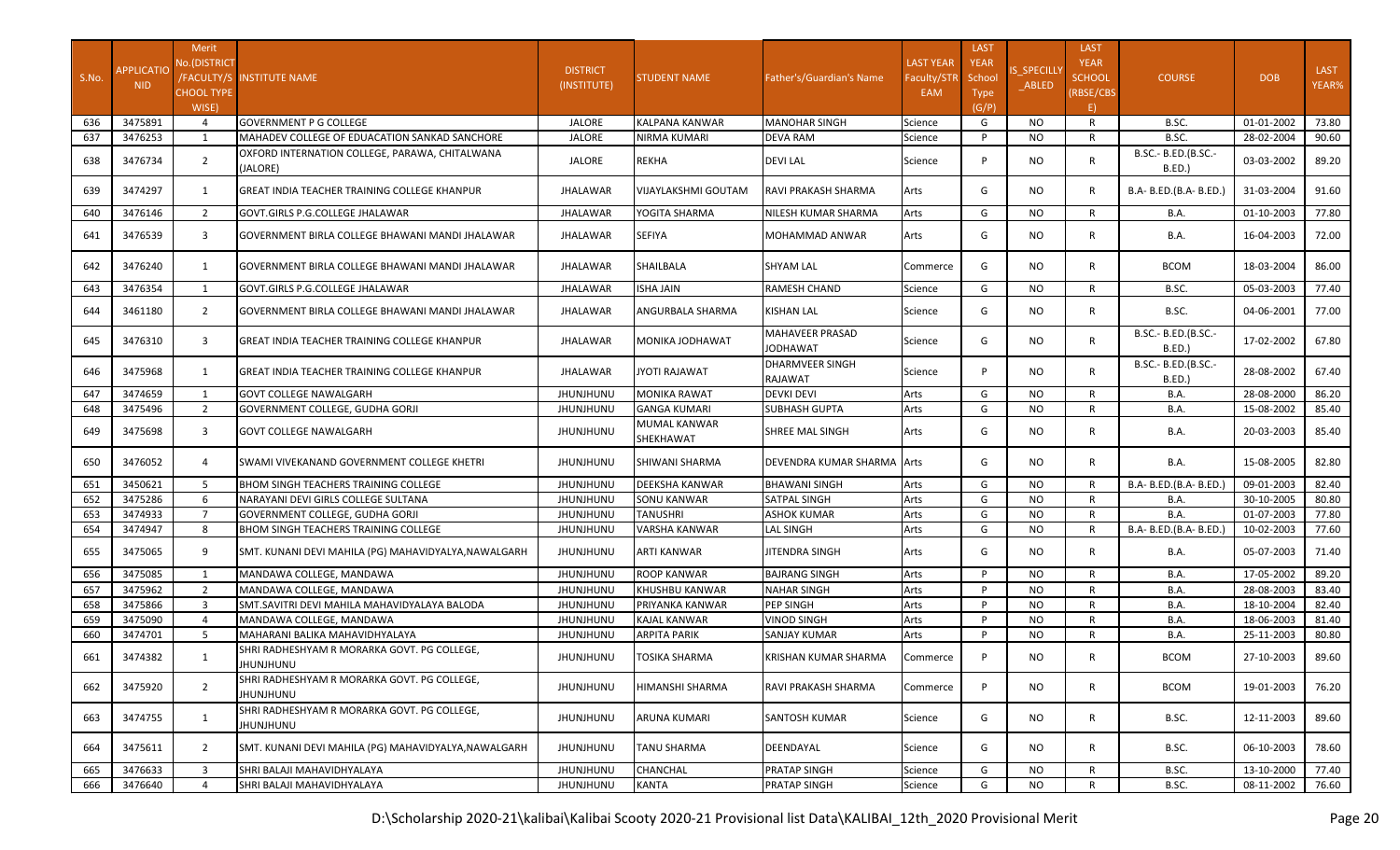| S.No. | <b>APPLICATIO</b><br><b>NID</b> | Merit<br>lo.(DISTRICT<br><b>CHOOL TYPE</b><br>WISE) | <b>/FACULTY/S INSTITUTE NAME</b>                                     | <b>DISTRICT</b><br>(INSTITUTE) | <b>STUDENT NAME</b>          | ather's/Guardian's Name-        | <b>LAST YEAR</b><br><b>Faculty/STR</b><br>EAM | <b>LAST</b><br><b>YEAR</b><br>School<br><b>Type</b><br>(G/P) | <b>IS_SPECILL\</b><br>ABLED | LAST<br><b>YEAR</b><br><b>SCHOOL</b><br><b>RBSE/CBS</b><br>E) | <b>COURSE</b>                         | <b>DOB</b> | LAST<br>YEAR% |
|-------|---------------------------------|-----------------------------------------------------|----------------------------------------------------------------------|--------------------------------|------------------------------|---------------------------------|-----------------------------------------------|--------------------------------------------------------------|-----------------------------|---------------------------------------------------------------|---------------------------------------|------------|---------------|
| 667   | 3475519                         | 5                                                   | MAHARANI BALIKA MAHAVIDHYALAYA                                       | <b>JHUNJHUNU</b>               | VASHUNDARA KANWAR<br>RAJAWAT | <b>MEHTABH SINGH</b>            | Science                                       | G                                                            | NO.                         | R                                                             | B.SC.- B.ED.(B.SC.-<br>B.ED.)         | 09-06-2003 | 71.60         |
| 668   | 3474927                         | 6                                                   | NORANG RAM DAYANAND DHUKIA COLLEGE JHUNJHUNU                         | <b>JHUNJHUNU</b>               | <b>KRITIKA DADHICH</b>       | RAJENDRA PRASAD DADHICH Science |                                               | G                                                            | NO                          | R                                                             | B.SC.- B.ED.(B.SC.-<br>B.ED.          | 21-12-2003 | 67.80         |
| 669   | 3475806                         | $\overline{7}$                                      | SWAMI VIVEKANAND GOVERNMENT COLLEGE KHETRI                           | <b>JHUNJHUNU</b>               | <b>KRITIKA PAREEK</b>        | <b>ANIL PAREEK</b>              | Science                                       | G                                                            | NO                          | R                                                             | B.SC.                                 | 20-05-2003 | 65.80         |
| 670   | 3474336                         | 1                                                   | SMT GOMATI DEVI PG COLLEGE                                           | <b>JHUNJHUNU</b>               | <b>ANUPRIYA SHEKHAWAT</b>    | <b>BALBIR SINGH SHEKHAWAT</b>   | Science                                       | P                                                            | NO                          | R                                                             | B.SC.                                 | 10-05-2002 | 93.40         |
| 671   | 3475398                         | $\overline{2}$                                      | SETH NETRAM MAGHRAJ GOVT GIRLS COLLEGE JHUNJHUNU                     | JHUNJHUNU                      | <b>ISHA SHARMA</b>           | <b>SUNIL SHARMA</b>             | Science                                       | P                                                            | NO                          | R                                                             | B.SC.                                 | 09-03-2003 | 87.20         |
| 672   | 3482450                         | $\overline{3}$                                      | KANORIA COLLEGE, MUKUNDGARH                                          | <b>JHUNJHUNU</b>               | KOMAL SHARMA                 | NARENDRA KUMAR SHARMA Science   |                                               | P                                                            | NO                          | R                                                             | B.SC.- B.ED.(B.SC.-<br><b>B.ED.</b> ) | 18-10-2002 | 79.80         |
| 673   | 3476775                         | $\overline{4}$                                      | TAGORE P.G. MAHAVIDYALAYA, GUDHA GORJI                               | <b>JHUNJHUNU</b>               | <b>JYOTI KANWAR</b>          | SARDUL SINGH                    | Science                                       | P                                                            | NO                          | R                                                             | B.SC.                                 | 10-12-2004 | 78.00         |
| 674   | 3474676                         | 5                                                   | KULDEEPAK MAHAVIDYALYA SHIMLA                                        | <b>JHUNJHUNU</b>               | <b>DIMPLE KANWAR</b>         | YASHPAL SINGH                   | Science                                       | P                                                            | <b>NO</b>                   | R                                                             | B.SC.- B.ED.(B.SC.-<br>B.ED.          | 04-02-2005 | 76.40         |
| 675   | 3476399                         | 6                                                   | RAVINDRA ACADEMY P.G. GIRLS COLLEGE, CHIRAWA                         | <b>JHUNJHUNU</b>               | <b>SAKSHI DADHICH</b>        | PRADEEP KUMAR SHARMA            | Science                                       | P                                                            | <b>NO</b>                   | R                                                             | B.SC.                                 | 22-01-2004 | 74.80         |
| 676   | 3476348                         | $\overline{7}$                                      | TAGORE P.G. MAHAVIDYALAYA, GUDHA GORJI                               | <b>JHUNJHUNU</b>               | RAJYASHREE KANWAR            | RAM SINGH SHEKHAWAT             | Science                                       | P                                                            | NO                          | R                                                             | B.SC.                                 | 02-08-2004 | 73.00         |
| 677   | 3476610                         | 8                                                   | RAMA DEVI MAHILA P.G. MAHAVIDYALAYA                                  | <b>JHUNJHUNU</b>               | PRITI SHARMA                 | <b>SURENDAR KUMAR</b>           | Science                                       | P                                                            | <b>NO</b>                   | R                                                             | B.SC.                                 | 26-12-2003 | 67.40         |
| 678   | 3476607                         | 9                                                   | SHRI B B M MAHILA P. G MAHA VIDHLAYA PACHERI-BUHANA                  | <b>JHUNJHUNU</b>               | <b>ARATI SHARMA</b>          | <b>MURARI LAL SHARMA</b>        | Science                                       | P                                                            | NO.                         | R                                                             | B.SC.- B.ED.(B.SC.-<br>B.ED.          | 25-05-2003 | 66.60         |
| 679   | 3475803                         | 10                                                  | TAGORE SAH SHIKSHA COLLEGE OF SCIENCE & ARTS                         | <b>JHUNJHUNU</b>               | MUSKAN KANWAR                | MUKESH SINGH                    | Science                                       | P                                                            | NO                          | R                                                             | B.SC.                                 | 09-08-2004 | 66.20         |
| 680   | 3475442                         | 1                                                   | GOVERNMENT COLLEGE BALESAR                                           | <b>JODHPUR</b>                 | SEEMA KANWAR                 | <b>BHAGWAN SINGH</b>            | Arts                                          | G                                                            | NO                          | R                                                             | B.A.                                  | 01-07-2001 | 88.20         |
| 681   | 3476569                         | $\overline{2}$                                      | ADARSH COLLEGE DECHU                                                 | <b>JODHPUR</b>                 | <b>MANISHA KANWAR</b>        | PRITHVI SINGH RAJPUROHIT        | Arts                                          | G                                                            | NO                          | R                                                             | B.A.                                  | 25-09-2003 | 84.40         |
| 682   | 3476650                         | 3                                                   | GOMI DEVI WOMEN TEACHER'S TRAINING COLLEGE                           | <b>JODHPUR</b>                 | KHUSHBU                      | DHANRAJ                         | Arts                                          | G                                                            | NO                          | R                                                             | B.A- B.ED.(B.A- B.ED.                 | 15-01-2004 | 84.20         |
| 683   | 3475528                         | $\overline{4}$                                      | <b>GOVERNMENT COLLEGE PHALODI</b>                                    | <b>JODHPUR</b>                 | <b>JHANVI</b>                | <b>DILIP KUMAR</b>              | Arts                                          | G                                                            | <b>NO</b>                   | $\mathsf{R}$                                                  | B.A.                                  | 23-04-2003 | 83.60         |
| 684   | 3475671                         | 5                                                   | ADARSH COLLEGE DECHU                                                 | <b>JODHPUR</b>                 | ROSHANA                      | DURG SINGH                      | Arts                                          | G                                                            | <b>NO</b>                   | R                                                             | B.A.                                  | 16-04-2003 | 83.00         |
| 685   | 3474798                         | 6                                                   | KNCW JAI NARAIN VYAS UNIVERSITY, JODHPUR                             | <b>JODHPUR</b>                 | YASHASVI                     | LADU SINGH                      | Arts                                          | G                                                            | <b>NO</b>                   | $\mathsf{R}$                                                  | <b>B.A.</b>                           | 21-04-2003 | 82.20         |
| 686   | 3476235                         | $\overline{7}$                                      | SHRI MAHALAXMI MAHILA SHIKSHAK PRASHIKSHAN<br>MAHAVIDALAYA           | <b>JODHPUR</b>                 | JAI SHREE KANWAR             | <b>KISHAN SINGH</b>             | Arts                                          | G                                                            | <b>NO</b>                   | R                                                             | B.A- B.ED.(B.A- B.ED.)                | 08-09-2002 | 81.80         |
| 687   | 3475421                         | 8                                                   | <b>GOVT COLLEGE BAORI</b>                                            | <b>JODHPUR</b>                 | <b>DURGA KANWAR</b>          | <b>KARAN SINGH</b>              | Arts                                          | G                                                            | NO                          | R.                                                            | <b>B.A.</b>                           | 01-07-2001 | 81.60         |
| 688   | 3475476                         | 9                                                   | <b>GOVERNMENT COLLEGE PHALODI</b>                                    | <b>JODHPUR</b>                 | <b>ANITA THANVI</b>          | JHANWARI LAL THANVI             | Arts                                          | G                                                            | <b>NO</b>                   | R                                                             | B.A.                                  | 03-10-2001 | 79.60         |
| 689   | 3474968                         | 10                                                  | <b>GOVERNMENT COLLEGE OSIAN</b>                                      | <b>JODHPUR</b>                 | PRIYANKA                     | <b>HANWANT SINGH</b>            | Arts                                          | G                                                            | <b>NO</b>                   | $\mathsf{R}$                                                  | <b>B.A.</b>                           | 14-05-2003 | 79.60         |
| 690   | 3476461                         | 11                                                  | <b>GOVERNMENT COLLEGE PHALODI</b>                                    | <b>JODHPUR</b>                 | <b>DIMPLE RANGA</b>          | KAMAL KISHORE RANGA             | Arts                                          | G                                                            | <b>NO</b>                   | $\mathsf{R}$                                                  | <b>B.A.</b>                           | 08-02-2001 | 78.80         |
| 691   | 3475440                         | 12                                                  | SHRI MAHALAXMI GIRLS COLLEGE                                         | <b>JODHPUR</b>                 | HIMANI AGRAWAL               | DHARMENDRA AGARWAL              | Arts                                          | G                                                            | NO                          | R                                                             | <b>B.A.</b>                           | 22-09-2003 | 77.60         |
| 692   | 3474974                         | 13                                                  | KNCW JAI NARAIN VYAS UNIVERSITY, JODHPUR                             | <b>JODHPUR</b>                 | KAJAL                        | MANSINGH                        | Arts                                          | G                                                            | <b>NO</b>                   | R                                                             | <b>B.A.</b>                           | 13-03-2003 | 75.00         |
| 693   | 3475270                         | 14                                                  | REGIONAL CENTER JODHPUR, VARDHMAN MAHAVEER OPEN<br><b>UNIVERSITY</b> | <b>JODHPUR</b>                 | POOJA KANWAR                 | <b>KESHAR SINGH</b>             | Arts                                          | G                                                            | NO                          | R                                                             | <b>B.A.</b>                           | 05-05-2004 | 74.80         |
| 694   | 3475500                         | 15                                                  | <b>GOVT COLLEGE BAORI</b>                                            | <b>JODHPUR</b>                 | <b>ISHWAR KANWAR</b>         | SAMANDAR SINGH                  | Arts                                          | G                                                            | NO                          | R                                                             | B.A.                                  | 02-02-2002 | 74.60         |
| 695   | 3474706                         | 16                                                  | GOVERNMENT COLLEGE OSIAN                                             | <b>JODHPUR</b>                 | <b>CHANDRA BADAN</b>         | <b>ACHAL SINGH</b>              | Arts                                          | G                                                            | NO                          | R                                                             | B.A.                                  | 04-04-2002 | 74.00         |
| 696   | 3475758                         | 17                                                  | <b>GOVERNMENT COLLEGE PHALODI</b>                                    | <b>JODHPUR</b>                 | <b>SEEMA</b>                 | <b>GOPILAL</b>                  | Arts                                          | G                                                            | NO                          | R                                                             | B.A.                                  | 19-05-2002 | 69.80         |
| 697   | 3474709                         | 18                                                  | GOVERNMENT COLLEGE OSIAN                                             | <b>JODHPUR</b>                 | KHUSHBU KANWAR               | <b>ACHAL SINGH</b>              | Arts                                          | G                                                            | <b>NO</b>                   | R                                                             | B.A.                                  | 28-01-2001 | 67.60         |
| 698   | 3476331                         | 19                                                  | SSDCLB GOVT. GIRLS COLLEGE PIPAR CITY                                | <b>JODHPUR</b>                 | <b>MONIKA</b>                | RAMDAS                          | Arts                                          | G                                                            | NO                          | R                                                             | <b>B.A.</b>                           | 05-08-2003 | 66.80         |
| 699   | 3475820                         | 1                                                   | KNCW JAI NARAIN VYAS UNIVERSITY, JODHPUR                             | <b>JODHPUR</b>                 | RINKU CHHANGANI              | <b>SANTOSH PRAKASH</b>          | Arts                                          | P                                                            | NO                          | R                                                             | <b>B.A.</b>                           | 11-05-2003 | 90.60         |
| 700   | 3475447                         | 2                                                   | KNCW JAI NARAIN VYAS UNIVERSITY, JODHPUR                             | <b>JODHPUR</b>                 | <b>RITU RATHORE</b>          | <b>CHAWAND SINGH</b>            | Arts                                          | P                                                            | <b>NO</b>                   | R                                                             | B.A.                                  | 18-09-2004 | 88.60         |
| 701   | 3476658                         | 3                                                   | SSDCLB GOVT. GIRLS COLLEGE PIPAR CITY                                | <b>JODHPUR</b>                 | NIKITA KANWAR                | <b>BHIK SINGH</b>               | Arts                                          | P                                                            | <b>NO</b>                   | R                                                             | B.A.                                  | 07-07-2003 | 88.40         |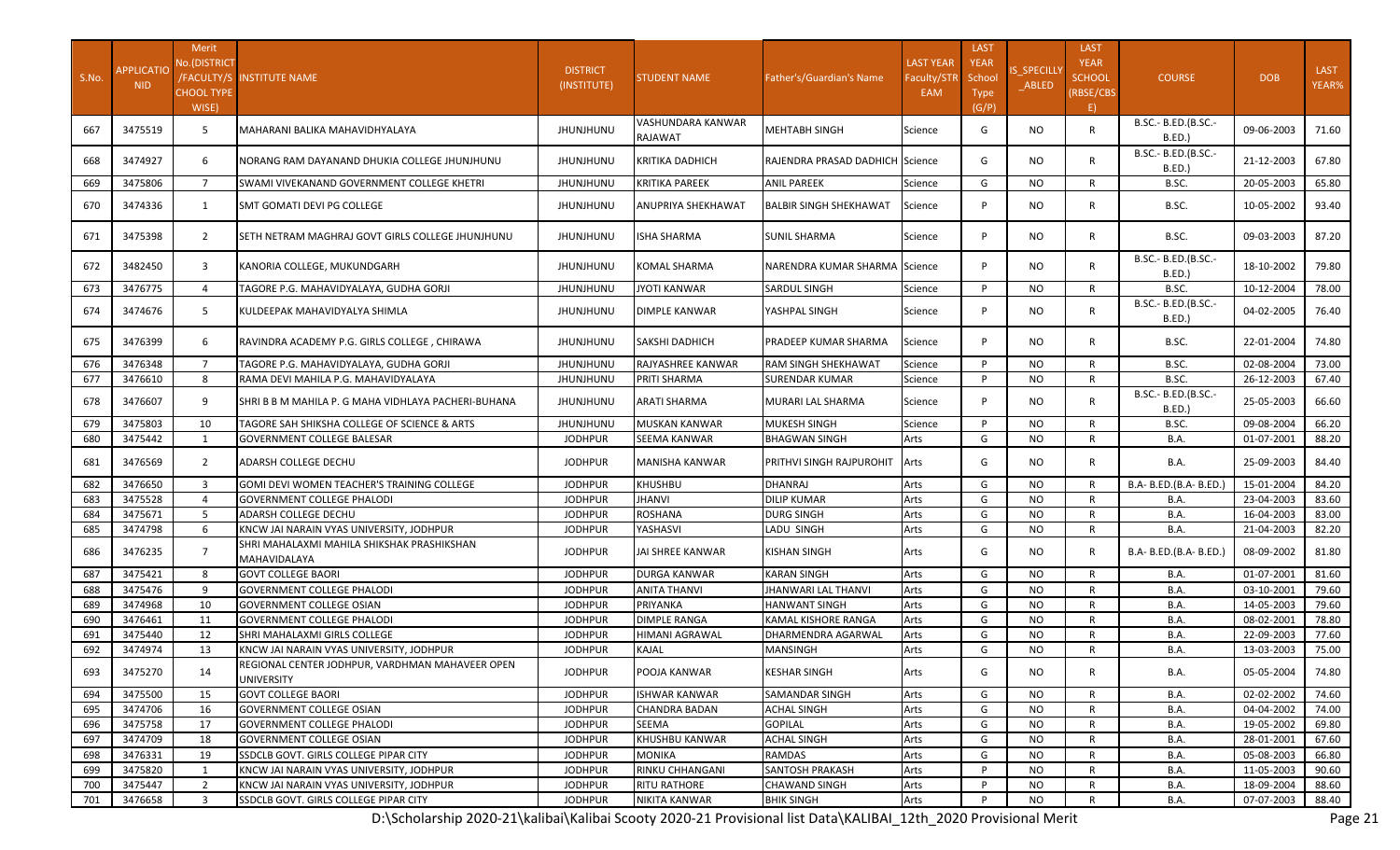| S.No. | APPLICATIO<br><b>NID</b> | Merit<br>o.(DISTRICT<br><b>HOOL TYPE</b><br>WISE) | <b>/FACULTY/S INSTITUTE NAME</b>                                       | <b>DISTRICT</b><br>(INSTITUTE) | <b>STUDENT NAME</b>     | Father's/Guardian's Name   | <b>LAST YEAR</b><br>Faculty/STR<br>EAM | <b>LAST</b><br><b>YEAR</b><br>School<br><b>Type</b><br>(G/P) | S_SPECILLY<br>ABLED | LAST<br><b>YEAR</b><br><b>SCHOOL</b><br><b>RBSE/CBS</b><br>E) | <b>COURSE</b>                 | <b>DOB</b> | <b>LAST</b><br>YEAR% |
|-------|--------------------------|---------------------------------------------------|------------------------------------------------------------------------|--------------------------------|-------------------------|----------------------------|----------------------------------------|--------------------------------------------------------------|---------------------|---------------------------------------------------------------|-------------------------------|------------|----------------------|
| 702   | 3474900                  | 4                                                 | KNCW JAI NARAIN VYAS UNIVERSITY, JODHPUR                               | <b>JODHPUR</b>                 | JANVI CHHUGANI          | ANAND CHHUGANI             | Arts                                   | P                                                            | NO                  | R                                                             | <b>B.A.</b>                   | 03-05-2002 | 85.40                |
| 703   | 3476028                  | -5                                                | GOVERNMENT COLLEGE BALESAR                                             | <b>JODHPUR</b>                 | PREM KANWAR             | UDAI SINGH                 | Arts                                   | P                                                            | NO                  | R                                                             | <b>B.A.</b>                   | 15-12-2001 | 84.60                |
| 704   | 3476232                  | 6                                                 | KNCW JAI NARAIN VYAS UNIVERSITY, JODHPUR                               | <b>JODHPUR</b>                 | <b>YOGSHRI</b>          | RUPA RAM SHARMA            | Arts                                   | P                                                            | NO                  | $\mathsf{R}$                                                  | <b>B.A.</b>                   | 23-04-2002 | 83.80                |
| 705   | 3475491                  | 7                                                 | KNCW JAI NARAIN VYAS UNIVERSITY, JODHPUR                               | <b>JODHPUR</b>                 | RIDDHIMA RAJAWAT        | PRAMOD SINGH               | Arts                                   | P                                                            | NO                  | R                                                             | <b>B.A.</b>                   | 29-12-2002 | 83.80                |
| 706   | 3475743                  | 8                                                 | SHRI MAHALAXMI MAHILA SHIKSHAK PRASHIKSHAN<br>MAHAVIDALAYA             | <b>JODHPUR</b>                 | <b>SUMAN KANWAR</b>     | <b>ARJUN SINGH RATHORE</b> | Arts                                   | P                                                            | NO                  | R                                                             | B.A- B.ED.(B.A- B.ED.)        | 06-04-2005 | 83.20                |
| 707   | 3475424                  | 9                                                 | CENTRAL MODERN TEACHER TRAINING COLLEGE, JODHPUR                       | <b>JODHPUR</b>                 | KIRTI SONIGRA           | <b>SURENDRA SINGH</b>      | Arts                                   | P                                                            | <b>NO</b>           | R                                                             | B.A- B.ED.(B.A- B.ED.)        | 18-03-2003 | 82.80                |
| 708   | 3476130                  | 10                                                | GOVERNMENT COLLEGE OSIAN                                               | <b>JODHPUR</b>                 | DEEPA KAWAR             | <b>SUMER SINGH</b>         | Arts                                   | P                                                            | NO                  | $\mathsf{R}$                                                  | B.A.                          | 17-11-2003 | 80.60                |
| 709   | 3476370                  | 11                                                | MAYURAKSHI T.T. COLLEGE                                                | <b>JODHPUR</b>                 | <b>GUDDU</b>            | HAAKAM SINGH               | Arts                                   | P                                                            | <b>NO</b>           | $\mathsf{R}$                                                  | B.A- B.ED.(B.A- B.ED.)        | 01-01-2008 | 80.40                |
| 710   | 3474625                  | 12                                                | GOVERNMENT COLLEGE OSIAN                                               | <b>JODHPUR</b>                 | DARIYAV KANWAR          | PEHAP SINGH                | Arts                                   | P                                                            | NO                  | $\mathsf{R}$                                                  | <b>B.A.</b>                   | 12-02-2002 | 79.80                |
| 711   | 3474743                  | 13                                                | <b>GOVERNMENT COLLEGE OSIAN</b>                                        | <b>JODHPUR</b>                 | KHUSHABU                | RAJENDRA PRASAD            | Arts                                   | P                                                            | NO                  | R                                                             | B.A.                          | 10-03-2005 | 79.80                |
| 712   | 3475280                  | 14                                                | <b>GOVERNMENT COLLEGE BALESAR</b>                                      | <b>JODHPUR</b>                 | ANITA KANWAR            | <b>SUMER SINGH</b>         | Arts                                   | P                                                            | NO                  | $\mathsf{R}$                                                  | B.A.                          | 12-05-2002 | 79.40                |
| 713   | 3475910                  | 15                                                | KNCW JAI NARAIN VYAS UNIVERSITY, JODHPUR                               | JODHPUR                        | POOJA KANWAR            | <b>VIKRAM SINGH</b>        | Arts                                   | P                                                            | <b>NO</b>           | R                                                             | B.A.                          | 06-06-2004 | 79.40                |
| 714   | 3474651                  | 16                                                | <b>GOVERNMENT COLLEGE OSIAN</b>                                        | <b>JODHPUR</b>                 | <b>SANTOSH KANWAR</b>   | <b>KUMBHA SINGH</b>        | Arts                                   | P                                                            | <b>NO</b>           | $\mathsf{R}$                                                  | B.A.                          | 16-08-2002 | 79.00                |
| 715   | 3476065                  | 17                                                | GOVERNMENT COLLEGE OSIAN                                               | <b>JODHPUR</b>                 | NAKHAT KANWAR           | MOD SINGH                  | Arts                                   | P                                                            | NO                  | $\mathsf{R}$                                                  | B.A.                          | 07-04-2003 | 77.40                |
| 716   | 3475700                  | 18                                                | <b>GOVERNMENT COLLEGE OSIAN</b>                                        | <b>JODHPUR</b>                 | CHAILU KANWAR           | <b>HARNATH SINGH</b>       | Arts                                   | P                                                            | NO                  | R                                                             | B.A.                          | 20-05-2002 | 65.00                |
| 717   | 3476388                  | 1                                                 | KNCW JAI NARAIN VYAS UNIVERSITY, JODHPUR                               | <b>JODHPUR</b>                 | <b>DIMPLE RATHORE</b>   | MAHENDRA SINGH             | Arts                                   | G/P                                                          | NO                  | C                                                             | B.A.                          | 10-03-2003 | 89.20                |
| 718   | 3476764                  | $\overline{2}$                                    | KNCW JAI NARAIN VYAS UNIVERSITY, JODHPUR                               | <b>JODHPUR</b>                 | PRIYANKA                | SAVAISINGH                 | Arts                                   | G/P                                                          | <b>NO</b>           | C                                                             | B.A.                          | 24-03-2005 | 86.60                |
| 719   | 3476084                  | 1                                                 | <b>GOVERNMENT COLLEGE PHALODI</b>                                      | <b>JODHPUR</b>                 | <b>SURABHI JAIN</b>     | <b>MUKESH JAIN</b>         | Commerce                               | G                                                            | <b>NO</b>           | $\mathsf{R}$                                                  | <b>BCOM</b>                   | 01-12-2003 | 84.00                |
| 720   | 3476390                  | $\overline{2}$                                    | <b>GOVERNMENT COLLEGE PHALODI</b>                                      | <b>JODHPUR</b>                 | MUSKAN VYAS             | <b>JAGDISH VYAS</b>        | Commerce                               | G                                                            | NO.                 | R                                                             | <b>BCOM</b>                   | 29-10-2003 | 78.00                |
| 721   | 3474817                  | 1                                                 | KNCW JAI NARAIN VYAS UNIVERSITY, JODHPUR                               | <b>JODHPUR</b>                 | ANJALI                  | <b>RAJARAM GOUR</b>        | Commerce                               | P                                                            | <b>NO</b>           | R                                                             | BCOM                          | 08-10-2003 | 83.80                |
| 722   | 3475037                  | $\overline{2}$                                    | <b>GOVERNMENT COLLEGE OSIAN</b>                                        | <b>JODHPUR</b>                 | SHIVANI                 | SATYANARAYAN               | Commerce                               | P                                                            | NO                  | R                                                             | <b>BCOM</b>                   | 06-10-2002 | 79.60                |
| 723   | 3475812                  | 1                                                 | <b>GOVERNMENT COLLEGE PHALODI</b>                                      | <b>JODHPUR</b>                 | <b>RONAK</b>            | <b>RAM KUMAR</b>           | Science                                | G                                                            | NO                  | $\mathsf{R}$                                                  | B.SC.                         | 07-04-2004 | 85.00                |
| 724   | 3476072                  | 2                                                 | MARWAR SHIKSHAK PRASHIKSHAN MAHAVIDHALAYA                              | <b>JODHPUR</b>                 | JASHODA KANWAR          | <b>PADAM SINGH</b>         | Science                                | G                                                            | <b>NO</b>           | $\mathsf{R}$                                                  | B.SC.- B.ED.(B.SC.-<br>B.ED.  | 26-08-2005 | 78.40                |
| 725   | 3474833                  | $\overline{3}$                                    | GOVT. COLLEGE JODHPUR                                                  | <b>JODHPUR</b>                 | PAYAL ANDANI            | NANAKRAM ADANI             | Science                                | G                                                            | <b>NO</b>           | R                                                             | B.SC.                         | 26-09-2003 | 70.40                |
| 726   | 3474920                  | 1                                                 | MBM ENGINEERING COLLEGE, JAI NARAIN VYAS UNIVERSITY,<br><b>JODHPUR</b> | <b>JODHPUR</b>                 | <b>TANU GARG</b>        | SATYDEV                    | Science                                | P                                                            | NO                  | R                                                             | <b>B.TECH</b>                 | 19-07-2003 | 92.80                |
| 727   | 3475471                  | 2                                                 | <b>GOVERNMENT COLLEGE OSIAN</b>                                        | <b>JODHPUR</b>                 | NIKITA RAJPUROHIT       | <b>SHARWAN SINGH</b>       | Science                                | P                                                            | NO                  | $\mathsf{R}$                                                  | B.SC.                         | 01-01-2006 | 87.60                |
| 728   | 3455664                  | 3                                                 | GOVERNMENT GIRLS COLLEGE MAGRA PUNJALA                                 | JODHPUR                        | PRIYANKA JOSHI          | SAMPATRAJ                  | Science                                | P                                                            | NO                  | R                                                             | B.SC.                         | 06-08-2004 | 86.60                |
| 729   | 3474818                  | $\overline{a}$                                    | VYAS COLLEGE OF NURSING                                                | <b>JODHPUR</b>                 | <b>NEHA SINGHAL</b>     | PURUSOTAM SINGHAL          | Science                                | p                                                            | <b>NO</b>           | R                                                             | B.SC.                         | 19-04-2002 | 84.40                |
| 730   | 3475619                  | -5                                                | KNCW JAI NARAIN VYAS UNIVERSITY, JODHPUR                               | <b>JODHPUR</b>                 | HANSA RATHORE           | MAHENDRA SINGH             | Science                                |                                                              | NO.                 | R                                                             | B.SC.                         | 13-12-2003 | 84.00                |
| 731   | 3476196                  | 6                                                 | GOVERNMENT GIRLS COLLEGE MAGRA PUNJALA                                 | <b>JODHPUR</b>                 | HIMANSHI TIWARI         | SANJAY TIWARI              | Science                                | P                                                            | NO                  | $\mathsf{R}$                                                  | B.SC.                         | 12-07-2002 | 83.40                |
| 732   | 3474921                  | $\overline{7}$                                    | MAYURAKSHI T.T. COLLEGE                                                | <b>JODHPUR</b>                 | RADHIKA                 | <b>SURESH CHANDR VYAS</b>  | Science                                | P                                                            | <b>NO</b>           | R                                                             | B.SC.- B.ED.(B.SC.-<br>B.ED.) | 28-12-2004 | 79.80                |
| 733   | 3475236                  | $\mathbf{8}$                                      | GOVERNMENT GIRLS COLLEGE MAGRA PUNJALA                                 | <b>JODHPUR</b>                 | <b>LAXMI RATHORE</b>    | <b>GAJENDRA SINGH</b>      | Science                                | P                                                            | <b>NO</b>           | R                                                             | B.SC.                         | 20-01-2002 | 77.00                |
| 734   | 3476642                  | 9                                                 | SHRI LALCHAND MILAPCHAND DADHA JAIN COLLEGE OSIAN                      | <b>JODHPUR</b>                 | <b>DEEPIKA UPADHYAY</b> | <b>SHARWAN KUMAR</b>       | Science                                | P                                                            | NO.                 | $\mathsf{R}$                                                  | <b>B.A.</b>                   | 11-07-2003 | 75.60                |
| 735   | 3476506                  | 10                                                | <b>GOVERNMENT COLLEGE OSIAN</b>                                        | <b>JODHPUR</b>                 | POOJA KANWAR            | <b>BHOM SINGH</b>          | Science                                | P                                                            | <b>NO</b>           | $\mathsf{R}$                                                  | <b>B.A.</b>                   | 01-01-2003 | 75.20                |
| 736   | 3475559                  | 1                                                 | <b>GOVERNMENT COLLEGE PHALODI</b>                                      | <b>JODHPUR</b>                 | <b>SURBHI CHHANGANI</b> | KAMAL KISHOR CHHANGANI     | Science                                | G/P                                                          | <b>NO</b>           | C                                                             | B.SC.                         | 28-06-2003 | 89.00                |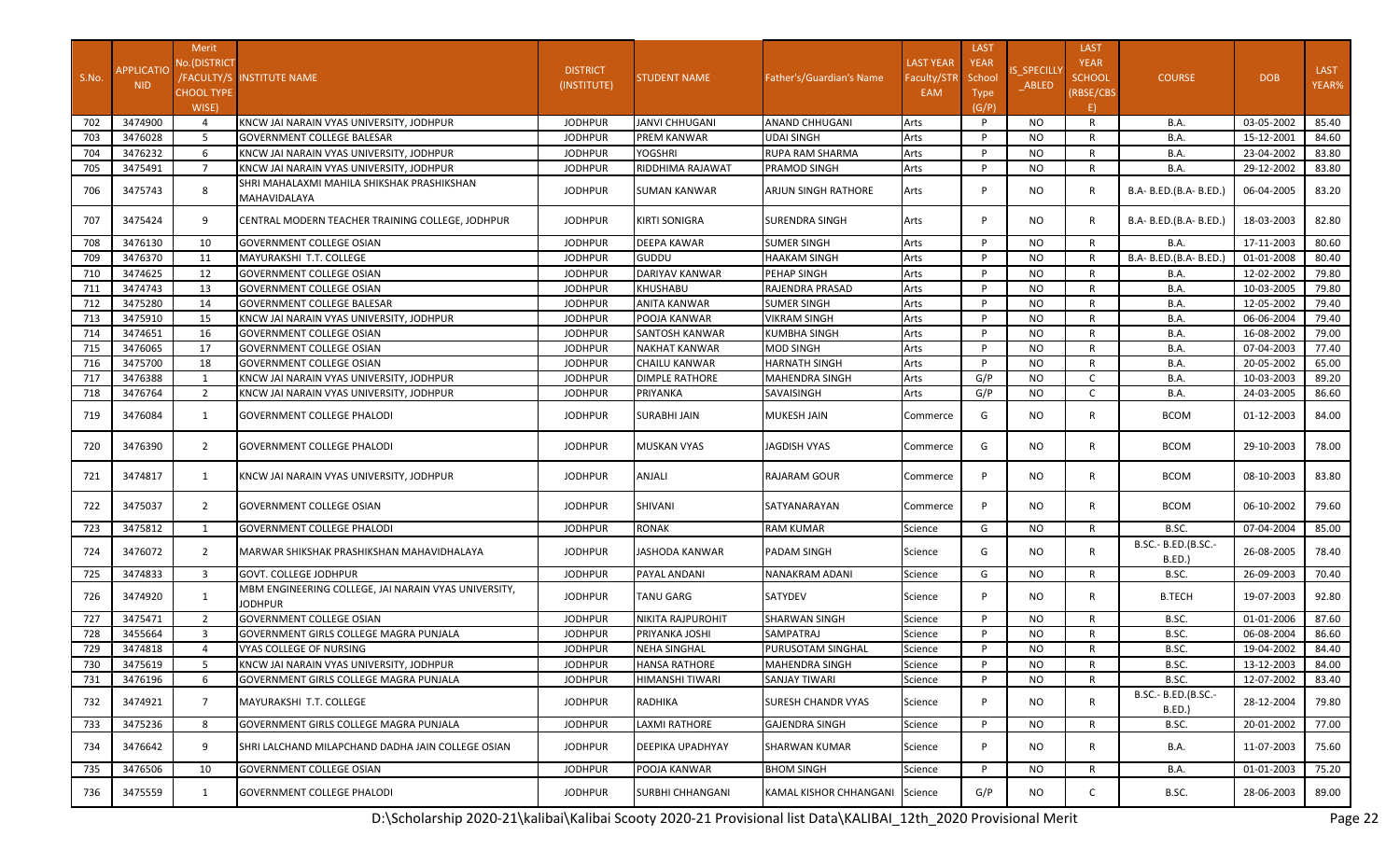| S.No. | APPLICATIO<br><b>NID</b> | Merit<br>o.(DISTRICT<br><b>CHOOL TYPE</b><br>WISE) | <b>/FACULTY/S INSTITUTE NAME</b>                                         | <b>DISTRICT</b><br>(INSTITUTE) | <b>STUDENT NAME</b>                        | Father's/Guardian's Name    | <b>LAST YEAR</b><br><b>Faculty/STR</b><br><b>EAM</b> | <b>LAST</b><br><b>YEAR</b><br>School<br><b>Type</b><br>(G/P) | <b>S_SPECILLY</b><br>$-$ ABLED | LAST<br><b>YEAR</b><br><b>SCHOOL</b><br>(RBSE/CBS<br>E) | <b>COURSE</b>                 | DOB        | LAST<br>YEAR% |
|-------|--------------------------|----------------------------------------------------|--------------------------------------------------------------------------|--------------------------------|--------------------------------------------|-----------------------------|------------------------------------------------------|--------------------------------------------------------------|--------------------------------|---------------------------------------------------------|-------------------------------|------------|---------------|
| 737   | 3483812                  | - 1                                                | <b>GOVERNMENT COLLEGE KARAULI</b>                                        | KARAULI                        | <b>KOMAL KUMARI</b>                        | RAMBHAROSI SINGH            | Arts                                                 | G                                                            | <b>NO</b>                      | R                                                       | B.A.                          | 23-10-2003 | 86.60         |
| 738   | 3475064                  | 2                                                  | SATYA SADHNA COLLEGE                                                     | KARAULI                        | PRIYA SHARMA                               | RAJESH BIHARI SHARMA        | Arts                                                 | G                                                            | <b>NO</b>                      | $\mathsf{R}$                                            | B.A- B.ED.(B.A- B.ED.         | 09-08-2004 | 71.80         |
| 739   | 3475017                  | 1                                                  | VIJAY SINGH PATHIK COLLGE, SHRI MAHAVEER JI                              | KARAULI                        | SAPANA SHARMA                              | GIRRAJ PRASAD SHARMA        | Arts                                                 | P                                                            | <b>NO</b>                      | $\mathsf{R}$                                            | B.A- B.ED.(B.A- B.ED.)        | 07-01-2003 | 82.00         |
| 740   | 3476581                  | 2                                                  | GOVT. COLLEGE TODABHIM (KARAULI)                                         | KARAULI                        | <b>KUSUMLATA GUPTA</b>                     | SITA RAM GUPTA              | Arts                                                 | P                                                            | <b>NO</b>                      | R                                                       | B.A.                          | 10-07-2000 | 79.80         |
| 741   | 3476244                  | 3                                                  | SHRI AGRASEN GIRLS PG COLLEGE, HINDAUN CITY                              | KARAULI                        | PRIYANKA TIWARI                            | SANTOSH                     | Arts                                                 | P                                                            | <b>NO</b>                      | $\mathsf{R}$                                            | B.A.                          | 08-05-2004 | 78.20         |
| 742   | 3475750                  | $\overline{4}$                                     | SHRI AGRASEN GIRLS PG COLLEGE, HINDAUN CITY                              | KARAULI                        | SHEETAL SHARMA                             | PRAHALAD SHARMA             | Arts                                                 | P                                                            | <b>NO</b>                      | $\mathsf{R}$                                            | B.A.                          | 10-10-2004 | 77.60         |
| 743   | 3479531                  | 5                                                  | SATYA SADHNA COLLEGE                                                     | KARAULI                        | NIKITA JAIMINI                             | RAMAKANT JAIMINI            | Arts                                                 | P                                                            | <b>NO</b>                      | $\mathsf{R}$                                            | B.A.                          | 31-08-2004 | 77.00         |
| 744   | 3475478                  | 6                                                  | SHRI AGRASEN GIRLS PG COLLEGE, HINDAUN CITY                              | KARAULI                        | JAGRATI KUMARI SHARMA GHANSHYAM LAL SHARMA |                             | Arts                                                 | P                                                            | <b>NO</b>                      | R                                                       | B.A.                          | 17-04-2003 | 76.40         |
| 745   | 3475019                  | $\overline{7}$                                     | NIRMAL TEACHER TRAINING COLLEGE HINDAUN CITY                             | KARAULI                        | SAKSHI KUMARI SHARMA                       | <b>UMESH SHARMA</b>         | Arts                                                 | P                                                            | <b>NO</b>                      | - R                                                     | B.A- B.ED.(B.A- B.ED.)        | 24-02-2004 | 71.00         |
| 746   | 3474728                  | -1                                                 | GOVT PG COLLEGE HINDAUN CITY                                             | KARAULI                        | SHANU SHARMA                               | MANOJ UDEIYA                | Science                                              | G                                                            | <b>NO</b>                      | R                                                       | B.SC.                         | 23-07-2003 | 74.60         |
| 747   | 3475859                  | $\overline{2}$                                     | GOVTGIRLSCOLLEGEKARAULI                                                  | KARAULI                        | SHIKHA CHATURVEDI                          | MUKESH CHATURVEDI           | Science                                              | G                                                            | <b>NO</b>                      | $\mathsf{R}$                                            | B.SC.                         | 14-07-2003 | 71.40         |
| 748   | 3474683                  | 1                                                  | NEHRU COLLEGE OF EDUCATION                                               | KARAULI                        | SHIVANI SHARMA                             | <b>GAJANAND SHARMA</b>      | Science                                              | P                                                            | <b>NO</b>                      | R                                                       | B.SC.- B.ED.(B.SC.-<br>B.ED.) | 20-02-2001 | 84.80         |
| 749   | 3475691                  | $2^{\circ}$                                        | RAJASTHAN TEACHER TRAINING COLLEGE KHEDA                                 | KARAULI                        | <b>PRINSI GUPTA</b>                        | VISHNU KUMAR AGRAWAL        | Science                                              | P                                                            | <b>NO</b>                      | $\mathsf{R}$                                            | B.SC.- B.ED.(B.SC.-<br>B.ED.) | 14-06-2003 | 84.40         |
| 750   | 3475283                  | 3                                                  | NEHRU COLLEGE OF EDUCATION                                               | KARAULI                        | NEERJA BHARDWAJ                            | SHAILENDRA BHARDWAK         | Science                                              | P                                                            | <b>NO</b>                      | $\mathsf{R}$                                            | B.SC.- B.ED.(B.SC.-<br>B.ED.) | 09-10-2003 | 84.20         |
| 751   | 3474389                  | 4                                                  | VIJAY SINGH PATHIK COLLGE, SHRI MAHAVEER JI                              | KARAULI                        | ANUPAMA SHARMA                             | GORI SHANKAR SHARMA         | Science                                              | P                                                            | <b>NO</b>                      | $\mathsf{R}$                                            | B.SC.- B.ED.(B.SC.-<br>B.ED.  | 11-08-2004 | 82.40         |
| 752   | 3474470                  | 5                                                  | RAM DULARI (WOMEN) TEACHERS TRAINING COLLEGE, KHEDA<br>JAMALPUR, HINDAUN | KARAULI                        | <b>CHETNA SHARMA</b>                       | <b>GOVIND SHARMA</b>        | Science                                              | P                                                            | <b>NO</b>                      | R                                                       | <b>BED</b>                    | 28-05-2004 | 81.60         |
| 753   | 3476484                  | 6                                                  | SHRI AGRASEN GIRLS PG COLLEGE, HINDAUN CITY                              | KARAULI                        | DEEPALI AGRAWAL                            | <b>NAVEEN AGRAWAL</b>       | Science                                              | P                                                            | <b>NO</b>                      | $\mathsf{R}$                                            | B.SC.                         | 30-10-2004 | 77.40         |
| 754   | 3476417                  | $\overline{7}$                                     | EKLAVYACOLLEGEKARAULI                                                    | KARAULI                        | MANASVI SHARMA                             | MUKESH KUMAR SHARMA         | Science                                              | P                                                            | <b>NO</b>                      | R                                                       | B.SC.                         | 03-02-2003 | 73.60         |
| 755   | 3475875                  | 8                                                  | VIJAY SINGH PATHIK COLLGE, SHRI MAHAVEER JI                              | KARAULI                        | TAKSHI SINGHAL                             | ASHOK KUMAR SINGHAL         | Science                                              | P                                                            | <b>NO</b>                      | R                                                       | B.SC.- B.ED.(B.SC.-<br>B.ED.) | 09-08-2003 | 71.20         |
| 756   | 3476180                  | 9                                                  | GOVTGIRLSCOLLEGEKARAULI                                                  | KARAULI                        | RADHA SHARMA                               | <b>OMPRAKASH SHARMA</b>     | Science                                              | P                                                            | <b>NO</b>                      | $\mathsf{R}$                                            | B.SC.                         | 02-12-2002 | 69.20         |
| 757   | 3476423                  | 10                                                 | GOVTGIRLSCOLLEGEKARAULI                                                  | KARAULI                        | TANUJA SHARMA                              | <b>BALKRISHAN SHARMA</b>    | Science                                              | P                                                            | <b>NO</b>                      | R                                                       | B.SC.                         | 02-05-2004 | 69.00         |
| 758   | 3475897                  | 1                                                  | GOVTGIRLSCOLLEGEKARAULI                                                  | KARAULI                        | DIVYANSHI AGRAWAL                          | RAJENDRA KUMAR GUPTA        | Science                                              | G/P                                                          | <b>NO</b>                      | C                                                       | B.SC.                         | 25-09-2002 | 93.50         |
| 759   | 3475068                  | -1                                                 | GOVERNMENT ARTS GIRLS COLLEGE KOTA                                       | <b>KOTA</b>                    | POOJA KUMARI                               | ARJUN SINGH                 | Arts                                                 | G                                                            | <b>NO</b>                      | R                                                       | B.A.                          | 24-05-2001 | 86.80         |
| 760   | 3474911                  | $\overline{2}$                                     | <b>GOVERNMENT COLLEGE KANWAS</b>                                         | KOTA                           | SANJANA RAGHUVANSHI                        | KISHAN SINGH<br>RAGHUVANSHI | Arts                                                 | G                                                            | NO.                            | R                                                       | <b>B.A.</b>                   | 04-12-2003 | 82.40         |
| 761   | 3474970                  | $\mathbf{R}$                                       | <b>GOVERNMENT COLLEGE KANWAS</b>                                         | <b>KOTA</b>                    | ANNU                                       | <b>BRIJRAJ SINGH</b>        | Arts                                                 | G                                                            | <b>NO</b>                      | $\mathsf{R}$                                            | B.A.                          | 01-01-2003 | 77.00         |
| 762   | 3475480                  |                                                    | <b>GOVERNMENT COLLEGE KANWAS</b>                                         | KOTA                           | SONIYA                                     | LILADHAR                    | Arts                                                 | G                                                            | NO.                            | R                                                       | <b>B.A.</b>                   | 01-01-2002 | 71.80         |
| 763   | 3475361                  | -5                                                 | GOVERNMENT COLLEGE KANWAS                                                | <b>KOTA</b>                    | <b>NIKITA</b>                              | DAMODAR SINH                | Arts                                                 | G                                                            | <b>NO</b>                      | R                                                       | B.A.                          | 21-04-2002 | 68.00         |
| 764   | 3475457                  | 6                                                  | <b>GOVERNMENT COLLEGE KANWAS</b>                                         | <b>KOTA</b>                    | SAJAN                                      | RADHESHYAM                  | Arts                                                 | G                                                            | <b>NO</b>                      | R                                                       | B.A.                          | 09-08-2002 | 67.20         |
| 765   | 3474924                  | $\overline{7}$                                     | <b>GOVERNMENT COLLEGE KANWAS</b>                                         | <b>KOTA</b>                    | <b>KEERTI PANWAR</b>                       | PREMCHAND PANWAR            | Arts                                                 | G                                                            | <b>NO</b>                      | R                                                       | B.A.                          | 20-12-2002 | 65.80         |
| 766   | 3474904                  | 1                                                  | AKLANK COLLEGE OF EDUCATION                                              | <b>KOTA</b>                    | SAAKSHI                                    | RAJENDR                     | Arts                                                 | P                                                            | <b>NO</b>                      | $\mathsf{R}$                                            | B.A- B.ED.(B.A- B.ED.)        | 13-08-2003 | 88.20         |
| 767   | 3475521                  | $\overline{2}$                                     | KAUTILY WOMEN T.T. COLLEGE                                               | KOTA                           | KHUSHI SHARMA                              | GAJENDRA KUMAR SHARMA Arts  |                                                      | P                                                            | NO.                            | -R                                                      | B.A- B.ED.(B.A- B.ED.)        | 23-06-2002 | 86.20         |
| 768   | 3475287                  | -3                                                 | KAUTILY WOMEN T.T. COLLEGE                                               | <b>KOTA</b>                    | <b>SNEHA GAUTAM</b>                        | RAM KALYAN GAUTAM           | Arts                                                 | P                                                            | <b>NO</b>                      | R                                                       | B.A- B.ED.(B.A- B.ED.)        | 27-04-2003 | 83.20         |
| 769   | 3475544                  | $\overline{4}$                                     | MAA BHARTI PG COLLEGE                                                    | <b>KOTA</b>                    | SANJNA SHARMA                              | <b>ABHIMANYU SHARMA</b>     | Arts                                                 | P                                                            | <b>NO</b>                      | R                                                       | B.A.                          | 02-02-2003 | 76.40         |
| 770   | 3476756                  | -5                                                 | MAA BHARTI PG COLLEGE                                                    | KOTA                           | <b>ARPITA VIJAY</b>                        | PAWAN KUMAR VIJAY           | Arts                                                 | P                                                            | <b>NO</b>                      | $\mathsf{R}$                                            | B.A.                          | 28-04-2002 | 75.00         |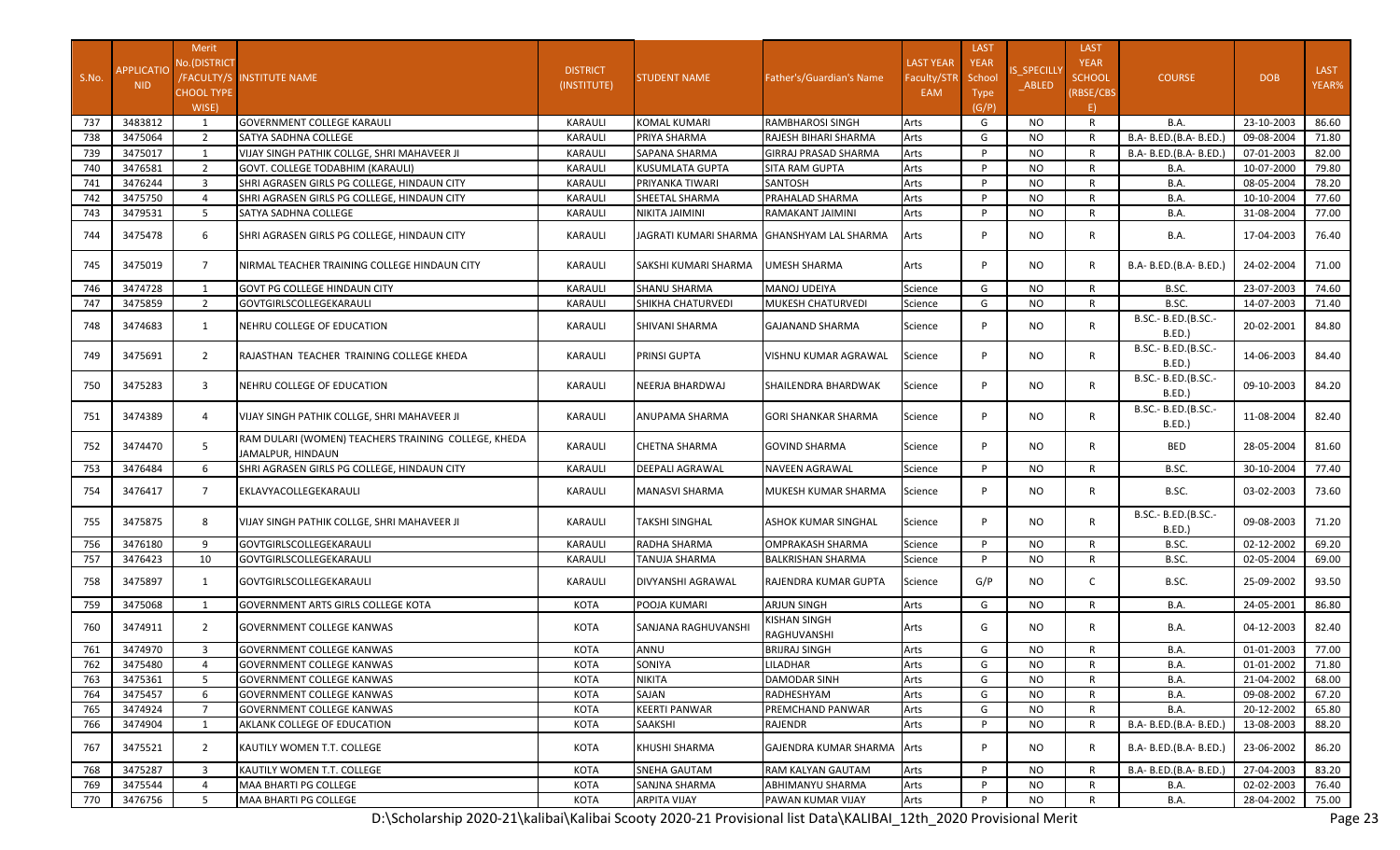| S.No. | <b>APPLICATIO</b><br>NID. | Merit<br><b>Io.(DISTRICT</b><br><b>CHOOL TYPE</b> | <b>/FACULTY/S INSTITUTE NAME</b>                                                             | <b>DISTRICT</b><br>(INSTITUTE) | <b>STUDENT NAME</b>             | Father's/Guardian's Name | <b>LAST YEAR</b><br><b>Faculty/STR</b><br>EAM | <b>LAST</b><br><b>YEAR</b><br>School<br><b>Type</b> | <b>IS_SPECILLY</b><br>ABLED | LAST<br><b>YEAR</b><br><b>SCHOOL</b><br>(RBSE/CBS | <b>COURSE</b>                 | <b>DOB</b> | LAST<br>YEAR% |
|-------|---------------------------|---------------------------------------------------|----------------------------------------------------------------------------------------------|--------------------------------|---------------------------------|--------------------------|-----------------------------------------------|-----------------------------------------------------|-----------------------------|---------------------------------------------------|-------------------------------|------------|---------------|
|       |                           | WISE)                                             |                                                                                              |                                |                                 |                          |                                               | (G/P)                                               |                             | E)                                                |                               |            |               |
| 771   | 3475792                   | 6                                                 | KAUTILY WOMEN T.T. COLLEGE                                                                   | KOTA                           | PRIYA GAUTAM                    | SHIV SHANKAR GAUTAM      | Arts                                          | P                                                   | NO.                         | R                                                 | B.A- B.ED.(B.A- B.ED.)        | 31-07-2002 | 74.40         |
| 772   | 3475137                   | $\overline{7}$                                    | GOVERNMENT ARTS GIRLS COLLEGE KOTA                                                           | <b>KOTA</b>                    | <b>JYOTI SHARMA</b>             | PARMANAND SHARMA         | Arts                                          | P                                                   | <b>NO</b>                   | $\mathsf{R}$                                      | B.A.                          | 12-01-2002 | 72.00         |
| 773   | 3474983                   | 8                                                 | GOVERNMENT ARTS GIRLS COLLEGE KOTA                                                           | KOTA                           | PUSHTIKA GAUTAM                 | SHIV SHANKAR SHARMA      | Arts                                          | P                                                   | <b>NO</b>                   | R                                                 | B.A.                          | 02-02-2002 | 71.60         |
| 774   | 3479797                   | 9                                                 | <b>GOVERNMENT COLLEGE KANWAS</b>                                                             | <b>KOTA</b>                    | NEELAM                          | PREM CHAND               | Arts                                          | P                                                   | <b>NO</b>                   | R                                                 | <b>B.A.</b>                   | 10-04-2002 | 65.60         |
| 775   | 3475774                   | 1                                                 | UNIVERSITY COLLEGE OF ENGG(UTD, RTU, KOTA)                                                   | <b>KOTA</b>                    | LAVI SHARMA                     | DINESH KUMAR SHARMA      | Science                                       | G                                                   | <b>NO</b>                   | $\mathsf{R}$                                      | <b>B.TECH</b>                 | 04-09-2003 | 85.40         |
| 776   | 3475509                   | $\overline{2}$                                    | JANKI DEVI BAJAJ GOVT. GIRLS COLLEGE KOTA                                                    | <b>KOTA</b>                    | CHANCHAL SHARMA                 | DINESH KUMAR SHARMA      | Science                                       | G                                                   | <b>NO</b>                   | $\mathsf{R}$                                      | B.SC.                         | 21-05-2002 | 81.20         |
| 777   | 3475450                   | $\overline{3}$                                    | JANKI DEVI BAJAJ GOVT. GIRLS COLLEGE KOTA                                                    | <b>KOTA</b>                    | <b>CHANCHAL CHITTORA</b>        | <b>CHETAN CHITTORA</b>   | Science                                       | G                                                   | <b>NO</b>                   | $\mathsf{R}$                                      | B.SC.                         | 02-04-2003 | 79.20         |
| 778   | 3476122                   | $\overline{4}$                                    | JANKI DEVI BAJAJ GOVT. GIRLS COLLEGE KOTA                                                    | KOTA                           | <b>DIVYA CHITTORA</b>           | RAJNISH                  | Science                                       | G                                                   | <b>NO</b>                   | R                                                 | B.SC.                         | 05-06-2002 | 72.80         |
| 779   | 3475359                   | 1                                                 | UNIVERSITY COLLEGE OF ENGG(UTD, RTU, KOTA)                                                   | <b>KOTA</b>                    | SHRUTI GARG                     | ASHOK KUMAR              | Science                                       | P                                                   | <b>NO</b>                   | R                                                 | <b>B.TECH</b>                 | 05-04-2002 | 90.40         |
| 780   | 3475132                   | 2                                                 | JANKI DEVI BAJAJ GOVT. GIRLS COLLEGE KOTA                                                    | <b>KOTA</b>                    | URVI SHARMA                     | ASHOK KUMAR SHARMA       | Science                                       | P                                                   | <b>NO</b>                   | $\mathsf{R}$                                      | B.SC.                         | 20-11-2002 | 83.60         |
| 781   | 3476519                   | 3                                                 | JANKI DEVI BAJAJ GOVT. GIRLS COLLEGE KOTA                                                    | <b>KOTA</b>                    | JAYA SHARMA                     | BHUVNESH SHARMA          | Science                                       | P                                                   | <b>NO</b>                   | $\mathsf{R}$                                      | B.SC.                         | 21-08-2002 | 81.20         |
| 782   | 3476311                   | $\overline{a}$                                    | HITKARI SAHAKARI MAHILA SHIKSHA MAHAVIDHYALAYA<br>AARAMPURA (DHAKARKHEDI) KAITHOON ROAD KOTA | KOTA                           | <b>ARTIKA</b>                   | <b>GIRIRAJ</b>           | Science                                       | P                                                   | <b>NO</b>                   | $\mathsf{R}$                                      | B.SC.- B.ED.(B.SC.-<br>B.ED.) | 01-01-2004 | 78.60         |
| 783   | 3476132                   | 5                                                 | ASTHA MAHAVIDHYALAYA ITAWA                                                                   | KOTA                           | <b>DIKSHA SHARMA</b>            | SURENDRA KUMAR SHARMA    | Science                                       | P                                                   | NO.                         | $\mathsf{R}$                                      | <b>B.A.</b>                   | 16-11-2004 | 75.40         |
| 784   | 3476689                   | 1                                                 | CHHOTI DEVI MEMORIAL GIRL'S B.ED COLLEGE, DIDWANA (B.ED)                                     | <b>NAGAUR</b>                  | LALITA SHARMA                   | <b>HANUMAN PRASAD</b>    | Arts                                          | G                                                   | NO.                         | R                                                 | <b>BED</b>                    | 07-08-2005 | 92.60         |
| 785   | 3476667                   | 2                                                 | APEX COLLEGE, MAKRANA                                                                        | <b>NAGAUR</b>                  | <b>KARANI KANWAR</b>            | <b>BHAWANI SINGH</b>     | Arts                                          | G                                                   | <b>NO</b>                   | R                                                 | <b>B.A.</b>                   | 11-09-2004 | 88.00         |
| 786   | 3475185                   | 3                                                 | SBRM GOVT COLLEGE NAGAUR                                                                     | <b>NAGAUR</b>                  | AMBIKA                          | NARAYAN                  | Arts                                          | G                                                   | <b>NO</b>                   | R                                                 | <b>B.A.</b>                   | 05-04-2003 | 82.60         |
| 787   | 3476210                   | 4                                                 | <b>GOVT COLLEGE MERTA CITY</b>                                                               | <b>NAGAUR</b>                  | PARWATI PAREEK                  | PUKHRAJ PAREEK           | Arts                                          | G                                                   | <b>NO</b>                   | $\mathsf{R}$                                      | <b>B.A.</b>                   | 14-06-2002 | 80.20         |
| 788   | 3475864                   | 5                                                 | GOVERNMENT COLLEGE JAYAL(NAGAUR)                                                             | NAGAUR                         | DURGA RATHOR                    | PRABHU SINGH             | Arts                                          | G                                                   | <b>NO</b>                   | $\mathsf{R}$                                      | <b>B.A.</b>                   | 01-01-2004 | 79.40         |
| 789   | 3476430                   | 6                                                 | GOVERNMENT BANGUR COLLEGE, DIDWANA                                                           | <b>NAGAUR</b>                  | SHEETAL KANWAR                  | LAXMAN SINGH             | Arts                                          | G                                                   | <b>NO</b>                   | R                                                 | B.A.                          | 12-03-2005 | 79.40         |
| 790   | 3474749                   | $\overline{7}$                                    | GOVERNMENT GIRLS COLLEGE, NAGAUR                                                             | <b>NAGAUR</b>                  | <b>KHUSHI</b>                   | NEELKANT                 | Arts                                          | G                                                   | <b>NO</b>                   | R                                                 | <b>B.A.</b>                   | 21-01-2004 | 77.40         |
| 791   | 3474586                   | 8                                                 | B R KHOKHAR MEMORIAL TEACHER TRAINING COLLEGE                                                | <b>NAGAUR</b>                  | <b>VISHAKHA SARSWAT</b>         | <b>ASHOK KUMAR</b>       | Arts                                          | G                                                   | <b>NO</b>                   | $\mathsf{R}$                                      | B.A- B.ED.(B.A- B.ED.         | 06-10-2005 | 76.40         |
| 792   | 3476576                   | 9                                                 | MAITREYEE GIRLS TEACHER TRAINING COLLEGE                                                     | <b>NAGAUR</b>                  | <b>KARUNA PAREEK</b>            | <b>KAMAL KISHOR</b>      | Arts                                          | G                                                   | <b>NO</b>                   | $\mathsf{R}$                                      | B.A- B.ED.(B.A- B.ED.)        | 20-09-2002 | 75.60         |
| 793   | 3474735                   | 10                                                | TAGORE MAHAVIDHYALYA MOLASAR                                                                 | NAGAUR                         | SONAKSHI PAREEK                 | GHANSHYAM JOSHI          | Arts                                          | G                                                   | <b>NO</b>                   | R                                                 | <b>B.A.</b>                   | 25-08-2004 | 75.60         |
| 794   | 3476341                   | 11                                                | SHREE TAGORE COLLEGE                                                                         | <b>NAGAUR</b>                  | KHUSHBOO RAJPUROHIT             | <b>MOHAN SINGH</b>       | Arts                                          | G                                                   | <b>NO</b>                   | R                                                 | B.A.                          | 04-02-2002 | 74.80         |
| 795   | 3474797                   | 12                                                | GOVERNMENT BANGUR COLLEGE, DIDWANA                                                           | <b>NAGAUR</b>                  | SITA KANWAR                     | SHOBH SINGH              | Arts                                          | G                                                   | <b>NO</b>                   | R                                                 | <b>B.A.</b>                   | 01-06-2003 | 74.80         |
| 796   | 3476662                   | 13                                                | RAJEEV GANDHI MAHAVIDHYALYA, MAULASAR                                                        | <b>NAGAUR</b>                  | MUKESH KANWAR                   | RANJEET SINGH            | Arts                                          | G                                                   | <b>NO</b>                   | R                                                 | B.A.                          | 01-08-2003 | 74.20         |
| 797   | 3476293                   | 14                                                | KUCHAMAN COLLEGE                                                                             | NAGAUR                         | RONAK KANWAR                    | <b>BHAWANI SINGH</b>     | Arts                                          | G                                                   | <b>NO</b>                   | R                                                 | <b>B.A.</b>                   | 26-10-2004 | 73.20         |
| 798   | 3476511                   | 15                                                | GOVERNMENT BANGUR COLLEGE, DIDWANA                                                           | NAGAUR                         | TWINKAL KANWAR<br><b>RATHOR</b> | <b>GAJENDRA SINGH</b>    | Arts                                          | G                                                   | NO.                         | R                                                 | B.A.                          | 10-06-2003 | 72.00         |
| 799   | 3475786                   | 16                                                | MAITREYEE GIRLS TEACHER TRAINING COLLEGE                                                     | <b>NAGAUR</b>                  | <b>SUMAN CHHANGANI</b>          | ANDA RAM CHHANGANI       | Arts                                          | G                                                   | <b>NO</b>                   | R                                                 | B.A- B.ED.(B.A- B.ED.)        | 27-04-2006 | 71.60         |
| 800   | 3476046                   | 17                                                | RAJEEV GANDHI MAHAVIDHYALYA, MAULASAR                                                        | <b>NAGAUR</b>                  | SHIVANI SHARMA                  | KUNJ BIHARI SHARMA       | Arts                                          | G                                                   | <b>NO</b>                   | $\mathsf{R}$                                      | B.A.                          | 05-08-2006 | 71.00         |
| 801   | 3476116                   | 18                                                | GOVERNMENT BANGUR COLLEGE, DIDWANA                                                           | <b>NAGAUR</b>                  | CHANCHAL KANWAR                 | GAJENDRA SINGH           | Arts                                          | G                                                   | <b>NO</b>                   | R                                                 | B.A.                          | 01-01-2001 | 70.80         |
| 802   | 3476656                   | 19                                                | RAJEEV GANDHI MAHAVIDHYALYA, MAULASAR                                                        | NAGAUR                         | <b>KIRAN KANWAR</b>             | <b>AMAR SINGH</b>        | Arts                                          | G                                                   | <b>NO</b>                   | $\mathsf{R}$                                      | B.A.                          | 14-06-2003 | 68.20         |
| 803   | 3476141                   | 1                                                 | SBRM GOVT COLLEGE NAGAUR                                                                     | <b>NAGAUR</b>                  | <b>KHUSHBOO</b>                 | VIMAL SARASWAT           | Arts                                          | P                                                   | <b>NO</b>                   | $\mathsf{R}$                                      | <b>B.A.</b>                   | 15-03-2003 | 91.20         |
| 804   | 3480271                   | $\overline{2}$                                    | SHREE NARAYAN MAHAVIDHYALAY KUCHAMAN CITY NAGAUR                                             | NAGAUR                         | <b>MANISHA KANWAR</b>           | RAJENDRA SINGH           | Arts                                          | P                                                   | <b>NO</b>                   | R                                                 | <b>B.A.</b>                   | 02-02-2004 | 90.20         |
| 805   | 3474985                   | 3                                                 | SHRI SAWAI COLLEGE, DIDWANA                                                                  | <b>NAGAUR</b>                  | PRIYANSHI SHARMA                | <b>VASUDEV SHARMA</b>    | Arts                                          | P                                                   | <b>NO</b>                   | R                                                 | <b>B.A.</b>                   | 10-05-2004 | 87.80         |
| 806   | 3476503                   | $\overline{4}$                                    | <b>MAKRANA T T COLLEGE</b>                                                                   | NAGAUR                         | POOJA SHARMA                    | HARINARAYAN              | Arts                                          | P                                                   | <b>NO</b>                   | $\mathsf{R}$                                      | B.A- B.ED.(B.A- B.ED.)        | 04-07-2003 | 86.60         |
| 807   | 3475487                   | -5                                                | MAHADEV B.ED. COLLEGE                                                                        | <b>NAGAUR</b>                  | <b>SUNIDHI GAUR</b>             | <b>RAKESH GAUR</b>       | Arts                                          | P                                                   | <b>NO</b>                   | $\mathsf{R}$                                      | B.A- B.ED.(B.A- B.ED.)        | 10-12-2002 | 85.00         |
| 808   | 3476145                   | 6                                                 | SHARDA MAHILA COLLEGE DEGANA                                                                 | <b>NAGAUR</b>                  | PRIYANKA KANWAR                 | <b>GORDHAN SINGH</b>     | Arts                                          | P                                                   | <b>NO</b>                   | R                                                 | <b>B.A.</b>                   | 28-12-2004 | 84.80         |
| 809   | 3476572                   | $\overline{7}$                                    | <b>KUCHAMAN COLLEGE</b>                                                                      | <b>NAGAUR</b>                  | MONU SHEKHAWAT                  | NARENDRA SINGH           | Arts                                          | P                                                   | <b>NO</b>                   | R                                                 | B.A.                          | 22-10-2003 | 84.60         |
| 810   | 3476693                   | 8                                                 | GOVERNMENT BANGUR COLLEGE, DIDWANA                                                           | NAGAUR                         | <b>ROSHAN BANO</b>              | AHASAN ALI               | Arts                                          | P                                                   | <b>NO</b>                   | $\mathsf{R}$                                      | <b>B.A.</b>                   | 22-01-2005 | 83.60         |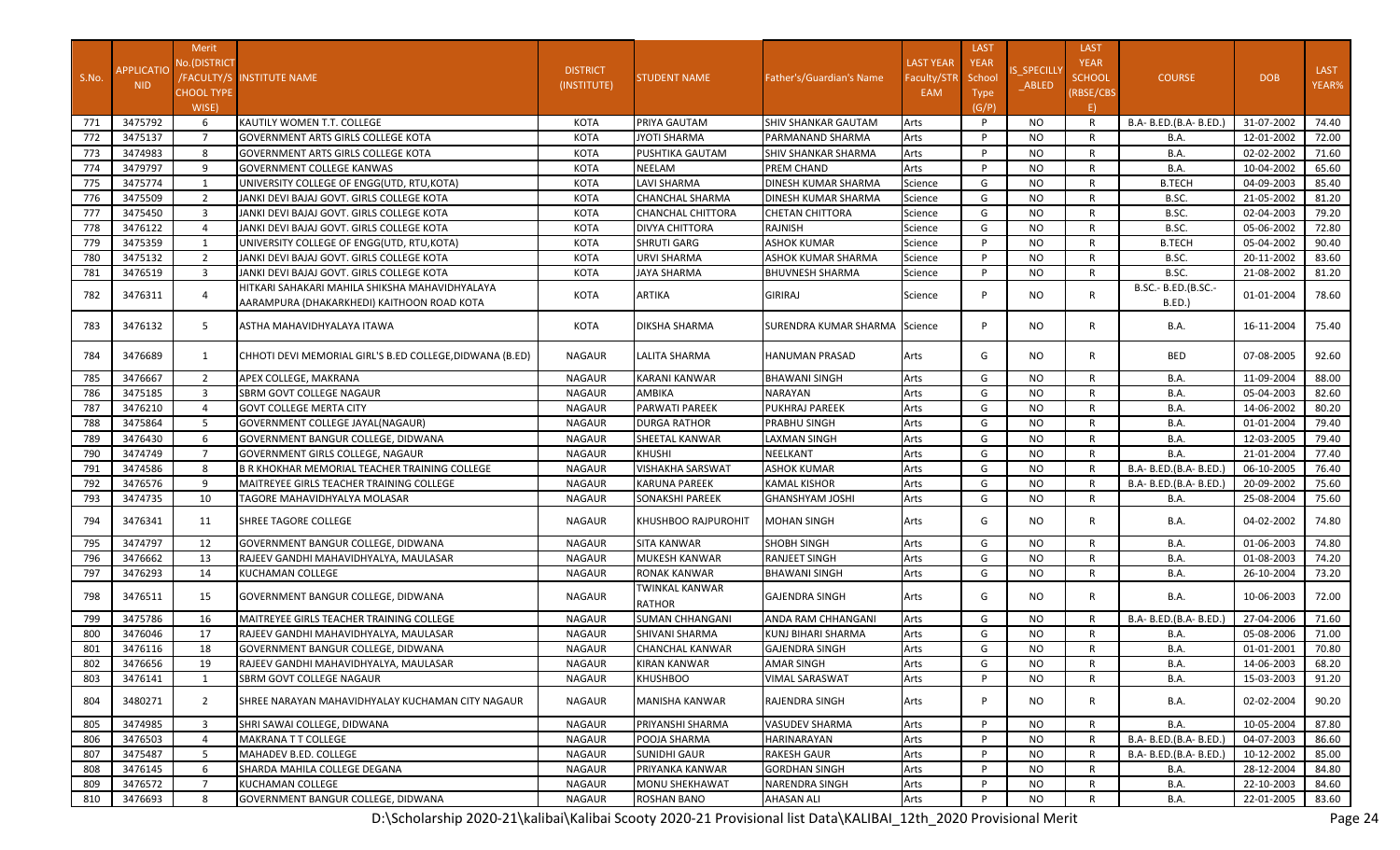| S.No. | <b>APPLICATIO</b><br><b>NID</b> | Merit<br>lo.(DISTRICT<br><b>HOOL TYPE</b><br>WISE) | <b>/FACULTY/S INSTITUTE NAME</b>                                   | <b>DISTRICT</b><br>(INSTITUTE) | <b>STUDENT NAME</b>      | Father's/Guardian's Name              | <b>LAST YEAR</b><br>Faculty/STR<br><b>EAM</b> | <b>LAST</b><br><b>YEAR</b><br>School<br><b>Type</b><br>(G/P) | S_SPECILLY<br><b>ABLED</b> | LAST<br><b>YEAR</b><br>SCHOOL<br><b>RBSE/CBS</b><br>E) | <b>COURSE</b>                        | <b>DOB</b> | <b>LAST</b><br>YEAR% |
|-------|---------------------------------|----------------------------------------------------|--------------------------------------------------------------------|--------------------------------|--------------------------|---------------------------------------|-----------------------------------------------|--------------------------------------------------------------|----------------------------|--------------------------------------------------------|--------------------------------------|------------|----------------------|
| 811   | 3475237                         | -9                                                 | SBRM GOVT COLLEGE NAGAUR                                           | NAGAUR                         | <b>MANSHI GOUR</b>       | <b>BHANWAR LAL</b>                    | Arts                                          | P                                                            | NO.                        | $\mathsf{R}$                                           | <b>B.A.</b>                          | 16-01-2002 | 83.00                |
| 812   | 3476435                         | 10                                                 | SHREE TAGORE INTEGRATED COLLEGE, KUCHAMAN CITY                     | <b>NAGAUR</b>                  | NIHARIKA RATHORE         | AMAR SING                             | Arts                                          | P                                                            | <b>NO</b>                  | $\mathsf{R}$                                           | B.A- B.ED.(B.A- B.ED.)               | 19-05-2004 | 82.80                |
| 813   | 3476025                         | 11                                                 | MAITREYEE GIRLS TEACHER TRAINING COLLEGE                           | NAGAUR                         | JYOTI KANWAR             | MAHENDRA SINGH RATHORE Arts           |                                               | P                                                            | NO.                        | R                                                      | B.A- B.ED.(B.A- B.ED.)               | 15-02-2003 | 80.80                |
| 814   | 3475026                         | 12                                                 | APEX COLLEGE, MAKRANA                                              | <b>NAGAUR</b>                  | <b>NEHA AGARWAL</b>      | <b>GHANSHYAM AGARWAL</b>              | Arts                                          | P                                                            | <b>NO</b>                  | $\mathsf{R}$                                           | B.A.                                 | 05-02-2003 | 80.60                |
| 815   | 3474400                         | 13                                                 | JAIN VISHVA BHARATI INSTITUTE                                      | NAGAUR                         | AARTI PAREEK             | KAMAL KISHORE PAREEK                  | Arts                                          | P                                                            | <b>NO</b>                  | $\mathsf{R}$                                           | B.A- B.ED.(B.A- B.ED.)               | 22-09-2003 | 79.20                |
| 816   | 3476731                         | 14                                                 | MARWAR MAHAVIDHYALAY KUCHAMAN CITY                                 | <b>NAGAUR</b>                  | CHANDA KANWAR            | <b>HANUMAN SINGH</b>                  | Arts                                          | P                                                            | <b>NO</b>                  | $\mathsf{R}$                                           | B.A.                                 | 07-05-2003 | 78.80                |
| 817   | 3476037                         | 15                                                 | SARVODAYA SHIKSHAK PRASHIKSHAN MAHAVIDYALAYA                       | <b>NAGAUR</b>                  | <b>SHUCHI SHARMA</b>     | AMIT                                  | Arts                                          | P                                                            | <b>NO</b>                  | $\mathsf{R}$                                           | B.A- B.ED.(B.A- B.ED.)               | 02-03-2003 | 76.20                |
| 818   | 3476596                         | 16                                                 | <b>GOVT COLLEGE MANGLANA</b>                                       | NAGAUR                         | <b>NISHA RATHORE</b>     | <b>GIRVAR SINGH</b>                   | Arts                                          | P                                                            | <b>NO</b>                  | $\mathsf{R}$                                           | <b>B.A.</b>                          | 11-05-2003 | 75.40                |
| 819   | 3475964                         | 17                                                 | GOVERNMENT BANGUR COLLEGE, DIDWANA                                 | <b>NAGAUR</b>                  | <b>BABEETA SHARMA</b>    | <b>TARA CHAND</b>                     | Arts                                          | P                                                            | <b>NO</b>                  | $\mathsf{R}$                                           | <b>B.A.</b>                          | 01-07-2004 | 75.40                |
| 820   | 3476295                         | 18                                                 | GOVERNMENT GIRLS COLLEGE, NAGAUR                                   | <b>NAGAUR</b>                  | NISHA SINGH              | LAXMAN SINGH                          | Arts                                          | P                                                            | <b>NO</b>                  | $\mathsf{R}$                                           | B.A.                                 | 12-06-2005 | 70.60                |
| 821   | 3475022                         | 19                                                 | GOVERNMENT COLLEGE JAYAL(NAGAUR)                                   | <b>NAGAUR</b>                  | AVANTIKA JOSHI           | RAMESHWAR LAL JOSHI                   | Arts                                          | P                                                            | <b>NO</b>                  | R                                                      | B.A.                                 | 16-08-2003 | 69.40                |
| 822   | 3476245                         | 20                                                 | SHARDA MAHILA COLLEGE DEGANA                                       | NAGAUR                         | POOJA                    | <b>BUDDHRAJ</b>                       | Arts                                          | P                                                            | <b>NO</b>                  | $\mathsf{R}$                                           | B.A.                                 | 01-01-2003 | 66.80                |
| 823   | 3474877                         | 1                                                  | <b>GOVT COLLEGE MERTA CITY</b>                                     | <b>NAGAUR</b>                  | RICHA AGARWAL            | RAM BABU AGRAWAL                      | Commerce                                      | P                                                            | NO                         | $\mathsf{R}$                                           | <b>BCOM</b>                          | 23-01-2002 | 91.00                |
| 824   | 3476324                         | $\overline{2}$                                     | MATRA BHUMI DEGREE COLLEGE                                         | NAGAUR                         | KHUSHI JOSHI             | VISHNU PRAKASH JOSHI                  | Commerce                                      | P                                                            | NO.                        | $\mathsf{R}$                                           | <b>BCOM</b>                          | 06-11-2002 | 78.60                |
| 825   | 3475337                         | 1                                                  | MODERN MAHILA MAHAVIDHALAYA KUCHAMAN CITY                          | NAGAUR                         | <b>NITTU KANWAR</b>      | <b>SAJJAN SINGH</b>                   | Science                                       | G                                                            | <b>NO</b>                  | $\mathsf{R}$                                           | B.SC.                                | 15-06-2004 | 81.20                |
| 826   | 3475670                         | $\overline{2}$                                     | SHREE TAGORE COLLEGE                                               | NAGAUR                         | MANSHA KANWAR GOUR       | PRITAM SINGH GOUR                     | Science                                       | G                                                            | NO.                        | R                                                      | B.SC.                                | 16-09-2004 | 74.00                |
| 827   | 3475175                         | 3                                                  | MODERN MAHILA MAHAVIDHALAYA KUCHAMAN CITY                          | NAGAUR                         | <b>KAMAL RATHOR</b>      | <b>MANOHAR SINGH</b>                  | Science                                       | G                                                            | <b>NO</b>                  | $\mathsf{R}$                                           | B.SC.                                | 02-12-2000 | 73.00                |
| 828   | 3474802                         | 1                                                  | TAGORE MAHAVIDHYALYA MOLASAR                                       | <b>NAGAUR</b>                  | PREETI AGARWAL           | <b>JUGAL KISHOR</b>                   | Science                                       | P                                                            | <b>NO</b>                  | $\mathsf{R}$                                           | B.SC.                                | 05-10-2003 | 94.80                |
| 829   | 3476178                         | $\overline{2}$                                     | SHREE TAGORE INTEGRATED COLLEGE, KUCHAMAN CITY                     | <b>NAGAUR</b>                  | VANISHA DADHICH          | DWARKA PRASAD SHARMA                  | Science                                       | P                                                            | NO.                        | $\mathsf{R}$                                           | B.SC.- B.ED.(B.SC.-<br><b>B.ED.)</b> | 21-11-2003 | 91.60                |
| 830   | 3475832                         | 3                                                  | SBRM GOVT COLLEGE NAGAUR                                           | NAGAUR                         | NIKITA TIWARI            | <b>MANOJ TIWARI</b>                   | Science                                       | P                                                            | <b>NO</b>                  | $\mathsf{R}$                                           | B.SC.                                | 07-01-2001 | 91.40                |
| 831   | 3474227                         | $\overline{4}$                                     | VIVEKANAND INTEGRATED COLLEGE, KUCHAMAN CITY                       | NAGAUR                         | KHUSHBU SHARMA           | HANUMAN SHARMA                        | Science                                       | P                                                            | NO.                        | $\mathsf{R}$                                           | B.SC.- B.ED.(B.SC.-<br>B.ED.)        | 09-05-2006 | 87.40                |
| 832   | 3474986                         | 5                                                  | SBRM GOVT COLLEGE NAGAUR                                           | <b>NAGAUR</b>                  | JEENAT PARVEEN           | MOHAMMAD VAKIL                        | Science                                       | P                                                            | <b>NO</b>                  | $\mathsf{R}$                                           | B.SC.                                | 01-01-2004 | 86.60                |
| 833   | 3481120                         | 6                                                  | NAVEEN VIDYAPEETH T.T. COLLEGE, NIMBI JODHA                        | <b>NAGAUR</b>                  | <b>VAISHALI PANDIT</b>   | <b>MANOJ KUMAR PANDIT</b>             | Science                                       | P                                                            | <b>NO</b>                  | $\mathsf{R}$                                           | B.SC.- B.ED.(B.SC.-<br><b>B.ED.)</b> | 05-01-2005 | 86.20                |
| 834   | 3476680                         | 7                                                  | VIVEKANAND COLLEGE, MOLASAR, NAGAUR                                | NAGAUR                         | SABANA BANO              | ABDUL LATIF                           | Science                                       | P                                                            | NO                         | R                                                      | B.SC.                                | 08-01-2002 | 85.40                |
| 835   | 3475823                         | 8                                                  | APEX COLLEGE, MAKRANA                                              | NAGAUR                         | KHUSHBOO PUROHIT         | SAJJAN KUMAR PUROHIT                  | Science                                       | P                                                            | <b>NO</b>                  | $\mathsf{R}$                                           | B.SC.                                | 27-01-2003 | 81.40                |
| 836   | 3475651                         | 9                                                  | SARVODAYA SHIKSHAK PRASHIKSHAN MAHAVIDYALAYA                       | <b>NAGAUR</b>                  | <b>VISAKHA SHARMA</b>    | MADHUSUDAN SHARMA                     | Science                                       | P                                                            | <b>NO</b>                  | $\mathsf{R}$                                           | B.SC.- B.ED.(B.SC.-<br><b>B.ED.)</b> | 28-02-2005 | 77.60                |
| 837   | 3474892                         | 10                                                 | SHREE TAGORE COLLEGE                                               | <b>NAGAUR</b>                  | MADHUMITA JOSHI          | ARUN KUMAR JOSHI                      | Science                                       | P                                                            | <b>NO</b>                  | R                                                      | B.SC.                                | 17-03-2003 | 76.20                |
| 838   | 3475274                         | 11                                                 | VIVEKANAND COLLEGE, MOLASAR, NAGAUR                                | <b>NAGAUR</b>                  | <b>SURAIYA BANO</b>      | RASHID AHAMAD                         | Science                                       | P                                                            | NO.                        | $\mathsf{R}$                                           | B.SC.                                | 10-10-2001 | 75.60                |
| 839   | 3475961                         | 12                                                 | SHREE TAGORE COLLEGE                                               | NAGAUR                         | KOMAL KANWAR             | KISHAN LAL                            | Science                                       | P                                                            | NO.                        | R                                                      | B.SC.                                | 30-08-2004 | 75.60                |
| 840   | 3476320                         | 13                                                 | <b>MAKRANA T T COLLEGE</b>                                         | NAGAUR                         | PREETI SHARMA            | <b>GIRADHAR GOPAL</b>                 | Science                                       | P                                                            | <b>NO</b>                  | $\mathsf{R}$                                           | B.SC.- B.ED.(B.SC.-<br>B.ED.)        | 25-06-2002 | 74.00                |
| 841   | 3476208                         | 14                                                 | DR.RADHAKRISHANAN INTEGRATED COLLEGE, KUCHAMAN CITY                | NAGAUR                         | SUSHMA                   | TAJU SINGH                            | Science                                       | P                                                            | NO                         | $\mathsf{R}$                                           | B.SC.- B.ED.(B.SC.-<br><b>B.ED.)</b> | 04-03-2003 | 71.80                |
| 842   | 3476770                         | 15                                                 | SHREEMATI MOHARI DEVI TAPARIA BALIKA MAHAVIDYALAYA,<br>JASWANTGARH | NAGAUR                         | VANDANA SHARMA           | <b>CHAMPA LAL</b>                     | Science                                       | P                                                            | <b>NO</b>                  | $\mathsf{R}$                                           | B.SC.                                | 01-01-2003 | 71.40                |
| 843   | 3475057                         | 16                                                 | SHREE TAGORE COLLEGE                                               | <b>NAGAUR</b>                  | NIKITA JOSHI             | AVDHESH KUMAR JOSHI                   | Science                                       | P                                                            | <b>NO</b>                  | R                                                      | B.SC.                                | 13-12-2001 | 70.40                |
| 844   | 3476495                         | 17                                                 | SHREE TAGORE COLLEGE                                               | NAGAUR                         | NEHA KANWAR<br>SHEKHAWAT | <b>GIRWAR SINGH SHEKHAWAT Science</b> |                                               | P                                                            | <b>NO</b>                  | $\mathsf{R}$                                           | B.SC.                                | 15-03-2003 | 69.60                |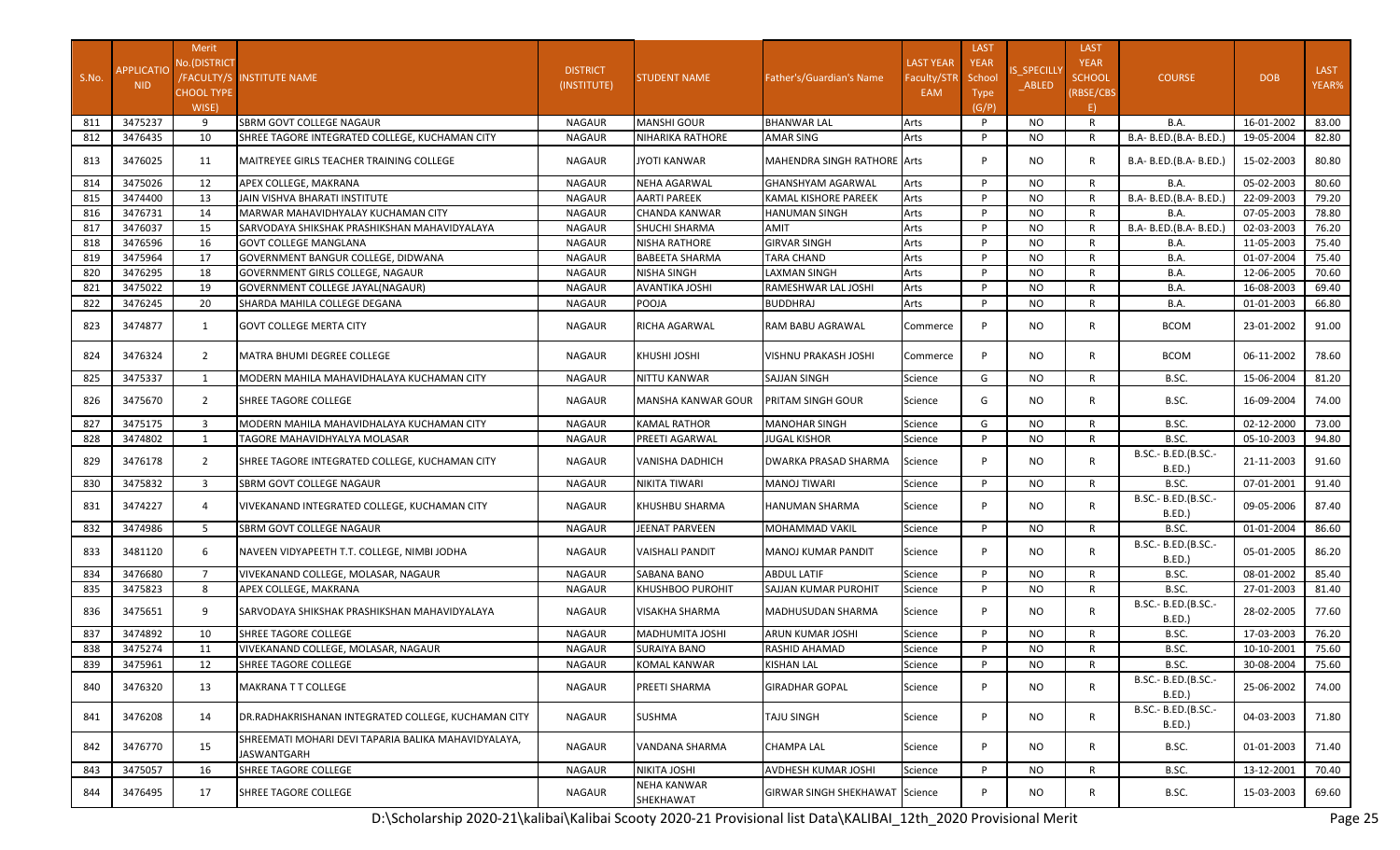| S.No. | <b>APPLICATIO</b><br><b>NID</b> | Merit<br>lo.(DISTRICT<br><b>CHOOL TYPE</b><br>WISE) | <b>/FACULTY/S INSTITUTE NAME</b>                               | <b>DISTRICT</b><br>(INSTITUTE) | <b>STUDENT NAME</b>                      | Father's/Guardian's Name           | <b>LAST YEAR</b><br>Faculty/STR<br><b>EAM</b> | <b>LAST</b><br><b>YEAR</b><br>School<br><b>Type</b><br>(G/P) | S_SPECILLY<br>ABLED | LAST<br><b>YEAR</b><br>SCHOOL<br><b>RBSE/CBS</b><br>E) | <b>COURSE</b>                        | DOB        | <b>LAST</b><br>YEAR% |
|-------|---------------------------------|-----------------------------------------------------|----------------------------------------------------------------|--------------------------------|------------------------------------------|------------------------------------|-----------------------------------------------|--------------------------------------------------------------|---------------------|--------------------------------------------------------|--------------------------------------|------------|----------------------|
| 845   | 3475622                         | 18                                                  | GOVERNMENT GIRLS COLLEGE, NAGAUR                               | NAGAUR                         | PRAKRITI PARASHAR                        | DINESH KUMAR PARASHAR              | Science                                       | P                                                            | NO.                 | $\mathsf{R}$                                           | B.SC.                                | 23-05-2003 | 67.20                |
| 846   | 3474948                         | 19                                                  | <b>SANDESH COLLEGE</b>                                         | NAGAUR                         | <b>DIVYA KANWAR</b>                      | PRABHU SINGH                       | Science                                       | P                                                            | NO                  | $\mathsf{R}$                                           | B.SC.- B.ED.(B.SC.-<br>B.ED.)        | 10-01-2004 | 66.20                |
| 847   | 3475051                         | 1                                                   | LEELA DEVI PARASMAL SANCHETI KANYA MAHAVIDYALAYA,<br>VIDYAWADI | PALI                           | <b>MONIKA</b>                            | <b>CHEL SINGH</b>                  | Arts                                          | G                                                            | NO.                 | $\mathsf{R}$                                           | B.SC.                                | 06-07-2003 | 82.80                |
| 848   | 3475882                         | $\overline{2}$                                      | GOVERNEMENT BANGUR POST GRADUATE COLLEGE                       | PALI                           | SANTOSH                                  | RAMCHANDRA SINGH                   | Arts                                          | G                                                            | <b>NO</b>           | $\mathsf{R}$                                           | B.A.                                 | 30-05-2003 | 78.80                |
| 849   | 3476009                         | $\overline{3}$                                      | <b>GOVERNEMENT BANGUR POST GRADUATE COLLEGE</b>                | PALI                           | NAINA SHREE VASTAV                       | <b>UMA SHANKAR SHREE</b><br>VASTAV | Arts                                          | G                                                            | NO.                 | $\mathsf{R}$                                           | B.A.                                 | 08-04-2004 | 72.80                |
| 850   | 3476603                         | 1                                                   | AISHWARYA COLLEGE OF EDUCATION PALI                            | PALI                           | KHUSHI KANWAR<br><b>RATHORE</b>          | GOPAL SINGH RATHORE                | Arts                                          | P                                                            | NO.                 | $\mathsf{R}$                                           | B.A.                                 | 07-09-2004 | 87.60                |
| 851   | 3476550                         | $\overline{2}$                                      | LEELA DEVI PARASMAL SANCHETI KANYA MAHAVIDYALAYA,<br>VIDYAWADI | PALI                           | APEKSHA RAJPUROHIT                       | <b>KIRAN SINGH</b>                 | Arts                                          | P                                                            | NO.                 | $\mathsf{R}$                                           | B.A.                                 | 05-05-2003 | 80.00                |
| 852   | 3476413                         | $\overline{3}$                                      | LEELA DEVI PARASMAL SANCHETI KANYA MAHAVIDYALAYA,<br>VIDYAWADI | PALI                           | <b>SHAKSHI RAJPUROHIT</b>                | <b>BUDH SINGH</b>                  | Arts                                          | P                                                            | NO.                 | R                                                      | B.A.                                 | 16-07-2003 | 77.60                |
| 853   | 3475293                         | $\overline{4}$                                      | GOVERNEMENT BANGUR POST GRADUATE COLLEGE                       | PALI                           | <b>VARSHA RAJPUROHIT</b>                 | POONAM SINGH                       | Arts                                          | P                                                            | <b>NO</b>           | $\mathsf{R}$                                           | B.A.                                 | 25-10-2002 | 71.80                |
| 854   | 3474987                         | 1                                                   | SGPB GOVERNMENT GIRLS COLLEGE, PALI                            | PALI                           | NIKITA JAIN                              | MUL CHAND                          | Commerce                                      | G                                                            | NO.                 | $\mathsf{R}$                                           | <b>BCOM</b>                          | 03-09-2003 | 72.20                |
| 855   | 3475212                         | 1                                                   | SGPB GOVERNMENT GIRLS COLLEGE, PALI                            | PALI                           | LAXMI                                    | <b>SURESH KUMAR</b>                | Commerce                                      | P                                                            | <b>NO</b>           | $\mathsf{R}$                                           | <b>BCOM</b>                          | 05-11-2002 | 67.80                |
| 856   | 3476032                         | 1                                                   | <b>GOVERNEMENT BANGUR POST GRADUATE COLLEGE</b>                | PALI                           | TANVI RAJPUROHIT                         | <b>VIJAY SINGH</b>                 | Commerce                                      | G/P                                                          | NO.                 | C                                                      | <b>BCOM</b>                          | 16-08-2004 | 77.40                |
| 857   | 3475356                         | 1                                                   | C L G DEGREE COLLEGE, SUMERPUR                                 | PALI                           | KARISHMA KANWAR                          | <b>HIMMAT SINGH</b>                | Science                                       | G                                                            | NO.                 | $\mathsf{R}$                                           | B.SC.                                | 21-05-2005 | 73.20                |
| 858   | 3476454                         | $\overline{2}$                                      | GOVERNEMENT BANGUR POST GRADUATE COLLEGE                       | PALI                           | <b>DIKSHITA</b>                          | <b>KAMLESH KUMAR</b>               | Science                                       | G                                                            | <b>NO</b>           | $\mathsf{R}$                                           | B.SC.                                | 01-01-2003 | 72.20                |
| 859   | 3476694                         | $\overline{\mathbf{3}}$                             | <b>GOVERNMENT COLLEGE SUMERPUR</b>                             | PALI                           | <b>MANISHA</b>                           | <b>KALU SINGH</b>                  | Science                                       | G                                                            | NO                  | $\mathsf{R}$                                           | B.SC.                                | 01-01-2002 | 65.20                |
| 860   | 3474666                         | 1                                                   | LEELA DEVI PARASMAL SANCHETI KANYA MAHAVIDYALAYA,<br>VIDYAWADI | PALI                           | <b>KANCHAN RATHORE</b>                   | TEJ SINGH                          | Science                                       | P                                                            | NO                  | $\mathsf{R}$                                           | B.SC.- B.ED.(B.SC.-<br>B.ED.)        | 01-01-2003 | 86.20                |
| 861   | 3476736                         | $\overline{2}$                                      | KANKU VIJAY COLLEGE OF EDUCATION                               | PALI                           | <b>DEEPSHIKHA</b>                        | <b>BHANWAR SINGH</b>               | Science                                       | P                                                            | NO.                 | $\mathsf{R}$                                           | B.SC.- B.ED.(B.SC.-<br><b>B.ED.)</b> | 10-01-2003 | 73.40                |
| 862   | 3476151                         | 1                                                   | GOVT. PG COLLEGE PRATAPGARH                                    | PRATAPGARH                     | <b>TAMU KUNWAR</b>                       | <b>GULAB SINGH</b>                 | Arts                                          | G                                                            | <b>NO</b>           | R                                                      | <b>B.A.</b>                          | 08-06-2002 | 70.80                |
| 863   | 3475958                         | 1                                                   | THE ANKUR B.ED.COLLEGE NATHDWARA                               | RAJSAMAND                      | SUMAN KUNWAR<br>CHOUHAN                  | <b>NAHAR SINGH CHOUHAN</b>         | Arts                                          | G                                                            | NO.                 | $\mathsf{R}$                                           | <b>BED</b>                           | 07-07-2004 | 83.20                |
| 864   | 3475104                         | 2                                                   | SHRI HERA LAL DEVPURA GOVT COLLEGE AMET                        | RAJSAMAND                      | KISMAT KANWAR                            | <b>DALPAT SINGH</b>                | Arts                                          | G                                                            | <b>NO</b>           | $\mathsf{R}$                                           | B.A.                                 | 09-06-2002 | 82.60                |
| 865   | 3475534                         | $\overline{\mathbf{3}}$                             | SMBGOVTPGCOLLEGENATHDWARA                                      | RAJSAMAND                      | <b>BINU KUNWAR</b>                       | <b>GANPAT NATH CHOUHAN</b>         | Arts                                          | G                                                            | NO.                 | $\mathsf{R}$                                           | B.A.                                 | 14-03-2003 | 82.00                |
| 866   | 3475790                         | 4                                                   | SETH RANGLAL KOTHARI GOVERNMENT COLLEGE RAJSAMAND              | RAJSAMAND                      | <b>SUNIDHI</b>                           | LOKESH                             | Arts                                          | G                                                            | NO.                 | R                                                      | B.A.                                 | 23-05-2003 | 80.40                |
| 867   | 3475515                         |                                                     | GOVT. GIRLS COLLEGE NATHDWARA                                  | RAJSAMAND                      | <b>MONIKA PANERI</b>                     | SHANKAR LAL PANERI                 | Arts                                          | G                                                            | NO                  | R                                                      | <b>B.A.</b>                          | 27-11-2002 | 78.80                |
| 868   | 3475883                         | 6                                                   | SMBGOVTPGCOLLEGENATHDWARA                                      | RAJSAMAND                      | KARINA                                   | RAM KISHAN                         | Arts                                          | G                                                            | <b>NO</b>           | R                                                      | B.A.                                 | 01-01-2001 | 78.40                |
| 869   | 3475739                         | $\overline{7}$                                      | GOVT. GIRLS COLLEGE NATHDWARA                                  | RAJSAMAND                      | <b>RINU KANWAR</b>                       | <b>MAHENDRA SINH</b>               | Arts                                          | G                                                            | NO.                 | $\mathsf{R}$                                           | B.A.                                 | 09-09-2002 | 77.40                |
| 870   | 3475177                         | 8                                                   | SAINT MEERA SHIKSHAK PRASHIKSHAN MAHAVIDHLYA                   | RAJSAMAND                      | <b>KOMAL PALIWAL</b>                     | MUKESH PALIWAL                     | Arts                                          | G                                                            | <b>NO</b>           | $\mathsf{R}$                                           | <b>BED</b>                           | 20-12-2002 | 77.40                |
| 871   | 3474686                         | 9                                                   | GOVT. GIRLS COLLEGE NATHDWARA                                  | RAJSAMAND                      | SUNITA KUNWAR                            | <b>BHAGWAT SINGH</b>               | Arts                                          | G                                                            | NO                  | $\mathsf{R}$                                           | B.A.                                 | 27-02-2003 | 77.40                |
| 872   | 3474598                         | 10                                                  | GOVT. GIRLS COLLEGE NATHDWARA                                  | RAJSAMAND                      | YUMAN KUNWAR                             | RAGUNATH SINGH                     | Arts                                          | G                                                            | NO                  | $\mathsf{R}$                                           | B.A.                                 | 07-02-2002 | 77.20                |
| 873   | 3474225                         | 11                                                  | <b>GOVT COLLEGE RAILMAGRA</b>                                  | RAJSAMAND                      | SONA KANWAR DULAWAT HIMMAT SINGH DULAWAT |                                    | Arts                                          | G                                                            | NO.                 | R                                                      | <b>B.A.</b>                          | 05-08-2003 | 77.00                |
| 874   | 3474958                         | 12                                                  | GOVT. GIRLS COLLEGE NATHDWARA                                  | RAJSAMAND                      | PRITAM KUNWAR<br><b>CHOUHAN</b>          | <b>ISHWAR SINGH CHOUHAN</b>        | Arts                                          | G                                                            | <b>NO</b>           | R                                                      | B.A.                                 | 23-01-2002 | 73.40                |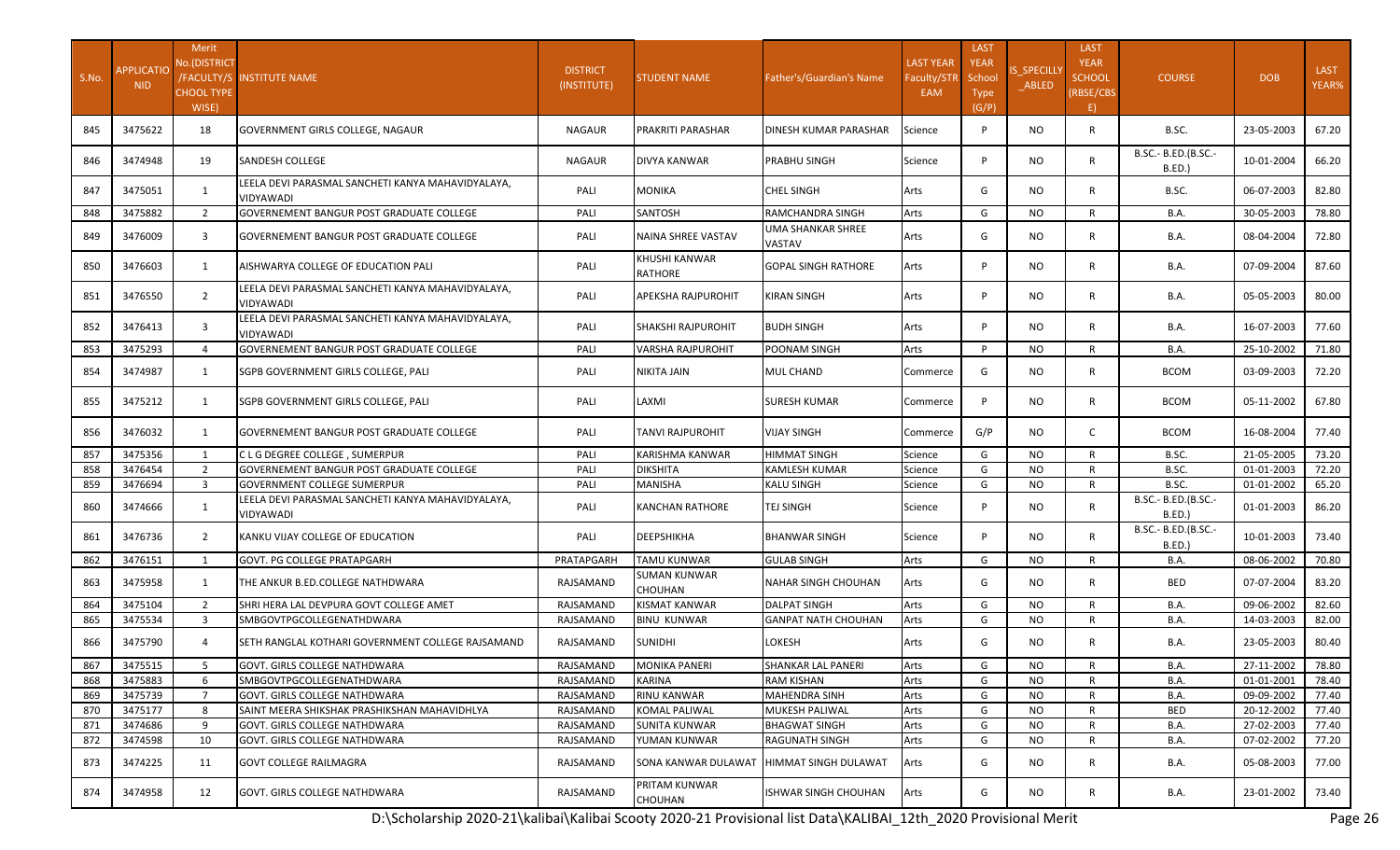| S.No. | <b>APPLICATIO</b><br><b>NID</b> | Merit<br><b>IO.(DISTRICT</b><br><b>CHOOL TYPE</b><br>WISE) | /FACULTY/S INSTITUTE NAME                                          | <b>DISTRICT</b><br>(INSTITUTE) | <b>STUDENT NAME</b>                | Father's/Guardian's Name   | <b>LAST YEAR</b><br>Faculty/STR<br>EAM | <b>LAST</b><br><b>YEAR</b><br>School<br><b>Type</b><br>(G/P) | S_SPECILLY<br>$\_$ ABLED | LAST<br><b>YEAR</b><br>SCHOOL<br><b>RBSE/CBS</b><br>E) | <b>COURSE</b>                        | DOB        | LAST<br>YEAR% |
|-------|---------------------------------|------------------------------------------------------------|--------------------------------------------------------------------|--------------------------------|------------------------------------|----------------------------|----------------------------------------|--------------------------------------------------------------|--------------------------|--------------------------------------------------------|--------------------------------------|------------|---------------|
| 875   | 3474801                         | 13                                                         | GOVT. GIRLS COLLEGE NATHDWARA                                      | RAJSAMAND                      | KUSHAL KUNWAR                      | VIKRAM SINGH               | Arts                                   | G                                                            | <b>NO</b>                | $\mathsf{R}$                                           | <b>B.A.</b>                          | 01-01-2001 | 72.60         |
| 876   | 3474688                         | 14                                                         | GOVT. GIRLS COLLEGE NATHDWARA                                      | RAJSAMAND                      | PRIYA PALIWAL                      | KHYALI LAL PALIWAL         | Arts                                   | G                                                            | <b>NO</b>                | $\mathsf{R}$                                           | B.A.                                 | 23-10-2003 | 70.00         |
| 877   | 3476629                         | 15                                                         | SMBGOVTPGCOLLEGENATHDWARA                                          | RAJSAMAND                      | TANISHA SANADHYA                   | <b>CHANDR SHEKHAR</b>      | Arts                                   | G                                                            | <b>NO</b>                | $\mathsf{R}$                                           | B.A.                                 | 02-12-2002 | 67.00         |
| 878   | 3475159                         | 1                                                          | GOVT. GIRLS COLLEGE NATHDWARA                                      | RAJSAMAND                      | SEJAL CHOUHAN                      | <b>VIJAY SINGH CHOUHAN</b> | Arts                                   | P                                                            | NO                       | R                                                      | <b>B.A.</b>                          | 27-01-2002 | 65.80         |
| 879   | 3474820                         | $\mathbf{1}$                                               | SAINT MEERA SHIKSHAK PRASHIKSHAN MAHAVIDHLAYA<br>INTIGRATED COURSE | RAJSAMAND                      | PRIYANKA JOSHI                     | LAKSHMIKANT JOSHI          | Commerce                               | G                                                            | NO                       | R                                                      | B.A- B.ED.(B.A- B.ED.)               | 01-01-2003 | 76.40         |
| 880   | 3474373                         | $\overline{2}$                                             | GOVT. GIRLS COLLEGE NATHDWARA                                      | RAJSAMAND                      | <b>PRAGTI SANCHIHAR</b>            | <b>PARESH SANCHIHAR</b>    | Commerce                               | G                                                            | NO.                      | $\mathsf{R}$                                           | <b>BCOM</b>                          | 09-03-2004 | 75.20         |
| 881   | 3475494                         | 3                                                          | SMBGOVTPGCOLLEGENATHDWARA                                          | RAJSAMAND                      | <b>KESHAR KUNWAR</b>               | <b>NAHAR SINGH</b>         | Commerce                               | G                                                            | NO.                      | $\mathsf{R}$                                           | <b>BCOM</b>                          | 23-12-2002 | 71.80         |
| 882   | 3476455                         | $\overline{4}$                                             | SETH RANGLAL KOTHARI GOVERNMENT COLLEGE RAJSAMAND                  | RAJSAMAND                      | <b>JIGYASA</b>                     | ANIL KUMAR                 | Commerce                               | G                                                            | NO.                      | $\mathsf{R}$                                           | <b>BCOM</b>                          | 04-01-2004 | 66.80         |
| 883   | 3475543                         | 1                                                          | SHRINATHJI INSTITUTE OF BIOTECHNOLOGY & MANAGEMENT                 | RAJSAMAND                      | <b>SWATI PALIWAL</b>               | LAXMI LAL PALIWAL          | Commerce                               | P                                                            | NO.                      | $\mathsf{R}$                                           | <b>BCOM</b>                          | 28-10-2001 | 89.80         |
| 884   | 3482406                         | $\overline{2}$                                             | GOVT. GIRLS COLLEGE NATHDWARA                                      | RAJSAMAND                      | <b>BHUMIKA PALIWAL</b>             | RAMESH PALIWAL             | Commerce                               | P                                                            | NO.                      | R                                                      | <b>BCOM</b>                          | 01-01-2001 | 70.80         |
| 885   | 3476165                         | 1                                                          | BHUPAL NOBLES P.G.GIRLS COLLEGE RAJSAMAND                          | RAJSAMAND                      | <b>KOMAL</b>                       | <b>HARI NARAYAN</b>        | Science                                | G                                                            | NO                       | $\mathsf{R}$                                           | B.SC.                                | 13-04-2002 | 67.20         |
| 886   | 3475703                         | $\overline{2}$                                             | NATHDWARA INSTITUTE OF BIOTECHNOLOGY & MANAGEMENT                  | RAJSAMAND                      | <b>DIVYA JOSHI</b>                 | LOKESH JOSHI               | Science                                | G                                                            | NO.                      | $\mathsf{R}$                                           | B.SC.- B.ED.(B.SC.-<br><b>B.ED.)</b> | 07-08-2001 | 66.60         |
| 887   | 3475204                         | 1                                                          | NATHDWARA INSTITUTE OF BIOTECHNOLOGY & MANAGEMENT                  | RAJSAMAND                      | <b>ANJU JOSHI</b>                  | <b>KHUBI LAL</b>           | Science                                | P                                                            | NO                       | $\mathsf{R}$                                           | B.SC.                                | 15-09-2003 | 72.20         |
| 888   | 3475102                         | 1                                                          | GOVERNMENT P.G. COLLEGE SAWAIMADHOPUR                              |                                | SAWAI MADHOPUR ANURADHA BHARDWAJ   | SHAMBHUDYAL SHARMA         | Arts                                   | G                                                            | NO.                      | $\mathsf{R}$                                           | B.A.                                 | 21-06-2003 | 84.60         |
| 889   | 3475464                         | $\overline{2}$                                             | SORABH COLLEGE OF TEACHER TRAINING                                 |                                | SAWAI MADHOPUR RADHIKA RAGHUVANSHI | <b>MUKESH KUMAR</b>        | Arts                                   | G                                                            | NO.                      | $\mathsf{R}$                                           | B.A.                                 | 01-01-2003 | 83.20         |
| 890   | 3474201                         | $\overline{3}$                                             | THAKUR MADAN SINGH COLLEGE                                         |                                | SAWAI MADHOPUR AMLEKHA SHARMA      | SANWALIYA                  | Arts                                   | G                                                            | NO                       | R                                                      | B.A- B.ED.(B.A- B.ED.)               | 21-11-2001 | 74.20         |
| 891   | 3475434                         | 1                                                          | GOVERNMENT P.G. COLLEGE SAWAIMADHOPUR                              | SAWAI MADHOPUR PRAGYA JADON    |                                    | <b>LAKHPAT SINGH</b>       | Arts                                   | P                                                            | NO.                      | R                                                      | B.A.                                 | 15-08-2004 | 90.40         |
| 892   | 3476017                         | $\overline{2}$                                             | GOVERNMENT P.G. COLLEGE SAWAIMADHOPUR                              | SAWAI MADHOPUR SAKSHI GUPTA    |                                    | OM PRAKASH GUPTA           | Arts                                   | P                                                            | NO                       | $\mathsf{R}$                                           | <b>B.A.</b>                          | 07-04-2003 | 85.80         |
| 893   | 3476517                         | $\overline{3}$                                             | TAGORE COLLEGE, BONLI                                              | SAWAI MADHOPUR ASTHA MANGAL    |                                    | KRISHAN KUMAR MANGAL       | Arts                                   | P                                                            | NO.                      | $\mathsf{R}$                                           | B.A.                                 | 19-12-2002 | 83.20         |
| 894   | 3475573                         | $\overline{4}$                                             | SORABH COLLEGE OF TEACHER TRAINING                                 | SAWAI MADHOPUR NIKITA MITTAL   |                                    | ASHOK KUMAR MITTAL         | Arts                                   | P                                                            | NO.                      | R                                                      | B.A.                                 | 05-02-2002 | 81.80         |
| 895   | 3483401                         | 5                                                          | AGRAWAL KANYA MAHAVIDHALAYA                                        | SAWAI MADHOPUR POOJA GUPTA     |                                    | MUKESH KUMAR GUPTA         | Arts                                   |                                                              | NO                       | R                                                      | B.A.                                 | 18-07-2002 | 76.60         |
| 896   | 3476003                         | 6                                                          | GOVERNMENT P.G. COLLEGE SAWAIMADHOPUR                              | SAWAI MADHOPUR HARSITA JAIMINI |                                    | <b>DINESH JAIMINI</b>      | Arts                                   | P                                                            | NO                       | R                                                      | <b>B.A.</b>                          | 03-06-2004 | 72.20         |
| 897   | 3476142                         | 1                                                          | JAMVAY GIRLS COLLEGE                                               | SAWAI MADHOPUR SAKSHI SHARMA   |                                    | RAMESWAR SHARMA            | Science                                | G                                                            | <b>NO</b>                | $\mathsf{R}$                                           | B.SC.- B.ED.(B.SC.-<br>B.ED.)        | 28-09-2003 | 65.00         |
| 898   | 3476746                         | 1                                                          | CREATIVE GIRLS COLLEGE                                             | SAWAI MADHOPUR MUSKAN GUPTA    |                                    | MUKESH KUMAR GUPTA         | Science                                | P                                                            | NO                       | $\mathsf{R}$                                           | B.SC.                                | 07-03-2005 | 89.00         |
| 899   | 3474995                         | $\overline{2}$                                             | GOVERNMENT P.G. COLLEGE SAWAIMADHOPUR                              | SAWAI MADHOPUR ISHITA GUPTA    |                                    | RAVIRAMAN GUPTA            | Science                                | P                                                            | NO                       | R                                                      | B.SC.                                | 12-05-2002 | 87.20         |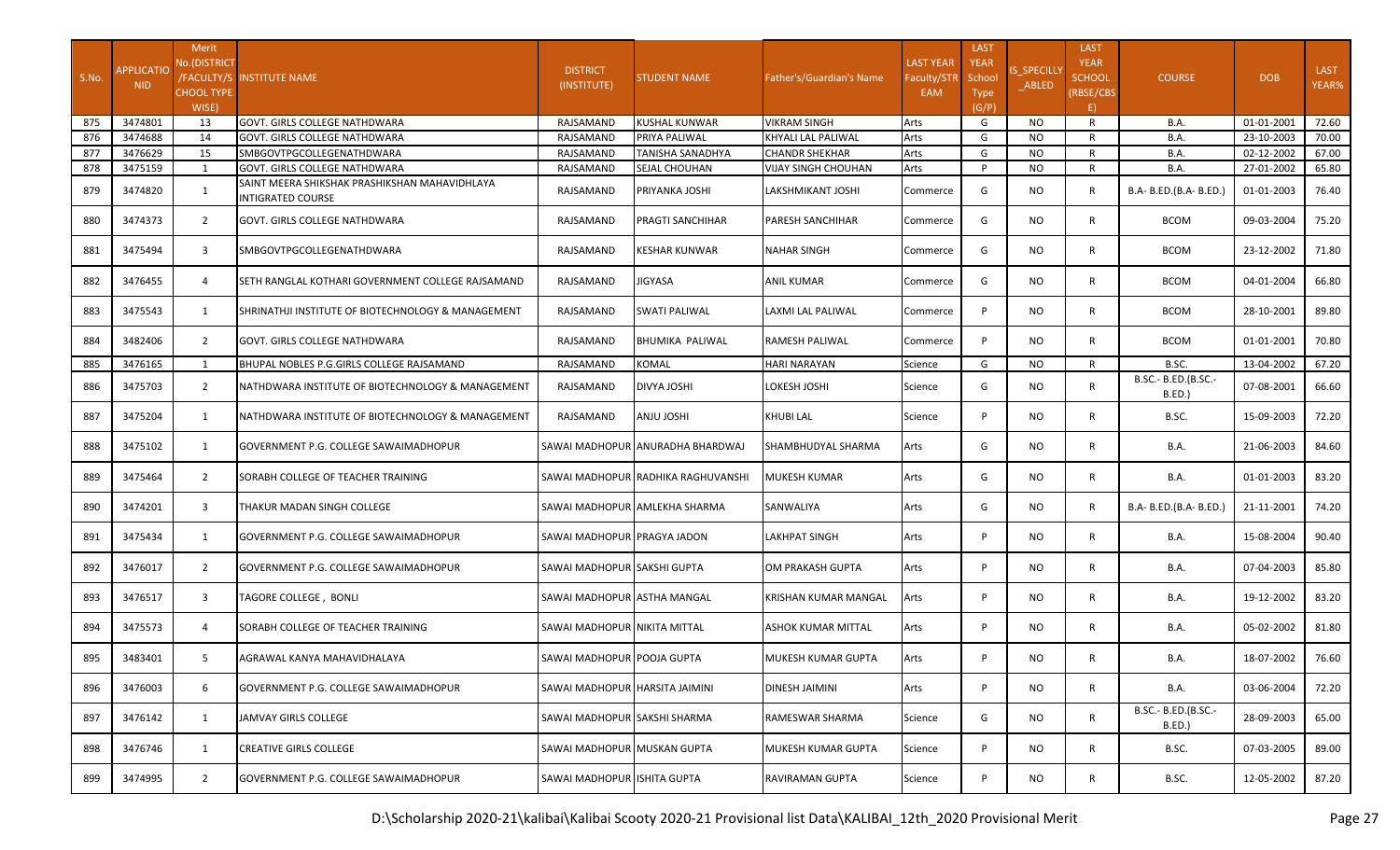| S.No. | <b>APPLICATIO</b><br><b>NID</b> | Merit<br>Io.(DISTRICT<br><b>CHOOL TYPE</b><br>WISE) | FACULTY/S INSTITUTE NAME                                           | <b>DISTRICT</b><br>(INSTITUTE) | STUDENT NAME          | ather's/Guardian's Name-           | <b>LAST YEAR</b><br><b>Faculty/STR</b><br>EAM | <b>LAST</b><br><b>YEAR</b><br>School<br><b>Type</b><br>(G/P) | <b>IS_SPECILLY</b><br>ABLED | LAST<br><b>YEAR</b><br><b>SCHOOL</b><br><b>RBSE/CBS</b><br>E) | <b>COURSE</b>                 | DOB        | LAST<br>YEAR% |
|-------|---------------------------------|-----------------------------------------------------|--------------------------------------------------------------------|--------------------------------|-----------------------|------------------------------------|-----------------------------------------------|--------------------------------------------------------------|-----------------------------|---------------------------------------------------------------|-------------------------------|------------|---------------|
| 900   | 3476442                         | $\overline{\mathbf{3}}$                             | <b>CREATIVE GIRLS COLLEGE</b>                                      | SAWAI MADHOPUR MUSKAN TRIVEDI  |                       | GOVIND PRASAD SHARMA               | Science                                       | P                                                            | NO.                         | R                                                             | B.SC.                         | 23-09-2004 | 85.00         |
| 901   | 3475469                         | $\overline{4}$                                      | <b>CREATIVE GIRLS COLLEGE</b>                                      | SAWAI MADHOPUR ISHA GOYAL      |                       | SHYAM SUNDAR GOYAL                 | Science                                       | P                                                            | NO.                         | R                                                             | B.SC.                         | 23-03-2003 | 83.60         |
| 902   | 3474893                         | 5                                                   | GOVERNMENT P.G. COLLEGE SAWAIMADHOPUR                              | SAWAI MADHOPUR SAKSHI GARG     |                       | <b>RAJENDRA GARG</b>               | Science                                       | P                                                            | NO.                         | R                                                             | B.A.                          | 31-08-2003 | 83.00         |
| 903   | 3474487                         | 6                                                   | <b>CREATIVE GIRLS COLLEGE</b>                                      | SAWAI MADHOPUR AVIKA GUPTA     |                       | PAWAN KUMAR GUPTA                  | Science                                       | P                                                            | NO.                         | R                                                             | B.SC.                         | 23-06-2004 | 80.60         |
| 904   | 3475888                         | $7^{\circ}$                                         | SARASWATI MAHILA TEACHER TRAINING COLLEGE SAWAI<br><b>MADHOPUR</b> | SAWAI MADHOPUR VANDANA JAIN    |                       | VIJENDRA JAIN                      | Science                                       | P                                                            | NO.                         | R                                                             | B.SC.- B.ED.(B.SC.-<br>B.ED.  | 04-01-2000 | 77.60         |
| 905   | 3475329                         | 8                                                   | RADHAKRISHNAN TEACHERS TRAINING COLLEGE                            | SAWAI MADHOPUR ASTHA AGRAWAL   |                       | GIRRAJ PRASAD BANSAL               | Science                                       | P                                                            | NO.                         | R                                                             | B.SC.- B.ED.(B.SC.-<br>B.ED.) | 28-10-2004 | 77.00         |
| 906   | 3474785                         | 9                                                   | <b>GOVERNMENT P.G. COLLEGE SAWAIMADHOPUR</b>                       | SAWAI MADHOPUR ANJLI JINDAL    |                       | POORANMAL GUPTA                    | Science                                       | P                                                            | NO.                         | R                                                             | B.SC.                         | 05-12-2003 | 73.60         |
| 907   | 3475406                         | 1                                                   | S.K. GOVT. GIRLS COLLEGE. SIKAR                                    | <b>SIKAR</b>                   | MANJIT KANWAR         | <b>BAJRANG SINGH</b>               | Arts                                          | G                                                            | NO                          | R                                                             | B.A.                          | 15-07-2004 | 90.80         |
| 908   | 3461467                         | $\overline{2}$                                      | GOVERNMENT COLLEGE LOSAL, SIKAR (RAJ.)                             | <b>SIKAR</b>                   | NIKITA SHARMA         | RAMESH SHARMA                      | Arts                                          | G                                                            | NO                          | $\mathsf{R}$                                                  | <b>B.A.</b>                   | 12-09-2002 | 90.60         |
| 909   | 3474829                         | $\overline{3}$                                      | SHRI RAGHUNATH SHIKSHAK PRASHIKSHAN MAHAVIDYALAYA<br>DANTARAMGARH  | <b>SIKAR</b>                   | <b>NEHA SHEKHAWAT</b> | SHER SINGH SHEKHAWAT               | Arts                                          | G                                                            | NO                          | R                                                             | <b>BED</b>                    | 01-01-2004 | 88.80         |
| 910   | 3476299                         | $\overline{4}$                                      | <b>AMRIT NATH COLLEGE</b>                                          | <b>SIKAR</b>                   | PRIYANKA SHARMA       | <b>MANGTU RAM</b>                  | Arts                                          | G                                                            | NO                          | R                                                             | B.A.                          | 10-04-2003 | 88.40         |
| 911   | 3475330                         | -5                                                  | SHRI KRISHNA P.G.GIRLS COLLEGE KANWAT (SIKAR)                      | <b>SIKAR</b>                   | <b>ANTU BANSAL</b>    | <b>KRISHN GOPAL</b>                | Arts                                          | G                                                            | <b>NO</b>                   | R                                                             | B.A- B.ED.(B.A- B.ED.)        | 29-11-2001 | 86.20         |
| 912   | 3475560                         | 6                                                   | <b>GOVERNMENT ARTS COLLEGE, SIKAR</b>                              | <b>SIKAR</b>                   | YASHODA               | NATHMAL SHARMA                     | Arts                                          | G                                                            | NO                          | R                                                             | B.A.                          | 10-08-2002 | 86.20         |
| 913   | 3474601                         | $\overline{7}$                                      | VEDANTA P.G. GIRLS COLLEGE, RINGUS                                 | SIKAR                          | RUCHIKA LADDHA        | ANIL KUMAR LADDHA                  | Arts                                          | G                                                            | <b>NO</b>                   | R                                                             | <b>B.A.</b>                   | 01-06-2004 | 86.20         |
| 914   | 3475401                         | 8                                                   | S.K. GOVT. GIRLS COLLEGE, SIKAR                                    | SIKAR                          | KOMAL KANWAR          | PRAHLAD SINGH                      | Arts                                          | G                                                            | NO                          | R                                                             | <b>B.A.</b>                   | 16-07-2004 | 85.20         |
| 915   | 3475354                         | 9                                                   | <b>BHARTIYA BALIKA TT COLLEGE</b>                                  | <b>SIKAR</b>                   | <b>NEETIKA SHARMA</b> | RAMAVATAR SHARMA                   | Arts                                          | G                                                            | NO                          | $\mathsf R$                                                   | B.A- B.ED.(B.A- B.ED.)        | 07-08-2005 | 84.40         |
| 916   | 3476402                         | 10                                                  | GOVERNMENT COLLEGE LAXMANGARH                                      | <b>SIKAR</b>                   | MONIKA SHARMA         | VIJAY KUMAR SHARMA                 | Arts                                          | G                                                            | NO                          | R                                                             | <b>B.A.</b>                   | 12-07-2003 | 83.00         |
| 917   | 3475935                         | 11                                                  | SHEKHAWATI GRAMIN COLLEGE , BAY DANTARAMGARH                       | <b>SIKAR</b>                   | KRISHNA SHARMA        | PRAHALAD SAHAY SHARMA              | Arts                                          | G                                                            | <b>NO</b>                   | R                                                             | B.A- B.ED.(B.A- B.ED.)        | 31-03-2004 | 82.00         |
| 918   | 3476437                         | 12                                                  | VEDANTA P.G. GIRLS COLLEGE, RINGUS                                 | SIKAR                          | JYOTI KANWAR          | SHYOJI SINGH SHEKHAWAT             | Arts                                          | G                                                            | NO.                         | R                                                             | <b>B.A.</b>                   | 23-04-2004 | 81.80         |
| 919   | 3475906                         | 13                                                  | S.K. GOVT. GIRLS COLLEGE, SIKAR                                    | <b>SIKAR</b>                   | <b>DIMPAL</b>         | <b>SURESH CHAND SHARMA</b>         | Arts                                          | G                                                            | <b>NO</b>                   | R                                                             | B.A.                          | 03-07-2003 | 80.60         |
| 920   | 3474969                         | 14                                                  | BABA KHINWADAS PG COLLEGE SANGALIA                                 | SIKAR                          | PRIYANKA KANWAR       | JAGMAL SINGH                       | Arts                                          | G                                                            | <b>NO</b>                   | $\mathsf{R}$                                                  | B.A.                          | 01-03-2002 | 79.40         |
| 921   | 3475989                         | 15                                                  | BARJI DEVI MAHILA SHIKSHAK PRASHIKSHAN<br>MAHAVIDHYALAYA, SIKAR    | <b>SIKAR</b>                   | KUMKUM RATHORE        | <b>GOPAL SINGH</b>                 | Arts                                          | G                                                            | NO                          | R                                                             | B.A- B.ED.(B.A- B.ED.)        | 28-01-2002 | 79.00         |
| 922   | 3475954                         | 16                                                  | S.K. GOV. SANSKRIT COLLEGE SIKAR                                   | SIKAR                          | OM KANWAR             | AJIT SINGH                         | Arts                                          | G                                                            | NO.                         | $\mathsf{R}$                                                  | <b>B SANSKRIT</b>             | 20-10-2004 | 79.00         |
| 923   | 3476279                         | 17                                                  | BABA VISHAWAMBHAR DAS GOVT GIRLS COLLEGE HOD<br>(KHANDELA)         | <b>SIKAR</b>                   | MEGHA KUMARI SHARMA   | <b>GAJANAND SHARMA</b>             | Arts                                          | G                                                            | NO.                         | R                                                             | <b>B.A.</b>                   | 15-10-2001 | 78.40         |
| 924   | 3476378                         | 18                                                  | SHRI LBS GIRLS PG COLLEGE SHRIMADHOPUR                             | SIKAR                          | NIKITA SHARMA         | MANOJ KUMAR SHARMA                 | Arts                                          | G                                                            | NO                          |                                                               | <b>B.A.</b>                   | 11-01-2003 | 77.20         |
| 925   | 3475568                         | 19                                                  | TAGORE BALIKA PG MAHAVIDALIYA AJITGARH                             | SIKAR                          | POOJA SHARMA          | MANOJ KUMAR SHARMA                 | Arts                                          | G                                                            | NO                          | R                                                             | B.A.                          | 12-12-2002 | 76.80         |
| 926   | 3475120                         | 20                                                  | S.K. GOVT. GIRLS COLLEGE, SIKAR                                    | SIKAR                          | <b>BULBUL KANWAR</b>  | <b>VIKRAM SINGH</b>                | Arts                                          | G                                                            | <b>NO</b>                   | R                                                             | B.A.                          | 06-02-2003 | 76.00         |
| 927   | 3483244                         | 21                                                  | INDIRA PRIYADARSHINI P.G. MAHILA MAHAVIDHYALAYA                    | SIKAR                          | PRIYA SHARMA          | MOHANLAL SHARMA                    | Arts                                          | G                                                            | <b>NO</b>                   | R                                                             | <b>B.A.</b>                   | 17-08-2002 | 71.80         |
| 928   | 3475905                         | 22                                                  | CAMBRIDGE P G GIRLS COLLEGE                                        | SIKAR                          | RAJBALA               | RAJESH KUMAR                       | Arts                                          | G                                                            | <b>NO</b>                   | R                                                             | B.A.                          | 17-10-2002 | 70.80         |
| 929   | 3476400                         | 23                                                  | VEDANTA P.G. GIRLS COLLEGE, RINGUS                                 | SIKAR                          | TANISHA TIWARI        | KAILASH CHANDRA TIWARI             | Arts                                          | G                                                            | NO.                         | R                                                             | <b>B.A.</b>                   | 11-10-2004 | 67.00         |
| 930   | 3475699                         | 1                                                   | S.K. GOVT. GIRLS COLLEGE, SIKAR                                    | SIKAR                          | <b>KRISHNA PAREEK</b> | <b>SHYAM SUNDAR</b>                | Arts                                          | P                                                            | NO.                         | R                                                             | B.A.                          | 05-01-2001 | 94.20         |
| 931   | 3475001                         | $\overline{2}$                                      | MOHINI DEVI GOENKA MAHILA MAHAVIDYALAYA, GHASSU,<br>LACHHMANGARH   | SIKAR                          | <b>GARIMA KANWAR</b>  | <b>GAJENDRA SINGH</b><br>SHEKHAWAT | Arts                                          | P                                                            | <b>NO</b>                   | R                                                             | B.A- B.ED.(B.A- B.ED.)        | 28-06-2003 | 92.60         |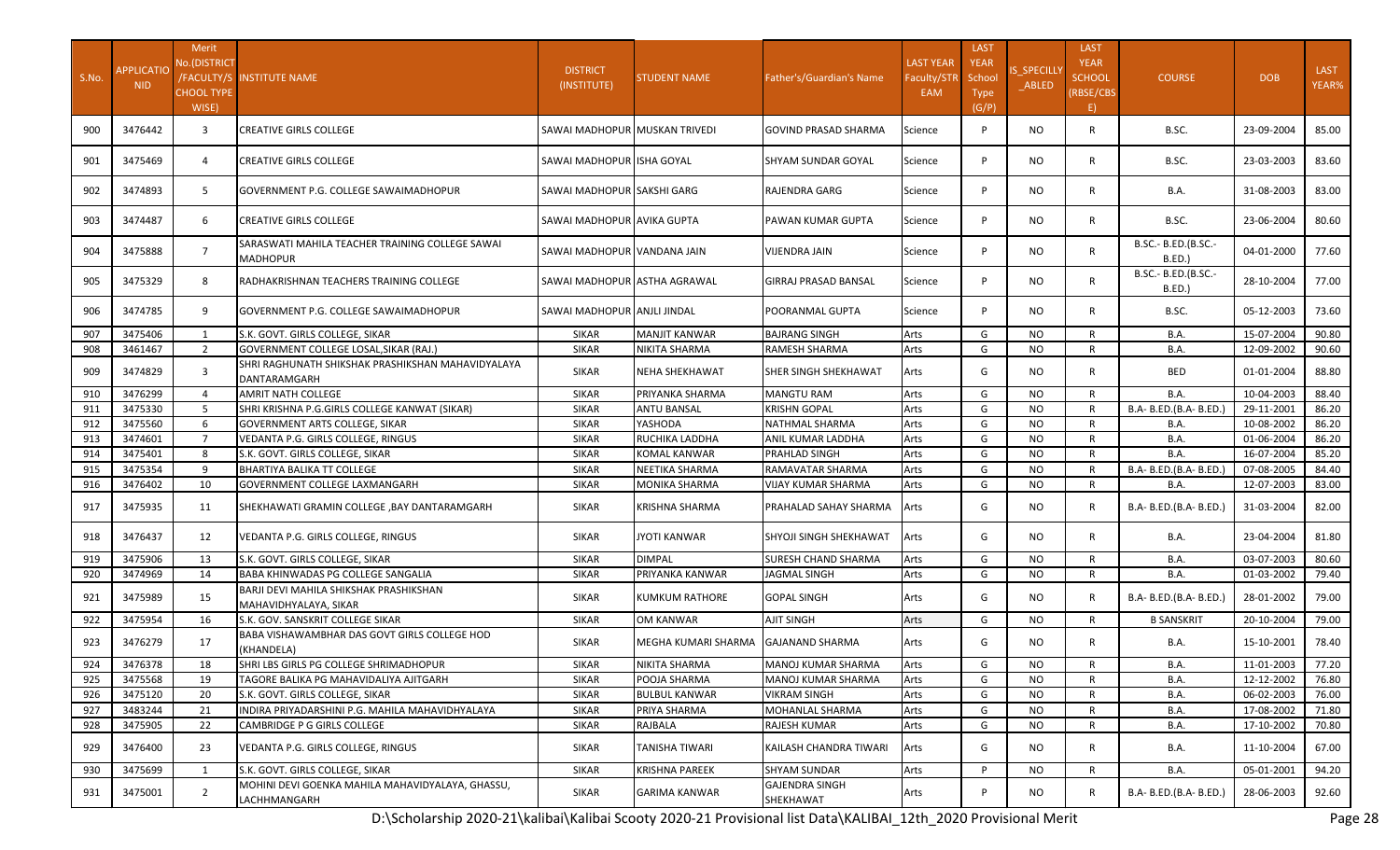| S.No. | <b>APPLICATIO</b><br><b>NID</b> | Merit<br>lo.(DISTRICT<br><b>HOOL TYPE</b><br>WISE) | /FACULTY/S INSTITUTE NAME                                                        | <b>DISTRICT</b><br>(INSTITUTE) | <b>STUDENT NAME</b>      | Father's/Guardian's Name    | <b>LAST YEAR</b><br>Faculty/STR<br><b>EAM</b> | <b>LAST</b><br><b>YEAR</b><br>School<br><b>Type</b><br>(G/P) | S_SPECILLY<br>ABLED | LAST<br><b>YEAR</b><br>SCHOOL<br>RBSE/CBS<br>E) | <b>COURSE</b>          | DOB        | <b>LAST</b><br>YEAR% |
|-------|---------------------------------|----------------------------------------------------|----------------------------------------------------------------------------------|--------------------------------|--------------------------|-----------------------------|-----------------------------------------------|--------------------------------------------------------------|---------------------|-------------------------------------------------|------------------------|------------|----------------------|
| 932   | 3475999                         | $\overline{3}$                                     | AJEETGARH P. G. COLLEGE AJEETGARH SHRIMADHOPUR SIKAR                             | <b>SIKAR</b>                   | <b>BHAVANA SHEKHAWAT</b> | JITENDER SINGH<br>SHEKHAWAT | Arts                                          | P                                                            | NO.                 | $\mathsf{R}$                                    | B.A- B.ED.(B.A- B.ED.) | 09-08-2004 | 90.80                |
| 933   | 3476040                         | 4                                                  | VEDANTA P.G. GIRLS COLLEGE, RINGUS                                               | <b>SIKAR</b>                   | RUCHIKA SHARMA           | MUKESH KIOSHOR SHARMA       | Arts                                          | P                                                            | NO.                 | $\mathsf{R}$                                    | <b>B.A.</b>            | 06-02-2003 | 89.80                |
| 934   | 3475539                         | 5                                                  | S.K. GOVT. GIRLS COLLEGE, SIKAR                                                  | <b>SIKAR</b>                   | KOMAL AGARWAL            | SUSHIL KUMAR AGARWAL        | Arts                                          | P                                                            | NO.                 | $\mathsf{R}$                                    | B.A.                   | 15-08-2003 | 89.20                |
| 935   | 3475929                         | 6                                                  | S.K. GOVT. GIRLS COLLEGE, SIKAR                                                  | <b>SIKAR</b>                   | KRISHNA SHARMA           | <b>RAM NIWAS</b>            | Arts                                          | P                                                            | <b>NO</b>           | $\mathsf{R}$                                    | B.A.                   | 01-09-2002 | 89.00                |
| 936   | 3475991                         | $\overline{7}$                                     | GOVT. KAMLA MODI GIRLS COLLEGE NEEMKATHANA                                       | <b>SIKAR</b>                   | TANNU                    | <b>MAHENDRA SINGH</b>       | Arts                                          | P                                                            | NO.                 | $\mathsf{R}$                                    | <b>B.A.</b>            | 07-09-2003 | 89.00                |
| 937   | 3476306                         | 8                                                  | SWAMI KESHWANAND COLLEGE OF ARTS, SCIENCE AND<br>COMMERCE P.G. COLLEGE BHADHADAR | <b>SIKAR</b>                   | RANJANA KANWAR           | RAJENDRA KUMAR              | Arts                                          | P                                                            | NO.                 | $\mathsf{R}$                                    | <b>B.A.</b>            | 01-07-2004 | 86.60                |
| 938   | 3476535                         | 9                                                  | GRAMIN MHAILA MAHAVIDYALAYA, SHIVSINGHPURA, SIKAR                                | <b>SIKAR</b>                   | KHUSHBU SHARMA           | SURAJ PRAKASH SHARMA        | Arts                                          | P                                                            | NO.                 | $\mathsf{R}$                                    | B.A.                   | 01-01-2003 | 86.40                |
| 939   | 3476051                         | 10                                                 | SHRI BHAGWANDAS TODI COLLEGE                                                     | <b>SIKAR</b>                   | <b>BHARTI SHARMA</b>     | JAGDISH PRASAD SHARMA       | Arts                                          | P                                                            | NO.                 | $\mathsf{R}$                                    | B.A.                   | 10-11-2003 | 85.80                |
| 940   | 3476446                         | 11                                                 | GOVERNMENT COLLEGE LAXMANGARH                                                    | <b>SIKAR</b>                   | MONIKA SHARMA            | VINOD KUMAR SHARMA          | Arts                                          | P                                                            | <b>NO</b>           | $\mathsf{R}$                                    | <b>B.A.</b>            | 22-01-2004 | 85.80                |
| 941   | 3475661                         | 12                                                 | SHEKHAWATI MAHAVIDYALAYA                                                         | <b>SIKAR</b>                   | <b>KIRAN KANWAR</b>      | <b>DASHRATH SINGH</b>       | Arts                                          | P                                                            | <b>NO</b>           | $\mathsf{R}$                                    | <b>B.A.</b>            | 22-04-2005 | 84.80                |
| 942   | 3475219                         | 13                                                 | SHRI BHAGWANDAS TODI COLLEGE                                                     | <b>SIKAR</b>                   | MONIKA KANWAR            | <b>BAJRANG SINGH</b>        | Arts                                          | P                                                            | NO                  | $\mathsf{R}$                                    | B.A.                   | 05-06-2003 | 83.80                |
| 943   | 3475982                         | 14                                                 | MAHATMA GANDHI P. G. COLLEGE SHRIMADHOPUR, SIKAR (RAJ.)                          | <b>SIKAR</b>                   | <b>ANTIM SHARMA</b>      | <b>SHRIRAM SHARMA</b>       | Arts                                          | P                                                            | NO.                 | $\mathsf{R}$                                    | B.A.                   | 01-07-2003 | 76.40                |
| 944   | 3476215                         | 15                                                 | S.K. GOVT. GIRLS COLLEGE, SIKAR                                                  | <b>SIKAR</b>                   | RAMKANYA                 | <b>NANDKISHOR</b>           | Arts                                          | P                                                            | <b>NO</b>           | $\mathsf{R}$                                    | B.A.                   | 06-04-2003 | 75.80                |
| 945   | 3475669                         | 16                                                 | S.K. GOVT. GIRLS COLLEGE, SIKAR                                                  | <b>SIKAR</b>                   | KOMAL SHARMA             | RAJKUMAR SHARMA             | Arts                                          | P                                                            | NO                  | $\mathsf{R}$                                    | <b>B.A.</b>            | 03-06-2004 | 75.60                |
| 946   | 3475048                         | 17                                                 | S.K. GOVT. GIRLS COLLEGE, SIKAR                                                  | <b>SIKAR</b>                   | KOMAL SHARMA             | DHARMENDRA KUMAR<br>SHARMA  | Arts                                          | P                                                            | NO.                 | $\mathsf{R}$                                    | B.A.                   | 03-01-2003 | 75.00                |
| 947   | 3475459                         | 18                                                 | GOVT. KAMLA MODI GIRLS COLLEGE NEEMKATHANA                                       | <b>SIKAR</b>                   | <b>DEEPIKA RATHORE</b>   | <b>GOPAL SINGH RATHOR</b>   | Arts                                          | P                                                            | <b>NO</b>           | $\mathsf{R}$                                    | <b>B.A.</b>            | 01-07-2004 | 73.60                |
| 948   | 3475058                         | 19                                                 | SHRI KRISHNA P.G.GIRLS COLLEGE KANWAT (SIKAR)                                    | <b>SIKAR</b>                   | ANCHAL SHARMA            | LALIT KUMAR SHARMA          | Arts                                          | P                                                            | <b>NO</b>           | $\mathsf{R}$                                    | B.A- B.ED.(B.A- B.ED.) | 25-07-2004 | 73.20                |
| 949   | 3474787                         | 20                                                 | SHRI RAGHUNATH BALIKA MAHAVIDYALYA, LACHHMANGARH                                 | <b>SIKAR</b>                   | AAYUSHI SHARMA           | RAJESH SHARMA               | Arts                                          | P                                                            | NO.                 | $\mathsf{R}$                                    | <b>B.A.</b>            | 23-06-2002 | 67.00                |
| 950   | 3476709                         | 1                                                  | ARAVALI PG COLLEGE                                                               | <b>SIKAR</b>                   | NAIYNA KANWAR            | <b>VIJAY SINGH TANWAR</b>   | Arts                                          | G/P                                                          | <b>NO</b>           | $\mathsf{C}$                                    | B.A.                   | 02-08-2003 | 87.00                |
| 951   | 3475953                         | 1                                                  | AJEETGARH P.G.COLLEGE, AJEETGARH                                                 | <b>SIKAR</b>                   | KHUSHI AGARWAL           | MANOJ KUMAR AGARWAL         | Commerce                                      | G                                                            | NO.                 | $\mathsf{R}$                                    | <b>BCOM</b>            | 11-09-2004 | 83.60                |
| 952   | 3476214                         | $\overline{2}$                                     | GOVT. COMMERCE COLLEGE SIKAR                                                     | <b>SIKAR</b>                   | RONAK SHARMA             | RAMJILAL SHARMA             | Commerce                                      | G                                                            | NO                  | $\mathsf{R}$                                    | <b>BCOM</b>            | 22-11-2005 | 76.20                |
| 953   | 3476499                         | 1                                                  | S.K. GOVT. GIRLS COLLEGE, SIKAR                                                  | <b>SIKAR</b>                   | VAIBHIKA JOSHI           | <b>SUNIL KUMAR</b>          | Commerce                                      | P                                                            | NO.                 | $\mathsf{R}$                                    | <b>BCOM</b>            | 01-12-2004 | 85.00                |
| 954   | 3475387                         | $\overline{2}$                                     | S.K. GOVT. GIRLS COLLEGE, SIKAR                                                  | <b>SIKAR</b>                   | <b>SANGITA SHRMA</b>     | RAM PAL SHARMA              | Commerce                                      | P                                                            | NO.                 | R                                               | <b>BCOM</b>            | 01-07-2003 | 82.60                |
| 955   | 3475455                         | $\overline{3}$                                     | S.K. GOVT. GIRLS COLLEGE, SIKAR                                                  | SIKAR                          | <b>ANSHITA SHARMA</b>    | <b>RMAKANT SHRMA</b>        | Commerce                                      | P                                                            | <b>NO</b>           | $\mathsf{R}$                                    | <b>BCOM</b>            | 24-11-2002 | 81.40                |
| 956   | 3477655                         | 4                                                  | S.K. GOVT. GIRLS COLLEGE, SIKAR                                                  | <b>SIKAR</b>                   | AMBIKA MATOLIA           | MAHENDRA KUMAR<br>SHARMA    | Commerce                                      | P                                                            | NO                  | $\mathsf{R}$                                    | <b>BCOM</b>            | 24-03-2003 | 81.20                |
| 957   | 3476242                         | 5                                                  | S.K. GOVT. GIRLS COLLEGE, SIKAR                                                  | <b>SIKAR</b>                   | SHIVANI MISHRA           | RAMESH KAIMAR MISHRA        | Commerce                                      | P                                                            | NO                  | $\mathsf{R}$                                    | <b>BCOM</b>            | 18-03-2001 | 68.00                |
| 958   | 3475710                         | 1                                                  | <b>GOVT. COMMERCE COLLEGE SIKAR</b>                                              | <b>SIKAR</b>                   | <b>CHHAVI JAIN</b>       | <b>MANOJ JAIN</b>           | Commerce                                      | G/P                                                          | <b>NO</b>           | C                                               | <b>BCOM</b>            | 11-03-2002 | 84.40                |
| 959   | 3474347                         | 1                                                  | GOVT. KAMLA MODI GIRLS COLLEGE NEEMKATHANA                                       | <b>SIKAR</b>                   | <b>KANIKA SHARMA</b>     | <b>SUNIL KUMAR SHARMA</b>   | Science                                       | G                                                            | NO                  | $\mathsf{R}$                                    | B.SC.                  | 10-01-2004 | 80.60                |
| 960   | 3475787                         | 1                                                  | ASHWINI BALIKA MAHAVIDHYALAY                                                     | <b>SIKAR</b>                   | ANTIMA                   | VINOD KUMAR                 | Science                                       | P                                                            | <b>NO</b>           | $\mathsf{R}$                                    | B.SC.                  | 04-07-2003 | 95.40                |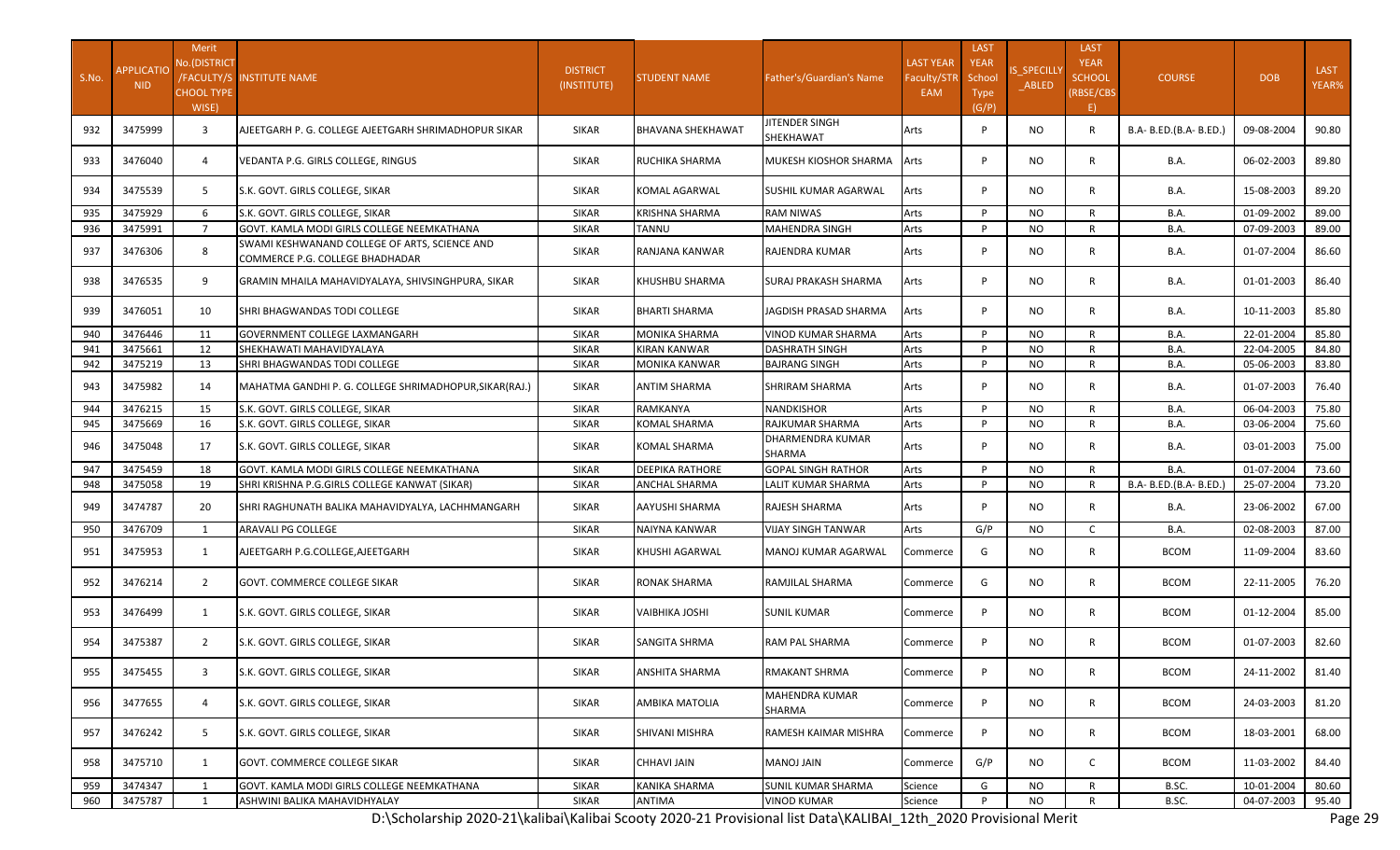| S.No.      | <b>APPLICATIO</b><br><b>NID</b> | Merit<br>lo.(DISTRICT<br><b>HOOL TYPE</b><br>WISE) | <b>/FACULTY/S INSTITUTE NAME</b>                                                    | <b>DISTRICT</b><br>(INSTITUTE)  | <b>STUDENT NAME</b>                   | Father's/Guardian's Name       | <b>LAST YEAR</b><br>Faculty/STR<br><b>EAM</b> | <b>LAST</b><br><b>YEAR</b><br>School<br><b>Type</b><br>(G/P) | S_SPECILLY<br>ABLED    | LAST<br><b>YEAR</b><br>SCHOOL<br><b>RBSE/CBS</b><br>E) | <b>COURSE</b>                        | DOB                      | <b>LAST</b><br>YEAR% |
|------------|---------------------------------|----------------------------------------------------|-------------------------------------------------------------------------------------|---------------------------------|---------------------------------------|--------------------------------|-----------------------------------------------|--------------------------------------------------------------|------------------------|--------------------------------------------------------|--------------------------------------|--------------------------|----------------------|
| 961        | 3474236                         | $\overline{2}$                                     | S.K. GOVT. GIRLS COLLEGE, SIKAR                                                     | <b>SIKAR</b>                    | SHUBHANSHI SHARMA                     | HEMANT KAIMAR SHARMA           | Science                                       | P                                                            | NO.                    | $\mathsf{R}$                                           | B.SC.                                | 12-03-2002               | 90.20                |
| 962        | 3474729                         | $\overline{\mathbf{3}}$                            | S.K. GOVT. GIRLS COLLEGE, SIKAR                                                     | <b>SIKAR</b>                    | SHEVATA                               | MANOJ KUMAR SHARMA             | Science                                       | P                                                            | <b>NO</b>              | $\mathsf{R}$                                           | B.SC.                                | 01-01-2001               | 89.80                |
| 963        | 3476703                         | $\overline{4}$                                     | <b>BPS DEGREE COLLEGE</b>                                                           | <b>SIKAR</b>                    | <b>RANJAN KUMARI</b>                  | VINOD KUMAR                    | Science                                       | P                                                            | <b>NO</b>              | R                                                      | B.SC.                                | 18-07-2005               | 89.20                |
| 964        | 3475501                         | 5                                                  | SMT.REETA CHANDRA SAXENA MEMORIAL COLLEGE (CO-EDU)<br><b>RINGUS</b>                 | <b>SIKAR</b>                    | RITIKA SHARMA                         | MANOJ KUMAR SHARMA             | Science                                       | P                                                            | NO                     | R                                                      | B.SC.                                | 01-12-2004               | 89.00                |
| 965        | 3475392                         | 6                                                  | ARAVALI TEACHERS TRAINING COLLEGE                                                   | <b>SIKAR</b>                    | POOJA KANWAR                          | <b>NEEL SINGH</b>              | Science                                       | P                                                            | NO.                    | $\mathsf{R}$                                           | B.SC.- B.ED.(B.SC.-<br><b>B.ED.)</b> | 20-11-2004               | 87.80                |
| 966        | 3474775                         | $\overline{7}$                                     | S.K. GOVT. GIRLS COLLEGE, SIKAR                                                     | <b>SIKAR</b>                    | POOJA KANWAR                          | <b>JIVAN SINGH</b>             | Science                                       | P                                                            | <b>NO</b>              | $\mathsf{R}$                                           | B.SC.                                | 05-01-2004               | 85.60                |
| 967        | 3476573                         | 8                                                  | PRINCE ACADEMY OF HIGHER EDUCATION KANYA<br>COLLEGE, SIKAR                          | <b>SIKAR</b>                    | AANCHAL SHEKHAWAT                     | <b>SURENDRA SINGH</b>          | Science                                       | P                                                            | NO.                    | $\mathsf{R}$                                           | B.SC.- B.ED.(B.SC.-<br>B.ED.)        | 01-01-2003               | 84.80                |
| 968        | 3475189                         | 9                                                  | SARASWATI SHIKSHAN SANSTHAN B.ED COLLEGE                                            | <b>SIKAR</b>                    | PINKI SHARMA                          | SUWA LAL SHARMA                | Science                                       | P                                                            | NO                     | $\mathsf{R}$                                           | <b>BED</b>                           | 03-01-2003               | 84.60                |
| 969        | 3474997                         | 10                                                 | NAVJEEVAN VIGYAN MAHAVIDYALAYA, NEAR HOUSING BOARD,<br>NAWALGARH ROAD BYPASS, SIKAR | <b>SIKAR</b>                    | HEMLATA SHARMA                        | RADHESHYAM SHARMA              | Science                                       | P                                                            | NO                     | $\mathsf{R}$                                           | B.SC.- B.ED.(B.SC.-<br><b>B.ED.)</b> | 25-02-2002               | 79.00                |
| 970        | 3474882                         | 11                                                 | GOVT. KAMLA MODI GIRLS COLLEGE NEEMKATHANA                                          | <b>SIKAR</b>                    | KOMAL SHARMA                          | PRADEEP KUMAR SUROLIA          | Science                                       | P                                                            | NO                     | R                                                      | B.SC.                                | 25-09-2004               | 73.80                |
| 971        | 3476327                         | 12                                                 | S.N.K.P. GOVT. COLLEGE.NEEMKATHANA                                                  | <b>SIKAR</b>                    | TANUSHRI                              | SANJAY SUROLIYA                | Science                                       | P                                                            | NO                     | R                                                      | B.SC.                                | 22-03-2005               | 73.00                |
| 972        | 3476404                         | 13                                                 | SMT ASHA DEVI PG COLLEGE PATAN NEEMKATHANA                                          | <b>SIKAR</b>                    | <b>SADHYA KANWAR</b>                  | <b>RANJIT SINGH</b>            | Science                                       | P                                                            | <b>NO</b>              | $\mathsf{R}$                                           | B.SC.- B.ED.(B.SC.-<br>B.ED.)        | 01-01-2003               | 72.00                |
| 973        | 3475782                         | 14                                                 | <b>B.S.MEMORIAL B.ED. COLLEGE</b>                                                   | <b>SIKAR</b>                    | PRIYANKA SHARMA                       | TARACHAND SHARMA               | Science                                       | P                                                            | <b>NO</b>              | $\mathsf{R}$                                           | <b>BED</b>                           | 02-04-2004               | 70.60                |
| 974        | 3482860                         | 15                                                 | GRAMIN MHAILA MAHAVIDYALAYA, SHIVSINGHPURA, SIKAR                                   | <b>SIKAR</b>                    | KHUSHI UPADHYAY                       | RAJA RAM                       | Science                                       | P                                                            | NO.                    | R                                                      | B.SC.                                | 28-07-2004               | 70.20                |
| 975        | 3474669                         | 1                                                  | CAD, CASH, CET, CFDM, CLG, COBMEC                                                   | <b>SIKAR</b>                    | PALAK SHEKHAWAT                       | <b>BHANWAR SINGH</b>           | Science                                       | G/P                                                          | NO.                    | C                                                      | <b>B.TECH</b>                        | 12-10-2003               | 87.80                |
| 976        | 3476114                         | $\overline{2}$                                     | BHARTIYA MAHILA PG MAHAVIDAYALYA SIKAR                                              | <b>SIKAR</b>                    | <b>BHAGYA SHREE</b><br>SHEKHAWAT      | <b>RANVEER SINGH</b>           | Science                                       | G/P                                                          | NO.                    | $\mathsf{C}$                                           | B.SC.                                | 11-02-2003               | 84.20                |
| 977        | 3476449                         | $\mathbf{1}$                                       | S.M.P.B.J. GOVERNMENT COLLEGE SHEOGANJ (SIROHI)                                     | <b>SIROHI</b>                   | ANJU KANWAR                           | <b>SHYAM SINGH</b>             | Arts                                          | G                                                            | <b>NO</b>              | R                                                      | <b>B.A.</b>                          | 08-09-2003               | 80.80                |
| 978        | 3474765                         | $\overline{2}$                                     | <b>GOVERNMENT COLLEGE REODAR</b>                                                    | <b>SIROHI</b>                   | AMISHA KUMARI                         | RAMESH KUMAR                   | Arts                                          | G                                                            | <b>NO</b>              | $\mathsf{R}$                                           | <b>B.A.</b>                          | 14-11-2004               | 70.20                |
| 979        | 3476436                         | $\overline{\mathbf{3}}$                            | S.M.P.B.J. GOVERNMENT COLLEGE SHEOGANJ (SIROHI)                                     | <b>SIROHI</b>                   | AKESH KANWR                           | <b>GAJENDAR SINGH</b>          | Arts                                          | G                                                            | YES                    | $\mathsf{R}$                                           | <b>B.A.</b>                          | 08-11-2002               | 69.00                |
| 980        | 3474217                         | $\overline{4}$                                     | S.M.P.B.J. GOVERNMENT COLLEGE SHEOGANJ (SIROHI)                                     | <b>SIROHI</b>                   | <b>KRISHNA KANWAR</b>                 | <b>KESAR SINGH</b>             | Arts                                          | G                                                            | <b>NO</b>              | $\mathsf{R}$                                           | B.A.                                 | 24-02-2002               | 68.80                |
| 981        | 3479853                         | -5                                                 | <b>GOVT. GIRLS COLLEGE SIROHI</b>                                                   | <b>SIROHI</b>                   | RENUKA KUNWAR                         | JAVAN SINGH JEE                | Arts                                          | G<br>P                                                       | <b>NO</b>              | $\mathsf{R}$                                           | <b>B.A.</b>                          | 24-04-2000               | 68.40                |
| 982<br>983 | 3475227<br>3476111              | $\overline{1}$<br>-1                               | <b>GOVT. COLLEGE SIROHI</b><br>GOVT. GIRLS COLLEGE SIROHI                           | <b>SIROHI</b><br><b>SIROHI</b>  | PRERNA RAJPUROHIT<br>DARSHIKA TRIVEDI | SHANKAR<br>JAYANTI LAL TRIVEDI | Arts<br>Science                               | G                                                            | <b>NO</b><br><b>NO</b> | $\mathsf{R}$<br>$\mathsf{R}$                           | B.A.<br>B.SC.                        | 26-07-2001<br>19-01-2002 | 82.80<br>66.20       |
| 984        | 3475795                         | 1                                                  | <b>GOVT. COLLEGE SIROHI</b>                                                         | <b>SIROHI</b>                   | BHUMIKA RAWAL                         | MAHAVEER KUMAR                 | Science                                       | G/P                                                          | NO.                    | C                                                      | B.SC.                                | 18-08-2002               | 89.40                |
| 985        | 3474731                         | 1                                                  | PATEL CO-EDUCATION TEACHER TRAINING COLLEGE                                         | SRI GANGANAGAR BHAVANA          |                                       | RAJENDER                       | Arts                                          | G                                                            | NO.                    | R                                                      | B.A- B.ED.(B.A- B.ED.)               | 05-03-2003               | 96.20                |
| 986        | 3475323                         | 2                                                  | DR BHIM RAO AMBEDKAR GOVERNMENT COLLEGE SRI<br>GANGANAGAR                           | SRI GANGANAGAR RENU             |                                       | <b>OM PARKESH</b>              | Arts                                          | G                                                            | NO.                    | R                                                      | B.A.                                 | 03-07-2002               | 87.60                |
| 987        | 3476774                         | $\overline{3}$                                     | <b>GOVT COLLEGE SURATGARH</b>                                                       | SRI GANGANAGAR POONAM           |                                       | <b>MAN SINGH</b>               | Arts                                          | G                                                            | <b>NO</b>              | $\mathsf{R}$                                           | B.A.                                 | 01-12-2003               | 79.80                |
| 988        | 3475734                         | 1                                                  | <b>GOVT COLLEGE SURATGARH</b>                                                       | SRI GANGANAGAR RMAKANWAR        |                                       | KALICHARAN                     | Arts                                          | P                                                            | NO.                    | $\mathsf{R}$                                           | <b>B.A.</b>                          | 02-09-2003               | 93.20                |
| 989        | 3475155                         | $\overline{2}$                                     | SHRI AATM VALLABH JAIN GIRLS COLLEGE                                                | SRI GANGANAGAR   DELISHA SIDANA |                                       | PUNEET SIDANA                  | Arts                                          | P                                                            | NO.                    | $\mathsf{R}$                                           | B.A.                                 | 30-10-2002               | 87.40                |
| 990        | 3474421                         | $\overline{3}$                                     | SARASWATI SHIKSHAN SADAN MAHILA SHIKSHAK PARSHIKSHAN<br>MAHAVIDHALYA                | SRI GANGANAGAR RITIKA           |                                       | <b>SHYAM SUNDAR</b>            | Arts                                          | P                                                            | NO                     | $\mathsf{R}$                                           | BED                                  | 07-08-2004               | 85.00                |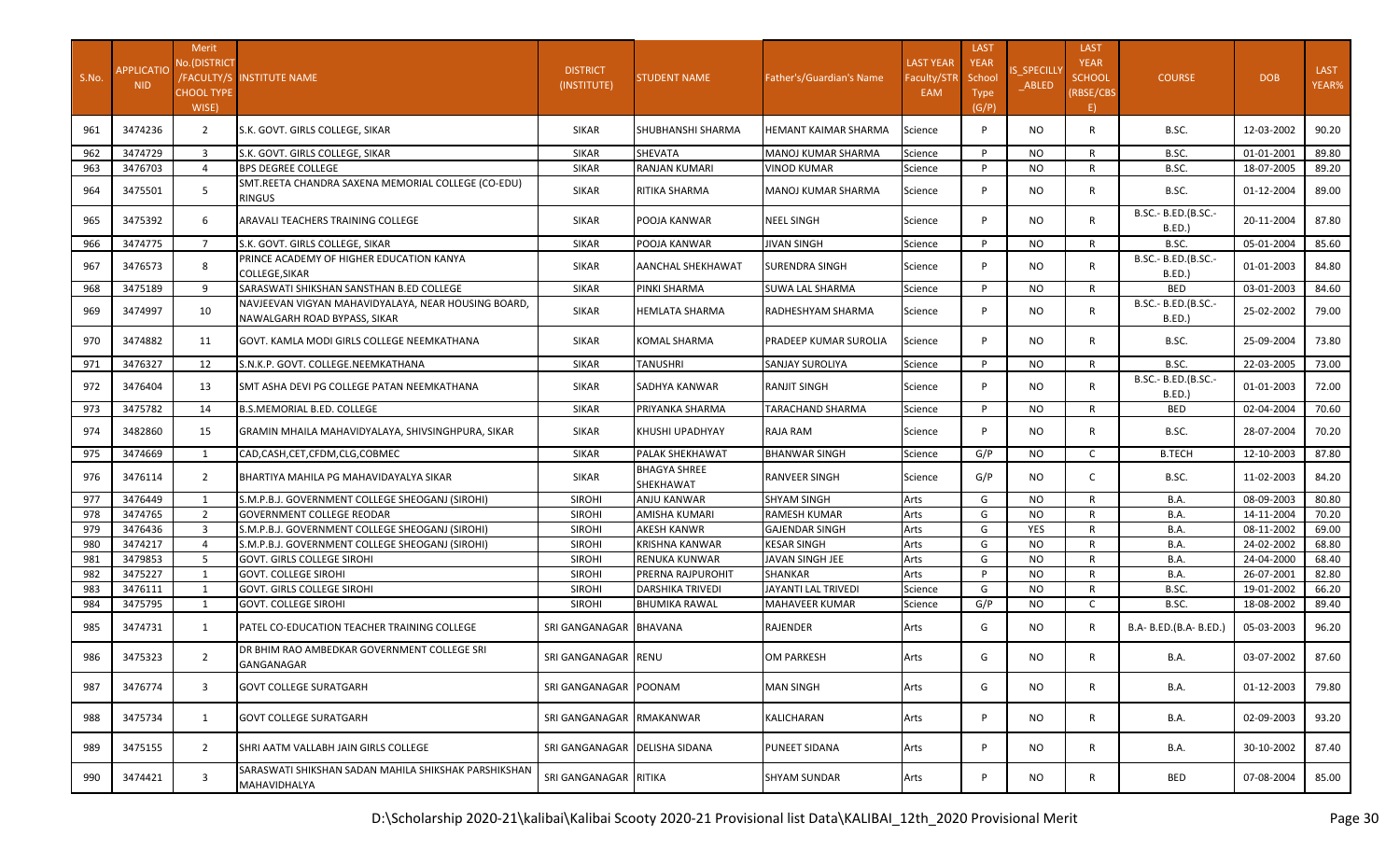| S.No. | <b>APPLICATIO</b><br><b>NID</b> | Merit<br>Io.(DISTRICT<br><b>HOOL TYPE</b><br>WISE) | FACULTY/S INSTITUTE NAME                                  | <b>DISTRICT</b><br>(INSTITUTE) | STUDENT NAME                  | ather's/Guardian's Name       | <b>LAST YEAR</b><br><b>Faculty/STR</b><br>EAM | <b>LAST</b><br><b>YEAR</b><br>School<br><b>Type</b><br>(G/P) | S_SPECILLY<br>ABLED | LAST<br><b>YEAR</b><br><b>SCHOOL</b><br>(RBSE/CBS<br>E) | <b>COURSE</b>                        | <b>DOB</b> | <b>LAST</b><br>YEAR% |
|-------|---------------------------------|----------------------------------------------------|-----------------------------------------------------------|--------------------------------|-------------------------------|-------------------------------|-----------------------------------------------|--------------------------------------------------------------|---------------------|---------------------------------------------------------|--------------------------------------|------------|----------------------|
| 991   | 3476265                         | $\overline{4}$                                     | <b>FACULTY OF EDUCATION</b>                               | SRI GANGANAGAR YASHIKA         |                               | DINESH KUMAR                  | Arts                                          | P                                                            | NO.                 | R                                                       | B.A- B.ED.(B.A- B.ED.)               | 14-09-2003 | 76.00                |
| 992   | 3476231                         | 5                                                  | SHREE SHYAM DEGREE COLLEGE MOKALSAR                       | SRI GANGANAGAR POOJA SHARMA    |                               | <b>MURLIDHAR</b>              | Arts                                          | P                                                            | <b>NO</b>           | R                                                       | <b>B.A.</b>                          | 07-06-2001 | 66.00                |
| 993   | 3474660                         | 1                                                  | SHRI AATM VALLABH JAIN GIRLS COLLEGE                      | SRI GANGANAGAR BHAVIKA PAREEK  |                               | ASHOK KUMAR                   | Commerce                                      | G                                                            | <b>NO</b>           | R                                                       | <b>BCOM</b>                          | 09-05-2004 | 90.80                |
| 994   | 3476127                         | 1                                                  | CH. BALLURAM GODARA GOVT. GIRLS COLLEGE                   |                                | SRI GANGANAGAR KHUSHBOO GUPTA | <b>SURESH KUMAR</b>           | Commerce                                      | P                                                            | <b>NO</b>           | R                                                       | <b>BCOM</b>                          | 08-12-2002 | 81.40                |
| 995   | 3478835                         | 1                                                  | PATEL CO-EDUCATION TEACHER TRAINING COLLEGE               | SRI GANGANAGAR UPASNA          |                               | <b>BHIMSEN SHARMA</b>         | Science                                       | P                                                            | <b>NO</b>           | R                                                       | B.SC.- B.ED.(B.SC.-<br>B.ED.)        | 14-10-2004 | 88.20                |
| 996   | 3478859                         | $\overline{2}$                                     | PATEL CO-EDUCATION TEACHER TRAINING COLLEGE               | SRI GANGANAGAR SOMYA SHARMA    |                               | IAGRUP SHARMA                 | Science                                       | P                                                            | <b>NO</b>           | $\mathsf{R}$                                            | B.SC.- B.ED.(B.SC.-<br><b>B.ED.)</b> | 01-01-2003 | 87.80                |
| 997   | 3474448                         | 3                                                  | MAHARAJA AGARSEN AGRICULTURE COLLEGE, SURATGARH           | SRI GANGANAGAR ANCHAL          |                               | ASHOK SHARMA                  | Science                                       | P                                                            | NO                  | R                                                       | B.SC.                                | 23-10-2004 | 78.60                |
| 998   | 3478951                         | 4                                                  | SANT SRI PRANNATH PARANMI COLLEGE PADAMPUR                | SRI GANGANAGAR MAMTA           |                               | MUKESH KUMAR                  | Science                                       | P                                                            | <b>NO</b>           | R                                                       | B.SC.- B.ED.(B.SC.-<br>B.ED.)        | 04-07-2004 | 73.00                |
| 999   | 3476412                         | 1                                                  | <b>GOVT COLLEGE NEWAI</b>                                 | <b>TONK</b>                    | ANTIMA SHARMA                 | RAMAVATAR SHARMA              | Arts                                          | G                                                            | <b>NO</b>           | R                                                       | <b>B.A.</b>                          | 01-07-2002 | 83.40                |
| 1000  | 3476426                         | $\overline{2}$                                     | PANNADHAY COLLEGE TONK                                    | <b>TONK</b>                    | TEJSHWANI                     | <b>OMPRAKASH SHARMA</b>       | Arts                                          | G                                                            | <b>NO</b>           | $\mathsf{R}$                                            | B.A.                                 | 15-08-2002 | 79.00                |
| 1001  | 3474799                         | $\overline{3}$                                     | ADARSH TEACHERS TRAINING COLLEGE (B.A. B.ED./B.SC. B.ED.) | <b>TONK</b>                    | TANUPRIYA JAIN                | NIRMAL KUMAR JAIN             | Arts                                          | G                                                            | NO                  | R                                                       | B.A- B.ED.(B.A- B.ED.)               | 09-01-2002 | 78.60                |
| 1002  | 3476339                         | $\overline{4}$                                     | ABHIGHYAN MAHAVIDAYALA                                    | <b>TONK</b>                    | SAPNA                         | DINESH SHARMA                 | Arts                                          | G                                                            | NO                  | -R                                                      | B.A- B.ED.(B.A- B.ED.)               | 01-01-2003 | 78.00                |
| 1003  | 3475556                         | 5                                                  | SHREE KRISHNA MAHILA MAHAVIDHYALAY DOONI                  | <b>TONK</b>                    | MEGHA                         | BHAGCHAND                     | Arts                                          | G                                                            | <b>NO</b>           | $\mathsf{R}$                                            | <b>B.A.</b>                          | 07-07-2006 | 77.00                |
| 1004  | 3474931                         | 6                                                  | DR. AMBEDKAR B.ED. COLLEGE TONK                           | <b>TONK</b>                    | <b>RIDA KHAN</b>              | ZAHOORMIYA                    | Arts                                          | G                                                            | <b>NO</b>           | $\mathsf{R}$                                            | B.A- B.ED.(B.A- B.ED.)               | 01-01-2004 | 74.80                |
| 1005  | 3474857                         | $\overline{7}$                                     | RANI LAXMI BAI KANYA MAHAVIDHYALAYA NEWAI                 | <b>TONK</b>                    | MINAXI SHARMA                 | <b>SANJAY SHARMA</b>          | Arts                                          | G                                                            | <b>NO</b>           | $\mathsf{R}$                                            | <b>B.A.</b>                          | 21-05-2003 | 74.00                |
| 1006  | 3475438                         | 8                                                  | <b>GOVERNMENT COLLEGE DEOLI</b>                           | <b>TONK</b>                    | KHUSHI PAREEK                 | DHARM NARAYAN                 | Arts                                          | G                                                            | NO                  | R                                                       | B.A.                                 | 27-07-2002 | 73.20                |
| 1007  | 3475575                         | 9                                                  | SHREE KRISHNA MAHILA MAHAVIDHYALAY DOONI                  | <b>TONK</b>                    | PRIYANKA SHARMA               | SHANKAR LAL SHARMA            | Arts                                          | G                                                            | <b>NO</b>           | R                                                       | <b>B.A.</b>                          | 13-02-2003 | 65.60                |
| 1008  | 3475182                         | 10                                                 | RANI LAXMI BAI KANYA MAHAVIDHYALAYA NEWAI                 | <b>TONK</b>                    | ANSHU GOUTTAM                 | ASHOK KUMAR GOUTTAM           | Arts                                          | G                                                            | <b>NO</b>           | R                                                       | <b>B.A.</b>                          | 03-04-2004 | 65.40                |
| 1009  | 3475907                         | 1                                                  | MOTHERLAND CARRIER COLLEGE TONK                           | <b>TONK</b>                    | PRIYANSHI AGRAWAL             | RAJESH GARG                   | Arts                                          | P                                                            | <b>NO</b>           | $\mathsf{R}$                                            | B.A.                                 | 02-07-2002 | 88.00                |
| 1010  | 3475038                         | $\overline{2}$                                     | RAJEEV GANDHI PG COLLEGE KOOKAR                           | <b>TONK</b>                    | AREEBA                        | <b>ABDUL MAZID</b>            | Arts                                          | P                                                            | <b>NO</b>           | $\mathsf{R}$                                            | B.A.                                 | 05-06-2001 | 77.80                |
| 1011  | 3475767                         | $\overline{\mathbf{3}}$                            | LAXMI BAI MAHILA MAHAVIDHYALAYA                           | <b>TONK</b>                    | SIYA JAIN                     | RAJESH JAIN                   | Arts                                          | P                                                            | NO                  | R                                                       | B.A.                                 | 27-06-2002 | 74.40                |
| 1012  | 3475255                         | $\overline{4}$                                     | GOVT.P.G.COLLEGE, TONK (RAJ.)                             | <b>TONK</b>                    | KHUSHI VIJAYVERGIYA           | <b>GHANSHYAM VIJAY</b>        | Arts                                          | P                                                            | <b>NO</b>           | $\mathsf{R}$                                            | B.A.                                 | 01-01-2003 | 70.20                |
| 1013  | 3475486                         | 1                                                  | SAINT SOLDIER MAHILA MAHAVIDYALAYA, TONK                  | <b>TONK</b>                    | PALLVI HADA                   | MAHENDRA SINGH HADA           | Science                                       | G                                                            | <b>NO</b>           | $\mathsf{R}$                                            | B.SC.- B.ED.(B.SC.-<br>B.ED.)        | 14-10-2005 | 79.40                |
| 1014  | 3475809                         | 1                                                  | SAINT SOLDIER MAHILA MAHAVIDYALAYA, TONK                  | <b>TONK</b>                    | HIMANSHI AGARWAL              | <b>GIRDHAR GUPTA</b>          | Science                                       | P                                                            | <b>NO</b>           | R                                                       | B.SC.- B.ED.(B.SC.-<br>B.ED.)        | 23-10-2002 | 84.20                |
| 1015  | 3475860                         | $\overline{2}$                                     | PANDIT J.P. UPADHAYAY T.T. COLLEGE TONK (RAJ.)            | <b>TONK</b>                    | <b>AKSHITA GUPTA</b>          | RAMBABU GUPTA                 | Science                                       | P                                                            | <b>NO</b>           | R                                                       | B.SC.- B.ED.(B.SC.-<br>B.ED.)        | 12-07-2003 | 82.00                |
| 1016  | 3475291                         | $\overline{3}$                                     | ADARSH TEACHERS TRAINING COLLEGE (B.A. B.ED./B.SC. B.ED.) | <b>TONK</b>                    | TANISHA SHARMA                | RAM GOPAL SHARMA              | Science                                       | P                                                            | <b>NO</b>           | $\mathsf{R}$                                            | B.SC.- B.ED.(B.SC.-<br>B.ED.)        | 25-07-2005 | 80.60                |
| 1017  | 3475041                         | $\overline{4}$                                     | SAINT SOLDIER MAHILA MAHAVIDYALAYA, TONK                  | <b>TONK</b>                    | SONAL SHARMA                  | RAJESH SHARMA                 | Science                                       | P                                                            | <b>NO</b>           | $\mathsf{R}$                                            | B.SC.- B.ED.(B.SC.-<br>B.ED.)        | 16-04-2004 | 75.20                |
| 1018  | 3475320                         | 5                                                  | SHIV MAHAVIDYALAYA, SAROLI MOD, TONK                      | <b>TONK</b>                    | PAYAL SHARMA                  | OM PRAKSAH SHARMA             | Science                                       | P                                                            | NO                  | $\mathsf{R}$                                            | B.SC.- B.ED.(B.SC.-<br>B.ED.)        | 15-09-2002 | 67.80                |
| 1019  | 3474860                         | 6                                                  | <b>GOVERNMENT COLLEGE MALPURA</b>                         | <b>TONK</b>                    | VAISHALI SHARMA               | DAMODAR PARSAD SHARMA Science |                                               | P                                                            | <b>NO</b>           | R                                                       | B.SC.                                | 07-02-2004 | 66.00                |